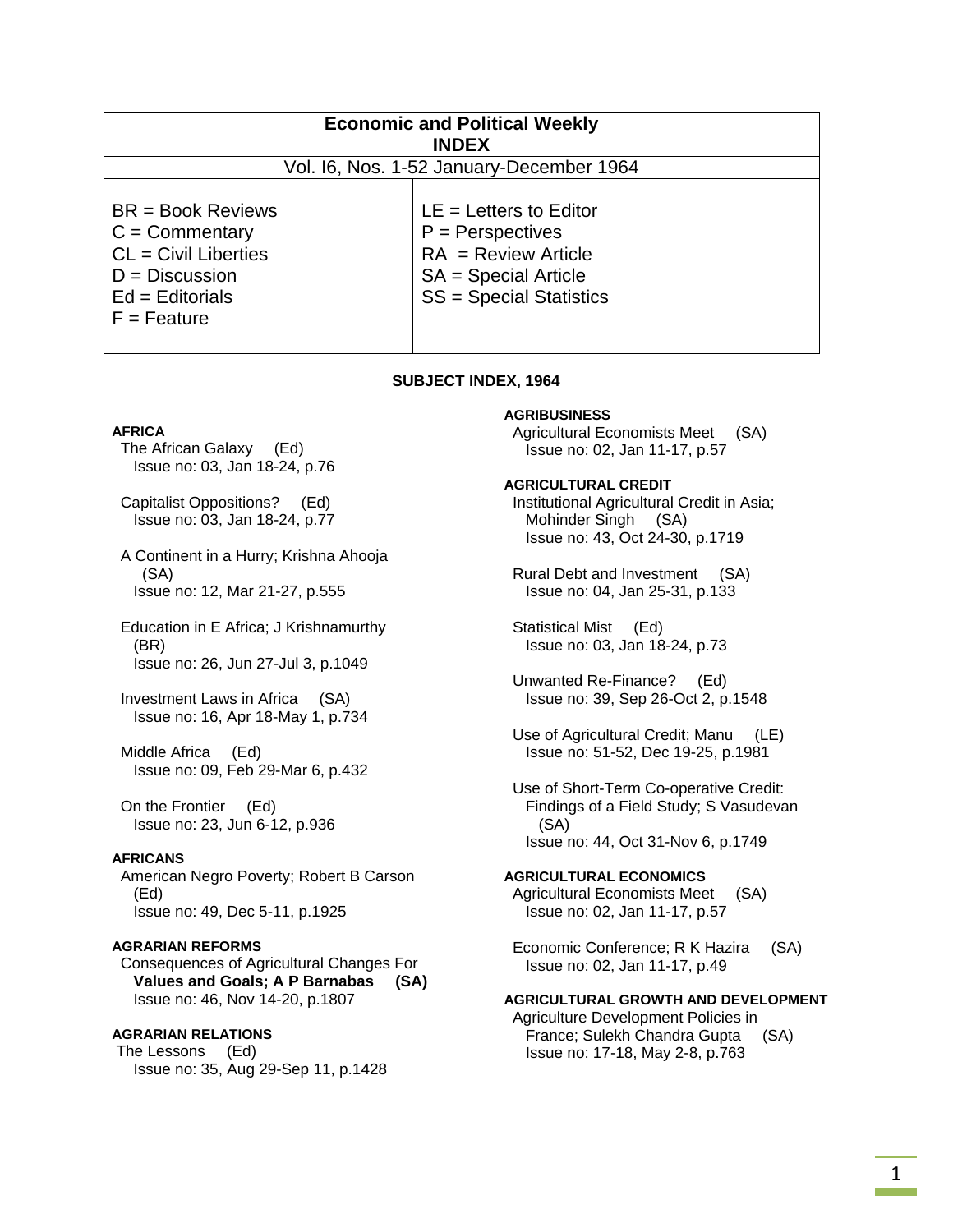## **AGRICULTURAL GROWTH AND DEVELOPMENT**

 Consequences of Agricultural Changes For Values and Goals; A P Barnabas (SA) Issue no: 46, Nov 14-20, p.1807

 Intensive Agricultural District Programme: an Appraisal; C H Hanumantha Rao (SA) Issue no: 48, Nov 28-Dec 4, p.1887

Relative Rates of Growth: a Comment; A V Ramsunder (SA) Issue no: 51-52, Dec 19-25, p.2005

 Relative Rates of Growth: Agriculture and Industry; Ashok Rudra (Ed) Issue no: 45, Nov 7-13, p.1773

 Revised Prospects (Ed) Issue no: 05-07, Feb 01-21, p.159

 What is Holding up Agricultural Growth?; Surendra J Patel (F) Issue no: 05-07, Feb 01-21, p.327

### **AGRICULTURAL INCOME**

 Inter-State Differences in Agricultural Incomes, 1960-61; A G Majumdar (SA) Issue no: 03, Jan 18-24, p.89

 Reply; Amartya Kumar Sen (SA) Issue no: 47, Nov 21-27, p.1851

### **AGRICULTURAL LABOUR**

 Reply; Amartya Kumar Sen (SA) Issue no: 47, Nov 21-27, p.1851

 Size of Holdings and Productivity; Amartya Kumar Sen (F) Issue no: 05-07, Feb 01-21, p.323

 Size of Holdings and Productivity: a Reply; Amartya Kumar Sen (SA) Issue no: 17-18, May 2-8, p.777

 Use of Labour on the Small Farm; Prafulla C Sarkar (SA) Issue no: 28, Jul 11-17, p.1149

### **AGRICULTURAL LAND**

 Higher Land Revenue in Andhra: Opposition Not Justified; C V H Rao (SA) Issue no: 08, Feb 22-28, p.417

 Size of Holdings and Productivity: Further Comments; Ramgopal Agarwala (SA) Issue no: 47, Nov 21-27, p.1849

### **AGRICULTURAL MARKETING**

 Marketed Agricultural Surplus and Development; Kalpana Bardhan (SA) Issue no: 49, Dec 5-11, p.1921

#### **AGRICULTURAL PLANNING AND POLICY**  The Agricultural Revolution; Romesh Thapar (F) Issue no: 48, Nov 28-Dec 4, p.1871

 Agriculture Development Policies in France; Sulekh Chandra Gupta (SA) Issue no: 17-18, May 2-8, p.763

 European Agriculture (Ed) Issue no: 01, Jan 04-10, p.04

#### **AGRICULTURAL POLICY**

 An Agricultural Commission? (Ed) Issue no: 49, Dec 5-11, p.1909

 Towards a Revolution in Agriculture; Stephen A Marglin (F) Issue no: 05-07, Feb 01-21, p.343

### **AGRICULTURAL PRICES**

 The Continuing Crisis (Ed) Issue no: 26, Jun 27-Jul 3, p.1039

 Foodgrains Control: Two Voices (Ed) Issue no: 23, Jun 6-12, p.938

 Prices: Symptom or Disease? (Ed) Issue no: 23, Jun 6-12, p.938

 Relative Rates of Growth: a Comment; P K Upadhaya (SA) Issue no: 49, Dec 5-11, p.1929

 Response of Acreage to Changes in Price: a Study in Madras State; P Kamala Devi (SA) Issue no: 38, Sep 19-25, p.1535

### **AGRICULTURAL PRODUCTION**  Agricultural Economists Meet (SA)

 Issue no: 02, Jan 11-17, p.57 The Economy in 1963-64 (SA)

Issue no: 09, Feb 29-Mar 6, p.449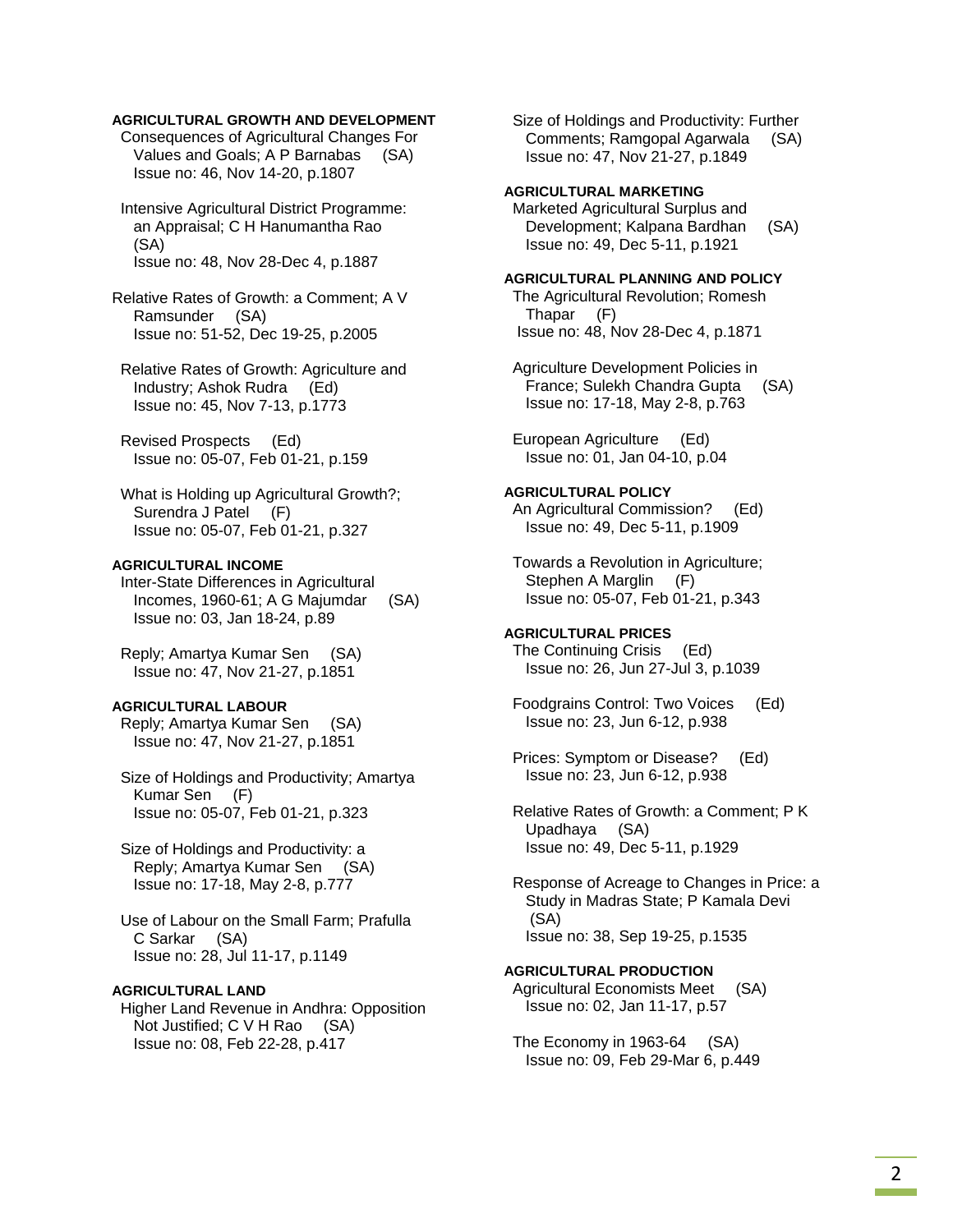#### **AGRICULTURAL PRODUCTION**

European Agriculture (Ed) Issue no: 01, Jan 04-10, p.04

 Factor Shares in Indian Agriculture; N K Thingalaya and N S Shetty (SA) Issue no: 51-52, Dec 19-25, p.1997

 Food in India: Long-Term Perspective; R P Sinha (SA) Issue no: 38, Sep 19-25, p.1531

 Food Policy Sell Out (Ed) Issue no: 47, Nov 21-27, p.1829

 Institutional Agricultural Credit in Asia; Mohinder Singh (SA) Issue no: 43, Oct 24-30, p.1719

 Land Reform (Ed) Issue no: 35, Aug 29-Sep 11, p.1428

 Marketed Agricultural Surplus and Development; Kalpana Bardhan (SA) Issue no: 49, Dec 5-11, p.1921

 Reply; Amartya Kumar Sen (SA) Issue no: 47, Nov 21-27, p.1851

 Response of Acreage to Changes in Price: a Study in Madras State; P Kamala Devi (SA) Issue no: 38, Sep 19-25, p.1535

 Size of Holdings and Productivity; Amartya Kumar Sen (F) Issue no: 05-07, Feb 01-21, p.323

 Size of Holdings and Productivity; Ramgopal Agarwala (SA) Issue no: 15, Apr 11-17, p.695

 Size of Holdings and Productivity: a Reply; Amartya Kumar Sen (SA) Issue no: 17-18, May 2-8, p.777

 Size of Holdings and Productivity: Further Comment; Kalpana Bardhan (SA) Issue no: 34, Aug 22-28, p.1401

 Size of Holdings and Productivity: Further Comments; Ramgopal Agarwala (SA) Issue no: 47, Nov 21-27, p.1849

Towards a Revolution in Agriculture; Stephen A Marglin (F) Issue no: 05-07, Feb 01-21, p.343 **AGRICULTURAL PRODUCTS**  Prices: Symptom or Disease? (Ed) Issue no: 23, Jun 6-12, p.938 **AGRICULTURAL SECTOR**  Inter-State Differences in Agricultural Incomes, 1960-61; A G Majumdar (SA) Issue no: 03, Jan 18-24, p.89 **AGRICULTURAL TAXATION**  Land Revenue in Andhra; C H Hanumantha Rao (LE) Issue no: 11, Mar 14-20, p.505 **AGRICULTURAL TECHNOLOGY**  Uncertainties and Adoption of New Practices in Agriculture; Harpal Singh (SA) Issue no: 22, May 30-Jun 5, p.925 What is Holding up Agricultural Growth?; Surendra J Patel (F) Issue no: 05-07, Feb 01-21, p.327 **AGRICULTURE POLICY**  What is Holding up Agricultural Growth?; Surendra J Patel (F) Issue no: 05-07, Feb 01-21, p.327 **AIR CRAFT INDUSTRY**  Defence Aid (Ed) Issue no: 39, Sep 26-Oct 2, p.1545 **ALCOHOLIC BEVERAGES**  Evil of Prohibition (Ed) Issue no: 19, May 9-15, p.795 **ALGERIA**  Autogestion: Algeria's Socialist Experiment; James Becket (SA) Issue no: 20, May 16-22, p.845 **ALUMINIUM INDUSTRY**  Aluminium Industries Issue no: 42, Oct 17-23, p.1693 **ANDHRA PRADESH**  Andhra's First No-Confidence Motion (Ed) Issue no: 50, Dec 12-18, p.1949 Andhra's Fourth Plan (SA)

Issue no: 43, Oct 24-30, p.1711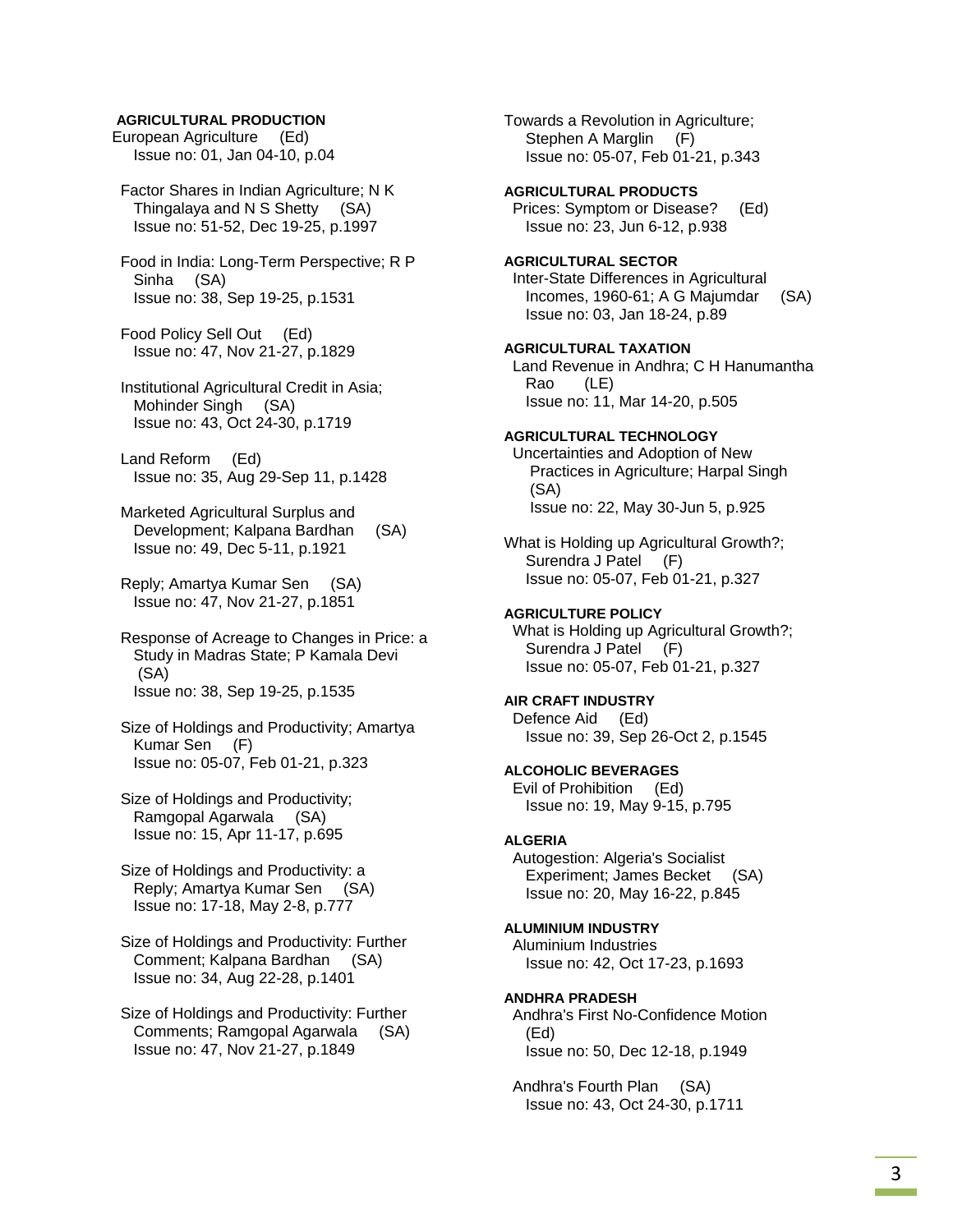### **ANDHRA PRADESH**

 Food and Politics in Andhra (Ed) Issue no: 17-18, May 2-8, p.759

 Higher Land Revenue in Andhra: Opposition Not Justified; C V H Rao (SA) Issue no: 08, Feb 22-28, p.417

 Land Revenue in Andhra; C H Hanumantha Rao (LE) Issue no: 11, Mar 14-20, p.505

 Panchayat Elections in Andhra; CVH (SA) Issue no: 24, Jun 13-19, p.979

 Rift in the Andhra Communist Party (md) Issue no: 16, Apr 18-May 1, p.717

 Satyagraha in Andhra (Ed) Issue no: 11, Mar 14-20, p.507

 The Vijaywada Blaze (Ed) Issue no: 27, Jul 4-10, p.1084

#### **ANTHROPOLOGIST**

 Study of Development: Economist vs Anthropologist; Samir Dasgupta (BR) Issue no: 12, Mar 21-27, p.547

### **ARAB COUNTRIES**

 Revolt in Aden (Ed) Issue no: 03, Jan 18-24, p.76

**ARICULTURAL TAXATION**  Satyagraha in Andhra (Ed) Issue no: 11, Mar 14-20, p.507

#### **ASSEMBLY ELECTIONS**

 The Battle Unroyal; Narindar Singh  $(F)$ Issue no: 27, Jul 4-10, p.1083

 Shaping Alignments in Kerala (Ed) Issue no: 35, Aug 29-Sep 11, p.1433

#### **ATOMIC ENERGY**

 China's Bomb and Disarmament (Ed) Issue no: 44, Oct 31-Nov 6, p.1736

### **AUSTRALIA**

 Australian Political Parties; Harold Crouch (BR) Issue no: 47, Nov 21-27, p.1839

#### **AUTOMOBILE INDUSTRY**

 Decontrol of Truck Prices (Ed) Issue no: 23, Jun 6-12, p.938

### **BALANCE OF PAYMENT**

- Balance of Payments Blues (Ed) Issue no: 22, May 30-Jun 5, p.915
- The Boom that Boomeranged (Ed) Issue no: 10, Mar 7-13, p.468
- Economic Forecasts Differ (Ed) Issue no: 21, May 23-29, p.882
- The Economy in 1963-64 (SA) Issue no: 09, Feb 29-Mar 6, p.449
- Exchange Worries Again (Ed) Issue no: 51-52, Dec 19-25, p.1979
- Indian Payments Problem: the Case for Devaluation: Another View; M V Sastri (SA) Issue no: 28, Jul 11-17, p.1143
- Other Weapons to Defend the œ (Ed) Issue no: 48, Nov 28-Dec 4, p.1873

 Regional Pattern of India's Trade and Payments; Sunanda Sen (SA) Issue no: 08, Feb 22-28, p.399

 UK's Import Tariff (Ed) Issue no: 45, Nov 7-13, p.1764

#### **BANK DEPOSITS**

 Call Rate Out of Step (Ed) Issue no: 40, Oct 3-9, p.1593

 Co-operative Banks' Deposits (Ed) Issue no: 42, Oct 17-23, p.1673

 Deposits and Interest Rates (Ed) Issue no: 15, Apr 11-17, p.670

 Deposits: Confusing Picturre (Ed) Issue no: 38, Sep 19-25, p.1520

 Interest Rates on Deposits (Ed) Issue no: 24, Jun 13-19, p.966

 Interest Rates to Go Up (Ed) Issue no: 28, Jul 11-17, p.1119

 Money Market (MMR) Issue no: 12, Mar 21-27, p.584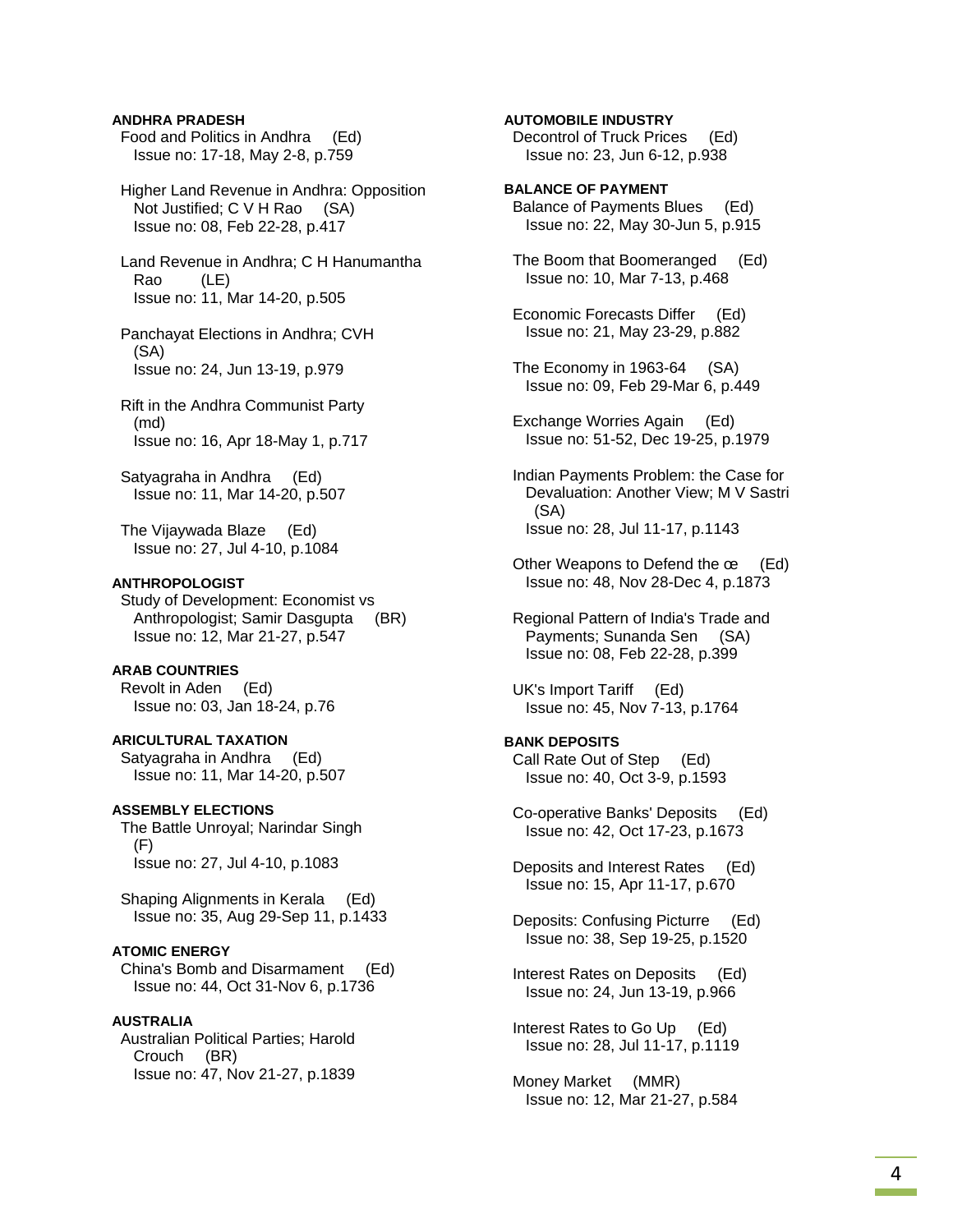**BANK LOANS**  Money Market (MMR) Issue no: 16, Apr 18-May 1, p.742

**BANKS AND BANKING**  Banking in 1963 (Ed) Issue no: 20, May 16-22, p.835

 Banks' Contingent Liability (Ed) Issue no: 25, Jun 20-26, p.1009

 Big Banks Will Feel the Pinch (Ed) Issue no: 40, Oct 3-9, p.1592

 Higher Liquidity Ratios (Ed) Issue no: 38, Sep 19-25, p.1520

**BELGIUM-CONGO RELATIONS**  The Congo's Masters (Ed) Issue no: 48, Nov 28-Dec 4, p.1865

**BHUTTAN** 

 Plots in Bhutan (Ed) Issue no: 50, Dec 12-18, p.1943

**BICYCLES**  No Singers yet, Only Parts (Ed)

Issue no: 03, Jan 18-24, p.79

**BIRTH RATE** 

 Demographic Transition in India; Dalip S Swamy (SA) Issue no: 21, May 23-29, p.891

 Emphasise Motivation, Not Means; R S Dheer (F) Issue no: 36-37, Sep 12-18, p.1503

 Expectation of Life as a Factor of Economic Growth: Further Comments; Animesh Chakraborty (SA) Issue no: 13, Mar 28-Apr 3, p.615

Moonshine on Vasectomy; V Raja Rao (F) Issue no: 35, Aug 29-Sep 11, p.1445

 Sterilisation as a Population Control Device: its Economics; S N Agarwala (SA) Issue no: 27, Jul 4-10, p.1091

#### **BLACK MONEY**

 Unaccounted Income or Money? (Ed) Issue no: 47, Nov 21-27, p.1837

 Unaccounted Money: the Aim (Ed) Issue no: 39, Sep 26-Oct 2, p.1551

#### **BOMBAY**

 Aarey and 'Outside' Milk (Ed) Issue no: 44, Oct 31-Nov 6, p.1737

 Migration and Metropolitan Living: a Study of Indian Cities; J C Sandesara (SA) Issue no: 19, May 9-15, p.807

**BONUS ISSUES** 

 Bonus Shares (Ed) Issue no: 12, Mar 21-27, p.535(d)

 Plough-Back Device (Ed) Issue no: 12, Mar 21-27, p.536

#### **BOOKS REVIEWED**

 Ambirajan, S: "The Taxation of Corporate Income in India" Issue no: 50, Dec 12-18, p.1951

 Anderson, Nels: "Our Industrial Urban Civilization" Issue no: 44, Oct 31-Nov 6, p.1745

 Bailey, F G: "Politics and Social Change: Orissa in 1959" Issue no: 10, Mar 7-13, p.470

 Basu, Tara Krishana: "The Bengal Peasant From Time to Time" Issue no: 09, Feb 29-Mar 6, p.439

 Berreman, Gerald D: "Hindus of the Himalays" Issue no: 34, Aug 22-28, p.1385

 Datta, Abhijit and David C Ranney: "Municipal Finances in the Calcutta Metropolitan District: a Preliminary Survey" Issue no: 49, Dec 5-11, p.1916

 Deutscher, Isaac: "The Prophet Outcast, Trotsky: 1929-1940" Issue no: 01, Jan 04-10, p.12

 Dulles, Allen: "The Craft of Intelligence" Issue no: 24, Jun 13-19, p.977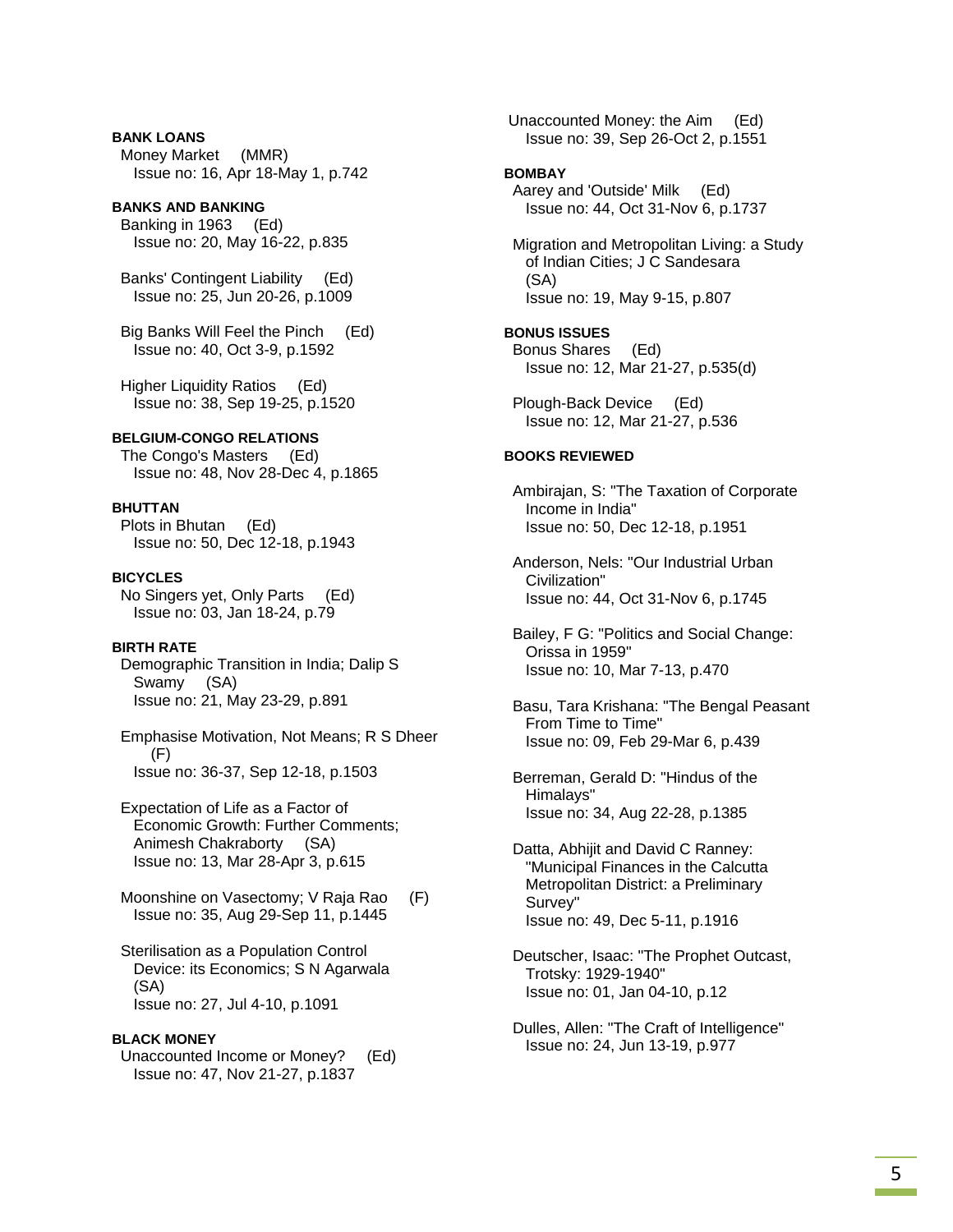### **BOOKS REVIEWED**

Dutt, Vidya Prakash: "China's Foreign Policy" Issue no: 40, Oct 3-9, p.1597

 Geertz, Clifford: "Peddlers and Princes" Issue no: 12, Mar 21-27, p.547

 Hazari, R K and S D Mehta: "Public International Development in India" Issue no: 43, Oct 24-30, p.1709

 Hunter, Guy: "Education for a Developing Region: a Study in East Africa" Issue no: 26, Jun 27-Jul 3, p.1049

 India, Planning Commission: "Report of the Committee on Distribution of Income and Levels of Living: Part 1 Distribution of Income and Wealth and Concentration of Economic Power" Issue no: 21, May 23-29, p.884

 Johnson, John L (ed): "The Role of the Military in Underdeveloped Countries" Issue no: 21, May 23-29, p.887

 Jupp, James: "Australian Party Politics" Issue no: 47, Nov 21-27, p.1839

 Lambert, Richard D: "Workers, Factories and Social Change in India" Issue no: 32-33, Aug 8-21, p.1335

 Lewis, J P: "Quiet Crisis in India" Issue no: 51-52, Dec 19-25, p.1989

 Maizels, A: "Industrial Growth and World Trade" Issue no: 14, Apr 4-10, p.639

 Minhas, Bagicha Singh: "An International Comparison of Factor Costs and Factor Use" Issue no: 08, Feb 22-28, p.391

 Misra, B B: "The Indian Middle Classes: Their Growth in Modern Times" Issue no: 15, Apr 11-17, p.683

 Mitra, Asok: "Calcutta, India's City" Issue no: 16, Apr 18-May 1, p.719

 Naipaul, V S: "An Area of Darkness" Issue no: 48, Nov 28-Dec 4, p.1881  Oxford, Charles Issawi: "Egypt in Revolution, an Economic Analysis" Issue no: 21, May 23-29, p.887

 Parthasarathy, R: "History of DMK- 1916-1962" Issue no: 39, Sep 26-Oct 2, p.1555

 Perlo, Victor: "Militarism and Industry" Issue no: 21, May 23-29, p.887

 Singh, H K Manmohan: "Demand Theory and Economic Calculation in a Mixed Economy" Issue no: 36-37, Sep 12-18, p.1477

 Smith, D E: "India as a Secular State" Issue no: 23, Jun 6-12, p.947

 Sokolovskii, V D et al: "Soviet Military Strategy" Issue no: 21, May 23-29, p.887

 Verghese, S K: "India's Foreign Trade" Issue no: 25, Jun 20-26, p.1017

 Weiner, Myron: "The Politics of Scarcity" Issue no: 13, Mar 28-Apr 3, p.603

 Wilson, Edmund and W H Allen: "The Cold War and the Income Tax: a Protest" Issue no: 38, Sep 19-25, p.1525

### **BORDER DISPUTES**

 Darkness at Noon (Ed) Issue no: 04, Jan 25-31, p.105

 J P's Initiative (Ed) Issue no: 38, Sep 19-25, p.1522

 Jawaharlal Nehru (Ed) Issue no: 22, May 30-Jun 5, p.907

 Middle Africa (Ed) Issue no: 09, Feb 29-Mar 6, p.432

### **BRAHMINS AND BRAHMINISM**

 The Dravida Movement; R Jayaraman (BR) Issue no: 39, Sep 26-Oct 2, p.1555

#### **BRAZIL**

 Setback in Brazil (Ed) Issue no: 15, Apr 11-17, p.668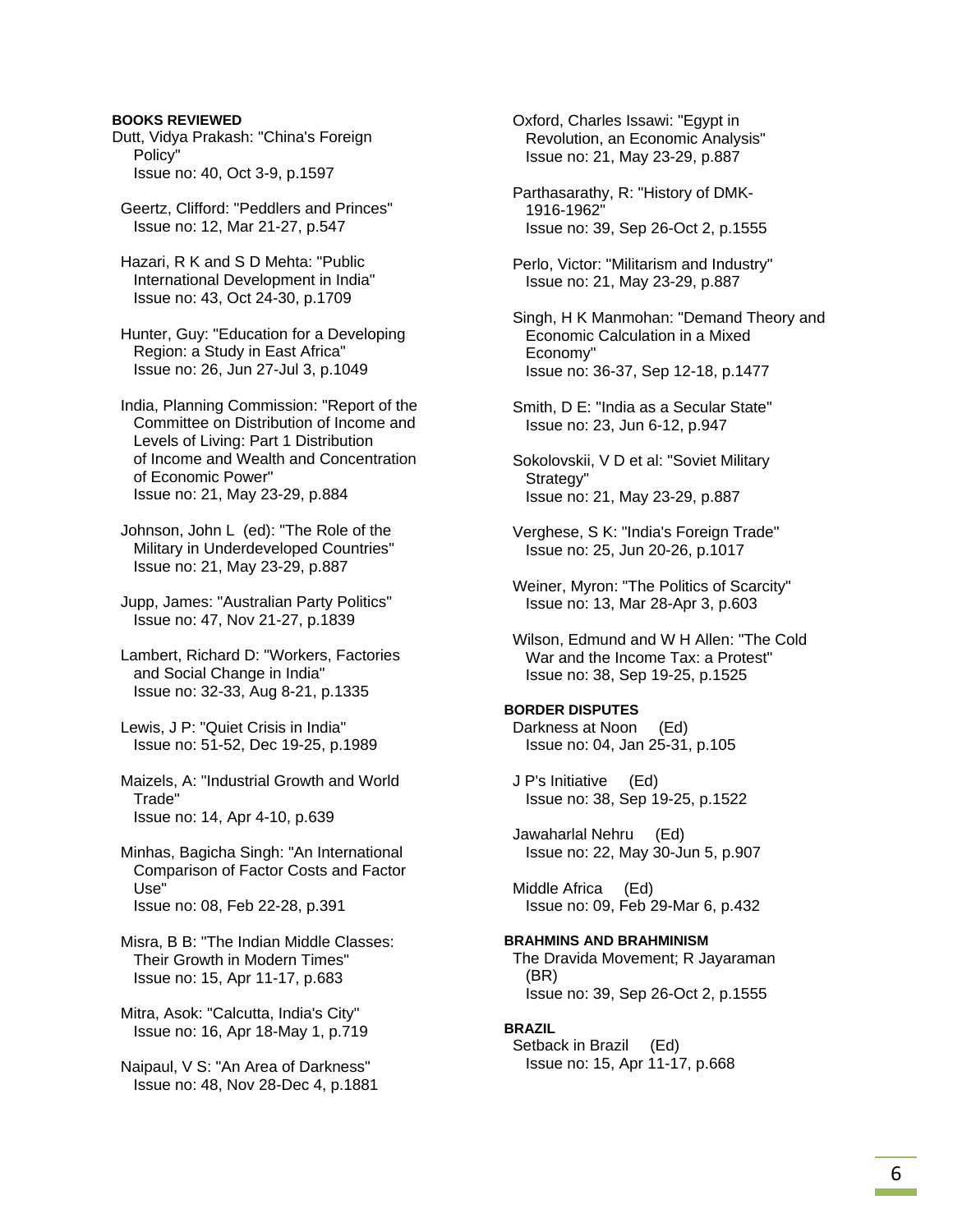### **BUDDHISM**

 Caste in Japan; William H Newell (P) Issue no: 05-07, Feb 01-21, p.229

 Religion in India and Ceylon: Some New Formulations of Structure and Theme; David G Mandelbaum (P) Issue no: 05-07, Feb 01-21, p.219

#### **BUDDHISTS**

 Monks' Return to Politics (Ed) Issue no: 50, Dec 12-18, p.1942

 The Sanctity of the Cow in Hinduism; W Norman Brown (F) Issue no: 05-07, Feb 01-21, p.245

#### **BUDGET**

 Labour's Little Budget (Ed) Issue no: 46, Nov 14-20, p.1797

### **BUDGET, STATES-1964-1965**

 Mid-Term Complacency (Ed) Issue no: 08, Feb 22-28, p.378

**BUDGET, UNION-1964-1965**  The Boring Budget (Ed) Issue no: 17-18, May 2-8, p.755

 Ends and Means (Ed) Issue no: 10, Mar 7-13, p.459

### **BUREAUCRACY**

 Generalists vs Specialists in Indian Administration: a Comment; Deepak Lal (SA) Issue no: 32-33, Aug 8-21, p.1355

 Substantive Forces in Indian Administration; C N Bhalerao (SA) Issue no: 42, Oct 17-23, p.1681

## **BUSINESS AND POLITICS**

 Demands, No Suggestions (Ed) Issue no: 09, Feb 29-Mar 6, p.431

 East-West Trade Business or Politics? (Ed) Issue no: 27, Jul 4-10, p.1085

### **BUSINESS MANAGEMENT**

 Management Development (Ed) Issue no: 19, May 9-15, p.802

**BUSINESS POLICY**  Occam's Razor (Ed) Issue no: 44, Oct 31-Nov 6, p.1736

**BUSINESSMEN**  Federation Perturbed (Ed) Issue no: 11, Mar 14-20, p.502

**CALCUTTA**  Consider Calcutta; Jyotirmoyee Sarma (BR) Issue no: 16, Apr 18-May 1, p.719

 Demands, No Suggestions (Ed) Issue no: 09, Feb 29-Mar 6, p.431

 Fire-Balls in the Air (Ed) Issue no: 04, Jan 25-31, p.111

 Focus on Eastern India (Ed) Issue no: 09, Feb 29-Mar 6, p.432

Metropolitan Finances: I S Gulati (BR) Issue no: 49, Dec 5-11, p.1916

 Save Pakistan Minorities (Ed) Issue no: 12, Mar 21-27, p.535(a)

#### **CAPITAL**

 Chronicle of the Boom (Ed) Issue no: 28, Jul 11-17, p.1121

#### **CAPITAL FORMATION**

 The Capital Structure of the Economy: Changes over the Two Plan Periods; Uma Datta (F) Issue no: 05-07, Feb 01-21, p.301

 Rural Debt and Investment (SA) Issue no: 04, Jan 25-31, p.133

#### **CAPITALISM**

 Planning and Demand Theory; A K Dasgupta (BR) Issue no: 36-37, Sep 12-18, p.1477

 The Socialist Legacy (F) Issue no: 29-31, Jul 18-Aug 7, p.1219

### **CASTES AND CASTE SYSTEM**

 Caste and Kinship in a Ceylon Tea Estate; R Jayaraman (SA) Issue no: 08, Feb 22-28, p.393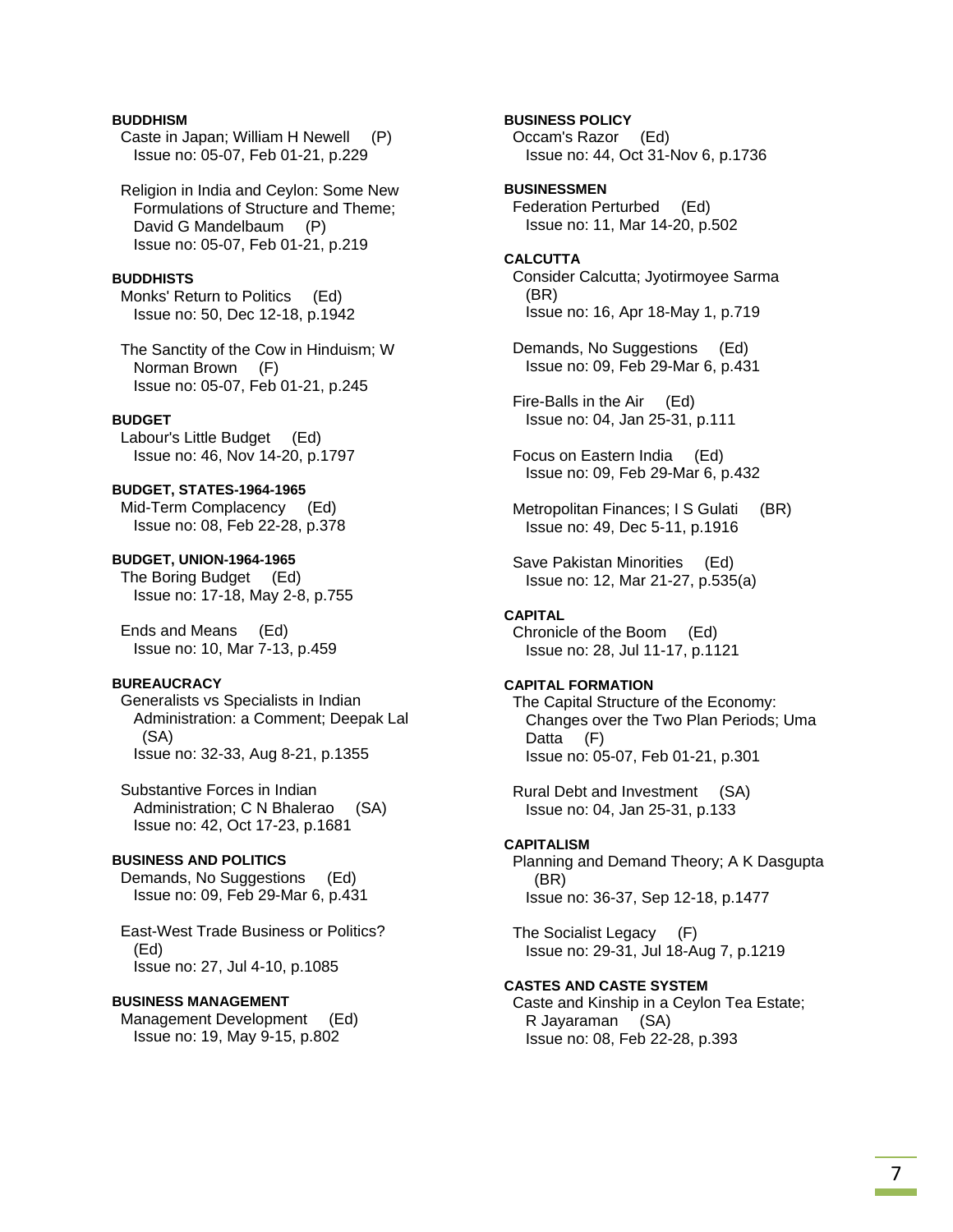### **CASTES AND CASTE SYSTEM**

Caste and the Indian Army; MSA Rao (SA) Issue no: 35, Aug 29-Sep 11, p.1439

 Caste in Japan; William H Newell (P) Issue no: 05-07, Feb 01-21, p.229

 Caste in Kerala: a Perface to the Elections; Robert L Hardgrave (SA) Issue no: 47, Nov 21-27, p.1841

 Caste's Latest Image; Evelyn Wood (SA) Issue no: 23, Jun 6-12, p.951

 The Middle Class in India; Karuna Chanana (BR) Issue no: 15, Apr 11-17, p.683

 Panchayats and Interest Groups: Study of a Bengal Village; Ranjit Chudhuri (SA) Issue no: 38, Sep 19-25, p.1527

### **CATTLE**

 Problem of Numbers in Cattle Development; V M Dandekar (F) Issue no: 05-07, Feb 01-21, p.351

#### **CENSUS**

 Growth of Population in India: 1961-81; K C Taneja (SA) Issue no: 36-37, Sep 12-18, p.1481

 Population Assumptions and Policy; Pravin M Visaria (SA) Issue no: 32-33, Aug 8-21, p.1339

 Regional Inequalities; I R K Sarma (LE) Issue no: 04, Jan 25-31, p.110

### **CEYLON**

 As You Were? (Ed) Issue no: 25, Jun 20-26, p.1010

 Caste and Kinship in a Ceylon Tea Estate; R Jayaraman (SA) Issue no: 08, Feb 22-28, p.393

 Emergency in Ceylon (Ed) Issue no: 13, Mar 28-Apr 3, p.592

 Holy Days and Holidays (Ed) Issue no: 43, Oct 24-30, p.1701  Leftists Divided (Ed) Issue no: 04, Jan 25-31, p.109

 Monks' Return to Politics (Ed) Issue no: 50, Dec 12-18, p.1942

 Religion in India and Ceylon: Some New Formulations of Structure and Theme; David G Mandelbaum (P) Issue no: 05-07, Feb 01-21, p.219

 Stateless No More (Ed) Issue no: 44, Oct 31-Nov 6, p.1735

 Tea: Case for Agreement (Ed) Issue no: 46, Nov 14-20, p.1796

 Unrest in Ceylon (Ed) Issue no: 04, Jan 25-31, p.109

#### **CHAMBERS OF COMMERCE**

 Amending Companies Act (Ed) Issue no: 19, May 9-15, p.801

 Federation Perturbed (Ed) Issue no: 11, Mar 14-20, p.502

 Focus on Eastern India (Ed) Issue no: 09, Feb 29-Mar 6, p.432

#### **CHEMICAL INDUSTRY**  Bombay Gas (Ed)

Issue no: 35, Aug 29-Sep 11, p.1429

 Chemical Industry in the Fourth Plan; A Gupta (SA) Issue no: 21, May 23-29, p.895

 Organic Chemical Industry: the Case for its Speedy Development; Ajoy Gupta (F) Issue no: 05-07, Feb 01-21, p.357

#### **CHINA**

 China: Aid and Diplomacy (Ed) Issue no: 10, Mar 7-13, p.463

 East Wind (Ed) Issue no: 43, Oct 24-30, p.1697

 Explaining to EFTA; Sunita Banerjee (F) Issue no: 49, Dec 5-11, p.1914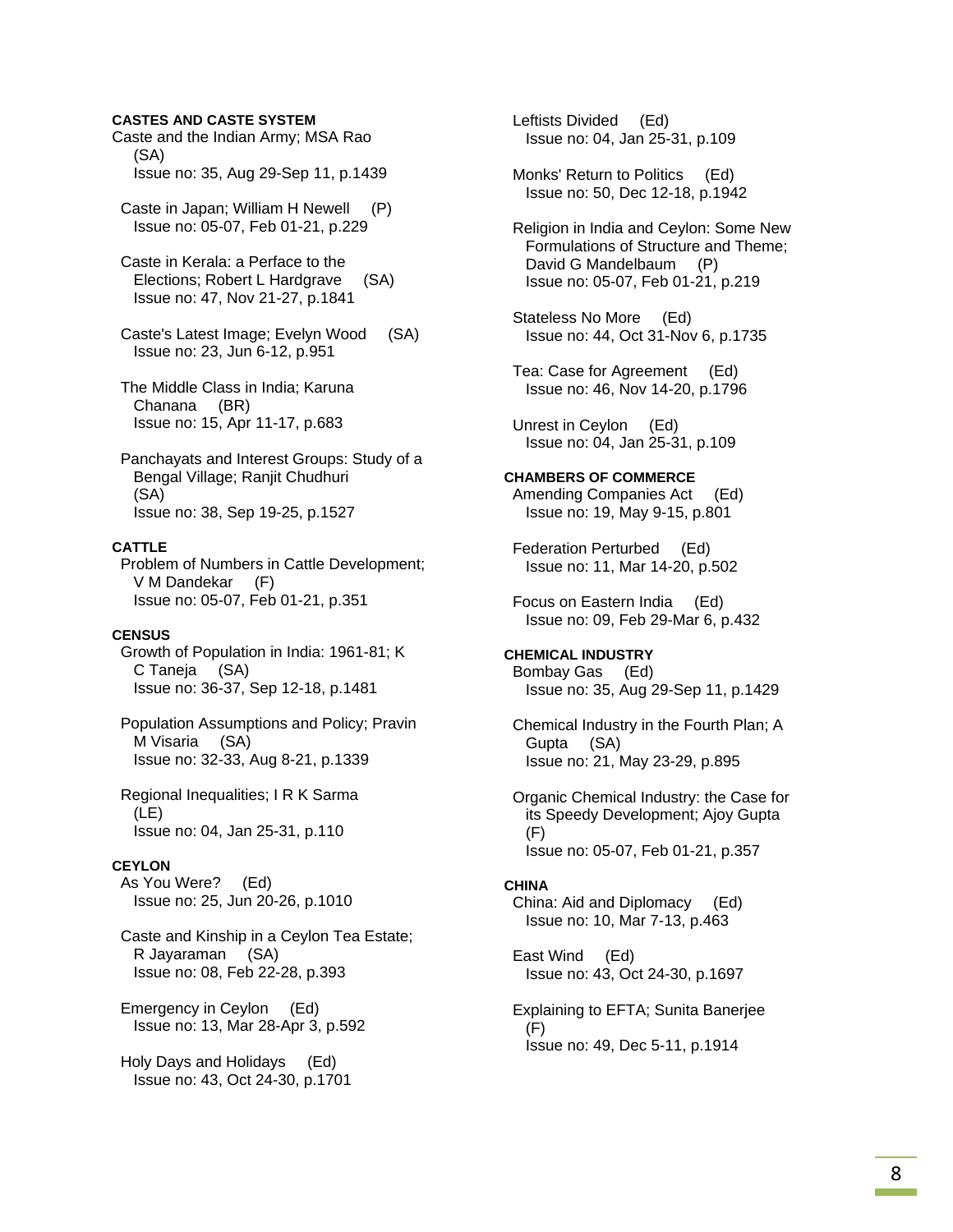**CHINA**  In Pursuit of Great Power Status; G M Telang (BR) Issue no: 40, Oct 3-9, p.1597 India, China and Tibet (Ed) Issue no: 49, Dec 5-11, p.1907 India, Wake Up!; Joan Robinson (SA) Issue no: 49, Dec 5-11, p.1917 The Love-Hate Situation; Romesh Thapar (F) Issue no: 15, Apr 11-17, p.675 Notes from China; Joan Robinson (P) Issue no: 05-07, Feb 01-21, p.195 Russia without Khrushchev; P Misra (SA) Issue no: 44, Oct 31-Nov 6, p.1747 The Sino-French Entente (Ed) Issue no: 05-07, Feb 01-21, p.187 Split and Splinters (Ed) Issue no: 22, May 30-Jun 5, p.908 Winning Friends (Ed) Issue no: 20, May 16-22, p.832 **CHINA-JAPAN RELATIONS**  Ikeda's Problems (Ed) Issue no: 15, Apr 11-17, p.679 **CHINA-PAKISTAN RELATIONS**  The Task in Kashmir (Ed) Issue no: 09, Feb 29-Mar 6, p.427 **CHINA-SOVIET UNION RELATIONS**  Chou's Moscow Visit: Sino-Soviet Detente?; P Misra (SA) Issue no: 46, Nov 14-20, p.1805 **CHINA-UNITED KINGDOM ECONOMIC RELATIONS**  Selling to China (Ed) Issue no: 45, Nov 7-13, p.1767 **CHRISTIANS**  Church Seeks the Answers (F) Issue no: 51-52, Dec 19-25, p.1985 Papal Visit (Ed) Issue no: 50, Dec 12-18, p.1945

**CITIZENSHIP**  Stateless No More (Ed) Issue no: 44, Oct 31-Nov 6, p.1735 **CIVIL LAW**  India: How Secular?; Vijay Nambiar (BR) Issue no: 23, Jun 6-12, p.947 Nepal's New Legal Code; Satish Kumar (SA) Issue no: 02, Jan 11-17, p.62 **CIVIL RIGHTS**  The American Civil Rights Movement; Philip G Altbach (SA) Issue no: 03, Jan 18-24, p.85 Civil Rights: Next Move (Ed) Issue no: 49, Dec 5-11, p.1910 US Civil Rights (Ed) Issue no: 26, Jun 27-Jul 3, p.1040 **CIVIL WAR**  Gunboat Diplomats (Ed) Issue no: 09, Feb 29-Mar 6, p.428 Prometheus Bound; Nigel Harris (BR) Issue no: 01, Jan 04-10, p.12 Ruling the Divide (Ed) Issue no: 25, Jun 20-26, p.1005 **COAL**  Policy for Coal (Ed) Issue no: 17-18, May 2-8, p.757 **COAL INDUSTRY**  Case for a National Coal Commission; A B Ghosh (SA) Issue no: 14, Apr 4-10, p.645 Depletion Allowance in Coal Industry; A B Ghosh (SA) Issue no: 32-33, Aug 8-21, p.1345 Economies of Scale in Coal (Ed) Issue no: 11, Mar 14-20, p.501 Small Collieries (Ed) Issue no: 32-33, Aug 8-21, p.1327 **COLLECTIVE BARGAIN**  Strikes in India: An Analysis; Pradeep Kumar (SA) Issue no: 41, Oct 10-16, p.1653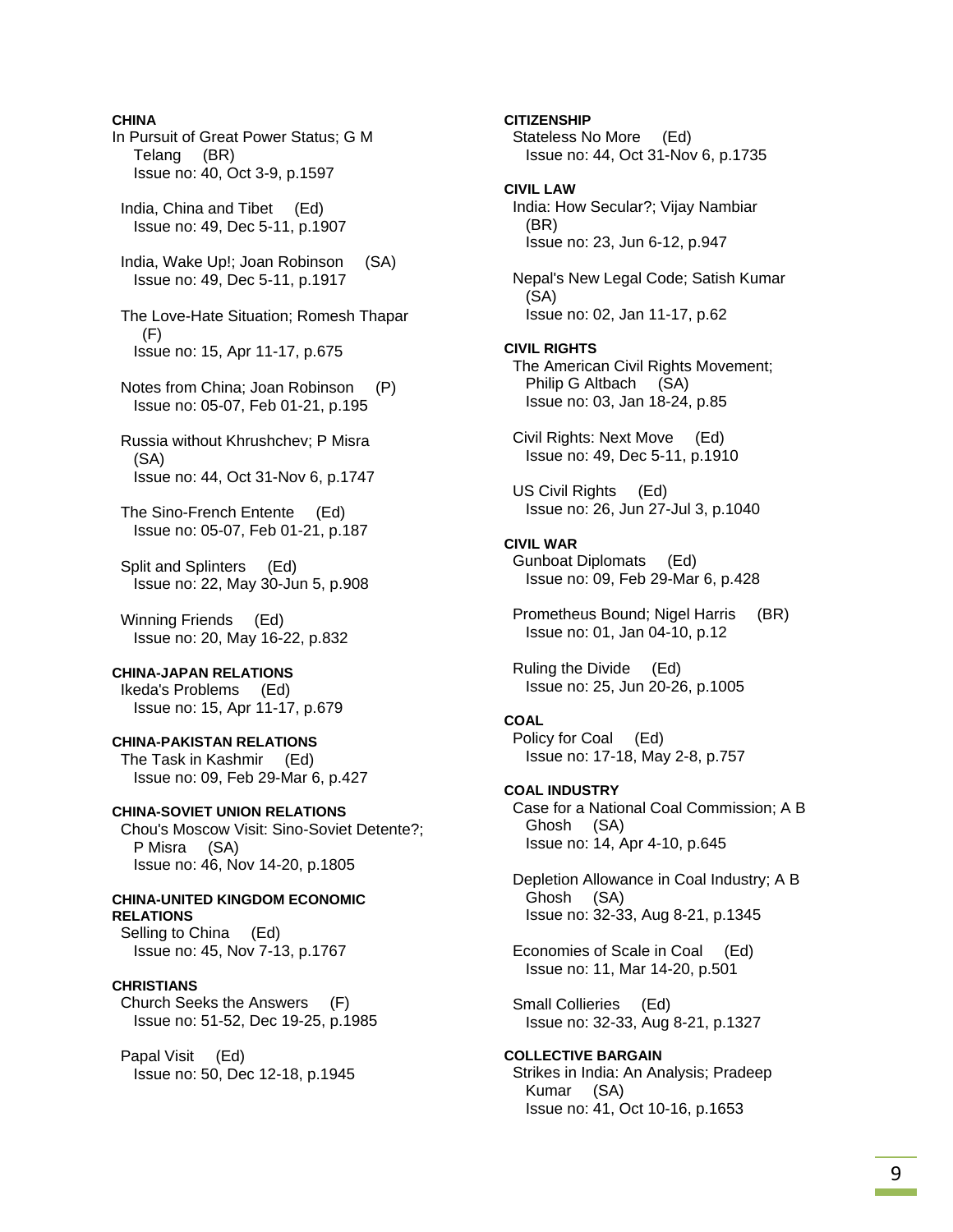**COLONIAL RULE**  Time to Go Home (Ed) Issue no: 23, Jun 6-12, p.940

### **COLONIALISM**

 The Congo's Masters (Ed) Issue no: 48, Nov 28-Dec 4, p.1865

### **COMMITTEES AND COMMISSIONS**

 The All-India Education Commission: a Suggestion; V Jagannadham (SA) Issue no: 36-37, Sep 12-18, p.1497

 Case for a National Coal Commission; A B Ghosh (SA) Issue no: 14, Apr 4-10, p.645

 Commissions of Inquiry: their Limitations; J B Monteiro (SA) Issue no: 28, Jul 11-17, p.1137

 The Mahalanobis Committee Report or the Concentration of Economists' Power; Arthaganita Shiksharthi (F) Issue no: 29-31, Jul 18-Aug 7, p.1289

 The Mahalanobis Report; R K Hazari (BR) Issue no: 21, May 23-29, p.884

 Mineral Investigation (Ed) Issue no: 41, Oct 10-16, p.1658

 Administrative Procedures (Ed) Issue no: 25, Jun 20-26, p.1006

#### **COMMODITY PRICES**

 All Eyes on Bhubaneswar (F) Issue no: 01, Jan 04-10, p.27

 Behind Price Spiral: Rise in Money Incomes, the Prime Mover; Manuja Kesari (F) Issue no: 29-31, Jul 18-Aug 7, p.1293

 Budget Fails to Cheer (F) Issue no: 10, Mar 7-13, p.492

 Confidence at Low Ebb (F) Issue no: 24, Jun 13-19, p.999

 The Continuing Crisis (Ed) Issue no: 26, Jun 27-Jul 3, p.1039 Curb on Clean Advances? (Ed) Issue no: 48, Nov 28-Dec 4, p.1867 Dalal Street at New Low (F) Issue no: 46, Nov 14-20, p.1824 Dalal Street at New Low (F) Issue no: 49, Dec 5-11, p.1934 Dalal Street Forges Ahead (F) Issue no: 34, Aug 22-28, p.1419 Dalal Street Hits New High (F) Issue no: 09, Feb 29-Mar 6, p.455 Dalal Street in Good Mood (F) Issue no: 26, Jun 27-Jul 3, p.1070 Dalal Street Marking Time (F) Issue no: 11, Mar 14-20, p.528 Dalal Street Marking Time (F) Issue no: 19, May 9-15, p.825 Dalal Street Moves Ahead (F) Issue no: 27, Jul 4-10, p.1109 Dalal Street Retreats Further (F) Issue no: 39, Sep 26-Oct 2, p.1579 Dalal Street Slightly Steadier (F) Issue no: 48, Nov 28-Dec 4, p.1899 Dalal Street Turns the Corner (F) Issue no: 29-31, Jul 18-Aug 7, p.1317 Demand Elasticity for Foodgrains; Pushpam Paul and Ashok Rudra (SA) Issue no: 48, Nov 28-Dec 4, p.1893 Despondency Continues (F) Issue no: 21, May 23-29, p.897 Despondent Dalal Street (F) Issue no: 50, Dec 12-18, p.1965 Digesting Gains (F) Issue no: 36-37, Sep 12-18, p.1510 Encouraging Performance (F) Issue no: 28, Jul 11-17, p.1153 Equities Continue to Decline (F)

Issue no: 47, Nov 21-27, p.1860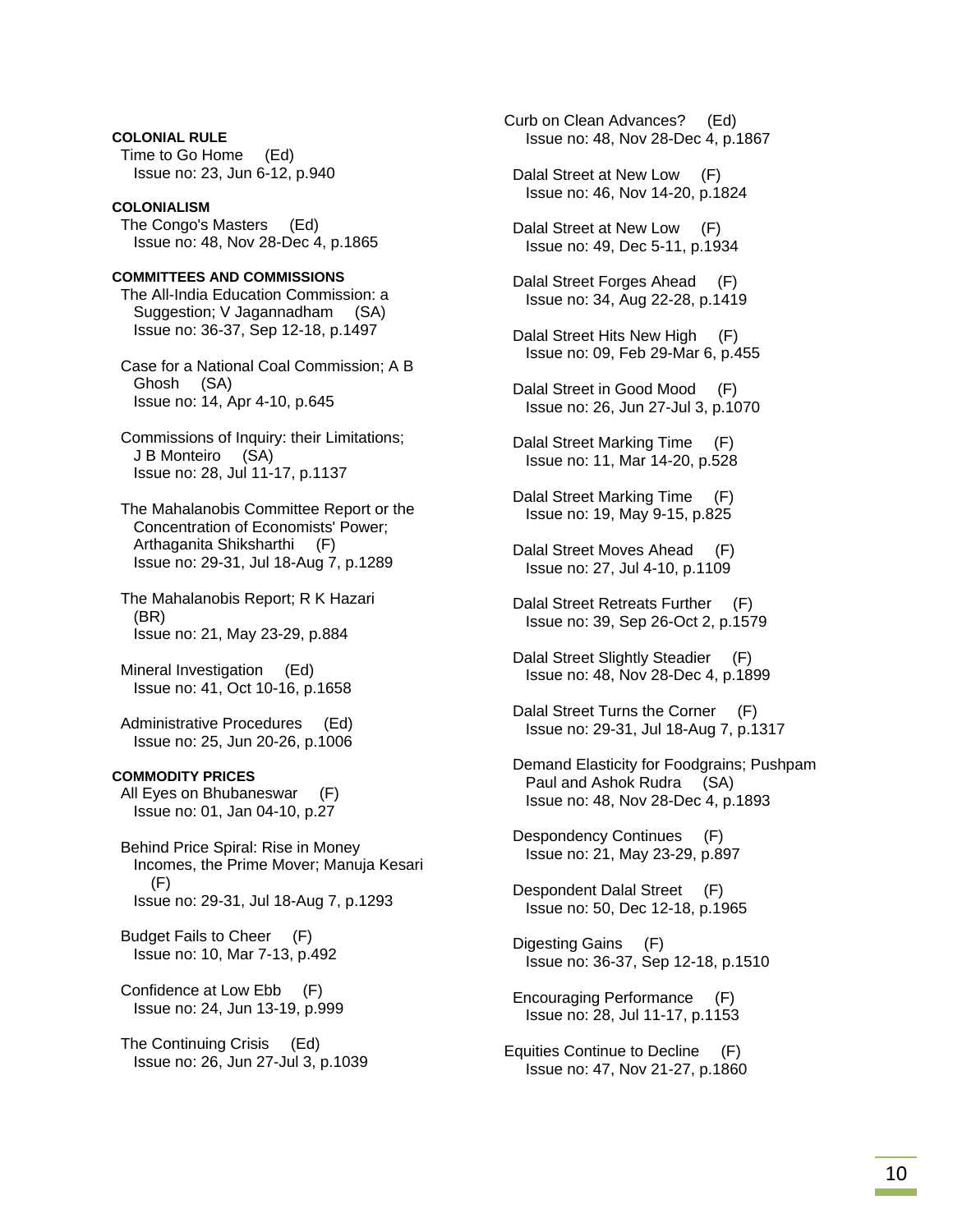### **COMMODITY PRICES**

Equities Continue to Sag (F) Issue no: 41, Oct 10-16, p.1661 Equities Record Further Gains (F) Issue no: 35, Aug 29-Sep 11, p.1457 Fall in Equities Overdone (F) Issue no: 13, Mar 28-Apr 3, p.620 Food and Congress (Ed) Issue no: 29-31, Jul 18-Aug 7, p.1187 Foodgrains Control: Two Voices (Ed) Issue no: 23, Jun 6-12, p.938 Futures Markets Stabilise Prices; M G Pavaskar (SA) Issue no: 26, Jun 27-Jul 3, p.1051 Gloom Pervades Dalal Street (F) Issue no: 12, Mar 21-27, p.582 Hesitant and Subdued (F) Issue no: 03, Jan 18-24, p.97 Is Growth Expendable? (Ed) Issue no: 29-31, Jul 18-Aug 7, p.1167 Money Prices (Ed) Issue no: 34, Aug 22-28, p.1374 Mood of Indecision Persists (F) Issue no: 20, May 16-22, p.865 Patchy Performance (F) Issue no: 02, Jan 11-17, p.64 Political Uncertainty Affects Sentiment (F) Issue no: 32-33, Aug 8-21, p.1369 Price Policy and Economic Development: With Special Reference to India; V K R V Rao (SA) Issue no: 41, Oct 10-16, p.1649 Prices: Symptom or Disease? (Ed) Issue no: 23, Jun 6-12, p.938 Reactionary Phase Ending (F) Issue no: 43, Oct 24-30, p.1725 Reactionary Phase Nearing End (F) Issue no: 40, Oct 3-9, p.1622

Reactionary Trend Persists (F) Issue no: 38, Sep 19-25, p.1540 Recasting the Plans (Ed) Issue no: 36-37, Sep 12-18, p.1468 Red Herring in Geneva (Ed) Issue no: 14, Apr 4-10, p.635 The Rot Continues (F) Issue no: 42, Oct 17-23, p.1691 Steadier but Indecisive (F) Issue no: 25, Jun 20-26, p.1032 The Tide Turns (F) Issue no: 17-18, May 2-8, p.792 Undecided but Steadier (F) Issue no: 08, Feb 22-28, p.421 Unrelieved Gloom (F) Issue no: 15, Apr 11-17, p.697 Unrelieved Gloom (F) Issue no: 22, May 30-Jun 5, p.931 Unsettled Mood (F) Issue no: 04, Jan 25-31, p.139 Unsettled Mood (F) Issue no: 23, Jun 6-12, p.959 Wide Swings in Equities (F) Issue no: 44, Oct 31-Nov 6, p.1756 **COMMONWEALTH**  The Commonwealth after Nehru (Ed) Issue no: 29-31, Jul 18-Aug 7, p.1177 Commonwealth Trade Conference (Ed) Issue no: 13, Mar 28-Apr 3, p.595 Commonwheeling (Ed) Issue no: 27, Jul 4-10, p.1077 The First 100 Days (Ed) Issue no: 44, Oct 31-Nov 6, p.1738 Issue from Commonwealth Conference (Ed) Issue no: 19, May 9-15, p.805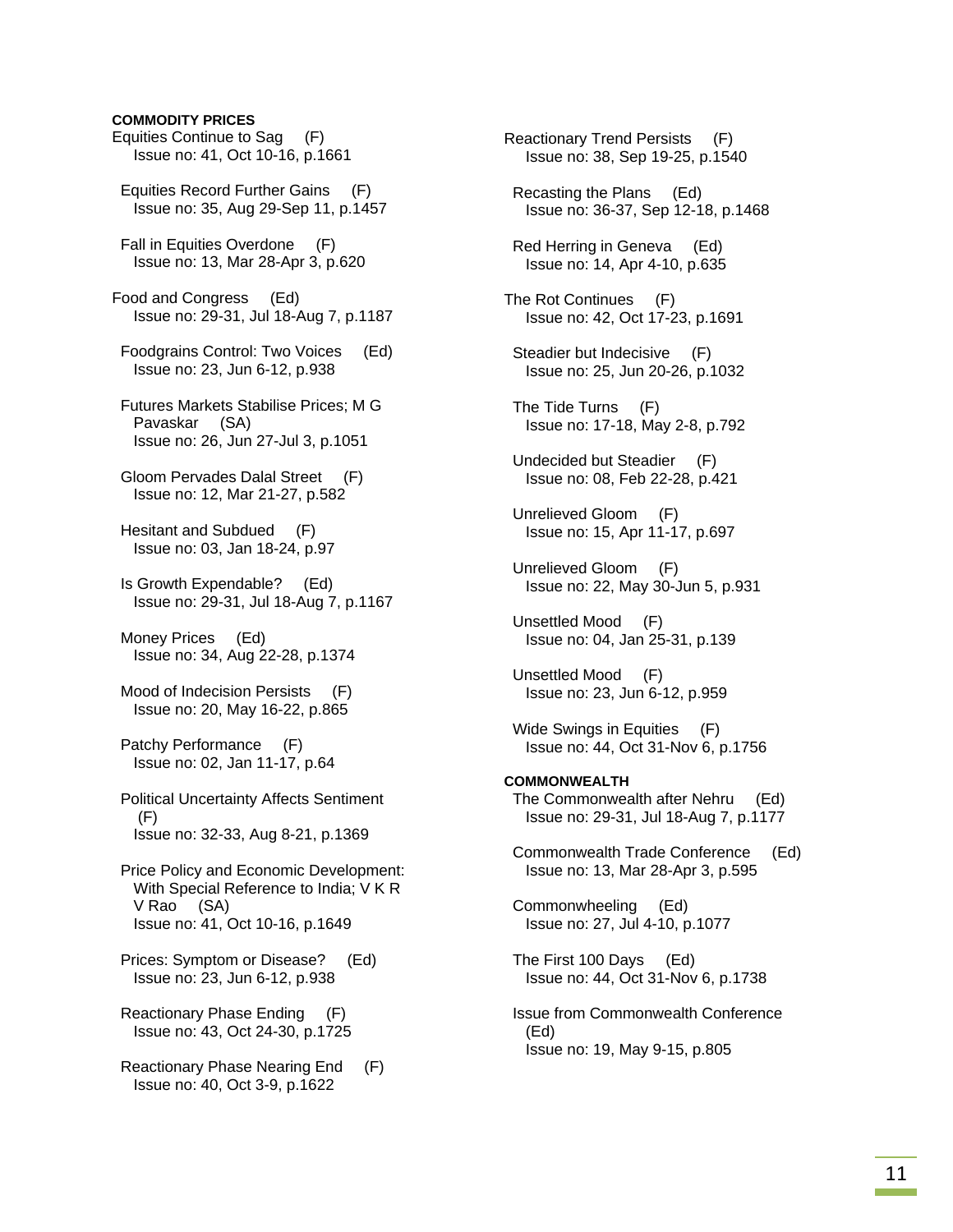### **COMMONWEALTH**

 South Rhodesia (Ed) Issue no: 19, May 9-15, p.800

**COMMUNAL VIOLENCE**  E Pakistan Riots (Ed) Issue no: 02, Jan 11-17, p.40

 Mob Violence and Mass Apathy: a Problem of Political Organisation; Sisir Gupta (F) Issue no: 05-07, Feb 01-21, p.207

 Moment of Criticality; Romesh Thapar (F) Issue no: 13, Mar 28-Apr 3, p.593

 Save Pakistan Minorities (Ed) Issue no: 12, Mar 21-27, p.535(a)

 Tragedy of Inaction (Ed) Issue no: 02, Jan 11-17, p.40

### **COMMUNALISM**

 Communalism in Cyprus (Ed) Issue no: 01, Jan 04-10, p.02

 Indo-Pak Rapprochement: the Obstacles; Asit Bhattacharyya (SA) Issue no: 24, Jun 13-19, p.981

 Problems New and Old; Romesh Thapar (F) Issue no: 49, Dec 5-11, p.1911

#### **COMMUNISM**

 Knowledge as Commodity; Ashok Rudra (SA) Issue no: 17-18, May 2-8, p.761

 Nehru, the Congress, and Class Conflict; K N Raj (F) Issue no: 29-31, Jul 18-Aug 7, p.1231

 Russia without Khrushchev; P Misra (SA) Issue no: 44, Oct 31-Nov 6, p.1747

### **COMMUNIST PARTIES**

 Agents and Provocateurs; Romesh Thapar (F) Issue no: 14, Apr 4-10, p.636

 Autogestion: Algeria's Socialist Experiment; James Becket (SA) Issue no: 20, May 16-22, p.845

 Chou's Moscow Visit: Sino-Soviet Detente?; P Misra (SA) Issue no: 46, Nov 14-20, p.1805

 Communists after Khrushchev (Ed) Issue no: 46, Nov 14-20, p.1797

 Comrades No More (Ed) Issue no: 14, Apr 4-10, p.627

 Comrades no More (LE) Issue no: 19, May 9-15, p.803

 Confidence, and a Little Complacency (Ed) Issue no: 05-07, Feb 01-21, p.173

 Confrontation in Kerala (Ed) Issue no: 43, Oct 24-30, p.1707

 East Wind (Ed) Issue no: 43, Oct 24-30, p.1697

 Explaining to EFTA; Sunita Banerjee (F) Issue no: 49, Dec 5-11, p.1914

 Malaysia Again (Ed) Issue no: 11, Mar 14-20, p.500

 New Emerging Power Balance; Romesh Thapar (F) Issue no: 43, Oct 24-30, p.1703

 Rift in the Andhra Communist Party (md) Issue no: 16, Apr 18-May 1, p.717

 Split and Splinters (Ed) Issue no: 22, May 30-Jun 5, p.908

 The Succession and the South (Ed) Issue no: 25, Jun 20-26, p.1015

## **COMMUNISTS**

 Brief Candle (Ed) Issue no: 27, Jul 4-10, p.1078

 Confrontation in Kerala (Ed) Issue no: 43, Oct 24-30, p.1707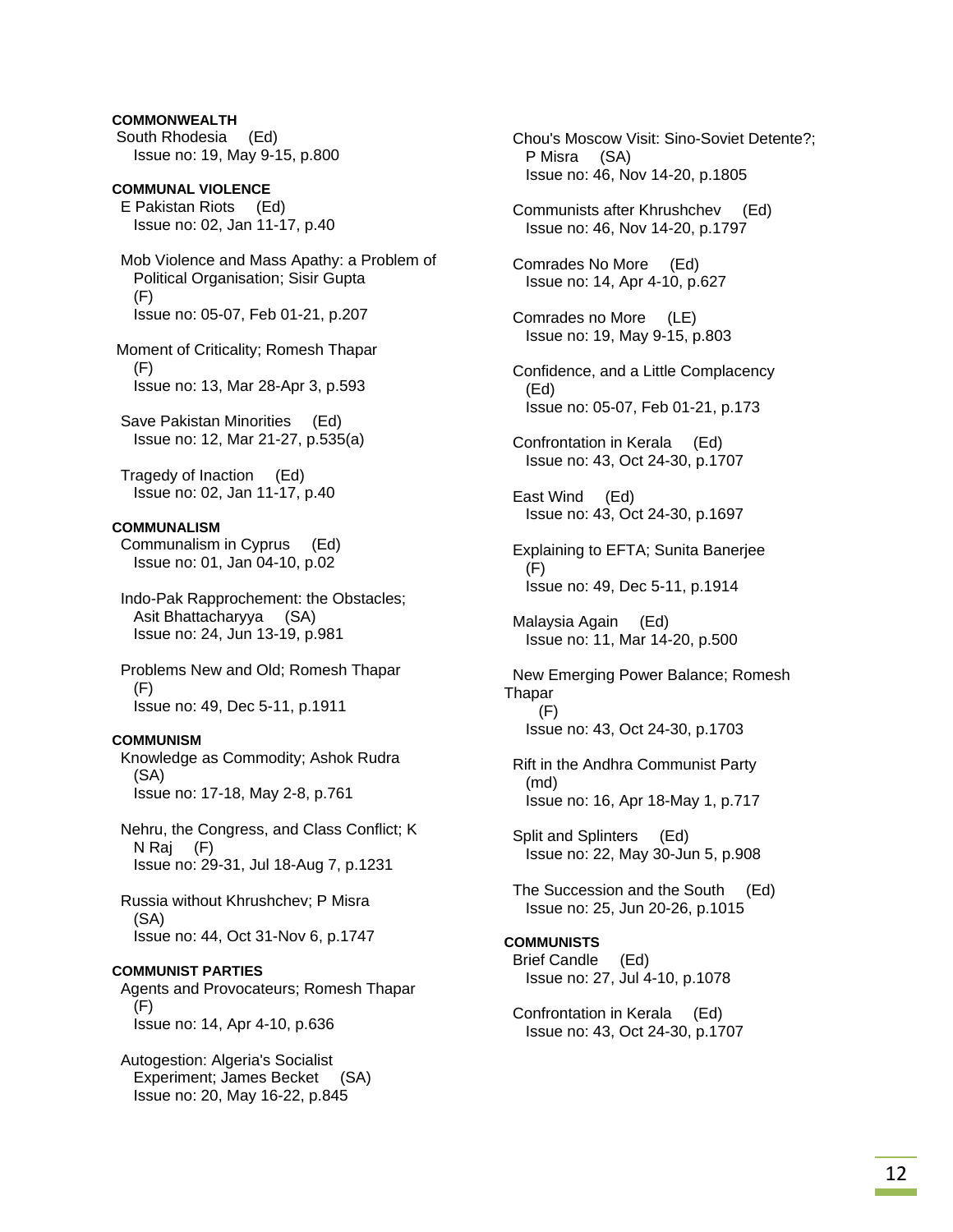### **COMMUNISTS**

The Dangers Ahead; Romesh Thapar (F) Issue no: 05-07, Feb 01-21, p.167 Kerala's Tottering Government (Ed) Issue no: 13, Mar 28-Apr 3, p.597 Morarji in Madras (Ed) Issue no: 15, Apr 11-17, p.677 Ruling the Divide (Ed) Issue no: 25, Jun 20-26, p.1005 The Sino-French Entente (Ed) Issue no: 05-07, Feb 01-21, p.187 Sino-Soviet Finale (Ed) Issue no: 15, Apr 11-17, p.670 Turmoil in Tamilnad (Ed) Issue no: 44, Oct 31-Nov 6, p.1743 The Vijaywada Blaze (Ed) Issue no: 27, Jul 4-10, p.1084 The Year of the Hare (Ed) Issue no: 05-07, Feb 01-21, p.157 **COMMUNITY DEVELOPMENT**  Rural Works (Ed) Issue no: 17-18, May 2-8, p.752 Village Traditions and Community Development; S L Doshi (SA) Issue no: 04, Jan 25-31, p.117 **COMPANIES**  Adoni Spinning Weaving Issue no: 21, May 23-29, p.903 Alembic Chemical Issue no: 25, Jun 20-26, p.1035 Alembic Chemicals Issue no: 22, May 30-Jun 5, p.929 Alembic Glass Issue no: 23, Jun 6-12, p.958 Aluminium Industries Issue no: 13, Mar 28-Apr 3, p.623 Aluminium Industries

Issue no: 39, Sep 26-Oct 2, p.1583

American Refrigerator Issue no: 43, Oct 24-30, p.1729 Andhra Bank Issue no: 21, May 23-29, p.902 Antifriction Bearings Issue no: 26, Jun 27-Jul 3, p.1065 Ashok Leyland Issue no: 03, Jan 18-24, p.100 Ashok Leyland Issue no: 08, Feb 22-28, p.424 Asian Cables Issue no: 20, May 16-22, p.868 Assam Sillimanite Issue no: 01, Jan 04-10, p.33 Assam Sillimanite Issue no: 43, Oct 24-30, p.1728 Associated Battery Issue no: 08, Feb 22-28, p.425 Associated Cement Issue no: 01, Jan 04-10, p.29 Atul Products Issue no: 21, May 23-29, p.901 Bank of America Issue no: 03, Jan 18-24, p.100 Bank of America Issue no: 26, Jun 27-Jul 3, p.1066 Bank of Baroda Issue no: 13, Mar 28-Apr 3, p.623 Bank of India Issue no: 13, Mar 28-Apr 3, p.623 Baroda Rayon Issue no: 02, Jan 11-17, p.67 Belapur Co Issue no: 02, Jan 11-17, p.66 Blue Mountain Estates Issue no: 01, Jan 04-10, p.31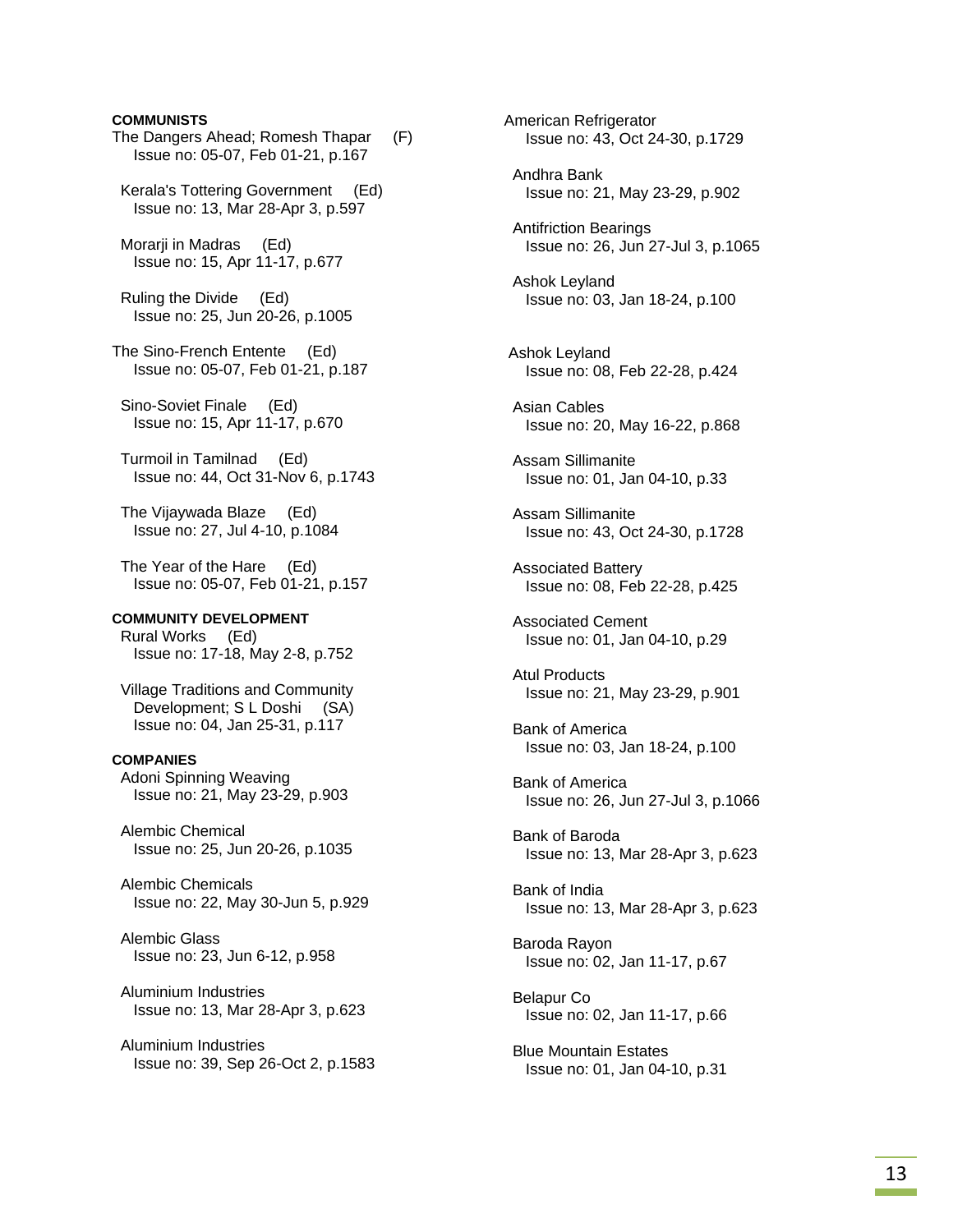**COMPANIES** Blue Mountains Issue no: 51-52, Dec 19-25, p.2007 Bombay Burmah Issue no: 46, Nov 14-20, p.1825 Bombay Dyeing Issue no: 21, May 23-29, p.901 Bombay Gas Issue no: 36-37, Sep 12-18, p.1507 Borosil Glass Works Issue no: 50, Dec 12-18, p.1969 Buckingham and Carnatic Issue no: 21, May 23-29, p.902 Canara Bank Issue no: 15, Apr 11-17, p.699 Canara Bank Issue no: 16, Apr 18-May 1, p.741 Central Bank Issue no: 15, Apr 11-17, p.701 Central Bank Issue no: 19, May 9-15, p.827 Century Spinning Issue no: 22, May 30-Jun 5, p.928 Changdeo Sugar Issue no: 03, Jan 18-24, p.100 Chartered Bank Issue no: 13, Mar 28-Apr 3, p.622 Chase Bright Steel Issue no: 43, Oct 24-30, p.1728 **Chemicoats**  Issue no: 38, Sep 19-25, p.1539 Clarion McCann Advertising Services Issue no: 35, Aug 29-Sep 11, p.1461 Cooper Engineering Issue no: 49, Dec 5-11, p.1937 Coromandel Fertilisers Issue no: 19, May 9-15, p.829

Cotton Agents' Sugar Group Issue no: 01, Jan 04-10, p.29 Dalmia Iron and Steel Issue no: 11, Mar 14-20, p.530 Deccan Sugar Issue no: 49, Dec 5-11, p.1937 Delhi Cloth Issue no: 49, Dec 5-11, p.1936 Dhrangadhra Chemical Works Issue no: 38, Sep 19-25, p.1539 Duncan Brothers Issue no: 27, Jul 4-10, p.1108 Dunlop Rubber Issue no: 14, Apr 4-10, p.659 Dunlop Rubber Issue no: 19, May 9-15, p.829 Elphinstone Spinning Issue no: 28, Jul 11-17, p.1157 Elpro International Issue no: 02, Jan 11-17, p.67 **Escorts**  Issue no: 34, Aug 22-28, p.1413 Estrella Batteries Issue no: 43, Oct 24-30, p.1729 Export of 'Sanforized' Textiles Issue no: 28, Jul 11-17, p.1159 Facit Asia Issue no: 40, Oct 3-9, p.1625 FACT Issue no: 39, Sep 26-Oct 2, p.1584 Fertilisers and Chemicals Issue no: 41, Oct 10-16, p.1663 Fertilizers and Chemicals, Travancore Issue no: 01, Jan 04-10, p.31 Fibreglass Pilkington Issue no: 28, Jul 11-17, p.1158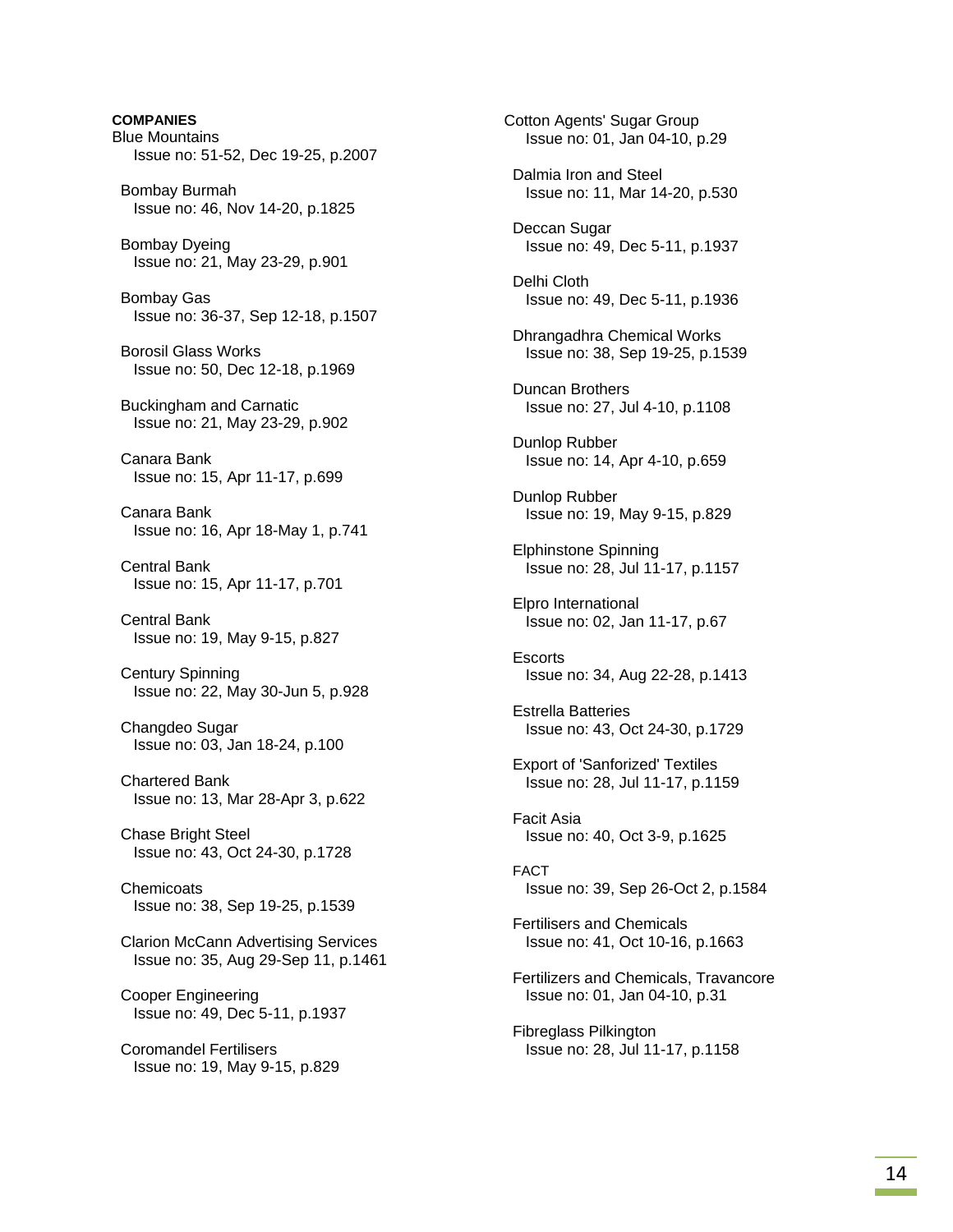**COMPANIES**  First National City Bank Issue no: 04, Jan 25-31, p.149 FN City Bank at World's Fair Issue no: 21, May 23-29, p.902 Glasstek Issue no: 10, Mar 7-13, p.494 Gold Mohur Issue no: 23, Jun 6-12, p.958 Goodyear Issue no: 34, Aug 22-28, p.1417 Goodyear India Issue no: 45, Nov 7-13, p.1790 Great Eastern Shipping Issue no: 03, Jan 18-24, p.99 Greaves Cotton Issue no: 42, Oct 17-23, p.1693 Guest, Keen, Williams Issue no: 26, Jun 27-Jul 3, p.1064 Gwalior Rayon Issue no: 36-37, Sep 12-18, p.1509 Hindustan Dowidat Tools Issue no: 45, Nov 7-13, p.1790 Hindustan Lever Issue no: 16, Apr 18-May 1, p.739 Hindustan Lever Issue no: 43, Oct 24-30, p.1729 Hindustan Machine Tools Issue no: 36-37, Sep 12-18, p.1505 Hindustan Motors Issue no: 39, Sep 26-Oct 2, p.1583 Hindusthan Twyfords Issue no: 39, Sep 26-Oct 2, p.1585 ICICI Issue no: 11, Mar 14-20, p.530 ICT Issue no: 40, Oct 3-9, p.1625

 Imperial Tobacco Issue no: 38, Sep 19-25, p.1539 Imperial Tobacco Issue no: 41, Oct 10-16, p.1665 India Cements Issue no: 34, Aug 22-28, p.1415 India Steamship Issue no: 38, Sep 19-25, p.1538 India United Mills Issue no: 23, Jun 6-12, p.958 India's First Methanol Plant Issue no: 26, Jun 27-Jul 3, p.1066 Indian Aluminium Company Issue no: 20, May 16-22, p.869 Indian Cable Issue no: 38, Sep 19-25, p.1539 Indian Hume Pipe Issue no: 48, Nov 28-Dec 4, p.1901 Indian Iron and Steel Issue no: 35, Aug 29-Sep 11, p.1460 Indian Oil Corporation Issue no: 49, Dec 5-11, p.1937 Indian Overseas Bank Issue no: 04, Jan 25-31, p.148 Indian Overseas Bank Issue no: 16, Apr 18-May 1, p.741 Indian Overseas Bank Issue no: 32-33, Aug 8-21, p.1371 Indian Oxygen Issue no: 04, Jan 25-31, p.147 Indian Plastics Issue no: 51-52, Dec 19-25, p.2008 International General Electric Issue no: 03, Jan 18-24, p.101 Invest Machine Tools Issue no: 26, Jun 27-Jul 3, p.1065 Investment Corporation of India Issue no: 45, Nov 7-13, p.1789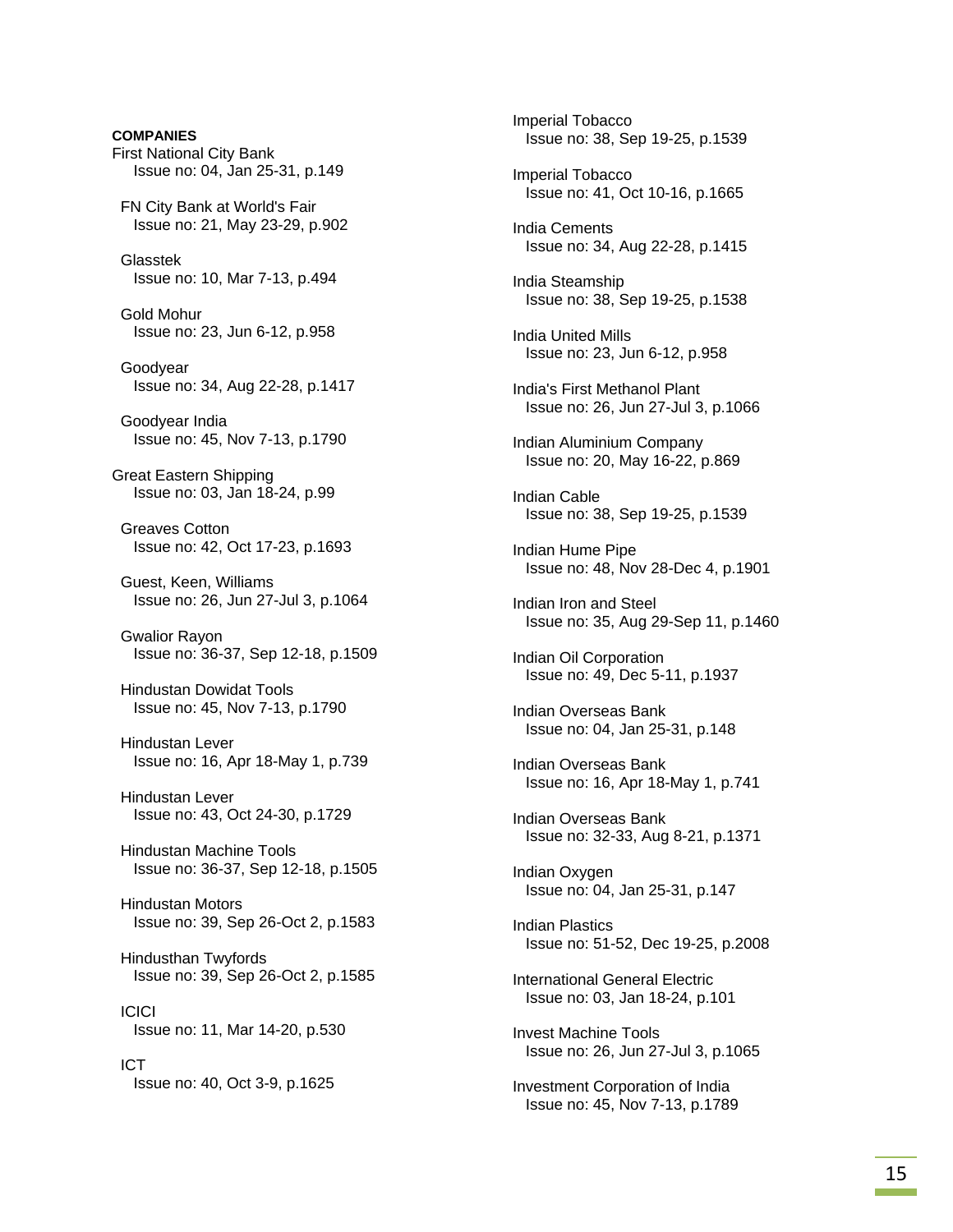**COMPANIES**  Investment Trust of India Issue no: 51-52, Dec 19-25, p.2007 J K Chemicals Issue no: 46, Nov 14-20, p.1825 Jay Engineering Works Issue no: 41, Oct 10-16, p.1665 Jaya Shree Textiles Issue no: 22, May 30-Jun 5, p.928 Jessop Issue no: 17-18, May 2-8, p.790 Jost's Engineering Issue no: 40, Oct 3-9, p.1625 Kamani Engineering Issue no: 20, May 16-22, p.870 Kamani Metals and Alloys Issue no: 02, Jan 11-17, p.67 Kil Kotagiri Tea and Coffee Issue no: 16, Apr 18-May 1, p.742 Killick Industries Issue no: 21, May 23-29, p.901 Kirloskar Brothers Issue no: 03, Jan 18-24, p.99 Kohinoor Mills Issue no: 21, May 23-29, p.903 Kothari Sugars and Chemicals Issue no: 46, Nov 14-20, p.1825 Kothari Textiles Issue no: 21, May 23-29, p.903 Larsen and Toubro Issue no: 35, Aug 29-Sep 11, p.1460 Larsen and Toubro Issue no: 45, Nov 7-13, p.1790 Lintas Issue no: 03, Jan 18-24, p.101 Lufthansa Issue no: 35, Aug 29-Sep 11, p.1461 Machinery Manufacturers Corporation Issue no: 34, Aug 22-28, p.1415 Machinery Manufacturers Corporation Issue no: 40, Oct 3-9, p.1624 Madras Motor Issue no: 28, Jul 11-17, p.1157 Madura Mills Issue no: 21, May 23-29, p.903 Mafatlal Fine Issue no: 22, May 30-Jun 5, p.929 Mahindra and Mahindra Issue no: 01, Jan 04-10, p.33 Mahindra and Mahindra Issue no: 15, Apr 11-17, p.699 Mahindra and Mahindra Issue no: 19, May 9-15, p.828 Mahindra Ugine Issue no: 25, Jun 20-26, p.1035 Management Development (Ed) Issue no: 19, May 9-15, p.802 Metal Box Issue no: 28, Jul 11-17, p.1156 Mettur Chemical Issue no: 36-37, Sep 12-18, p.1509 Midland Rubber Issue no: 38, Sep 19-25, p.1539 Modella Woollens Issue no: 49, Dec 5-11, p.1937 Morarjee Goculdas Spg and Wvg Co Issue no: 01, Jan 04-10, p.33 Mukand Iron Issue no: 26, Jun 27-Jul 3, p.1066 Mukand Iron and Steel Works Issue no: 40, Oct 3-9, p.1624 Mysore Chemicals and Fertilisers Issue no: 49, Dec 5-11, p.1937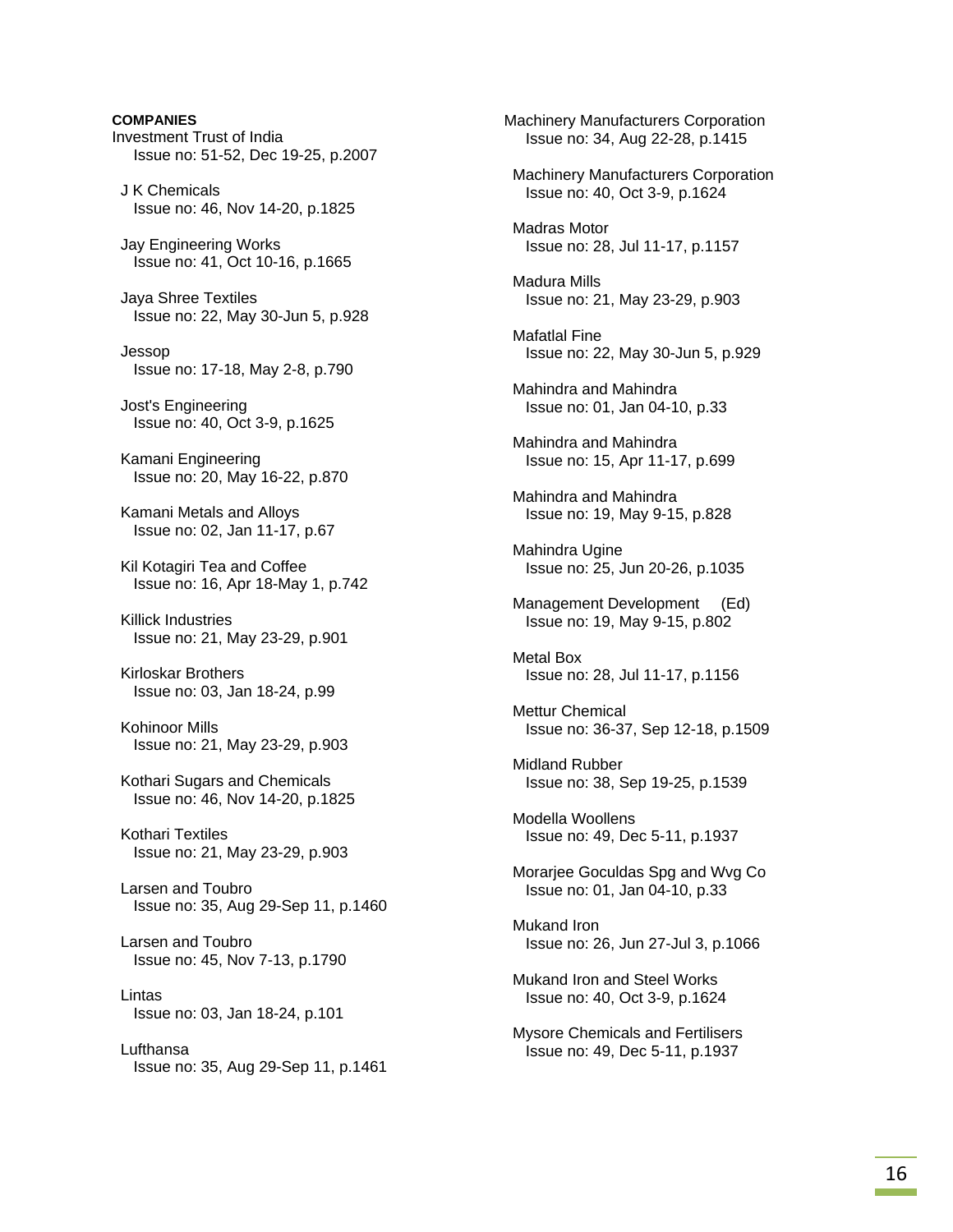**COMPANIES**  Mysore Paper Mills Issue no: 41, Oct 10-16, p.1665 Mysore Spg and Mfg Issue no: 43, Oct 24-30, p.1727 Mysore Sugar Issue no: 01, Jan 04-10, p.32 National Ecko Issue no: 26, Jun 27-Jul 3, p.1065 National Newsprint Issue no: 43, Oct 24-30, p.1729 National Rubber Issue no: 16, Apr 18-May 1, p.741 National Tannery Issue no: 27, Jul 4-10, p.1108 New India Assurance Issue no: 34, Aug 22-28, p.1415 New Standard Engineering Issue no: 10, Mar 7-13, p.495 New Standard Engineering Issue no: 14, Apr 4-10, p.661 New Standard Engineering Issue no: 34, Aug 22-28, p.1415 Nirlon Synthetic Issue no: 01, Jan 04-10, p.29 Orient Paper Mills Issue no: 43, Oct 24-30, p.1729 Oriental Power Cables Issue no: 43, Oct 24-30, p.1729 Orissa Cement Issue no: 27, Jul 4-10, p.1108 Phaltan Sugar Works Issue no: 10, Mar 7-13, p.494 Philips India Issue no: 20, May 16-22, p.868 Podar Mills Issue no: 22, May 30-Jun 5, p.928 Poysha Industrial Issue no: 50, Dec 12-18, p.1969 Praga Tools Issue no: 43, Oct 24-30, p.1727 Premier Automobiles Issue no: 02, Jan 11-17, p.66 Premier Automobiles Issue no: 49, Dec 5-11, p.1935 Rallis India Issue no: 10, Mar 7-13, p.494 Refinance Corporation Issue no: 02, Jan 11-17, p.68 Rockwell India Issue no: 26, Jun 27-Jul 3, p.1065 Rohtas Industries Issue no: 40, Oct 3-9, p.1625 Sandvik Asia Issue no: 36-37, Sep 12-18, p.1508 Sardesai Brothers Issue no: 26, Jun 27-Jul 3, p.1065 Saurashtra Cement Issue no: 51-52, Dec 19-25, p.2007 Scindia Steam Issue no: 01, Jan 04-10, p.32 Scindia Steam Issue no: 49, Dec 5-11, p.1936 Scindia's New Operations Issue no: 17-18, May 2-8, p.791 Scottish Indian Machine Tools Issue no: 15, Apr 11-17, p.701 Sen-Raleigh Issue no: 14, Apr 4-10, p.659 Shivrajpur Syndicate Issue no: 21, May 23-29, p.903 Shree Digvijay Cement Issue no: 27, Jul 4-10, p.1108 Shree Niwas Cotton Mills

Issue no: 22, May 30-Jun 5, p.928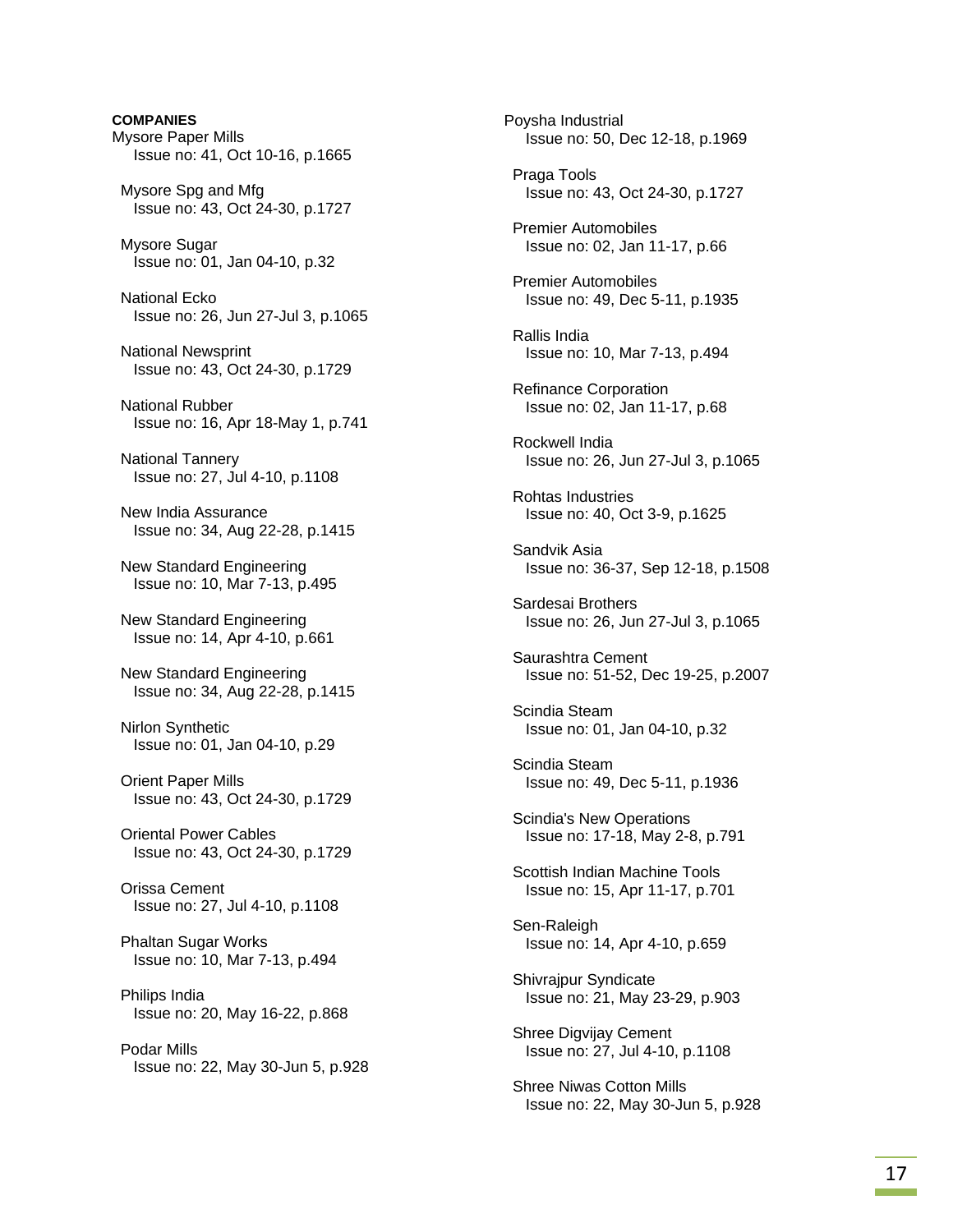Sirpur Paper Issue no: 49, Dec 5-11, p.1936 The Small Fry (Ed) Issue no: 47, Nov 21-27, p.1835 Standards and Emergency Issue no: 14, Apr 4-10, p.660 State Bank of India Issue no: 12, Mar 21-27, p.584 Steel and Allied Products Issue no: 01, Jan 04-10, p.32 Straw Products Issue no: 51-52, Dec 19-25, p.2008 Surat Electricity Issue no: 38, Sep 19-25, p.1539 Swan Mills Issue no: 22, May 30-Jun 5, p.929 Syndicate Bank Issue no: 14, Apr 4-10, p.659 Syndicate Bank Issue no: 20, May 16-22, p.868 Synthetics and Chemicals Issue no: 27, Jul 4-10, p.1108 T I Diamond Chain Issue no: 14, Apr 4-10, p.660 Tata Chemicals Issue no: 43, Oct 24-30, p.1729 Tata Chemicals Issue no: 45, Nov 7-13, p.1789 Tata Groups of Mills Issue no: 27, Jul 4-10, p.1107 Tata Hydro Electric Group Issue no: 36-37, Sep 12-18, p.1505 Tata Iron and Steel Issue no: 34, Aug 22-28, p.1413 Tata Oil Issue no: 36-37, Sep 12-18, p.1505 Tata-Merlin and Gerin Issue no: 39, Sep 26-Oct 2, p.1585 **Telco**  Issue no: 32-33, Aug 8-21, p.1371 Tell-tale Inventory (Ed) Issue no: 42, Oct 17-23, p.1671 Texmaco Issue no: 26, Jun 27-Jul 3, p.1064 Tube Products of India Issue no: 43, Oct 24-30, p.1729 TWA Issue no: 35, Aug 29-Sep 11, p.1461 Tyre Surplus Issue no: 15, Apr 11-17, p.701 Union Bank of India Issue no: 13, Mar 28-Apr 3, p.624 Union Carbide Issue no: 20, May 16-22, p.869 United Bank of India Issue no: 13, Mar 28-Apr 3, p.624 United Bank of India Issue no: 15, Apr 11-17, p.699 United Commercial Bank Issue no: 13, Mar 28-Apr 3, p.624 United Commercial Bank Issue no: 17-18, May 2-8, p.790 Voltas Issue no: 08, Feb 22-28, p.423 Waterfall Estates Issue no: 51-52, Dec 19-25, p.2007 West Coast Paper Mills Issue no: 50, Dec 12-18, p.1969 Wimco Issue no: 21, May 23-29, p.902 **COMPANY LAW**  Amending Companies Act (Ed) Issue no: 19, May 9-15, p.801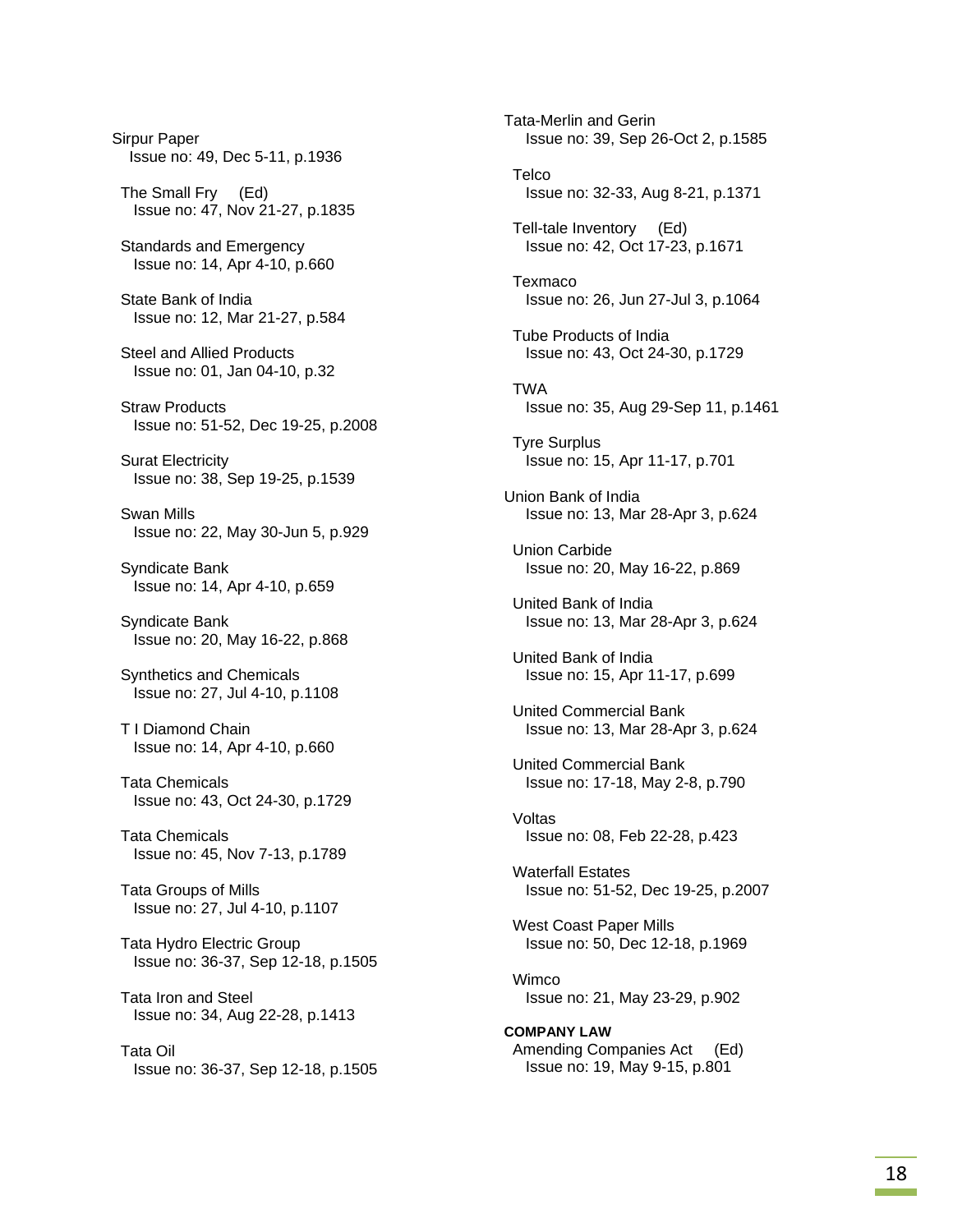### **COMPANY LAW**

- Blank Transfers (Ed) Issue no: 39, Sep 26-Oct 2, p.1550
- Company Law Amendment (Ed) Issue no: 39, Sep 26-Oct 2, p.1550
- Prosecution of Dalmia Jains (Ed) Issue no: 19, May 9-15, p.802
- Superficial Co-ordination (Ed) Issue no: 16, Apr 18-May 1, p.711

### **CONFERENCES**

 Agricultural Economists Meet (SA) Issue no: 02, Jan 11-17, p.57

 Economic Conference; R K Hazira (SA) Issue no: 02, Jan 11-17, p.49

### **CONGO**

 Capitalist Oppositions? (Ed) Issue no: 03, Jan 18-24, p.77

 Middle Africa (Ed) Issue no: 09, Feb 29-Mar 6, p.432

 Outs and Ins (Ed) Issue no: 26, Jun 27-Jul 3, p.1044

### **CONGRESS GOVERNMENT**

 Alarums-Communal and Political; Romesh Thapar (F) Issue no: 03, Jan 18-24, p.80

#### **CONGRESS PARTY**

 After Nehru; Acharya J B Kripalani (F) Issue no: 29-31, Jul 18-Aug 7, p.1199

 AICC and the Bomb (Ed) Issue no: 46, Nov 14-20, p.1793

 Backsliding, so Soon?; Essenes (F) Issue no: 29-31, Jul 18-Aug 7, p.1250

 The Battle Unroyal; Narindar Singh (F) Issue no: 27, Jul 4-10, p.1083

- Bhubaneshwar (Ed) Issue no: 02, Jan 11-17, p.37
- By Courtesy of the C P B! (Ed) Issue no: 51-52, Dec 19-25, p.1979

The Cabinet (Ed) Issue no: 24, Jun 13-19, p.963

- The Cenrists; Romesh Thapar (F) Issue no: 29-31, Jul 18-Aug 7, p.1183
- Character of Corruption (Ed) Issue no: 34, Aug 22-28, p.1383
- Congress and Chacko (Ed) Issue no: 09, Feb 29-Mar 6, p.436
- Congress Party; C N Bhalerao (LE) Issue no: 26, Jun 27-Jul 3, p.1046
- Dead Centre (Ed) Issue no: 01, Jan 04-10, p.01
- Denationalisation and all that (Ed) Issue no: 04, Jan 25-31, p.143
- The Developing Pattern of the Congress Party; C N Bhalerao (SA) Issue no: 12, Mar 21-27, p.563
- The Developing Pattern of the Congress Party: A Comment; Ramashray Roy (SA) Issue no: 17-18, May 2-8, p.774
- East Pakistan: the Real Antagonists (Ed) Issue no: 05-07, Feb 01-21, p.179

 The First Test (Ed) Issue no: 25, Jun 20-26, p.1003

- The Government or our Government; Romesh Thapar (F) Issue no: 01, Jan 04-10, p.09
- Had we Listened Well; Kalyani Maitra (F) Issue no: 29-31, Jul 18-Aug 7, p.1171
- Implications of Bhubaneshwar (Ed) Issue no: 20, May 16-22, p.831
- Leaders, Prices, Perks and Perspectives; Romesh Thapar (F) Issue no: 32-33, Aug 8-21, p.1333
- Lost by Default (Ed) Issue no: 38, Sep 19-25, p.1517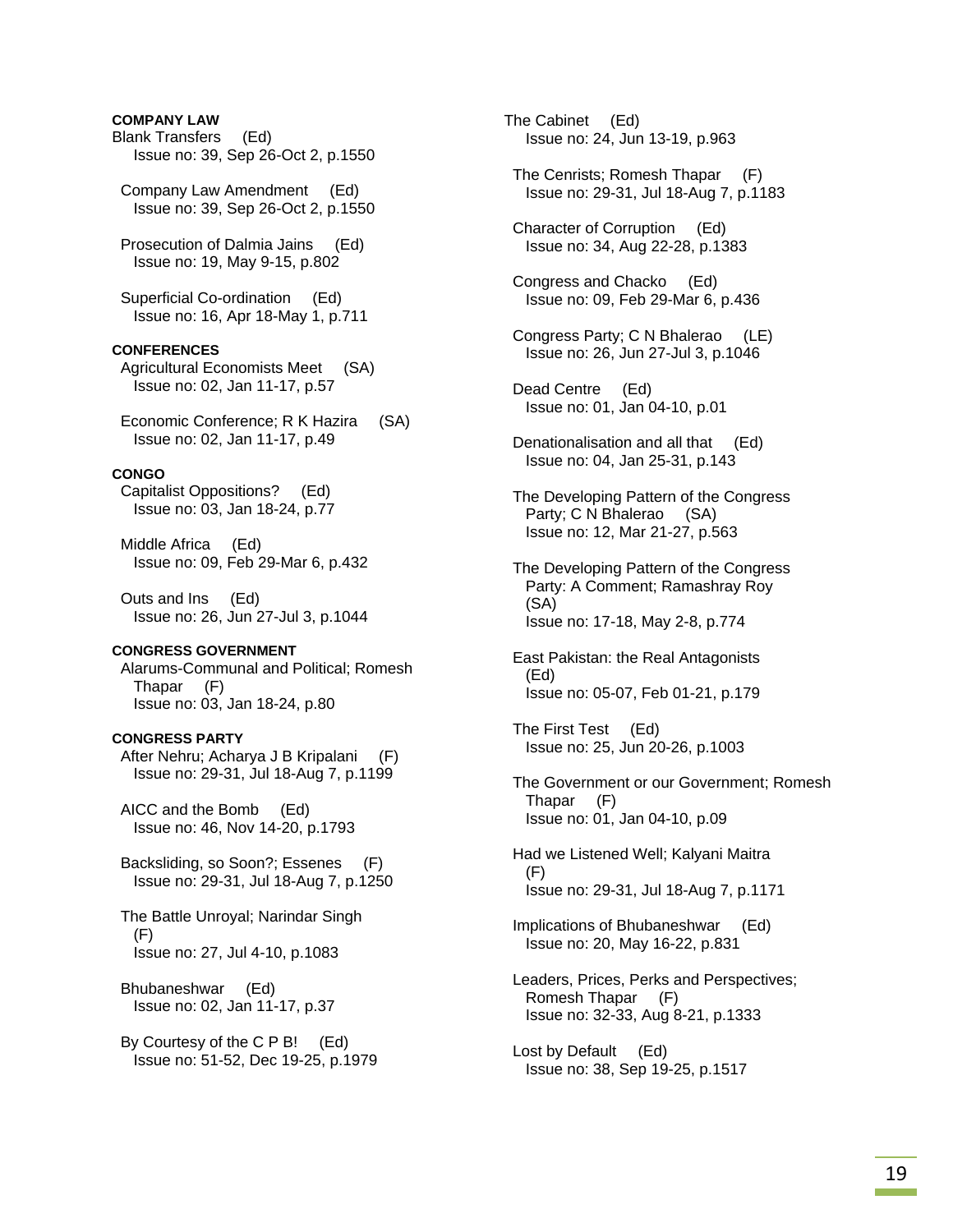**CONGRESS PARTY** The Meaning of Jawaharlal Nehru; Rajni Kothari (F) Issue no: 29-31, Jul 18-Aug 7, p.1203 The Muscle-Bound Congress; Romesh Thapar (F) Issue no: 21, May 23-29, p.881 Nehru and After (Ed) Issue no: 23, Jun 6-12, p.945 Nehru Era (Ed) Issue no: 29-31, Jul 18-Aug 7, p.1165 Nehru, the Congress, and Class Conflict; K N Raj (F) Issue no: 29-31, Jul 18-Aug 7, p.1231 Pomp and Speeches (Ed) Issue no: 46, Nov 14-20, p.1799 Shastri and the Syndicate; Romesh Thapar (F) Issue no: 24, Jun 13-19, p.973 The Smell of Decay; Romesh Thapar (F) Issue no: 36-37, Sep 12-18, p.1473 The Successor (Ed) Issue no: 23, Jun 6-12, p.935 Tagore and the Congress (Ed) Issue no: 02, Jan 11-17, p.39 To Battle Again; Narindar Singh (F) Issue no: 32-33, Aug 8-21, p.1331 A Troubled Era Begins (Ed) Issue no: 22, May 30-Jun 5, p.911 The Vijaywada Blaze (Ed) Issue no: 27, Jul 4-10, p.1084 Where is the Leader?; Romesh Thapar (F) Issue no: 04, Jan 25-31, p.115 **CONSTITUTION OF INDIA**  Legislature vs Judiciary (Ed) Issue no: 13, Mar 28-Apr 3, p.589 Parliament's Privilege (Ed) Issue no: 41, Oct 10-16, p.1630

 Seventeenth Amendment (LE) Issue no: 17-18, May 2-8, p.753 **CONSTITUTIONS**  Crisis in Cyprus: Report from Nicosia; James Becket (SA) Issue no: 41, Oct 10-16, p.1639 The Mind and Face of Secularism; S Natarajan (F) Issue no: 29-31, Jul 18-Aug 7, p.1253 **CONSTRUCTION INDUSTRY**  Factory-Made Houses (Ed) Issue no: 08, Feb 22-28, p.380 **CONSUMER EXPENDITURE**  Econometricians Return to Earth (SA) Issue no: 47, Nov 21-27, p.1853 **CONTRACEPTIVES**  Sterilisation; Tirril Harris (LE) Issue no: 32-33, Aug 8-21, p.1329 Why Family Planning has had No Impact; T J Samuel (SA) Issue no: 42, Oct 17-23, p.1685 **CONVERTIBILITY**  Yen, Convertible Now (Ed) Issue no: 14, Apr 4-10, p.634 **COOPERATIVE BANKS**  Co-operative Banks' Deposits (Ed) Issue no: 42, Oct 17-23, p.1673 Revitalising Co-operatives (Ed) Issue no: 42, Oct 17-23, p.1670 Strait-Jacket for Cooperatives (Ed) Issue no: 12, Mar 21-27, p.535(c) **COOPERATIVE CREDIT**  Revitalising Co-operatives (Ed) Issue no: 42, Oct 17-23, p.1670 Strait-Jacket for Cooperatives (Ed) Issue no: 12, Mar 21-27, p.535(c) Use of Short-Term Co-operative Credit: Findings of a Field Study; S Vasudevan (SA) Issue no: 44, Oct 31-Nov 6, p.1749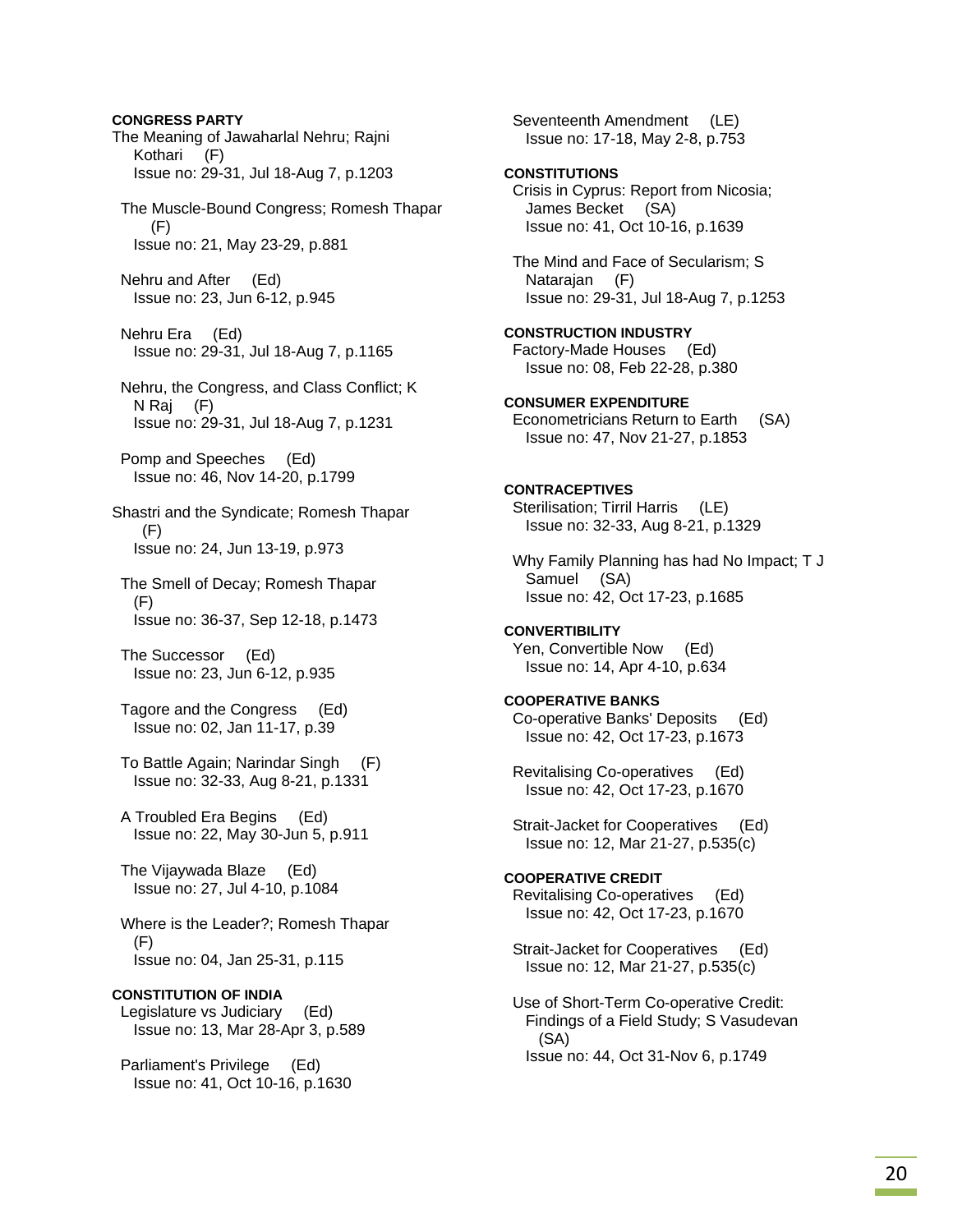### **COOPERATIVES**

 Cooperatives in Poor Health; CVH (SA) Issue no: 26, Jun 27-Jul 3, p.1048

**CORPORATE LAW**  Investment Laws in Africa (SA) Issue no: 16, Apr 18-May 1, p.734

# **CORPORATE TAX**

 Corporate Taxation and Investment (Ed) Issue no: 35, Aug 29-Sep 11, p.1426

 Indian Corporate Taxation; Vinaykumar D Lall (BR) Issue no: 50, Dec 12-18, p.1951

 Narrowly-Held Companies (Ed) Issue no: 12, Mar 21-27, p.535(c)

 Not a Homogeneous Group (Ed) Issue no: 12, Mar 21-27, p.535(c)

Tax Treatment of Narrowly-Held Companies: a Note; Sudhir Mulji (SA) Issue no: 16, Apr 18-May 1, p.731

# **CORRUPTION**

 Character of Corruption (Ed) Issue no: 34, Aug 22-28, p.1383

 Commissions of Inquiry: their Limitations; J B Monteiro (SA) Issue no: 28, Jul 11-17, p.1137

 Corruptor and Corrupted (Ed) Issue no: 15, Apr 11-17, p.673

 Guarding the Guards (Ed) Issue no: 15, Apr 11-17, p.667

 Punjab: Not the End (Ed) Issue no: 27, Jul 4-10, p.1078

 Sadachar Samitis (Ed) Issue no: 32-33, Aug 8-21, p.1327

 Substantive Forces in Indian Administration; C N Bhalerao (SA) Issue no: 42, Oct 17-23, p.1681

 Worthless Code (Ed) Issue no: 45, Nov 7-13, p.1764

# **COTTON**

 Soaring Cotton (Ed) Issue no: 48, Nov 28-Dec 4, p.1866

# **COTTON TEXTILE INDUSTRY**  Cloth Arithmetic (Ed) Issue no: 42, Oct 17-23, p.1673 Cloth Prices (Ed) Issue no: 17-18, May 2-8, p.752 Joint Ventures Abroad (Ed) Issue no: 43, Oct 24-30, p.1700 Saving King Cotton (Ed) Issue no: 32-33, Aug 8-21, p.1363 Statutory Cloth Control (Ed) Issue no: 40, Oct 3-9, p.1591 **CREDIT**  Aid in One Packet (Ed) Issue no: 22, May 30-Jun 5, p.910 Banking in 1963 (Ed) Issue no: 20, May 16-22, p.835 Banks' Contingent Liability (Ed) Issue no: 25, Jun 20-26, p.1009 Contrary Trends (F) Issue no: 05-07, Feb 01-21, p.365 Interest Rates to Go Up (Ed) Issue no: 28, Jul 11-17, p.1119 Money Market (MMR) Issue no: 19, May 9-15, p.827 Money Market (F) Issue no: 20, May 16-22, p.867

 Non Project Credit (Ed) Issue no: 24, Jun 13-19, p.966

**CREDIT POLICY**  Credit Control: New Approach (Ed) Issue no: 40, Oct 3-9, p.1589

 Credit Restraint Returns (Ed) Issue no: 11, Mar 14-20, p.499

 Curb on Clean Advances? (Ed) Issue no: 48, Nov 28-Dec 4, p.1867

 High Financial Wisdom (Ed) Issue no: 36-37, Sep 12-18, p.1468

 Higher Liquidity Ratios (Ed) Issue no: 38, Sep 19-25, p.1520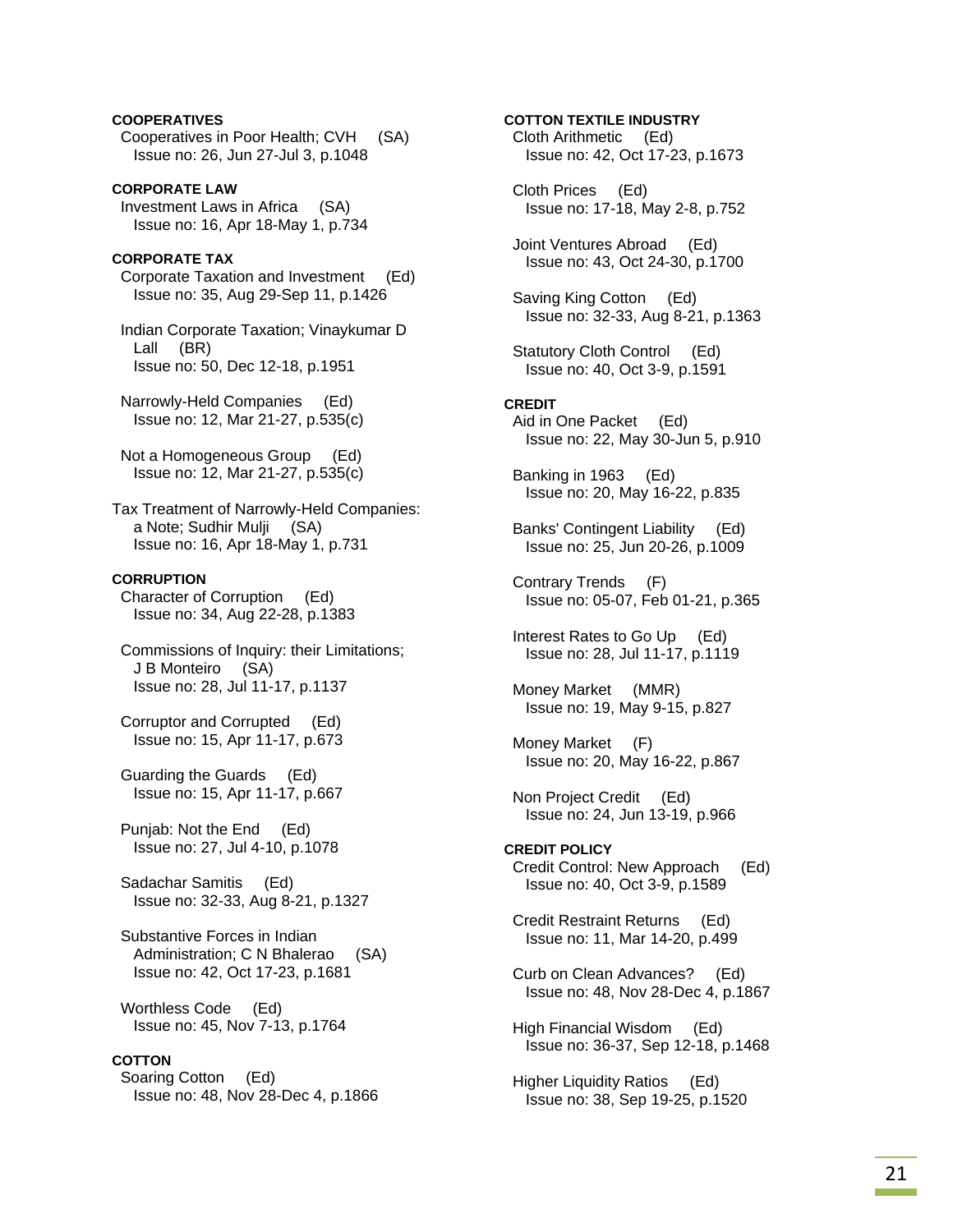### **CREDIT POLICY**

 Money Market (MMR) Issue no: 11, Mar 14-20, p.531

 Money Market (MMR) Issue no: 12, Mar 21-27, p.584

 Money Market (MMR) Issue no: 15, Apr 11-17, p.702

#### **CRIMINAL LAW**

 Nepal's New Legal Code; Satish Kumar (SA) Issue no: 02, Jan 11-17, p.62

### **CROP YIELD**

 Agricultural Economists Meet (SA) Issue no: 02, Jan 11-17, p.57

Intensive Agricultural District Programme: an Appraisal; C H Hanumantha Rao (SA) Issue no: 48, Nov 28-Dec 4, p.1887

 Size of Holdings and Productivity: Further Comment; Kalpana Bardhan (SA) Issue no: 34, Aug 22-28, p.1401

#### **CROPPING PATTERN**

 Inter-State Differences in Agricultural Incomes, 1960-61; A G Majumdar (SA) Issue no: 03, Jan 18-24, p.89

### **CUBA**

 Allies Differ on Trade with Cuba (Ed) Issue no: 20, May 16-22, p.841

 East-West Trade Business or Politics? (Ed) Issue no: 27, Jul 4-10, p.1085

#### **CULTURAL HISTORY**

 The Key to Indian Culture (F) Issue no: 41, Oct 10-16, p.1631

#### **CULTURAL STUDIES**

 Light on Pahari Culture; Imtiaz Ahmad (BR) Issue no: 34, Aug 22-28, p.1385

### **CURRENCIES**

 Yen, Convertible Now (Ed) Issue no: 14, Apr 4-10, p.634

### **CUSTOM DUTY**

 Indirect Taxes (F) Issue no: 10, Mar 7-13, p.483

Kennedy Round (Ed) Issue no: 01, Jan 04-10, p.05

 Trade Winds; Sunita Banerjee (F) Issue no: 48, Nov 28-Dec 4, p.1877

#### **CYPRUS**

 Communalism in Cyprus (Ed) Issue no: 01, Jan 04-10, p.02

 Crisis in Cyprus: Report from Nicosia; James Becket (SA) Issue no: 41, Oct 10-16, p.1639

 Cyprus Stalemate (Ed) Issue no: 20, May 16-22, p.836

 Gunboat Diplomats (Ed) Issue no: 09, Feb 29-Mar 6, p.428

### **DEFENCE EXPENDITURE**  Disquiet Over Defence; Romesh Thapar (F)

Issue no: 12, Mar 21-27, p.541

 Government Spending and Saving (Ed) Issue no: 13, Mar 28-Apr 3, p.590

 Limitations of Self-Sufficiency in Defence Production; I S Gulati (SA) Issue no: 08, Feb 22-28, p.413

### **DEFENCE INDUSTRY**

 Defence Aid (Ed) Issue no: 39, Sep 26-Oct 2, p.1545

 Limitations of Self-Sufficiency in Defence Production; I S Gulati (SA) Issue no: 08, Feb 22-28, p.413

### **DEFENCE POLICY**

 Defence Aid (Ed) Issue no: 39, Sep 26-Oct 2, p.1545

 Defence Aid from UK (Ed) Issue no: 48, Nov 28-Dec 4, p.1869

### **DEFICIT FINANCING**  Deficit Financing and Inflation; R G Bajpai (LE) Issue no: 44, Oct 31-Nov 6, p.1742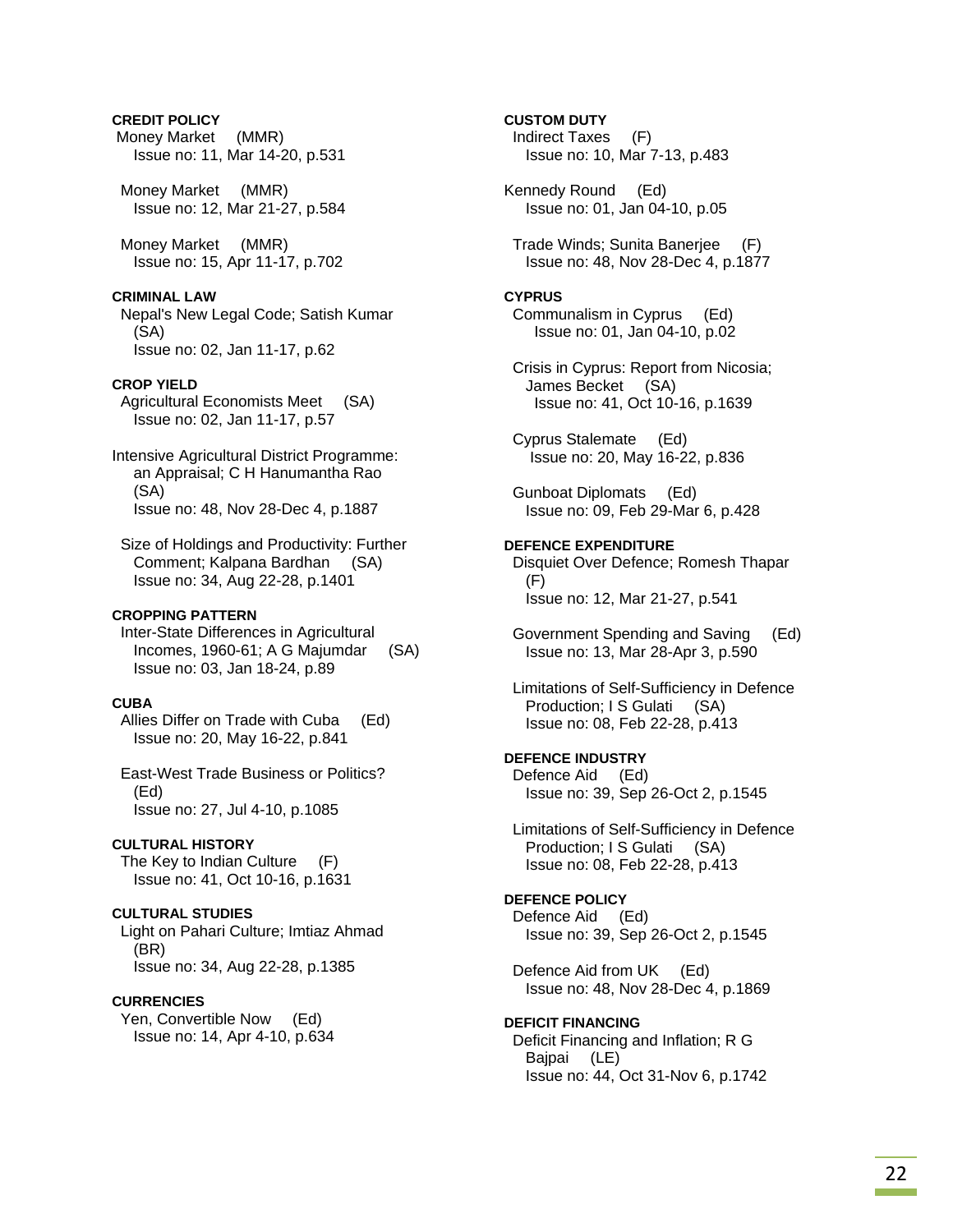### **DEMAND THEORY**

 Planning and Demand Theory; A K Dasgupta (BR) Issue no: 36-37, Sep 12-18, p.1477

 Planning and Demand Theory: a Reply; F K Manmohan Singh (SA) Issue no: 48, Nov 28-Dec 4, p.1891

# **DEMOCRACY**

 The Age of the Commoner; A D Moddie (LE) Issue no: 36-37, Sep 12-18, p.1475

 The Developing Pattern of the Congress Party; C N Bhalerao (SA) Issue no: 12, Mar 21-27, p.563

The Meaning of Jawaharlal Nehru; Rajni Kothari (F) Issue no: 29-31, Jul 18-Aug 7, p.1203

 Pressure Groups and Democracy: Comments; Deepak Lal and Mohit Bhattacharya (LE) Issue no: 15, Apr 11-17, p.673

# **DEMOCRATIC SOCIALISM**

 Economic Implications of Democratic Socialism: Some Reflections on the Indian Economic Conference; Vaikunth L Mehta (SA) Issue no: 04, Jan 25-31, p.121

# **DEMOGRAPHICS**

 Regional Inequalities; I R K Sarma (LE) Issue no: 04, Jan 25-31, p.110

# **DEMOGRAPHY**

 Demographic Transition in India; Dalip S Swamy (SA) Issue no: 21, May 23-29, p.891

 Expectation of Life as a Factor of Economic Growth; A K Dasgupta (F) Issue no: 05-07, Feb 01-21, p.257

 Fallacies in the Demographic Theory of Economic Stagnation; Pravin M Visaria (SA) Issue no: 11, Mar 14-20, p.523

 Growth of Population in India: 1961-81; K C Taneja (SA) Issue no: 36-37, Sep 12-18, p.1481

 Growth of Population in India: 1961-81: a Comment; M V Natekar and Pravin M Visaria (SA) Issue no: 40, Oct 3-9, p.1609

 Working Population of India; S K Rao (SA) Issue no: 04, Jan 25-31, p.127

# **DEREGULATION**

 Steel Decontrol (LE) Issue no: 12, Mar 21-27, p.540

# **DEVALUATION**

 Indian Payments Problem: the Case for Devaluation: Another View; M V Sastri (SA) Issue no: 28, Jul 11-17, p.1143

 Staving Off Devaluation (Ed) Issue no: 48, Nov 28-Dec 4, p.1868

# **DEVELOPMENT AID**

 Aid and Advice (Ed) Issue no: 14, Apr 4-10, p.630

 Aid in Reverse (Ed) Issue no: 38, Sep 19-25, p.1521

 Aid Prospects (Ed) Issue no: 13, Mar 28-Apr 3, p.588

 Aid Use: the Other Lag (Ed) Issue no: 36-37, Sep 12-18, p.1471

 Bokaro with Soviet Aid (Ed) Issue no: 19, May 9-15, p.796

 The Facts of Foreign Aid; Arthagnani (BR) Issue no: 43, Oct 24-30, p.1709

 Lags in Aid Use (Ed) Issue no: 13, Mar 28-Apr 3, p.590

 Non-Project Aid (Ed) Issue no: 09, Feb 29-Mar 6, p.431

 On the Frontier (Ed) Issue no: 23, Jun 6-12, p.936

 Over-Worked Excuse (Ed) Issue no: 36-37, Sep 12-18, p.1471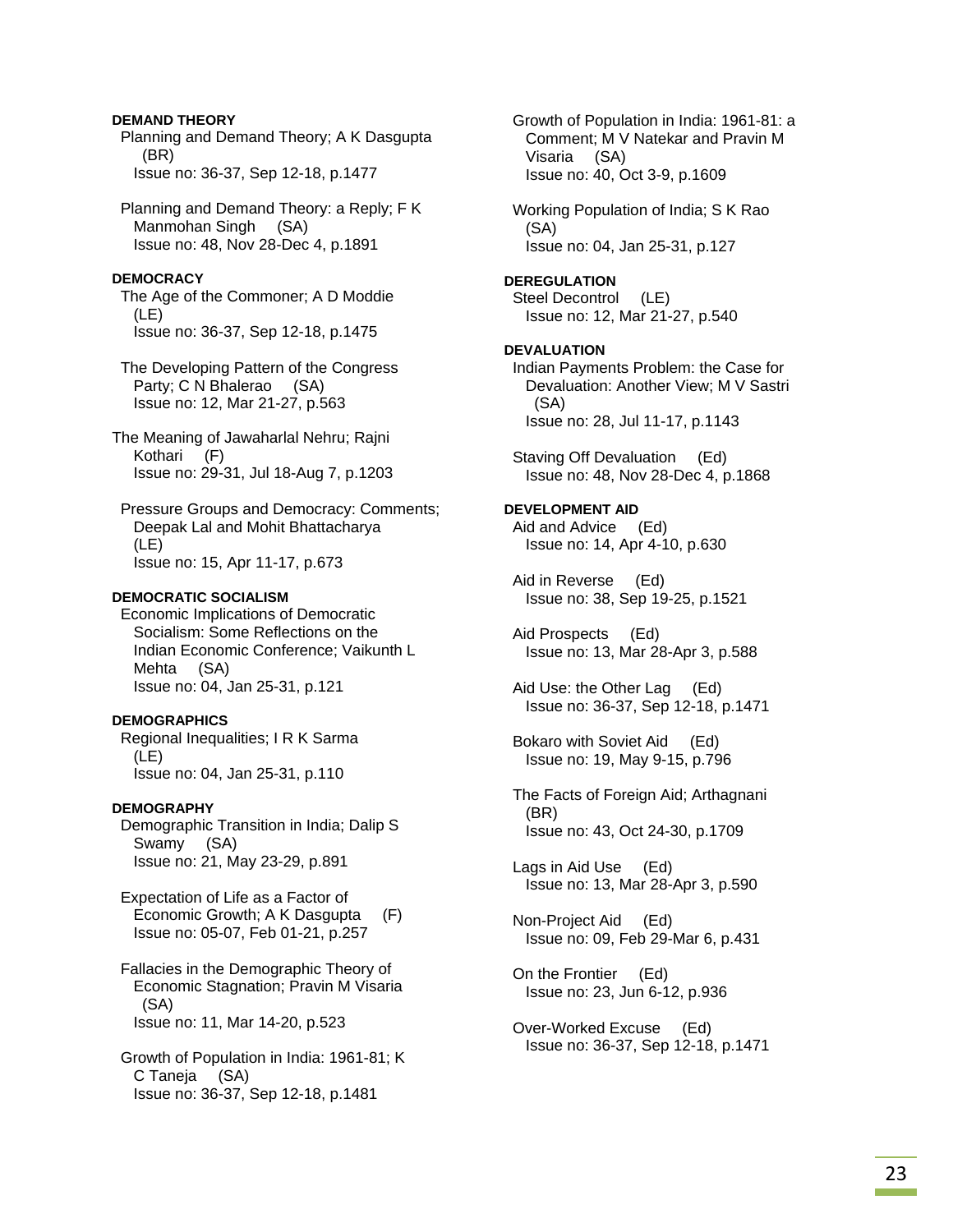### **DEVELOPMENT FINANCIAL INSTITUTIONS**

 Close Look at SFCs (Ed) Issue no: 08, Feb 22-28, p.378

**DIARY INDUSTRY**  Aarey and 'Outside' Milk (Ed) Issue no: 44, Oct 31-Nov 6, p.1737

#### **DIRECT TAXES**

 Direct Taxes (F) Issue no: 10, Mar 7-13, p.488

#### **DISARMAMENT**

 China's Bomb and Disarmament (Ed) Issue no: 44, Oct 31-Nov 6, p.1736

 Lilacs out of a Dead Land (Ed) Issue no: 29-31, Jul 18-Aug 7, p.1169

 The Task in Kashmir (Ed) Issue no: 09, Feb 29-Mar 6, p.427

### **DISTRICT PLANNING**

 Generalists vs Specialists in Indian Administration-II; Asoke Mohan Roy (SA) Issue no: 27, Jul 4-10, p.1095

 Planning from Below: Why and How; H K Paranjape (SA) Issue no: 51-52, Dec 19-25, p.1993

#### **DMK**

 The Dravida Movement; R Jayaraman (BR) Issue no: 39, Sep 26-Oct 2, p.1555

 Tamilnad Congress after Bhubaneswar (Ed) Issue no: 03, Jan 18-24, p.83

#### **DRAVIDIAN MOVEMENT**

 The Dravida Movement; R Jayaraman (BR) Issue no: 39, Sep 26-Oct 2, p.1555

### **EAST PAKISTAN**

 Betrayal (Ed) Issue no: 21, May 23-29, p.875

 E Pakistan Riots (Ed) Issue no: 02, Jan 11-17, p.40

 East Pakistan Minorities (Ed) Issue no: 13, Mar 28-Apr 3, p.587 East Pakistan: the Real Antagonists (Ed) Issue no: 05-07, Feb 01-21, p.179

 Tragedy of Inaction (Ed) Issue no: 02, Jan 11-17, p.40

**ECONOMETRICS**  Econometricians Return to Earth (SA) Issue no: 47, Nov 21-27, p.1853

### **ECONOMIC COOPERATION**  A Continent in a Hurry; Krishna Ahooja (SA) Issue no: 12, Mar 21-27, p.555

**ECONOMIC CRIMES**  Jail for Tax-Evaders? (Ed) Issue no: 11, Mar 14-20, p.504

**ECONOMIC FORECASTING**  Economic Forecasts Differ (Ed) Issue no: 21, May 23-29, p.882

#### **ECONOMIC GROWTH AND DEVELOPMENT**  Aid and Advice (Ed)

Issue no: 14, Apr 4-10, p.630

 The Drift and Its Character; Romesh Thapar (F) Issue no: 38, Sep 19-25, p.1523

 Expectation of Life as a Factor of Economic Growth: Rejoinder; A K Dasgupta (SA) Issue no: 19, May 9-15, p.819

 Gaps in Strategy (Ed) Issue no: 05-07, Feb 01-21, p.155

 India, Wake Up!; Joan Robinson (SA) Issue no: 49, Dec 5-11, p.1917

 On our Economic Future; Surendra J Patel (F) Issue no: 29-31, Jul 18-Aug 7, p.1297

 Other Side of the Miracle (Ed) Issue no: 14, Apr 4-10, p.635

 Price Policy and Economic Development: With Special Reference to India; V K R V Rao (SA) Issue no: 41, Oct 10-16, p.1649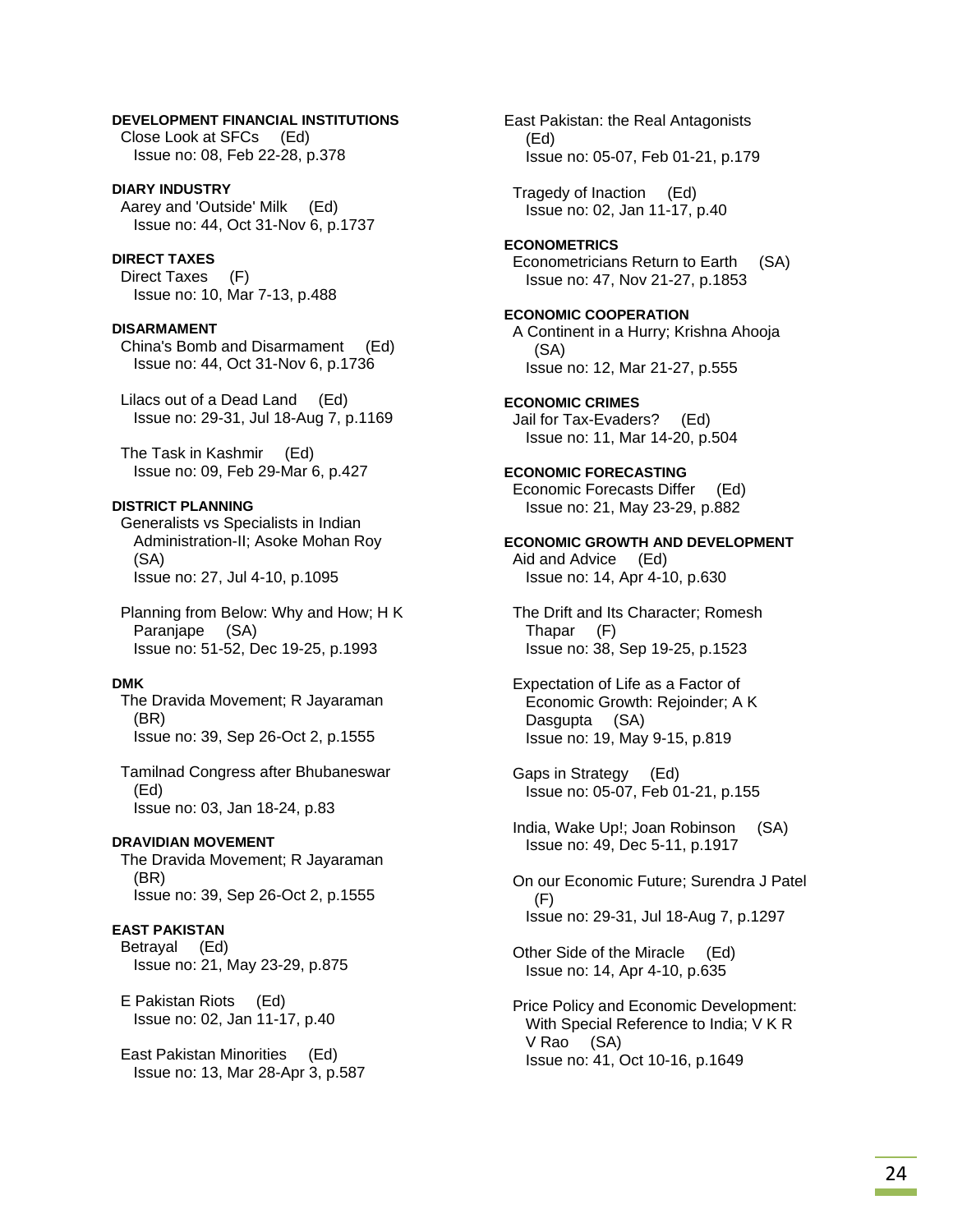### **ECONOMIC GROWTH AND DEVELOPMENT**

Relative Rates of Growth: a Comment; P K Upadhaya (SA) Issue no: 49, Dec 5-11, p.1929

 Revised Prospects (Ed) Issue no: 05-07, Feb 01-21, p.159

 Study of Development: Economist vs Anthropologist; Samir Dasgupta (BR) Issue no: 12, Mar 21-27, p.547

 Trade, Aid and Development: UN Conference (SA) Issue no: 12, Mar 21-27, p.549

### **ECONOMIC HISTORY**

 More Darkness (BR) Issue no: 48, Nov 28-Dec 4, p.1881

# **ECONOMIC INDICATORS**

 Other Side of the Miracle (Ed) Issue no: 14, Apr 4-10, p.635

### **ECONOMIC POLICY**

 The Absence of Political Commitments; Romesh Thapar (F) Issue no: 40, Oct 3-9, p.1595

 The Agricultural Revolution; Romesh Thapar (F) Issue no: 48, Nov 28-Dec 4, p.1871

 Allocative Efficiency of Controls in Indian Planning; K Mukerji (F) Issue no: 05-07, Feb 01-21, p.261

 Andhra's Fourth Plan (SA) Issue no: 43, Oct 24-30, p.1711

 The Boom that Boomeranged (Ed) Issue no: 10, Mar 7-13, p.468

 The Boring Budget (Ed) Issue no: 17-18, May 2-8, p.755

 Change in Britain (Ed) Issue no: 43, Oct 24-30, p.1699

 A Closer Look at the Plans; Dhires Bhattacharyya (SA) Issue no: 09, Feb 29-Mar 6, p.445

 Contours of the Fourth Plan-II (SA) Issue no: 47, Nov 21-27, p.1855

The Crucial Decade, 1966-75 (P) Issue no: 29-31, Jul 18-Aug 7, p.1301

 Eastern Economics (Ed) Issue no: 08, Feb 22-28, p.376

 Economic Ideology of Jawaharlal Nehru; M L Dantwala (F) Issue no: 29-31, Jul 18-Aug 7, p.1209

 Economic Implications of Democratic Socialism: Some Reflections on the Indian Economic Conference; Vaikunth L Mehta (SA) Issue no: 04, Jan 25-31, p.121

 Ends and Means (Ed) Issue no: 10, Mar 7-13, p.459

 Failure of Leadership (Ed) Issue no: 41, Oct 10-16, p.1629

 The First 100 Days (Ed) Issue no: 44, Oct 31-Nov 6, p.1738

 Gaps in Strategy (Ed) Issue no: 05-07, Feb 01-21, p.155

 The Government or our Government; Romesh Thapar (F) Issue no: 01, Jan 04-10, p.09

 Interest Rates to Go Up (Ed) Issue no: 28, Jul 11-17, p.1119

 Labour in Power (Ed) Issue no: 43, Oct 24-30, p.1704

 Leaders, Prices, Perks and Perspectives; Romesh Thapar (F) Issue no: 32-33, Aug 8-21, p.1333

 The Meaning of Jawaharlal Nehru; Rajni Kothari (F) Issue no: 29-31, Jul 18-Aug 7, p.1203

 Nehru and Socialism; B N Ganguli (F) Issue no: 29-31, Jul 18-Aug 7, p.1213

 Nehru's Conception of Socialism; Savya Sachi (F) Issue no: 29-31, Jul 18-Aug 7, p.1227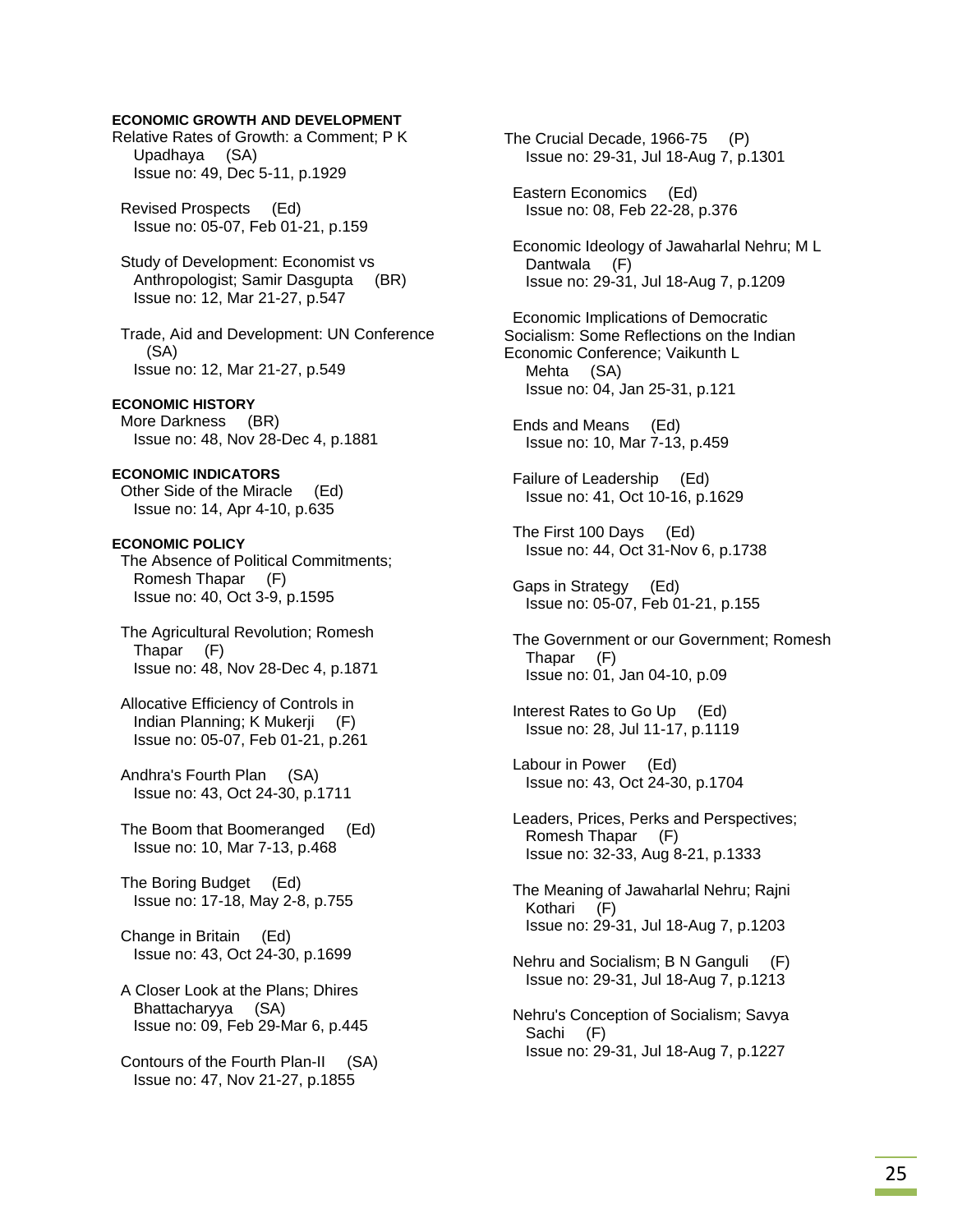#### **ECONOMIC POLICY**

Nehru, the Congress, and Class Conflict; K N Raj (F) Issue no: 29-31, Jul 18-Aug 7, p.1231

 Nehruism and the Second Phase; D K Rangnekar (F) Issue no: 29-31, Jul 18-Aug 7, p.1235

 Nepal's Three-Year Plan: a Mid-Term Review; Y P Pant (SA) Issue no: 24, Jun 13-19, p.991

The Not-So-Quiet Crisis; S K Nath (BR) Issue no: 51-52, Dec 19-25, p.1989

 Now that Nehru is no more (Ed) Issue no: 29-31, Jul 18-Aug 7, p.1173

 Ombudsman for Britain (Ed) Issue no: 43, Oct 24-30, p.1702

 On Implementation (Ed) Issue no: 05-07, Feb 01-21, p.163

 On the Eve of the Budget; Romesh Thapar (F) Issue no: 08, Feb 22-28, p.381

 Pakistan's Second Plan (Ed) Issue no: 25, Jun 20-26, p.1004

 Pakistan's Third Plan (Ed) Issue no: 46, Nov 14-20, p.1814

 Planning and Demand Theory; A K Dasgupta (BR) Issue no: 36-37, Sep 12-18, p.1477

 Planning and Demand Theory: a Reply; F K Manmohan Singh (SA) Issue no: 48, Nov 28-Dec 4, p.1891

 Politics of the Transition; Romesh Thapar (F) Issue no: 28, Jul 11-17, p.1122

 Pressure Groups, Democracy and Development; Anand Chakravarti (BR) Issue no: 13, Mar 28-Apr 3, p.603

 The Shastri Path; Romesh Thapar (F) Issue no: 39, Sep 26-Oct 2, p.1551

The Socialist Legacy (F) Issue no: 29-31, Jul 18-Aug 7, p.1219

 Somalia's First Five Year Plan; Krishna Ahooja (SA) Issue no: 28, Jul 11-17, p.1125

 Study of Development: Economist vs Anthropologist; Samir Dasgupta (BR) Issue no: 12, Mar 21-27, p.547

Third Plan: the Real Failure; Absit Omen (SA) Issue no: 08, Feb 22-28, p.407

 Toothless Planning (Ed) Issue no: 23, Jun 6-12, p.943

We, the People of India; A M (F) Issue no: 29-31, Jul 18-Aug 7, p.1195

 The Year of the Hare (Ed) Issue no: 05-07, Feb 01-21, p.157

#### **ECONOMIC RECESSION**

 Fallacies in the Demographic Theory of Economic Stagnation; Pravin M Visaria (SA) Issue no: 11, Mar 14-20, p.523

# **ECONOMIC RELATIONS**  India as Capital-Exporter (Ed)

Issue no: 15, Apr 11-17, p.672

# **ECONOMIC UNIONS**

 Commonwealth Trade Conference (Ed) Issue no: 13, Mar 28-Apr 3, p.595

 A Continent in a Hurry; Krishna Ahooja (SA) Issue no: 12, Mar 21-27, p.555

### **ECONOMISTS**

 Economists in Government (Ed) Issue no: 47, Nov 21-27, p.1837

 Study of Development: Economist vs Anthropologist; Samir Dasgupta (BR) Issue no: 12, Mar 21-27, p.547

#### **EDIBLE OILS**

 Misuse of Edible Oils (Ed) Issue no: 51-52, Dec 19-25, p.1973

 STC's Oil Export Muddle (F) Issue no: 14, Apr 4-10, p.657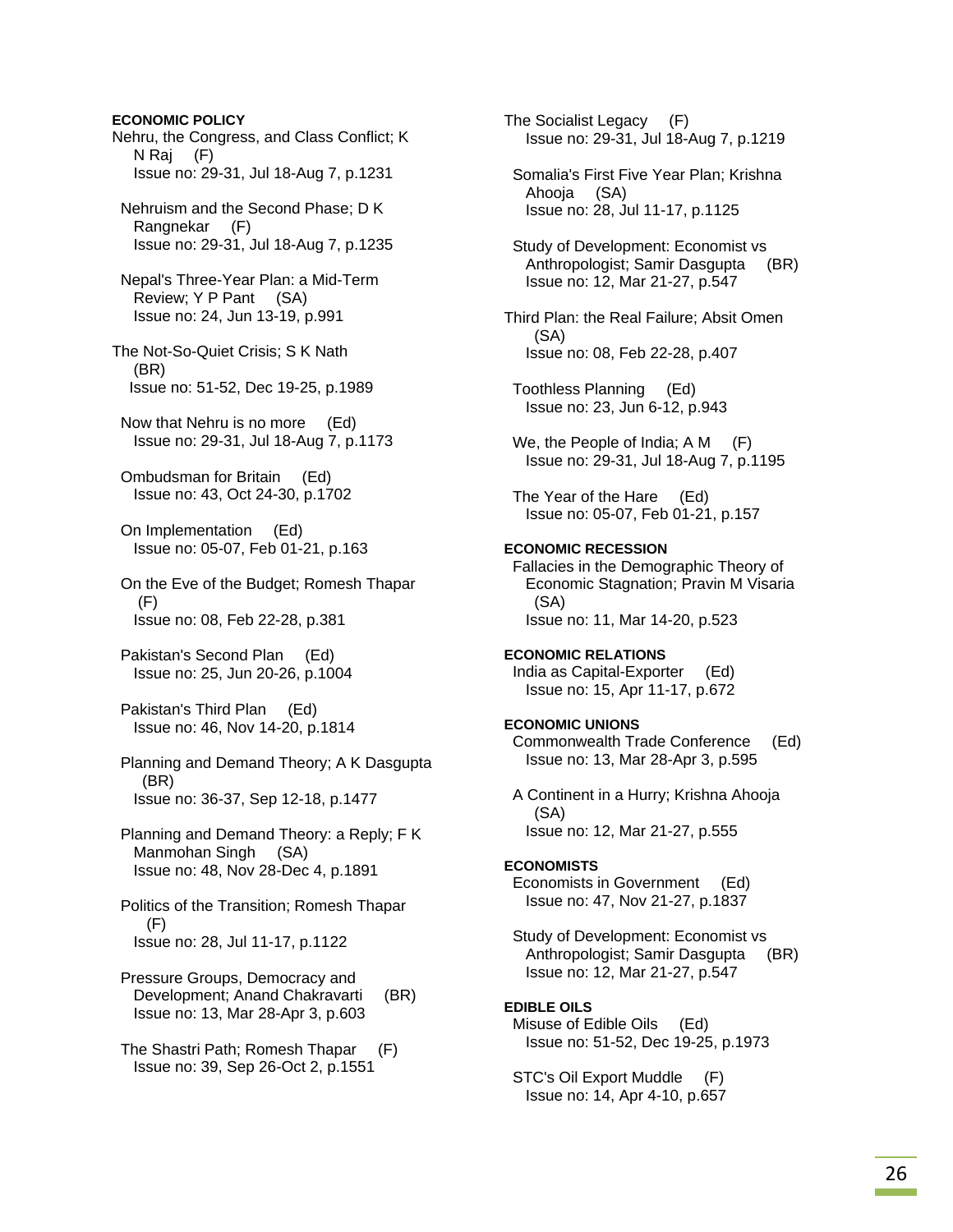### **EDUCATION**

 Politics and Education (Ed) Issue no: 04, Jan 25-31, p.107

 Social and Economic Factors in Literacy and Education in Rural India; P C Joshi and M R Rao (SA) Issue no: 01, Jan 04-10, p.21

University Standards (Ed) Issue no: 10, Mar 7-13, p.463

### **EDUCATION POLICY**

 Econometric Approach to Planning Education: a Criticism; K B Griffin and Carlos Hurtado (SA) Issue no: 46, Nov 14-20, p.1815

### **EDUCATION POLICY AND REFORMS**

 The All-India Education Commission: a Suggestion; V Jagannadham (SA) Issue no: 36-37, Sep 12-18, p.1497

 Econometric Approach to Planning Education: a Criticism; K B Griffin and Carlos Hurtado (SA) Issue no: 46, Nov 14-20, p.1815

 Education in E Africa; J Krishnamurthy (BR) Issue no: 26, Jun 27-Jul 3, p.1049

 Education in Perspective (Ed) Issue no: 19, May 9-15, p.801

 Educational Planning and Economic Development; K K Subrahmanian (SA) Issue no: 16, Apr 18-May 1, p.721

 Social and Economic Factors in Literacy and Education in Rural India; P C Joshi and M R Rao (SA) Issue no: 01, Jan 04-10, p.21

## **EDUCATIONAL INSTITUTIONS**

 Favourite Sons (Ed) Issue no: 38, Sep 19-25, p.1519

**EDUCATIONISTS**  The Great Educationist (Ed) Issue no: 27, Jul 4-10, p.1075

**EDUCTION POLICY**  Investment in Man; H Acharya (LE) Issue no: 04, Jan 25-31, p.110

### **EEC**

 European Agriculture (Ed) Issue no: 01, Jan 04-10, p.04

 Kennedy Round (Ed) Issue no: 01, Jan 04-10, p.05

#### **EGYPT**

- Men on Horseback; Nigel Harris (BR) Issue no: 21, May 23-29, p.887
- Men on Horseback; Nigel Harris (BR) Issue no: 21, May 23-29, p.887
- Men on Horseback; Nigel Harris (BR) Issue no: 21, May 23-29, p.887
- Men on Horseback; Nigel Harris (BR) Issue no: 21, May 23-29, p.887

### **ELECTIONS**

 The African Galaxy (Ed) Issue no: 03, Jan 18-24, p.76

 As You Were? (Ed) Issue no: 25, Jun 20-26, p.1010

 Homer or Humour? (Ed) Issue no: 23, Jun 6-12, p.939

 Ikeda's Hurdle (Ed) Issue no: 28, Jul 11-17, p.1118

 Labour in Power (Ed) Issue no: 43, Oct 24-30, p.1704

 Panchayat Elections in Andhra; CVH (SA) Issue no: 24, Jun 13-19, p.979

 Pre-Election Debate (Ed) Issue no: 05-07, Feb 01-21, p.181

 Revolt in Aden (Ed) Issue no: 03, Jan 18-24, p.76

- Rift in the Andhra Communist Party (md) Issue no: 16, Apr 18-May 1, p.717
- Right Swing in Japan (Ed) Issue no: 46, Nov 14-20, p.1796

 Ten Days from the Election (Ed) Issue no: 41, Oct 10-16, p.1637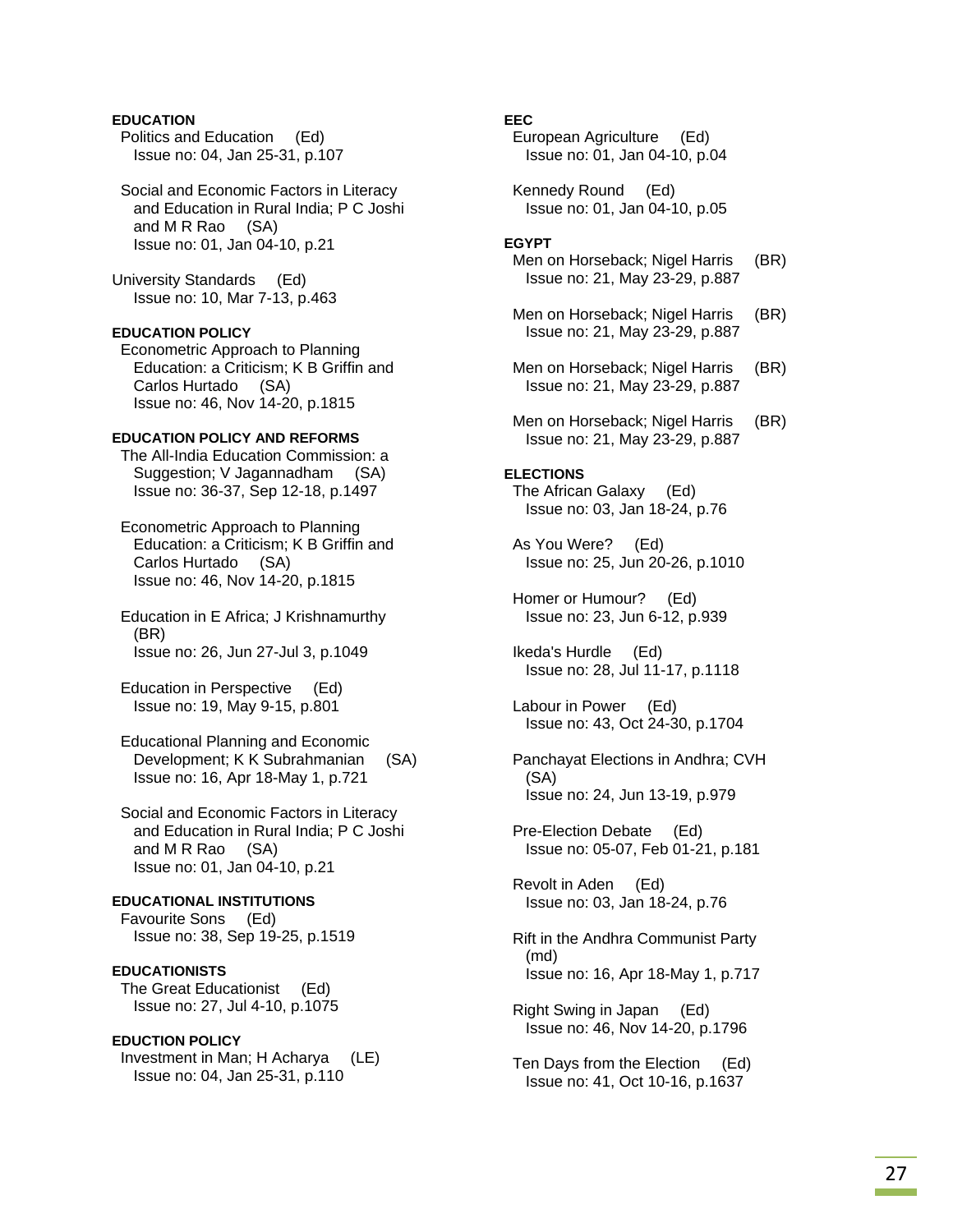**ELECTIONS**  Tunku's Victory (Ed) Issue no: 19, May 9-15, p.797 UK: Labour Slipping (Ed) Issue no: 40, Oct 3-9, p.1593 **EMBARGO**  East-West Trade Business or Politics? (Ed) Issue no: 27, Jul 4-10, p.1085 The Leper Nation (Ed) Issue no: 16, Apr 18-May 1, p.713 **EMPLOYMENT**  Manpower Utilisation: Report on a Seminar; Pravin M Visaria (SA) Issue no: 42, Oct 17-23, p.1689 **ENTREPRENEURSHIP**  Entrepreneurship in Small Industry; M C Shetty (SA) Issue no: 22, May 30-Jun 5, p.917 **EQUITY MARKET**  Chronicle of the Boom (Ed) Issue no: 28, Jul 11-17, p.1121 Outlook for Equities; D P Sharma (F) Issue no: 05-07, Feb 01-21, p.361 **ETHNOGRAPHERS**  Dr Verrier Elwin (O) Issue no: 10, Mar 7-13, p.466 **EUROPE**  European Agriculture (Ed) Issue no: 01, Jan 04-10, p.04 Looking at Europe (SA) Issue no: 01, Jan 04-10, p.08 Thaw in the Economic Cold War (Ed) Issue no: 08, Feb 22-28, p.385 **EUROPEAN UNION**  Agreement in Brussels (Ed) Issue no: 51-52, Dec 19-25, p.1981 Common Market Tensions (Ed) Issue no: 46, Nov 14-20, p.1797 Inflation in ECM (Ed) Issue no: 11, Mar 14-20, p.503

**EXCISE DUTIES**  Barking Up the Wrong Tree (Ed) Issue no: 44, Oct 31-Nov 6, p.1737 Substitution of Excise Duty for Sales Tax: Its Impact on State Revenues; D R Singh (SA) Issue no: 28, Jul 11-17, p.1127 **EXIM POLICY**  Digesting Gains (F) Issue no: 36-37, Sep 12-18, p.1510 Export Incentives (Ed) Issue no: 16, Apr 18-May 1, p.712 Import Policy (Ed) Issue no: 14, Apr 4-10, p.628 Organisation and Financing of Foreign Trade; K K Subrahmanian (BR) Issue no: 25, Jun 20-26, p.1017 Policy for Export Promotion; Bernard Jean (F) Issue no: 05-07, Feb 01-21, p.279 Relief for Exports (Ed) Issue no: 19, May 9-15, p.798 Trade and Industrialisation; Genaro C Da Costa (BR) Issue no: 14, Apr 4-10, p.639 **EXPORT FINANCING**  Cheaper Export Finance (Ed) Issue no: 45, Nov 7-13, p.1762 Export Credits, Revolving Fund (Ed) Issue no: 03, Jan 18-24, p.78 **EXPORT PROMOTION**  Link Arrangements and Import Prices; K R Gupta (SA) Issue no: 38, Sep 19-25, p.1537 **EXPORTS**  Aid in One Packet (Ed) Issue no: 22, May 30-Jun 5, p.910 Break for Primary Exports (Ed) Issue no: 35, Aug 29-Sep 11, p.1429 Decline of an Incentive (Ed) Issue no: 41, Oct 10-16, p.1633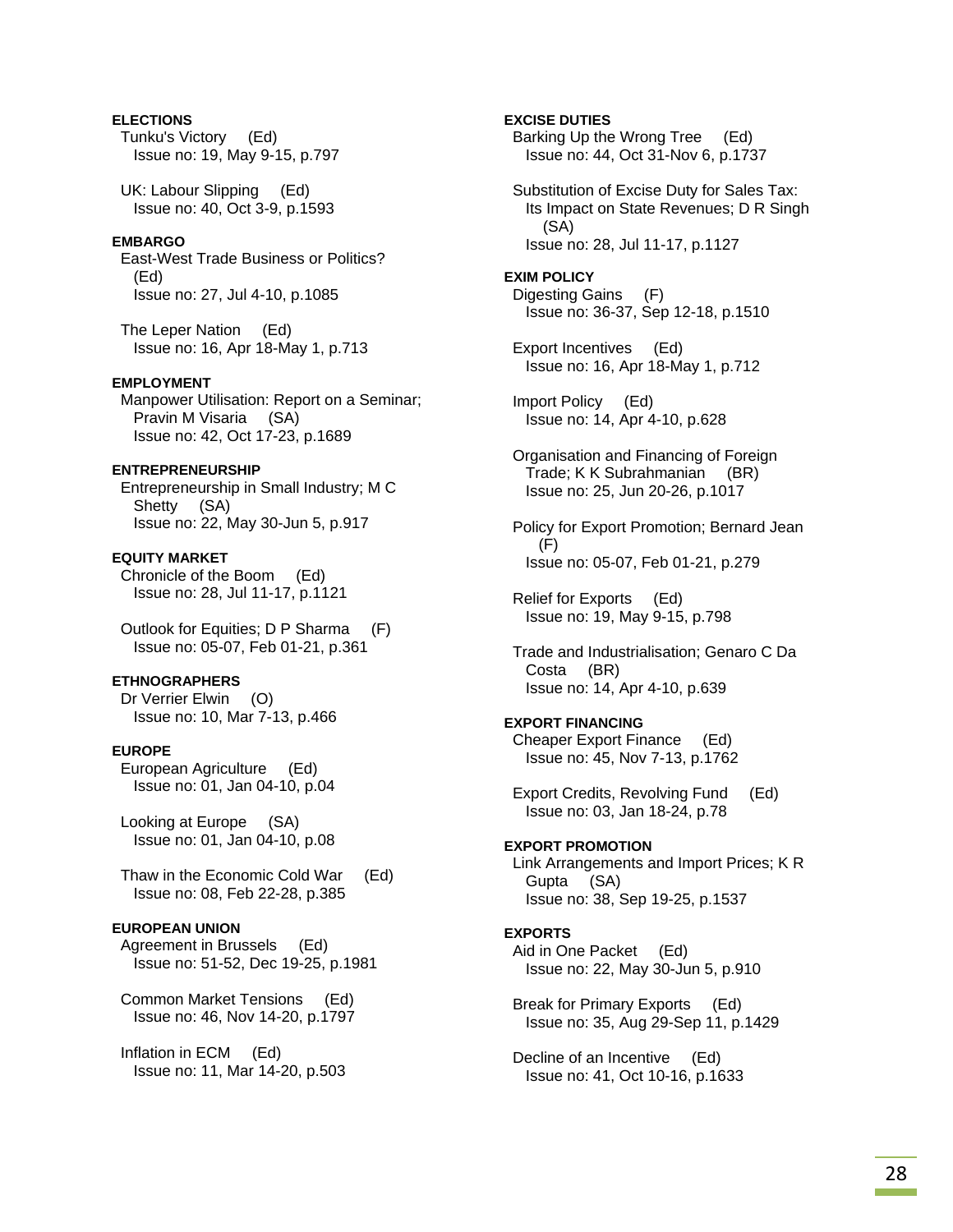### **EXPORTS**

- Export Incentives (Ed) Issue no: 16, Apr 18-May 1, p.712
- Import Now, Pay Later (Ed) Issue no: 42, Oct 17-23, p.1677
- Manganese for Cash Only (Ed) Issue no: 26, Jun 27-Jul 3, p.1042

 Policy for Export Promotion; Bernard Jean (F) Issue no: 05-07, Feb 01-21, p.279

 STC in Unflattering Light (Ed) Issue no: 14, Apr 4-10, p.633

### **EXTERNAL DEBT**

 Setback in Brazil (Ed) Issue no: 15, Apr 11-17, p.668

#### **FAMILY**

 Family and Social Change in India and other South Asian Countries; Andre Beteille (P) Issue no: 05-07, Feb 01-21, p.237

#### **FAMILY PLANNING**

 Sterilisation; Tirril Harris (LE) Issue no: 32-33, Aug 8-21, p.1329

The Cheapest Method; T J Samuel (F) Issue no: 35, Aug 29-Sep 11, p.1447

- Cost Calculations Not Enough; Ashish Bose (F) Issue no: 35, Aug 29-Sep 11, p.1449
- Cost-Benefit Analysis is Necessary; K Prahlad (F) Issue no: 36-37, Sep 12-18, p.1501

 Emphasise Motivation, Not Means; R S Dheer (F) Issue no: 36-37, Sep 12-18, p.1503

 Moonshine on Vasectomy; V Raja Rao (F) Issue no: 35, Aug 29-Sep 11, p.1445

 Not Alternatives, but Complements; J N Sinha (F) Issue no: 35, Aug 29-Sep 11, p.1451

Population Assumptions and Policy; Pravin M Visaria (SA) Issue no: 32-33, Aug 8-21, p.1339

 Population Control in Japan (Ed) Issue no: 05-07, Feb 01-21, p.234

 Sterilisation as a Population Control Device: its Economics; S N Agarwala (SA) Issue no: 27, Jul 4-10, p.1091

 Why Family Planning has had No Impact; T J Samuel (SA) Issue no: 42, Oct 17-23, p.1685

#### **FARM MANAGEMENT**

 Factor Shares in Indian Agriculture; N K Thingalaya and N S Shetty (SA) Issue no: 51-52, Dec 19-25, p.1997

#### **FINANCE COMMISSION**

 The Centre, States and Panchayats: the Planning Process; M Y Ghorpade (F) Issue no: 29-31, Jul 18-Aug 7, p.1285

 Finance Commission (Ed) Issue no: 19, May 9-15, p.799

#### **FINANCE COMMISSIONS, 1957-1962**

 Substitution of Excise Duty for Sales Tax: Its Impact on State Revenues; D R Singh (SA) Issue no: 28, Jul 11-17, p.1127

#### **FINANCES, LOCAL GOVERNMENT**

Metropolitan Finances; I S Gulati (BR) Issue no: 49, Dec 5-11, p.1916

### **FINANCES, STATES**

 Higher Land Revenue in Andhra: Opposition Not Justified; C V H Rao (SA) Issue no: 08, Feb 22-28, p.417

### **FINANCIAL INSTITUTIONS**

 Close Look at SFCs (Ed) Issue no: 08, Feb 22-28, p.378

 Development Bank (Ed) Issue no: 27, Jul 4-10, p.1076

 IFC's New Look (Ed) Issue no: 40, Oct 3-9, p.1591

 Refinance Corporation: the Lags (Ed) Issue no: 12, Mar 21-27, p.537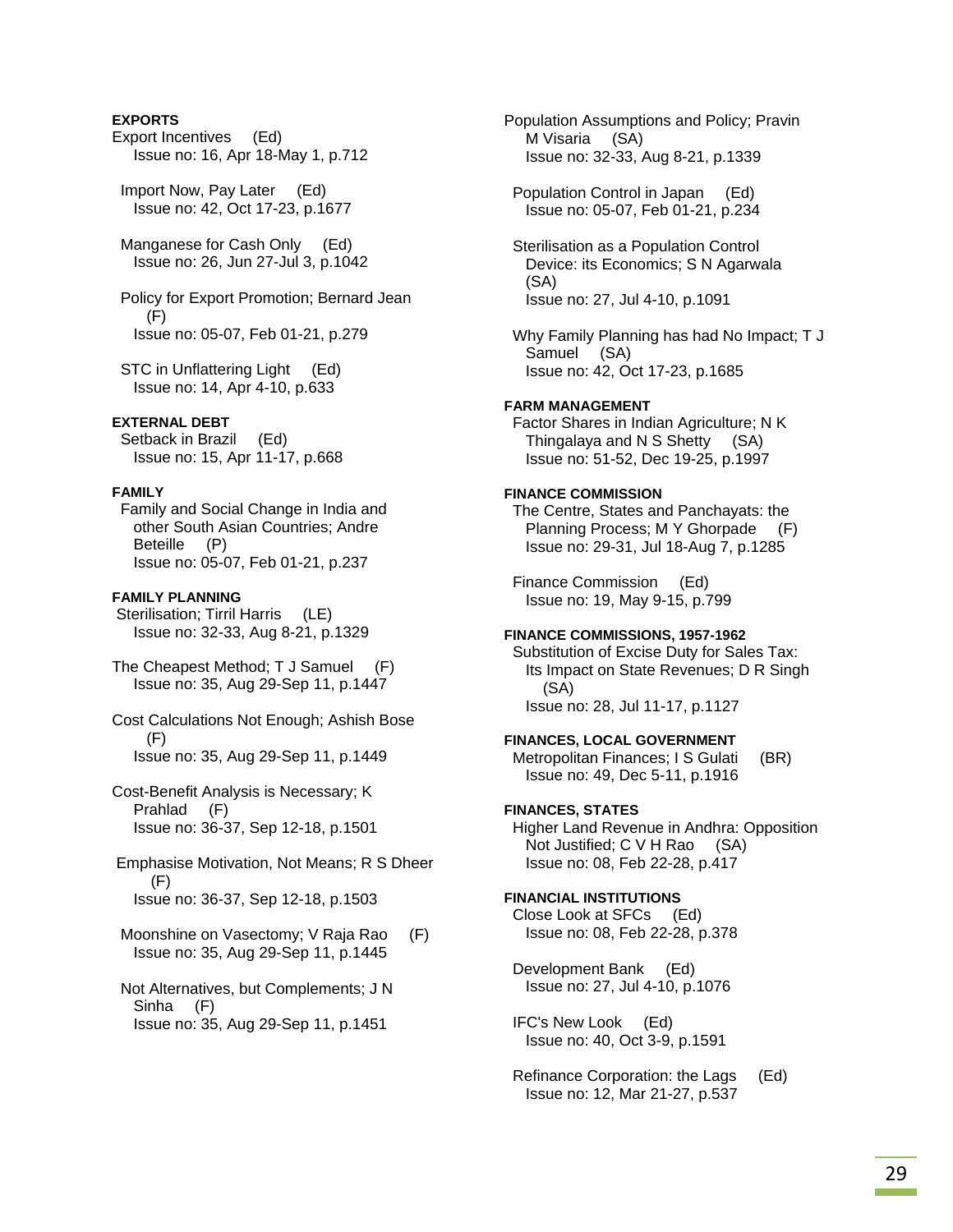### F**INANCIAL INSTITUTIONS**

State Financial Corporations (Ed) Issue no: 02, Jan 11-17, p.39

**FINANCIAL MARKET**  Deposits with Companies (Ed) Issue no: 01, Jan 04-10, p.05

 Not by Profits Alone (Ed) Issue no: 27, Jul 4-10, p.1080

Twins in July (Ed) Issue no: 23, Jun 6-12, p.937

 Underwriters Uncovered (Ed) Issue no: 28, Jul 11-17, p.1121

#### **FISCAL POLICY**

 Ends and Means (Ed) Issue no: 10, Mar 7-13, p.459

 Menace of Prices (Ed) Issue no: 28, Jul 11-17, p.1115

**FIVE YEAR PLANS**  Andhra's Fourth Plan (SA) Issue no: 43, Oct 24-30, p.1711

 A Closer Look at the Plans; Dhires Bhattacharyya (SA) Issue no: 09, Feb 29-Mar 6, p.445

 Recasting the Plans (Ed) Issue no: 36-37, Sep 12-18, p.1468

#### **FIVE YEAR PLANS, 1961-1966**

 Contours of the Fourth Plan-II (SA) Issue no: 47, Nov 21-27, p.1855

 Third Plan: the Real Failure; Absit Omen (SA) Issue no: 08, Feb 22-28, p.407

#### **FIVE YEAR PLANS, 1969-1974**

 The Cabinet Approves (Ed) Issue no: 43, Oct 24-30, p.1698

 Contours of the Fourth Plan-1 (SA) Issue no: 46, Nov 14-20, p.1819

 Longer Plans? (Ed) Issue no: 43, Oct 24-30, p.1702

Resources for the Fourth Plan (P) Issue no: 29-31, Jul 18-Aug 7, p.1309 **FOOD AID**  Could Over PL 480 (Ed) Issue no: 28, Jul 11-17, p.1120

PL 480 Trust (Ed) Issue no: 27, Jul 4-10, p.1080

**FOOD POLICY**  Food Policy Sell Out (Ed) Issue no: 47, Nov 21-27, p.1829

 No Food Policy Yet (Ed) Issue no: 42, Oct 17-23, p.1669

 Postponed Again (Ed) Issue no: 44, Oct 31-Nov 6, p.1733

 Price Policy for Foodgrains: its Implications; D R Gadgil (SA) Issue no: 39, Sep 26-Oct 2, p.1561

 Spotting Tax Dodgers (Ed) Issue no: 46, Nov 14-20, p.1794

### **FOOD PRODUCTION**

 The Case for Rationing; Surendra Rao (LE) Issue no: 41, Oct 10-16, p.1634

 Food and the Future; Romesh Thapar (F) Issue no: 35, Aug 29-Sep 11, p.1434

 Food Situation in the South (SA) Issue no: 12, Mar 21-27, p.543

#### **FOOD STORAGE**

 Problems of State Trading in Foodgrains: in the Context of the Structure of Wholesale Trade; S C Gupta (SA) Issue no: 50, Dec 12-18, p.1959

#### **FOOD SUPPLY**

 Behind Price Spiral: Rise in Money Incomes, the Prime Mover; Manuja Kesari (F) Issue no: 29-31, Jul 18-Aug 7, p.1293

 The Case for Rationing; Surendra Rao (LE) Issue no: 41, Oct 10-16, p.1634

 Food and the Future; Romesh Thapar (F) Issue no: 35, Aug 29-Sep 11, p.1434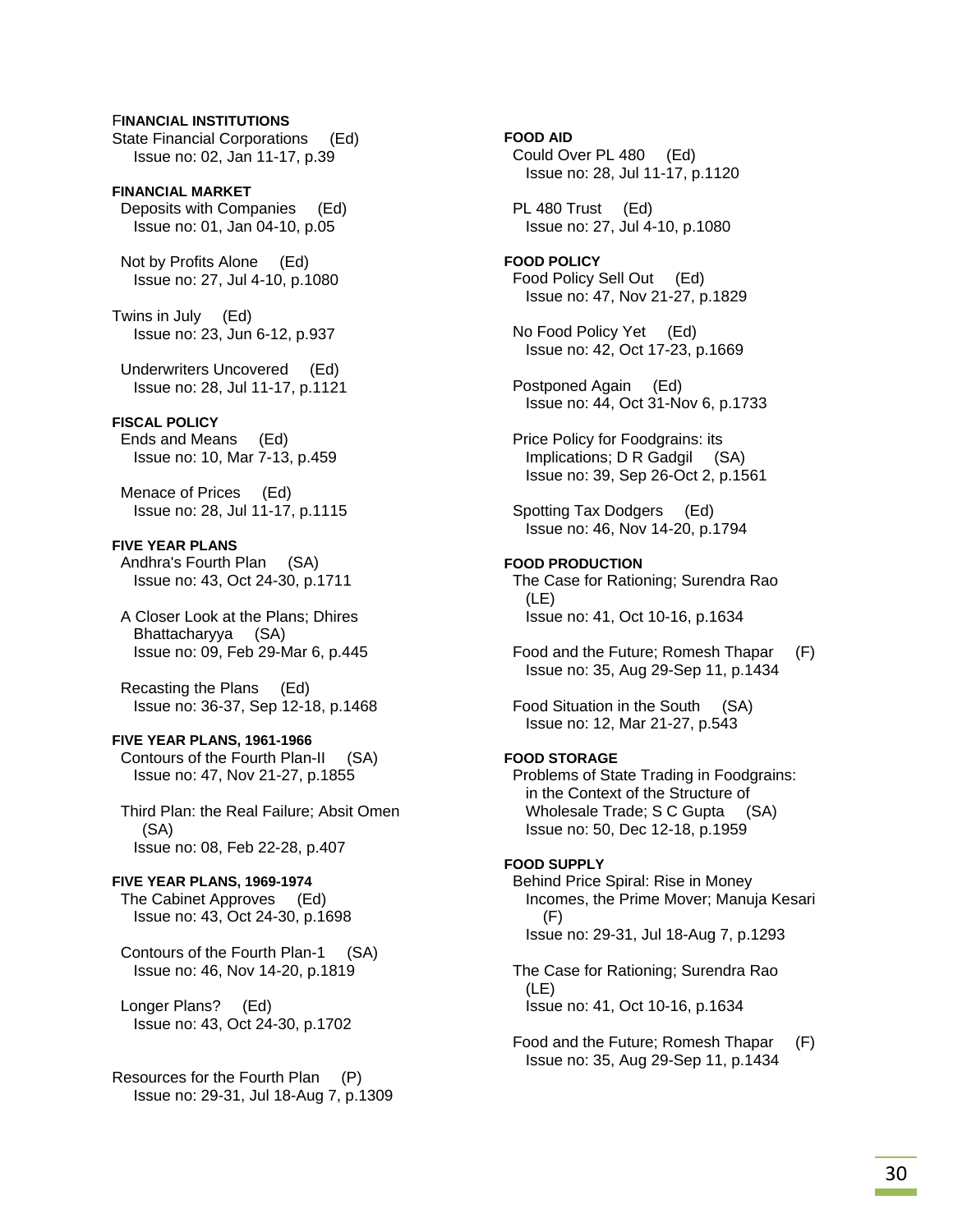**FOOD SUPPLY**  Food in India: Long-Term Perspective; R P Sinha (SA) Issue no: 38, Sep 19-25, p.1531 Food Minister's Place (Ed) Issue no: 45, Nov 7-13, p.1763 Food Prices and Distribution (Ed) Issue no: 13, Mar 28-Apr 3, p.591 Food Riots in Kerala (Ed) Issue no: 46, Nov 14-20, p.1795 Food Situation in the South (SA) Issue no: 12, Mar 21-27, p.543 Foodgrains: the Case for Rationing; M J K Thavaraj (SA) Issue no: 40, Oct 3-9, p.1599 Limits of State Trading (Ed) Issue no: 13, Mar 28-Apr 3, p.591 Problems of State Trading in Foodgrains: in the Context of the Structure of Wholesale Trade; S C Gupta (SA) Issue no: 50, Dec 12-18, p.1959 Reaping the Whirlwind in Kerala (Ed) Issue no: 48, Nov 28-Dec 4, p.1875 Time for Action (Ed) Issue no: 35, Aug 29-Sep 11, p.1425 Wot, No Bananas? (Ed) Issue no: 25, Jun 20-26, p.1006 **FOOD TRADE**  Limits of State Trading (Ed) Issue no: 13, Mar 28-Apr 3, p.591 **FOODGRAIN TRADE**  The Case for Rationing; Surendra Rao  $(1F)$  Issue no: 41, Oct 10-16, p.1634 The Continuing Crisis (Ed) Issue no: 26, Jun 27-Jul 3, p.1039 Food and Congress (Ed) Issue no: 29-31, Jul 18-Aug 7, p.1187 Food and Politics in Andhra (Ed) Issue no: 17-18, May 2-8, p.759 Food Prices and Distribution (Ed) Issue no: 13, Mar 28-Apr 3, p.591

 Foodgrains Control: Two Voices (Ed) Issue no: 23, Jun 6-12, p.938 No Food Policy Yet (Ed) Issue no: 42, Oct 17-23, p.1669 Price Policy for Foodgrains: its Implications; D R Gadgil (SA) Issue no: 39, Sep 26-Oct 2, p.1561 Problems of State Trading in Foodgrains: in the Context of the Structure of Wholesale Trade; S C Gupta (SA) Issue no: 50, Dec 12-18, p.1959 Shadow Fight? (Ed) Issue no: 16, Apr 18-May 1, p.710 State Trading in Foodgrains and Socialism; Ahmad Raza and Abdul Majid Issue no: 15, Apr 11-17, p.691 Withholding of Foodgrains by the Farmer; Abdul Majid (SA) Issue no: 34, Aug 22-28, p.1397 **FOODGRAINS PROCUREMENT**  Food and the Future; Romesh Thapar (F) Issue no: 35, Aug 29-Sep 11, p.1434 **FOREIGN BANKS**  Bank Guarantees and Foreign Trade (Ed) Issue no: 25, Jun 20-26, p.1009 **FOREIGN CAPITAL**  Behaviour of Foreign Capital: its Methods of Control in India; Michael Kidron (F) Issue no: 29-31, Jul 18-Aug 7, p.1261 Eyes on Europe (Ed) Issue no: 34, Aug 22-28, p.1377 Indian Capital Abroad (Ed) Issue no: 44, Oct 31-Nov 6, p.1735 Rao Committee Report (Ed) Issue no: 17-18, May 2-8, p.751

 Scooping Up (Ed) Issue no: 36-37, Sep 12-18, p.1468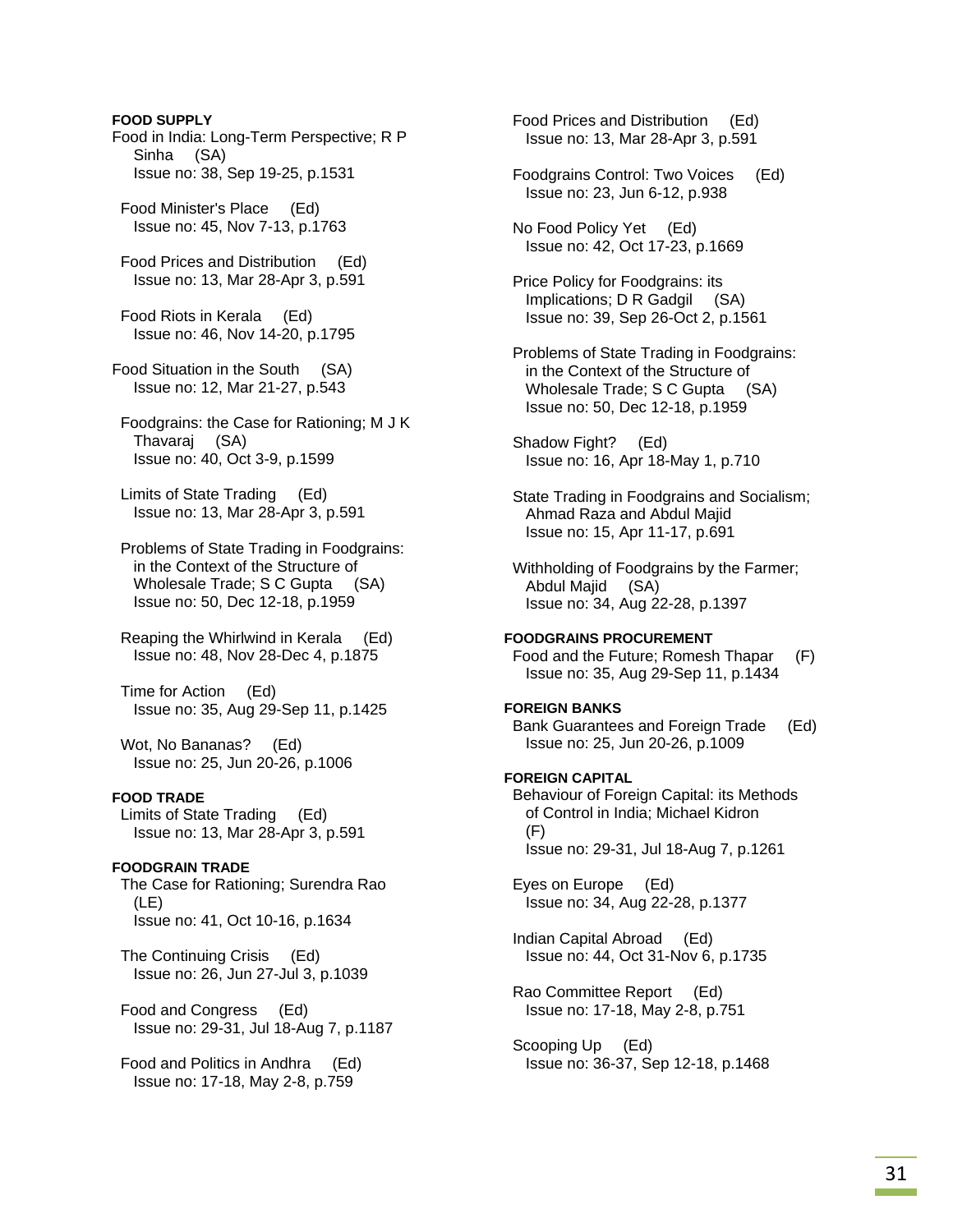**FOREIGN CAPITAL**  What Price Foreign Capital? (LE) Issue no: 16, Apr 18-May 1, p.714

**FOREIGN COLLABORATIONS**  Joint Ventures Abroad (Ed) Issue no: 43, Oct 24-30, p.1700

 Public Sector Projects Difficulties of Efficient Execution; H K Paranjape (F) Issue no: 05-07, Feb 01-21, p.269

 Scooping Up (Ed) Issue no: 36-37, Sep 12-18, p.1468

### **FOREIGN DIRECT INVESTMENT**

 Aid in Reverse (Ed) Issue no: 38, Sep 19-25, p.1521

 Behaviour of Foreign Capital: its Methods of Control in India; Michael Kidron (F) Issue no: 29-31, Jul 18-Aug 7, p.1261

 Eyes on Europe (Ed) Issue no: 34, Aug 22-28, p.1377

 Foreign Private Capital: Why Incentives?; K Mathew Kurian (SA) Issue no: 23, Jun 6-12, p.953

 Foreign Private Investment (Ed) Issue no: 08, Feb 22-28, p.379

 Indian Capital Abroad (Ed) Issue no: 44, Oct 31-Nov 6, p.1735

 Other Side of Collaboration (Ed) Issue no: 51-52, Dec 19-25, p.1979

 U K's Investments Abroad (Ed) Issue no: 34, Aug 22-28, p.1377

 Visitations (Ed) Issue no: 16, Apr 18-May 1, p.710

What Price Foreign Capital? (LE) Issue no: 16, Apr 18-May 1, p.714

### **FOREIGN ENTERPRISES**

 Occam's Razor (Ed) Issue no: 44, Oct 31-Nov 6, p.1736 **FOREIGN EXCHANGE** 

 Attracting Tourists (Ed) Issue no: 24, Jun 13-19, p.969

 Import Policy (Ed) Issue no: 14, Apr 4-10, p.628

 Occam's Razor (Ed) Issue no: 44, Oct 31-Nov 6, p.1736

 Search for Liquidity (Ed) Issue no: 36-37, Sep 12-18, p.1465

**FOREIGN EXCHANGE RESERVES**  Room to Swing a Cat (Ed) Issue no: 38, Sep 19-25, p.1521

**FOREIGN POLICY**  The Bills are Coming in; Flibbertigibbet (F) Issue no: 29-31, Jul 18-Aug 7, p.1181

 Cairo Conference (Ed) Issue no: 40, Oct 3-9, p.1590

 China: Aid and Diplomacy (Ed) Issue no: 10, Mar 7-13, p.463

 Crisis in Cyprus: Report from Nicosia; James Becket (SA) Issue no: 41, Oct 10-16, p.1639

 The Drift and Its Character; Romesh Thapar (F) Issue no: 38, Sep 19-25, p.1523

 Following his Nose (Ed) Issue no: 12, Mar 21-27, p.536

 Goldwater; Harold Crouch (LE) Issue no: 34, Aug 22-28, p.1381

 In Pursuit of Great Power Status; G M Telang (BR) Issue no: 40, Oct 3-9, p.1597

 India Continues to Neglect Japan (Ed) Issue no: 42, Oct 17-23, p.1679

 India's Foreign Policy in a Changing World; Parimal Kumar Das (SA) Issue no: 45, Nov 7-13, p.1771

 LBJ and Pentagon (Ed) Issue no: 09, Feb 29-Mar 6, p.433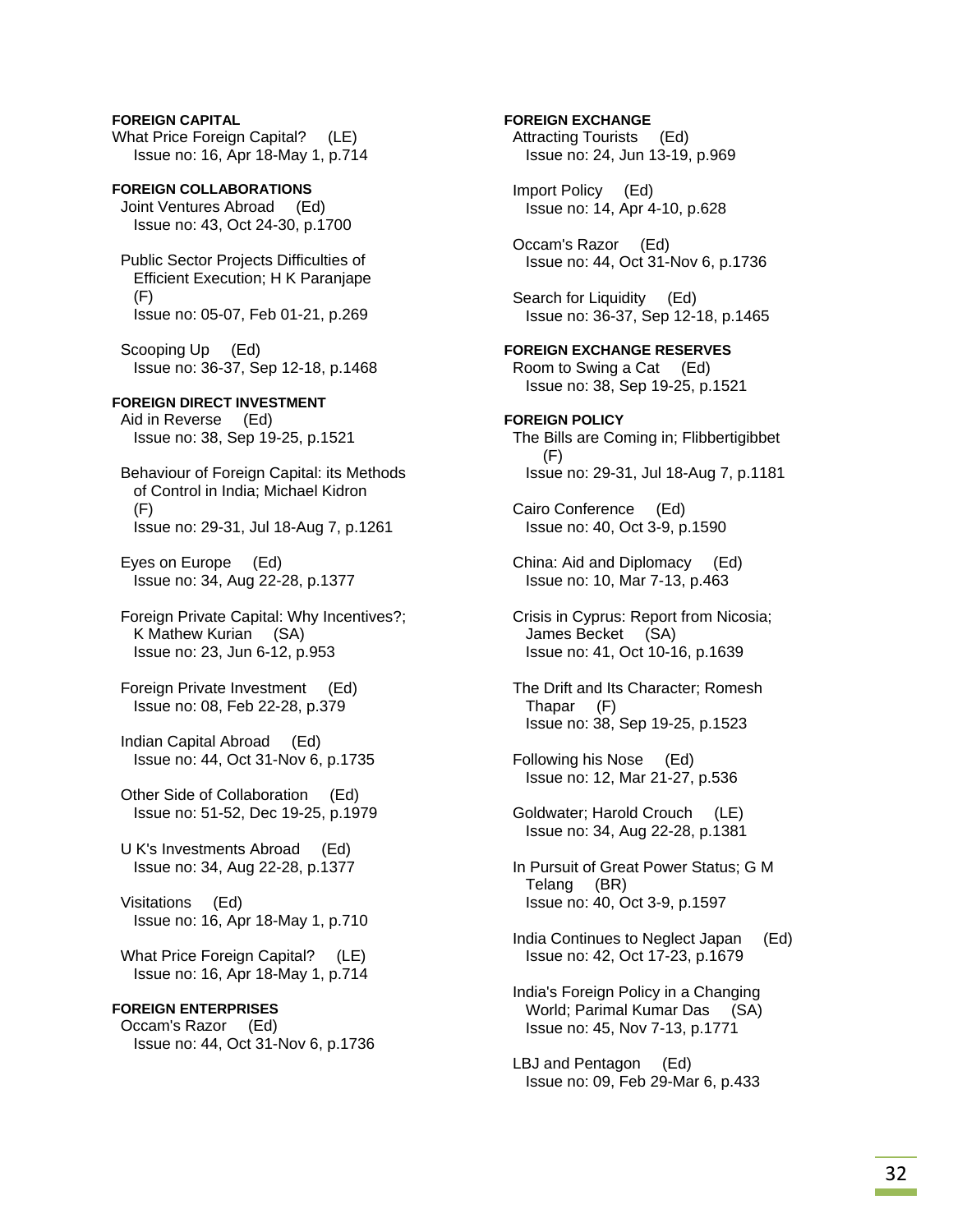# **FOREIGN POLICY**  Leaders, Prices, Perks and Perspectives; Romesh Thapar (F) Issue no: 32-33, Aug 8-21, p.1333 Malaysia Again (Ed) Issue no: 11, Mar 14-20, p.500 Nehru and the Administration (F) Issue no: 29-31, Jul 18-Aug 7, p.1243 Nehru Era (Ed) Issue no: 29-31, Jul 18-Aug 7, p.1165 Now, a Nuclear Umbrella? (Ed) Issue no: 50, Dec 12-18, p.1941 Rumania and Comecon (Ed) Issue no: 24, Jun 13-19, p.969 Thapar, Romesh (F) Issue no: 51-52, Dec 19-25, p.1983 FOREIGN RELATIONS Chou's Moscow Visit: Sino-Soviet Detente?; P Misra (SA) Issue no: 46, Nov 14-20, p.1805 Jawaharlal Nehru (Ed) Issue no: 22, May 30-Jun 5, p.907 The Love-Hate Situation; Romesh Thapar (F) Issue no: 15, Apr 11-17, p.675 New Postures; Romesh Thapar (F) Issue no: 02, Jan 11-17, p.43 Plots in Bhutan (Ed) Issue no: 50, Dec 12-18, p.1943 **FOREIGN TRADE**  Accent on Nationalism (Ed) Issue no: 24, Jun 13-19, p.970 And the West (ED) Issue no: 10, Mar 07-13, p.464 Anglo-Soviet Trade (Ed) Issue no: 16, Apr 18-May 1, p.715 Bank Guarantees and Foreign Trade (Ed) Issue no: 25, Jun 20-26, p.1009 Crisis Overcome, but What Next? (Ed) Issue no: 49, Dec 5-11, p.1913

 Europe's Japan (Ed) Issue no: 32-33, Aug 8-21, p.1329 Exchange Worries Again (Ed) Issue no: 51-52, Dec 19-25, p.1979 Kennedy Round (Ed) Issue no: 01, Jan 04-10, p.05 Link Arrangements and Import Prices; K R Gupta (SA) Issue no: 38, Sep 19-25, p.1537 Lukewarm Attitude to U N Trade Conference (Ed) Issue no: 09, Feb 29-Mar 6, p.437 Maphilimbo (Ed) Issue no: 26, Jun 27-Jul 3, p.1043 Nepal's Foreign Trade; K Prasad (SA) Issue no: 44, Oct 31-Nov 6, p.1753 New Trade Policy for Development- II (SA) Issue no: 19, May 9-15, p.811 Organisation and Financing of Foreign Trade; K K Subrahmanian (BR) Issue no: 25, Jun 20-26, p.1017 Other Weapons to Defend the œ (Ed) Issue no: 48, Nov 28-Dec 4, p.1873 STC in Unflattering Light (Ed) Issue no: 14, Apr 4-10, p.633 STC's Oil Export Muddle (F) Issue no: 14, Apr 4-10, p.657 Thaw in the Economic Cold War (Ed) Issue no: 08, Feb 22-28, p.385 **FOREST POLICY**  Dandakaranya Stink (Ed) Issue no: 39, Sep 26-Oct 2, p.1547 **FORESTS AND FORESTRY**  Dandakaranya Stink (Ed) Issue no: 39, Sep 26-Oct 2, p.1547 **FRANCE**  Agriculture Development Policies in France; Sulekh Chandra Gupta (SA) Issue no: 17-18, May 2-8, p.763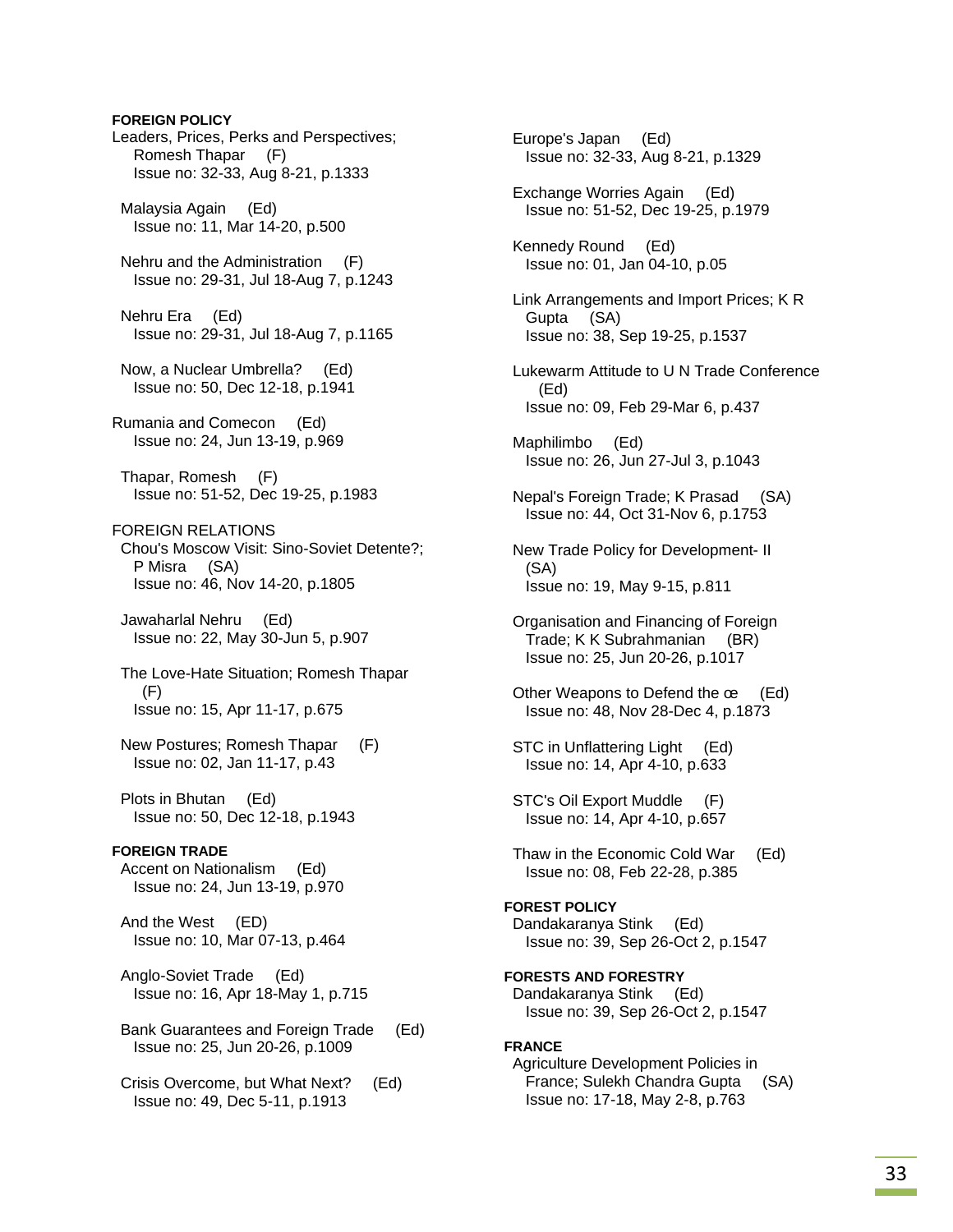## **FRANCE**

Following his Nose (Ed) Issue no: 12, Mar 21-27, p.536

 The Sino-French Entente (Ed) Issue no: 05-07, Feb 01-21, p.187

### **FREE TRADE**

 Explaining to EFTA; Sunita Banerjee (F) Issue no: 49, Dec 5-11, p.1914

 US Blocks Road in Geneva (Ed) Issue no: 24, Jun 13-19, p.967

### **FREEDOM FIGHTERS**

 Lets we Forget; Ashok Rudra (LE) Issue no: 24, Jun 13-19, p.971

## **FRUITS**

 Wot, No Bananas? (Ed) Issue no: 25, Jun 20-26, p.1006

**FUNDAMENTAL RIGHTS**  Mississippi: a Closed Society; Amrita Rangasami (SA) Issue no: 35, Aug 29-Sep 11, p.1437

### **FUTURES MARKET**

 Forward Markets in Conditions of Short Supply; M G Pavaskar (SA) Issue no: 36-37, Sep 12-18, p.1489

Futures Markets Stabilise Prices; M G Pavaskar (SA) Issue no: 26, Jun 27-Jul 3, p.1051

#### **GARMENT AND KNITTING INDUSTRY**

 Cloth Arithmetic (Ed) Issue no: 42, Oct 17-23, p.1673

#### **GATT**

 Accent on Nationalism (Ed) Issue no: 24, Jun 13-19, p.970

 Confrontation in Geneva (Ed) Issue no: 26, Jun 27-Jul 3, p.1041

 Hopeful Beginning in Geneva (Ed) Issue no: 16, Apr 18-May 1, p.708

 Issue from Commonwealth Conference (Ed) Issue no: 19, May 9-15, p.805

Lukewarm Attitude to U N Trade Conference (Ed) Issue no: 09, Feb 29-Mar 6, p.437

 Monetary Policy (SA) Issue no: 01, Jan 04-10, p.07

 New Trade Policy for Development- II (SA) Issue no: 19, May 9-15, p.811

 New Trade Policy for Development-I (SA) Issue no: 17-18, May 2-8, p.769

 New Trade Policy for Development-III (SA) Issue no: 20, May 16-22, p.851

 Trade, Aid and Development: UN Conference (SA) Issue no: 12, Mar 21-27, p.549

 UN Trade and Development Conference: an Assessment (SA) Issue no: 26, Jun 27-Jul 3, p.1067

 US Blocks Road in Geneva (Ed) Issue no: 24, Jun 13-19, p.967

### **GENEVA**

 Red Herring in Geneva (Ed) Issue no: 14, Apr 4-10, p.635

### **GERMANY**

 Cracking Alliance (Ed) Issue no: 47, Nov 21-27, p.1830

 Europe's Japan (Ed) Issue no: 32-33, Aug 8-21, p.1329

#### **GOA**

 Dangerous Precedent (Ed) Issue no: 45, Nov 7-13, p.1765

### **GREAT BRITAIN**

 East-West Trade Business or Politics? (Ed) Issue no: 27, Jul 4-10, p.1085

#### **GUIANA**

 Permanent Split in Guiana (Ed) Issue no: 51-52, Dec 19-25, p.1975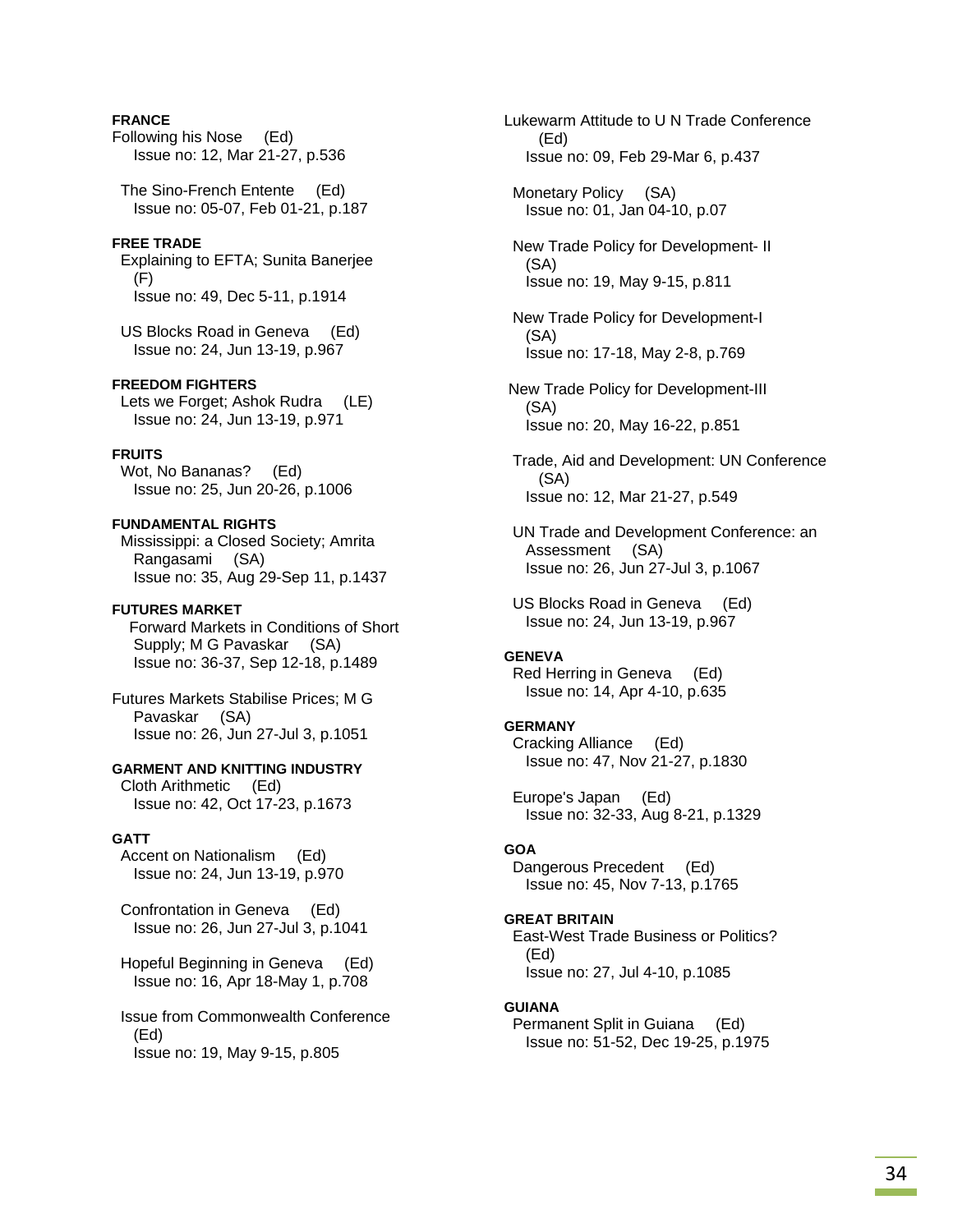### **GUIANA**

The Racial Politics of British Guiana (SA) Issue no: 27, Jul 4-10, p.1087

 Ruling the Divide (Ed) Issue no: 25, Jun 20-26, p.1005

## **HEALTH EDUCATION**

 Not Alternatives, but Complements; J N Sinha (F) Issue no: 35, Aug 29-Sep 11, p.1451

### **HIGH COURT**

 Public Service Commission in the Dock (Ed) Issue no: 40, Oct 3-9, p.1592

### **HIGHER EDUCATION**

 Higher Education in India; D K Diwan (LE) Issue no: 10, Mar 7-13, p.465

### **HINDU-MUSLIM RELATIONS**

 East Pakistan Minorities (Ed) Issue no: 13, Mar 28-Apr 3, p.587

 E Pakistan Riots (Ed) Issue no: 02, Jan 11-17, p.40

 Fire-Balls in the Air (Ed) Issue no: 04, Jan 25-31, p.111

 Indo-Pak Rapprochement: the Obstacles; Asit Bhattacharyya (SA) Issue no: 24, Jun 13-19, p.981

 Indo-Pak Talks (Ed) Issue no: 16, Apr 18-May 1, p.707

 Tragedy of Inaction (Ed) Issue no: 02, Jan 11-17, p.40

# **HINDUISM**

 The Mind and Face of Secularism; S Natarajan (F) Issue no: 29-31, Jul 18-Aug 7, p.1253

 Religion in India and Ceylon: Some New Formulations of Structure and Theme; David G Mandelbaum (P) Issue no: 05-07, Feb 01-21, p.219

 The Sanctity of the Cow in Hinduism; W Norman Brown (F) Issue no: 05-07, Feb 01-21, p.245

**HINDUS**  Light on Pahari Culture; Imtiaz Ahmad (BR) Issue no: 34, Aug 22-28, p.1385

### **HISTORY**

 Prometheus Bound; Nigel Harris (BR) Issue no: 01, Jan 04-10, p.12

### **HOME LOAN**

 Own your Home (Ed) Issue no: 01, Jan 04-10, p.06

#### **HOUSEHOLD DEBT**  Rural Debt and Investment (SA) Issue no: 04, Jan 25-31, p.133

Statistical Mist (Ed) Issue no: 03, Jan 18-24, p.73

### **HOUSEHOLD EXPENDITURE**

 Demand Elasticity for Foodgrains; Pushpam Paul and Ashok Rudra (SA) Issue no: 48, Nov 28-Dec 4, p.1893

### **HOUSEHOLD INVESTMENT**

 Rural Debt and Investment (SA) Issue no: 04, Jan 25-31, p.133

### **HOUSING**

 Factory-Made Houses (Ed) Issue no: 08, Feb 22-28, p.380

 Village Traditions and Community Development; S L Doshi (SA) Issue no: 04, Jan 25-31, p.117

### **HUMAN RESOURCES**

 Manpower Utilisation: Report on a Seminar; Pravin M Visaria (SA) Issue no: 42, Oct 17-23, p.1689

# **HUMAN RIGHTS**

 India, China and Tibet (Ed) Issue no: 49, Dec 5-11, p.1907

# **IADP**

 Intensive Agricultural District Programme: an Appraisal; C H Hanumantha Rao (SA) Issue no: 48, Nov 28-Dec 4, p.1887

# **IMF**

 Aid and Advice (Ed) Issue no: 14, Apr 4-10, p.630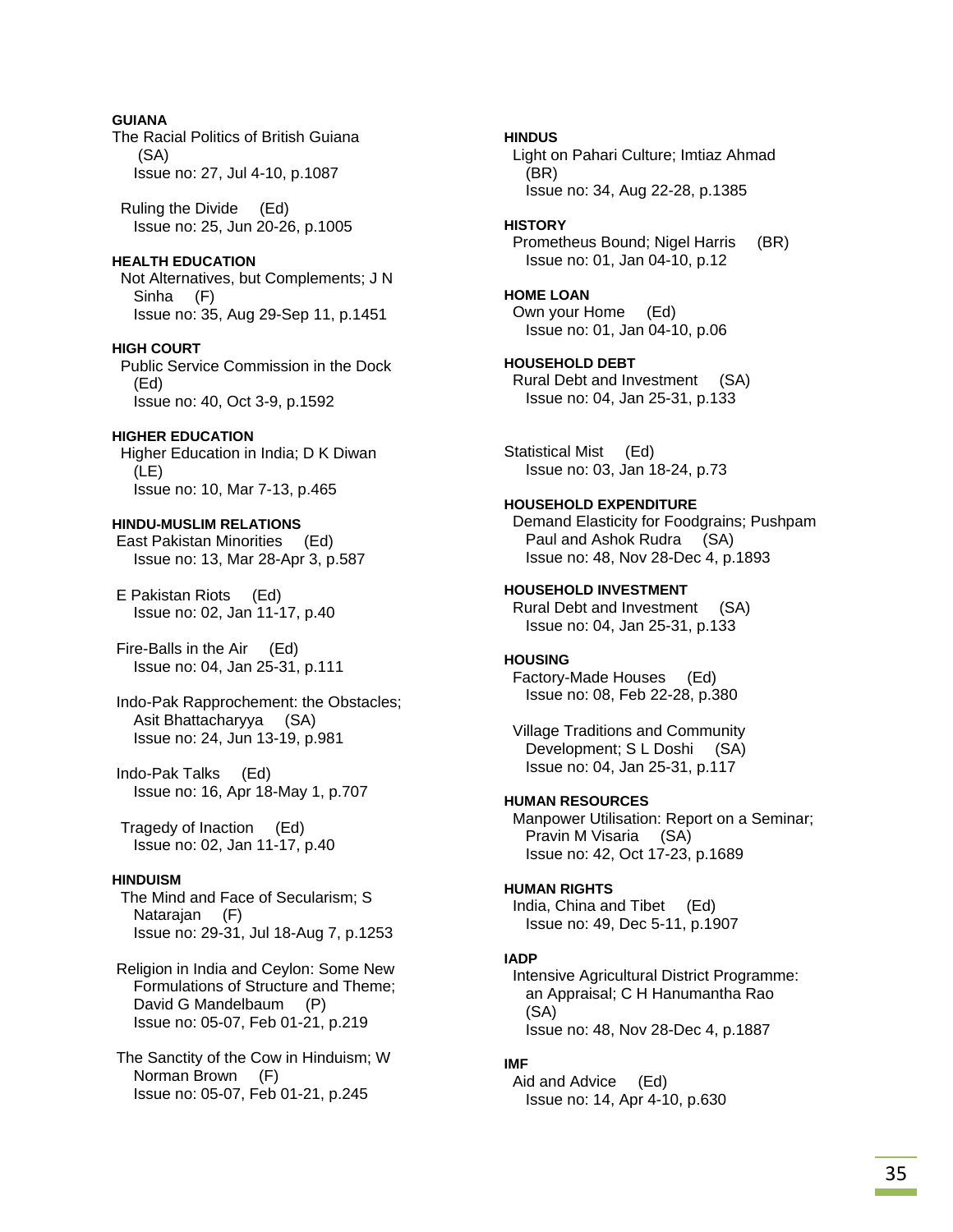### **IMF**

Break for Primary Exports (Ed) Issue no: 35, Aug 29-Sep 11, p.1429

 India and the IMF (Ed) Issue no: 26, Jun 27-Jul 3, p.1042

 Little New Light (Ed) Issue no: 34, Aug 22-28, p.1375

 Monetary Policy (SA) Issue no: 01, Jan 04-10, p.07

 Orthodoxy on Liquidity (Ed) Issue no: 34, Aug 22-28, p.1379

 Search for Liquidity (Ed) Issue no: 36-37, Sep 12-18, p.1465

Yen, Convertible Now (Ed) Issue no: 14, Apr 4-10, p.634

### **IMPORTS**

 Aid in One Packet (Ed) Issue no: 22, May 30-Jun 5, p.910

 Link Arrangements and Import Prices; K R Gupta (SA) Issue no: 38, Sep 19-25, p.1537

#### **INCOME DISTRIBUTION**

 Distribution of Income: a Note; Alan Heston (SA) Issue no: 15, Apr 11-17, p.693

 The Mahalanobis Report; R K Hazari (BR) Issue no: 21, May 23-29, p.884

#### **INCOME TAX**

 Direct Taxes (F) Issue no: 10, Mar 7-13, p.488

 Don vs the Duns (BR) Issue no: 38, Sep 19-25, p.1525

 Income-Tax Appeals (Ed) Issue no: 14, Apr 4-10, p.633

 Jail for Tax-Evaders? (Ed) Issue no: 11, Mar 14-20, p.504

 Spotting Tax Dodgers (Ed) Issue no: 46, Nov 14-20, p.1794 Tax Cut and all that (Ed) Issue no: 13, Mar 28-Apr 3, p.599

 Tax Treatment of Narrowly-Held Companies: a Note; Sudhir Mulji (SA) Issue no: 16, Apr 18-May 1, p.731

#### **INDIA-AFRICA ECONOMIC RELATIONS**

 Joint Ventures Abroad (Ed) Issue no: 43, Oct 24-30, p.1700

### **INDIA-CHINA RELATIONS**  Foodgrains: the Case for Rationing; M J K Thavaraj (SA)

 Living with Indo-China (Ed) Issue no: 24, Jun 13-19, p.964

Issue no: 40, Oct 3-9, p.1599

**INDIA-JAPAN RELATIONS**  India Continues to Neglect Japan (Ed) Issue no: 42, Oct 17-23, p.1679

**INDIA-KUWAIT ECONOMIC RELATIONS**  Indo-Kuwait Collaboration (Ed) Issue no: 47, Nov 21-27, p.1835

**INDIA-KUWAIT RELATIONS**  India as Capital-Exporter (Ed) Issue no: 15, Apr 11-17, p.672

**INDIA-PAKISTAN**  Mischief in Kashmir (Ed) Issue no: 01, Jan 04-10, p.06

**INDIA-PAKISTAN RELATIONS**  After the Budget; Romesh Thapar (F) Issue no: 11, Mar 14-20, p.509

 Behind the Abdullah Headlines; Romesh Thapar (F) Issue no: 22, May 30-Jun 5, p.914

 The Corrosion of Secularity; Romesh Thapar (F) Issue no: 17-18, May 2-8, p.754

 Indo-Pak Rapprochement: the Obstacles; Asit Bhattacharyya (SA) Issue no: 24, Jun 13-19, p.981

 Indo-Pak Talks (Ed) Issue no: 16, Apr 18-May 1, p.707

 J P's Initiative (Ed) Issue no: 38, Sep 19-25, p.1522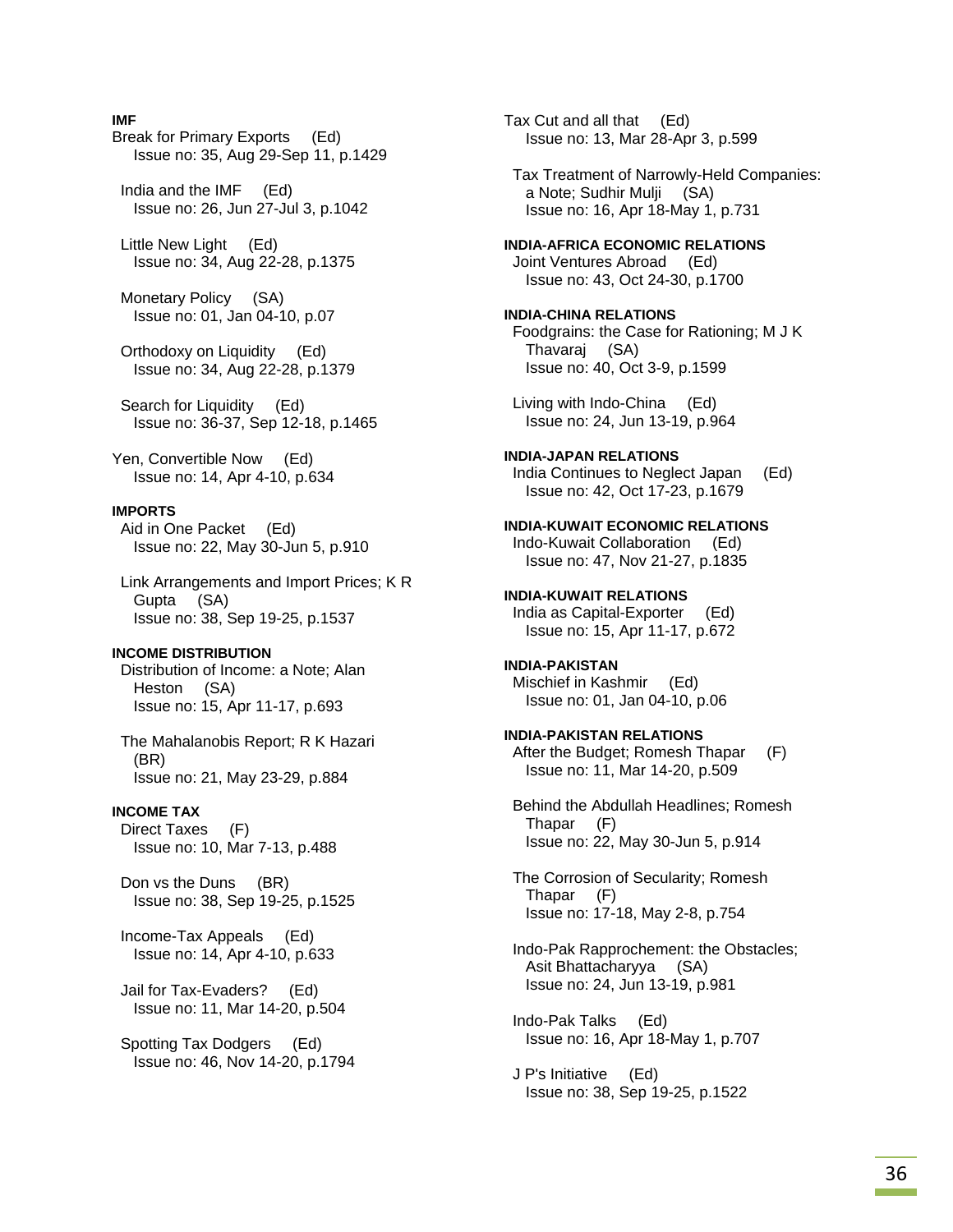### **INDIA-PAKISTAN RELATIONS**

Kashmir Policy: Time for Rethinking; Balraj Puri (F) Issue no: 05-07, Feb 01-21, p.209

Security Council to Sheikh (Ed) Issue no: 21, May 23-29, p.878

# **INDIA-SOVIET UNION RELATIONS**

 Our Soviet Link; Romesh Thapar (F) Issue no: 34, Aug 22-28, p.1378

**INDIA-UNITED STATES RELATIONS**  Defence Aid (Ed) Issue no: 39, Sep 26-Oct 2, p.1545

 The Facts of Foreign Aid; Arthagnani (BR) Issue no: 43, Oct 24-30, p.1709

 New Confidence?; Romesh Thapar (F) Issue no: 20, May 16-22, p.839

 Non-Project Aid (Ed) Issue no: 09, Feb 29-Mar 6, p.431

 Visitations (Ed) Issue no: 16, Apr 18-May 1, p.710

### **INDIRECT TAXES**

 Indirect Taxes (F) Issue no: 10, Mar 7-13, p.483

### **INDONESIA**

 Confrontation (Ed) Issue no: 02, Jan 11-17, p.38

 Maphilimbo (Ed) Issue no: 26, Jun 27-Jul 3, p.1043

# **INDUSTRIAL ACCIDENTS**

 Philosophy Out of Fire (Ed) Issue no: 41, Oct 10-16, p.1632

#### **INDUSTRIAL BANKS**

 Development Bank (Ed) Issue no: 27, Jul 4-10, p.1076

 Industrial Development Bank; Absit Omen (SA) Issue no: 11, Mar 14-20, p.519

### **INDUSTRIAL CREDIT**

 High Financial Wisdom (Ed) Issue no: 36-37, Sep 12-18, p.1468 State Financial Corporations (Ed) Issue no: 02, Jan 11-17, p.39

#### **INDUSTRIAL ENTERPRISES**

 The Small Fry (Ed) Issue no: 47, Nov 21-27, p.1835

 A Study of Selected Industries by Size; V V Bhanoji Rao and N R Krishnaswamy (SA) Issue no: 13, Mar 28-Apr 3, p.609

#### **INDUSTRIAL ESTATES**

 Government-Sponsored Industrial Growth: the Jaipur Industrial Estate - a Case Study; S P Kashyap (SA) Issue no: 25, Jun 20-26, p.1021

#### **INDUSTRIAL FINANCE**

 Deposits with Companies (Ed) Issue no: 01, Jan 04-10, p.05

 IFC's New Look (Ed) Issue no: 40, Oct 3-9, p.1591

 Twins in July (Ed) Issue no: 23, Jun 6-12, p.937

## **INDUSTRIAL GROWTH AND DEVELOPMENT**

 Administrative Procedures (Ed) Issue no: 25, Jun 20-26, p.1006

 Changes in the Size Structure of Industries: Analysis of Census of Manufacturers 1953-58; Raj Krishna (F) Issue no: 05-07, Feb 01-21, p.311

 Contours of the Fourth Plan-II (SA) Issue no: 47, Nov 21-27, p.1855

 Entrepreneurship in Small Industry; M C Shetty (SA) Issue no: 22, May 30-Jun 5, p.917

 Government-Sponsored Industrial Growth: the Jaipur Industrial Estate - a Case Study; S P Kashyap (SA) Issue no: 25, Jun 20-26, p.1021

 Industrial Profits (Ed) Issue no: 04, Jan 25-31, p.108

 Industry, Development and the City; Sharda Kulkarni (BR) Issue no: 44, Oct 31-Nov 6, p.1745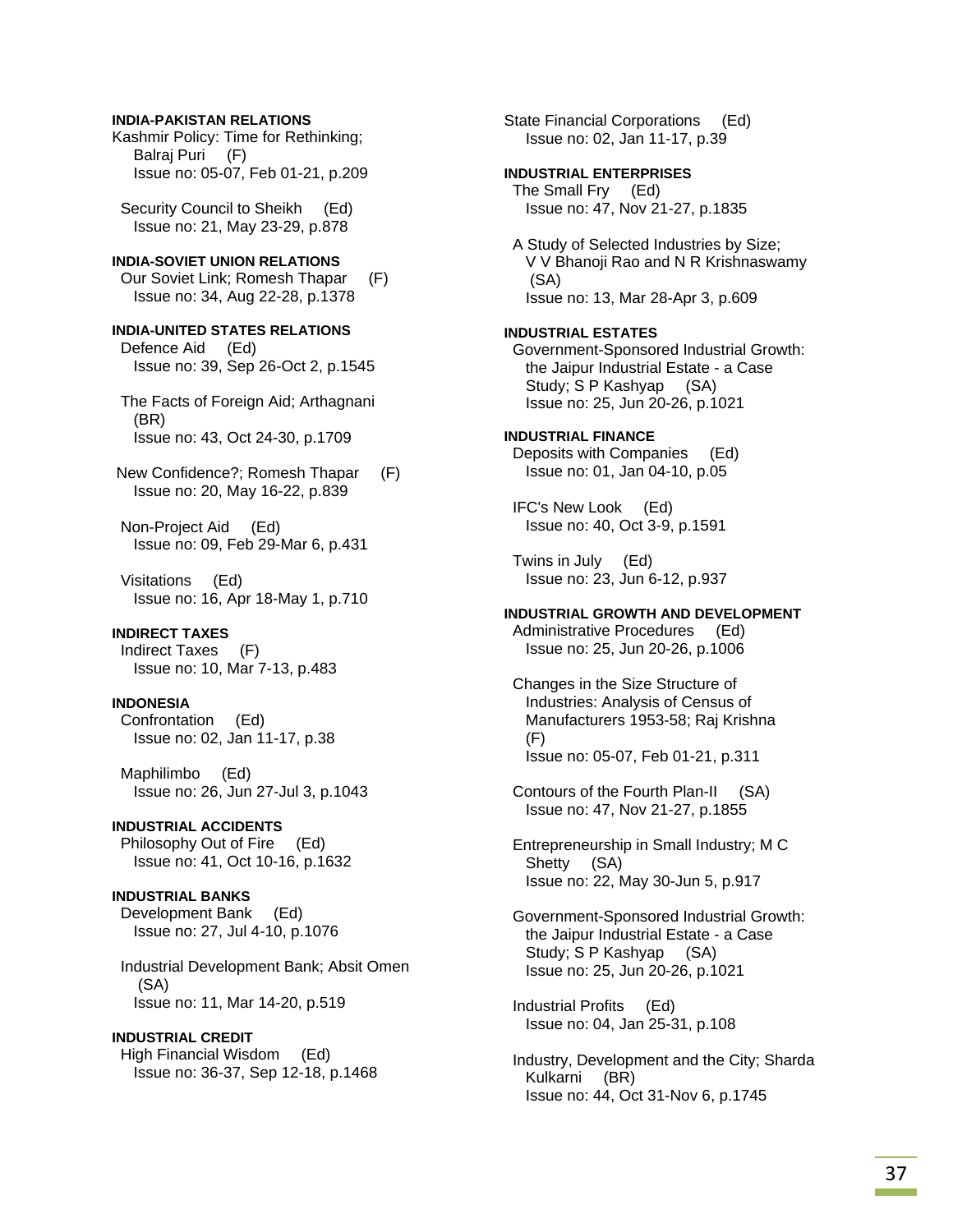### **INDUSTRIAL GROWTH AND DEVELOPMENT**

 Location and Allocation (Ed) Issue no: 50, Dec 12-18, p.1944

 Relative Rates of Growth: a Comment; A V Ramsunder (SA) Issue no: 51-52, Dec 19-25, p.2005

 Relative Rates of Growth: Agriculture and Industry; Ashok Rudra (Ed) Issue no: 45, Nov 7-13, p.1773

 A Study of Selected Industries by Size; V V Bhanoji Rao and N R Krishnaswamy (SA) Issue no: 13, Mar 28-Apr 3, p.609

#### **INDUSTRIAL LABOUR**

 Technology as India's Proselytizer; N R Sheth (BR) Issue no: 32-33, Aug 8-21, p.1335

**INDUSTRIAL LICENSING**  Administrative Procedures (Ed) Issue no: 25, Jun 20-26, p.1006

 Foreign Private Investment (Ed) Issue no: 08, Feb 22-28, p.379

 Government Procedures and Industrial Development (F) Issue no: 05-07, Feb 01-21, p.265

 Speedimg up Industrial Licensing (Ed) Issue no: 03, Jan 18-24, p.75

#### **INDUSTRIAL MANAGEMENT**

 Managers-on Deputation (Ed) Issue no: 16, Apr 18-May 1, p.712

 Personnel for Public Sector (Ed) Issue no: 16, Apr 18-May 1, p.711

### **INDUSTRIAL POLICY**

 Government Procedures and Industrial Development (F) Issue no: 05-07, Feb 01-21, p.265

 Government-Sponsored Industrial Growth: the Jaipur Industrial Estate - a Case Study; S P Kashyap (SA) Issue no: 25, Jun 20-26, p.1021

 Location and Allocation (Ed) Issue no: 50, Dec 12-18, p.1944  Priorities in Small Industries (Ed) Issue no: 32-33, Aug 8-21, p.1326

 Private Sector in Industry (Ed) Issue no: 02, Jan 11-17, p.41

 Public Sector Projects Difficulties of Efficient Execution; H K Paranjape (F) Issue no: 05-07, Feb 01-21, p.269

- The Socialist Legacy (F) Issue no: 29-31, Jul 18-Aug 7, p.1219
- Speedimg up Industrial Licensing (Ed) Issue no: 03, Jan 18-24, p.75

**INDUSTRIAL PRICES**  Cold Feet Over Decontrol (Ed) Issue no: 48, Nov 28-Dec 4, p.1867

**INDUSTRIAL PRODUCTION**  Economic Crisis on Election Eve? (Ed) Issue no: 35, Aug 29-Sep 11, p.1435

 The Economy in 1963-64 (SA) Issue no: 09, Feb 29-Mar 6, p.449

**INDUSTRIAL PRODUCTS**  Cold Feet Over Decontrol (Ed) Issue no: 48, Nov 28-Dec 4, p.1867

**INDUSTRIAL PROJECTS**  Engineering for Bokaro (Ed) Issue no: 49, Dec 5-11, p.1905

**INDUSTRIAL RELATIONS**  Bonus Commission Report (Ed) Issue no: 08, Feb 22-28, p.383

 Decision on Bonus (Ed) Issue no: 35, Aug 29-Sep 11, p.1427

 From Cairo to Bokaro; Romesh Thapar (F) Issue no: 42, Oct 17-23, p.1675

 Wage Policy in Economic Development: Some Critical Issues; Subbiah Kannappan (F) Issue no: 05-07, Feb 01-21, p.287

**INDUSTRIAL WORKERS**  Wage Trends (Ed) Issue no: 21, May 23-29, p.879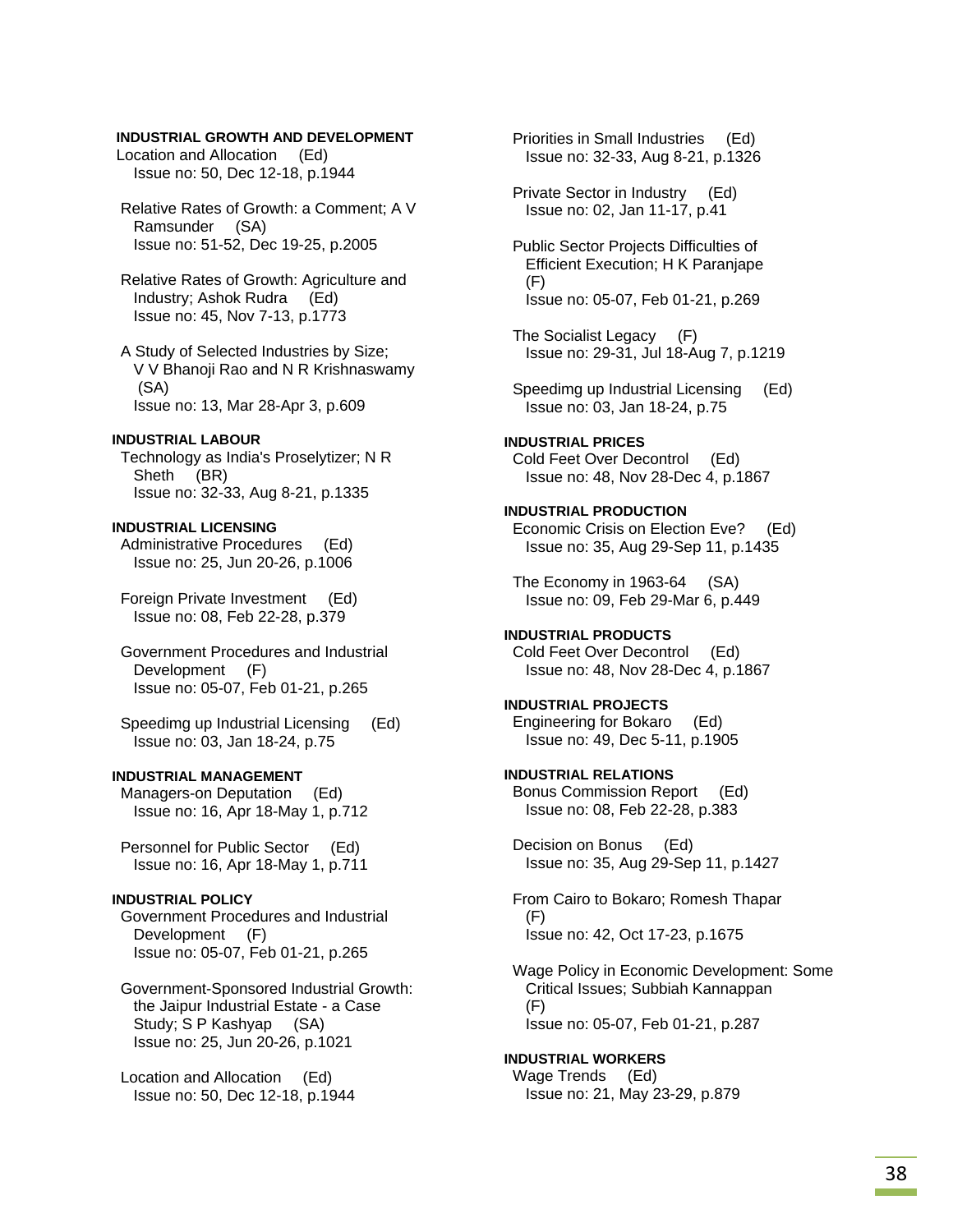### **INFANT AND CHILD MORTALITY**

 Expectation of Life as a Factor of Economic Growth: Further Comments; Animesh Chakraborty (SA) Issue no: 13, Mar 28-Apr 3, p.615

#### **INFLATION**

 Curb on Clean Advances? (Ed) Issue no: 48, Nov 28-Dec 4, p.1867

 Deficit Financing and Inflation; R G Bajpai (LE) Issue no: 44, Oct 31-Nov 6, p.1742

 Inflation in ECM (Ed) Issue no: 11, Mar 14-20, p.503

Is Growth Expendable? (Ed) Issue no: 29-31, Jul 18-Aug 7, p.1167

 Menace of Prices (Ed) Issue no: 28, Jul 11-17, p.1115

 Money Prices (Ed) Issue no: 34, Aug 22-28, p.1374

 Tax Cut and all that (Ed) Issue no: 13, Mar 28-Apr 3, p.599

 Unrest in Ceylon (Ed) Issue no: 04, Jan 25-31, p.109

### **INPUT-OUTPUT ANALYSIS**

 Inter-Dependence of Capital in Input-Output Framework; Ambica Ghosh (F) Issue no: 05-07, Feb 01-21, p.297

#### **INSTITUTIONAL REFORMS**

 Nehruism and the Second Phase; D K Rangnekar (F) Issue no: 29-31, Jul 18-Aug 7, p.1235

### **INSURANCE**

 Own your Home (Ed) Issue no: 01, Jan 04-10, p.06

**INTELLIGENCE SERVICE**  I Spy, You Spy; Subhash Chandra Sarker (BR) Issue no: 24, Jun 13-19, p.977

## **INTEREST RATES**

 Call Rate Out of Step (Ed) Issue no: 40, Oct 3-9, p.1593  Deposits and Interest Rates (Ed) Issue no: 15, Apr 11-17, p.670

 Deposits: Confusing Picturre (Ed) Issue no: 38, Sep 19-25, p.1520

 Interest Rates on Deposits (Ed) Issue no: 24, Jun 13-19, p.966

 Interest Rates to Go Up (Ed) Issue no: 28, Jul 11-17, p.1119

 New Loans (Ed) Issue no: 28, Jul 11-17, p.1119

#### **INTERNATIONAL AFFAIRS**

 The Bills are Coming in; Flibbertigibbet (F) Issue no: 29-31, Jul 18-Aug 7, p.1181

 From Cairo to Bokaro; Romesh Thapar (F) Issue no: 42, Oct 17-23, p.1675

 New Emerging Power Balance; Romesh Thapar  $(F)$ Issue no: 43, Oct 24-30, p.1703

**INTERNATIONAL FINANCE**  Little New Light (Ed) Issue no: 34, Aug 22-28, p.1375

**INTERNATIONAL POLITICS**  After the Budget; Romesh Thapar (F) Issue no: 11, Mar 14-20, p.509

 LBJ and Pentagon (Ed) Issue no: 09, Feb 29-Mar 6, p.433

 New Emerging Power Balance; Romesh **Thapar**  (F) Issue no: 43, Oct 24-30, p.1703

 Unending Chaos (Ed) Issue no: 16, Apr 18-May 1, p.713

**INTERNATIONAL RELATIONS**  Allies Differ on Trade with Cuba (Ed) Issue no: 20, May 16-22, p.841

 Belgrade and Bandung (Ed) Issue no: 13, Mar 28-Apr 3, p.589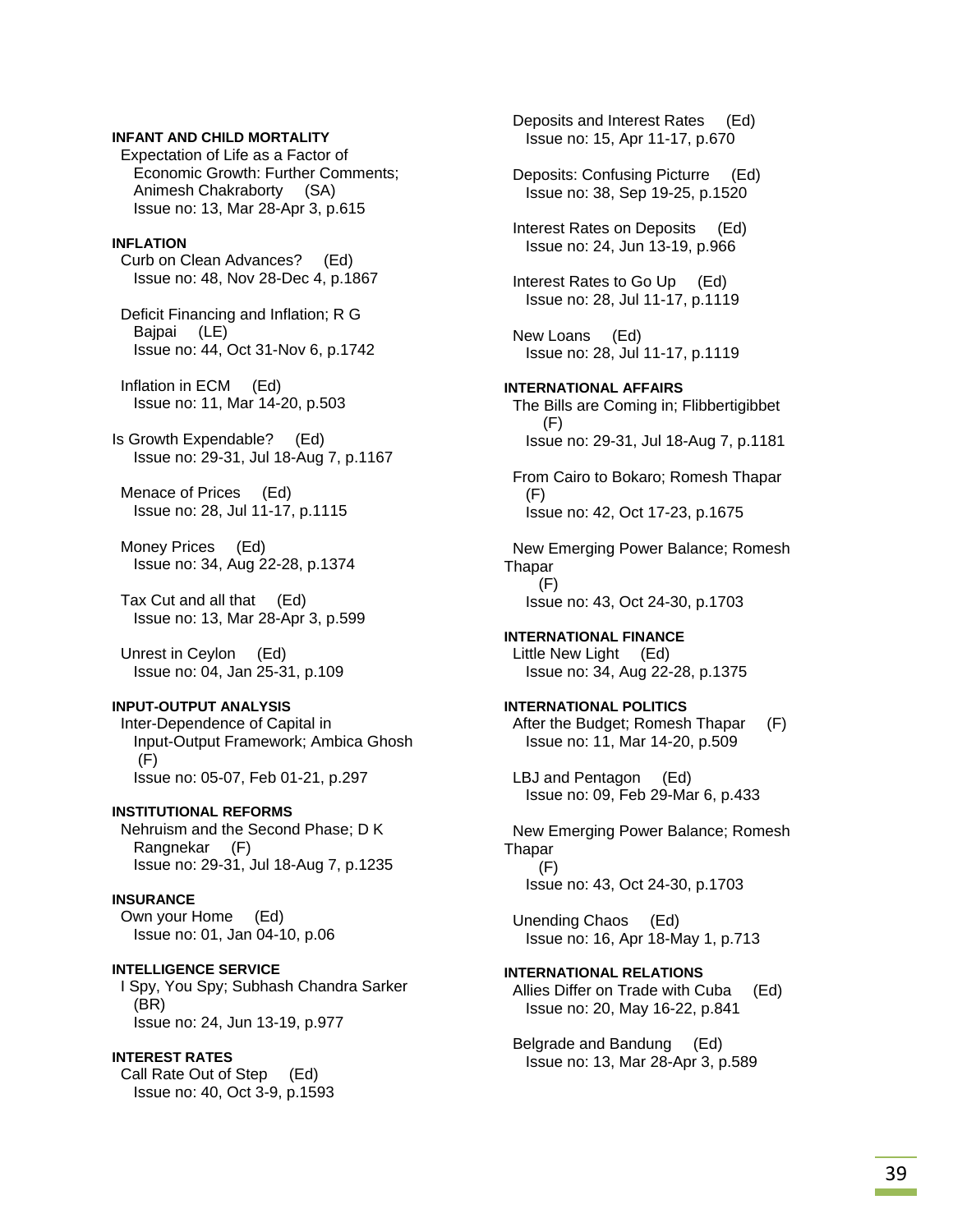### **INTERNATIONAL RELATIONS**

Darkness at Noon (Ed) Issue no: 04, Jan 25-31, p.105

India, China and Tibet (Ed) Issue no: 49, Dec 5-11, p.1907

 Lilacs out of a Dead Land (Ed) Issue no: 29-31, Jul 18-Aug 7, p.1169

 Paying for Peace-Keeping (Ed) Issue no: 49, Dec 5-11, p.1908

 Winning Friends (Ed) Issue no: 20, May 16-22, p.832

 The Year of the Hare (Ed) Issue no: 05-07, Feb 01-21, p.157

#### **INTERNATIONAL TRADE**

 Break for Primary Exports (Ed) Issue no: 35, Aug 29-Sep 11, p.1429

 Confrontation (Ed) Issue no: 02, Jan 11-17, p.38

 Confrontation in Geneva (Ed) Issue no: 26, Jun 27-Jul 3, p.1041

 Hopeful Beginning in Geneva (Ed) Issue no: 16, Apr 18-May 1, p.708

 New Trade Policy for Development-I (SA) Issue no: 17-18, May 2-8, p.769

 New Trade Policy for Development-III (SA) Issue no: 20, May 16-22, p.851

 Preferential Preferences? (Ed) Issue no: 28, Jul 11-17, p.1118

 Trade and Development (Ed) Issue no: 12, Mar 21-27, p.535

 Trade and Industrialisation; Genaro C Da Costa (BR) Issue no: 14, Apr 4-10, p.639

 Trade Winds; Sunita Banerjee (F) Issue no: 48, Nov 28-Dec 4, p.1877

 Trade, Aid and Development: UN Conference (SA) Issue no: 12, Mar 21-27, p.549

 U N Conference on Trade and Development; Ignacy Sachs (SA) Issue no: 09, Feb 29-Mar 6, p.441 The UN Conference on Trade and Development: End of the Beginning (SA) Issue no: 24, Jun 13-19, p.985 UN Trade and Development Conference: an Assessment (SA) Issue no: 26, Jun 27-Jul 3, p.1067 US Blocks Road in Geneva (Ed) Issue no: 24, Jun 13-19, p.967 **INVESTMENT**  The Capital Structure of the Economy: Changes over the Two Plan Periods; Uma Datta (F) Issue no: 05-07, Feb 01-21, p.301 Conservative Valuation (Ed) Issue no: 09, Feb 29-Mar 6, p.430 Contrary Trends (F) Issue no: 05-07, Feb 01-21, p.365 Corporate Taxation and Investment (Ed) Issue no: 35, Aug 29-Sep 11, p.1426 Foreign Private Capital: Why Incentives?; K Mathew Kurian (SA) Issue no: 23, Jun 6-12, p.953 Investment Laws in Africa (SA) Issue no: 16, Apr 18-May 1, p.734 Resources for the Fourth Plan (P) Issue no: 29-31, Jul 18-Aug 7, p.1309 Revised Prospects (Ed) Issue no: 05-07, Feb 01-21, p.159 **IRON AND STEEL INDUSTRY**  Bokaro with Soviet Aid (Ed) Issue no: 19, May 9-15, p.796 Bokaro, Made in USSR (Ed) Issue no: 42, Oct 17-23, p.1674 Engineering for Bokaro (Ed) Issue no: 49, Dec 5-11, p.1905

 Guidelines for Future (Ed) Issue no: 47, Nov 21-27, p.1833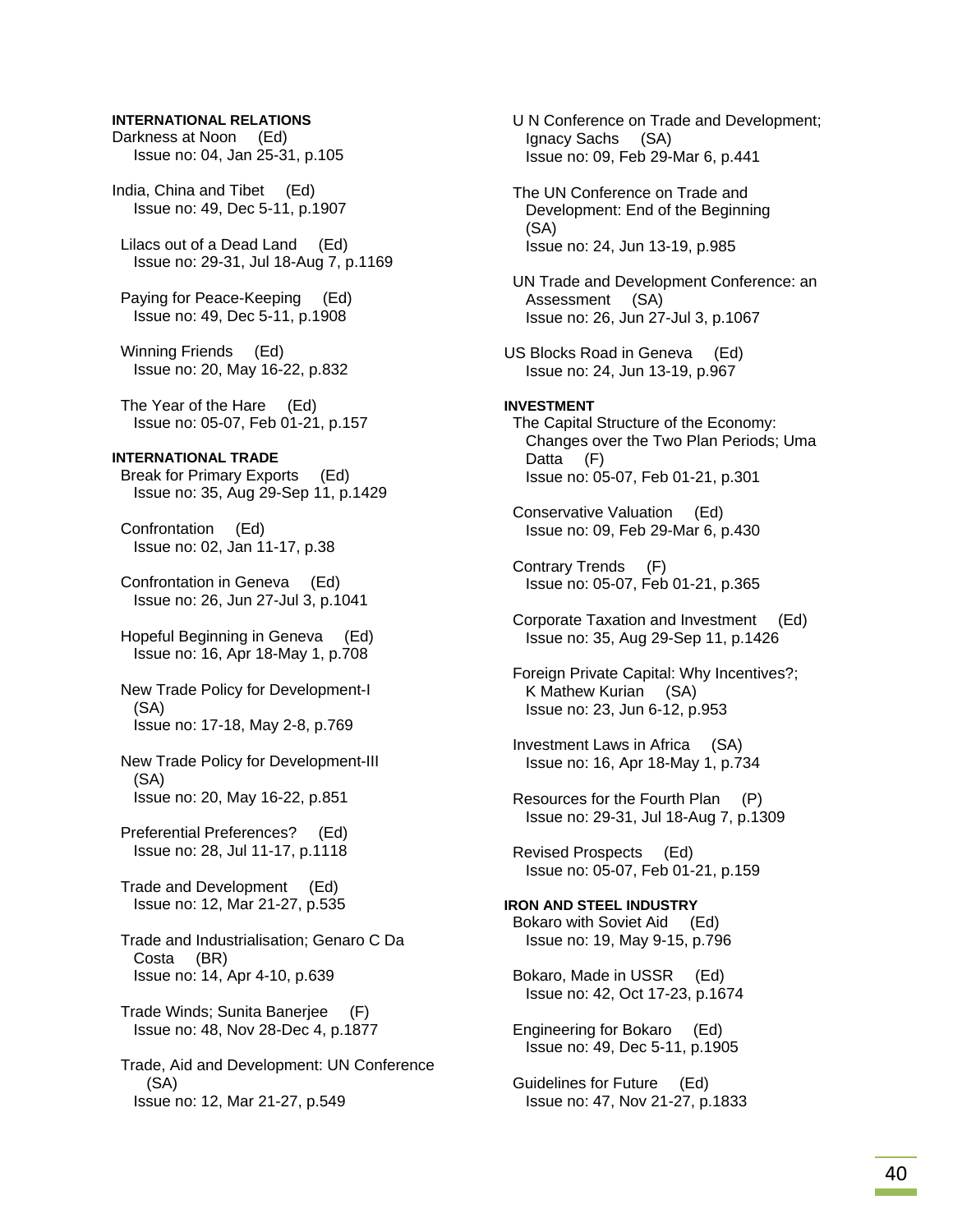#### **IRON AND STEEL INDUSTRY**

Our Soviet Link; Romesh Thapar (F) Issue no: 34, Aug 22-28, p.1378

 Private Steel Expansion (Ed) Issue no: 34, Aug 22-28, p.1376

 Raw Material Shortages (Ed) Issue no: 15, Apr 11-17, p.669

 Steel Control (Ed) Issue no: 04, Jan 25-31, p.108

 Steel Decontrol (Ed) Issue no: 10, Mar 7-13, p.461

 Steel Decontrol (LE) Issue no: 12, Mar 21-27, p.540

 Steel Loan Snags (Ed) Issue no: 50, Dec 12-18, p.1944

 The Facts of Foreign Aid; Arthagnani (BR) Issue no: 43, Oct 24-30, p.1709

#### **IRRIGATION**

 Contours of the Fourth Plan-II (SA) Issue no: 47, Nov 21-27, p.1855

 Irrigation: Widening Gap (Ed) Issue no: 42, Oct 17-23, p.1672

 Wasted Investment (Ed) Issue no: 42, Oct 17-23, p.1672

 Water-logging and Silting (Ed) Issue no: 39, Sep 26-Oct 2, p.1548

#### **IRRIGATION DEVELOPMENT**

 Wasted Investment (Ed) Issue no: 42, Oct 17-23, p.1672

**IRRIGATION POLICY AND MANAGEMENT**  Irrigation: Widening Gap (Ed) Issue no: 42, Oct 17-23, p.1672

**IRRIGATION PROJECTS**  Irrigation: Too Many Projects (Ed) Issue no: 27, Jul 4-10, p.1079

### **ISRAEL**

 Arab Summit (Ed) Issue no: 03, Jan 18-24, p.74 **ITALY** 

 Brief Candle (Ed) Issue no: 27, Jul 4-10, p.1078

#### **JAIPUR**

 Government-Sponsored Industrial Growth: the Jaipur Industrial Estate - a Case Study; S P Kashyap (SA) Issue no: 25, Jun 20-26, p.1021

**JAMMU AND KASHIMAR**  Dealing with Abdullah (Ed) Issue no: 17-18, May 2-8, p.747

**JAMMU AND KASHMIR**  Agents and Provocateurs; Romesh Thapar (F) Issue no: 14, Apr 4-10, p.636

 Change in Kashmir (Ed) Issue no: 14, Apr 4-10, p.632

 Eliminating Bakshi (Ed) Issue no: 39, Sep 26-Oct 2, p.1547

 Mischief in Kashmir (Ed) Issue no: 01, Jan 04-10, p.06

#### **JAPAN**

 Caste in Japan; William H Newell (P) Issue no: 05-07, Feb 01-21, p.229

 Ikeda's Hurdle (Ed) Issue no: 28, Jul 11-17, p.1118

 Japan's Status Symbol (Ed) Issue no: 20, May 16-22, p.842

 Other Side of the Miracle (Ed) Issue no: 14, Apr 4-10, p.635

 Population Control in Japan (Ed) Issue no: 05-07, Feb 01-21, p.234

 Right Swing in Japan (Ed) Issue no: 46, Nov 14-20, p.1796

 Yen, Convertible Now (Ed) Issue no: 14, Apr 4-10, p.634

#### **JOURNALISM**

 The Press Council Bill: a Critique; N S Ranganatha Rao (SA) Issue no: 50, Dec 12-18, p.1955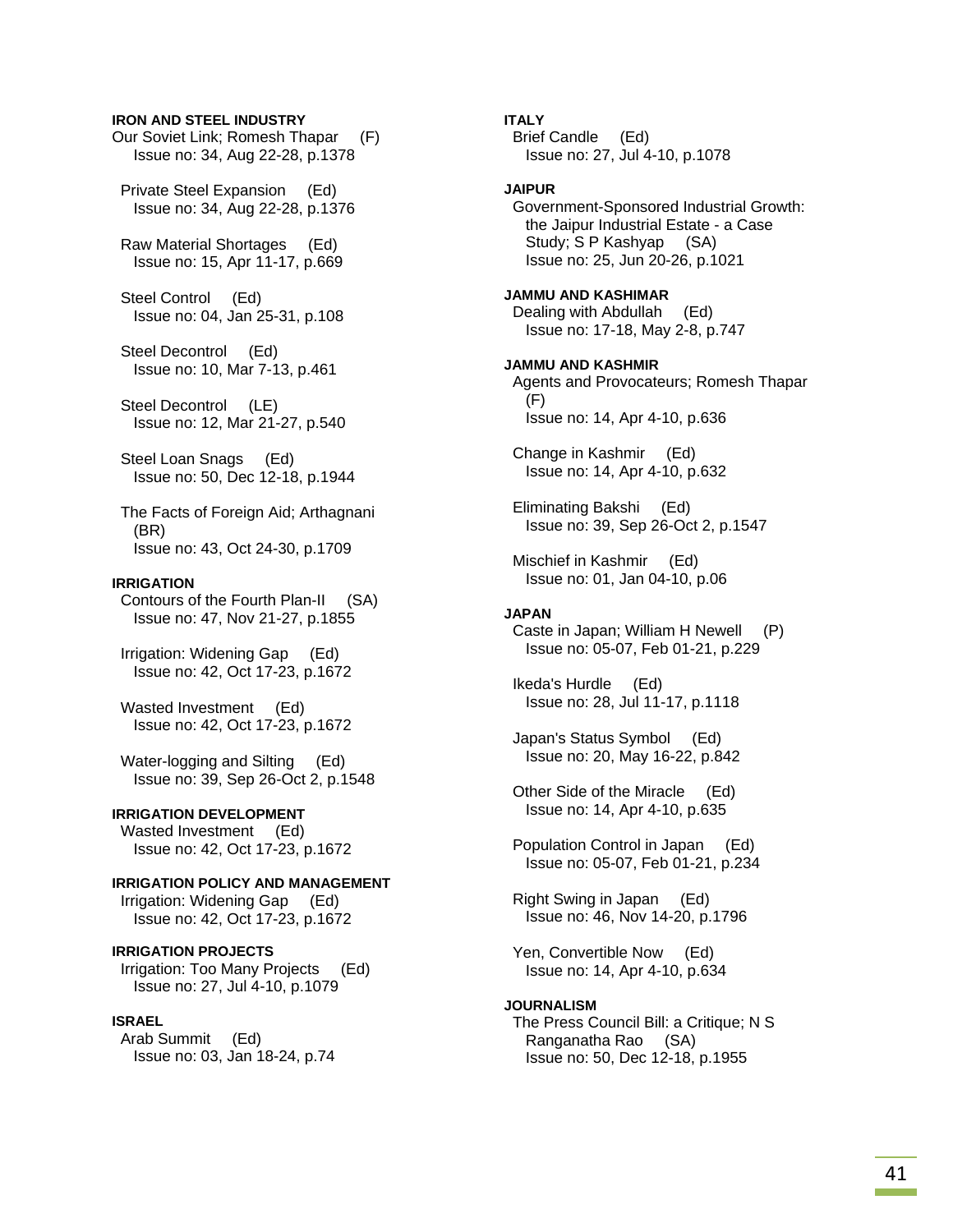**JOURNALISTS**  The Age of the Commoner; A D Moddie (LE) Issue no: 36-37, Sep 12-18, p.1475 **JUDICIARY**  Legislature vs Judiciary (Ed) Issue no: 13, Mar 28-Apr 3, p.589 **JUTE INDUSTRY AND TEXTILES**  The Problem Adult (Ed) Issue no: 34, Aug 22-28, p.1375 **KASHMIR DISPUTE**  Behind the Abdullah Headlines; Romesh Thapar (F) Issue no: 22, May 30-Jun 5, p.914 Change in Kashmir (Ed) Issue no: 14, Apr 4-10, p.632 The Corrosion of Secularity; Romesh Thapar (F) Issue no: 17-18, May 2-8, p.754 Indo-Pak Talks (Ed) Issue no: 16, Apr 18-May 1, p.707 J P's Initiative (Ed) Issue no: 38, Sep 19-25, p.1522 Kashmir Policy: Time for Rethinking; Balraj Puri (F) Issue no: 05-07, Feb 01-21, p.209 Moment of Criticality; Romesh Thapar (F) Issue no: 13, Mar 28-Apr 3, p.593 The Muscle-Bound Congress; Romesh Thapar (F) Issue no: 21, May 23-29, p.881 The Question-Mark Over Kashmir; Romesh Thapar (F) Issue no: 19, May 9-15, p.804 Security Council to Sheikh (Ed) Issue no: 21, May 23-29, p.878 The Task in Kashmir (Ed) Issue no: 09, Feb 29-Mar 6, p.427

 Trapped in a Maze; Romesh Thapar (F) Issue no: 16, Apr 18-May 1, p.743

What India can do about Kashmir (Ed) Issue no: 10, Mar 7-13, p.491

### **KERALA**

 Caste in Kerala: a Perface to the Elections; Robert L Hardgrave (SA) Issue no: 47, Nov 21-27, p.1841

 Confrontation in Kerala (Ed) Issue no: 43, Oct 24-30, p.1707

 Congress and Chacko (Ed) Issue no: 09, Feb 29-Mar 6, p.436

 Food Riots in Kerala (Ed) Issue no: 46, Nov 14-20, p.1795

 Kerala's Tottering Government (Ed) Issue no: 13, Mar 28-Apr 3, p.597

 Reaping the Whirlwind in Kerala (Ed) Issue no: 48, Nov 28-Dec 4, p.1875

 Shaping Alignments in Kerala (Ed) Issue no: 35, Aug 29-Sep 11, p.1433

 Swatantra's Opportunity in Kerala (Ed) Issue no: 20, May 16-22, p.843

### **KHADI AND VILLAGE INDUSTRIES**

 New Role for Village Industries (Ed) Issue no: 25, Jun 20-26, p.1007

#### **KINSHIP**

 Caste and Kinship in a Ceylon Tea Estate; R Jayaraman (SA) Issue no: 08, Feb 22-28, p.393

 Family and Social Change in India and other South Asian Countries; Andre Beteille (P) Issue no: 05-07, Feb 01-21, p.237

### **LABOUR ECONOMICS**  Labour in Development and Defence; S D

 Punekar (SA) Issue no: 02, Jan 11-17, p.60

#### **LABOUR MARKET**

 Wage Policy in Economic Development: Some Critical Issues; Subbiah Kannappan (F) Issue no: 05-07, Feb 01-21, p.287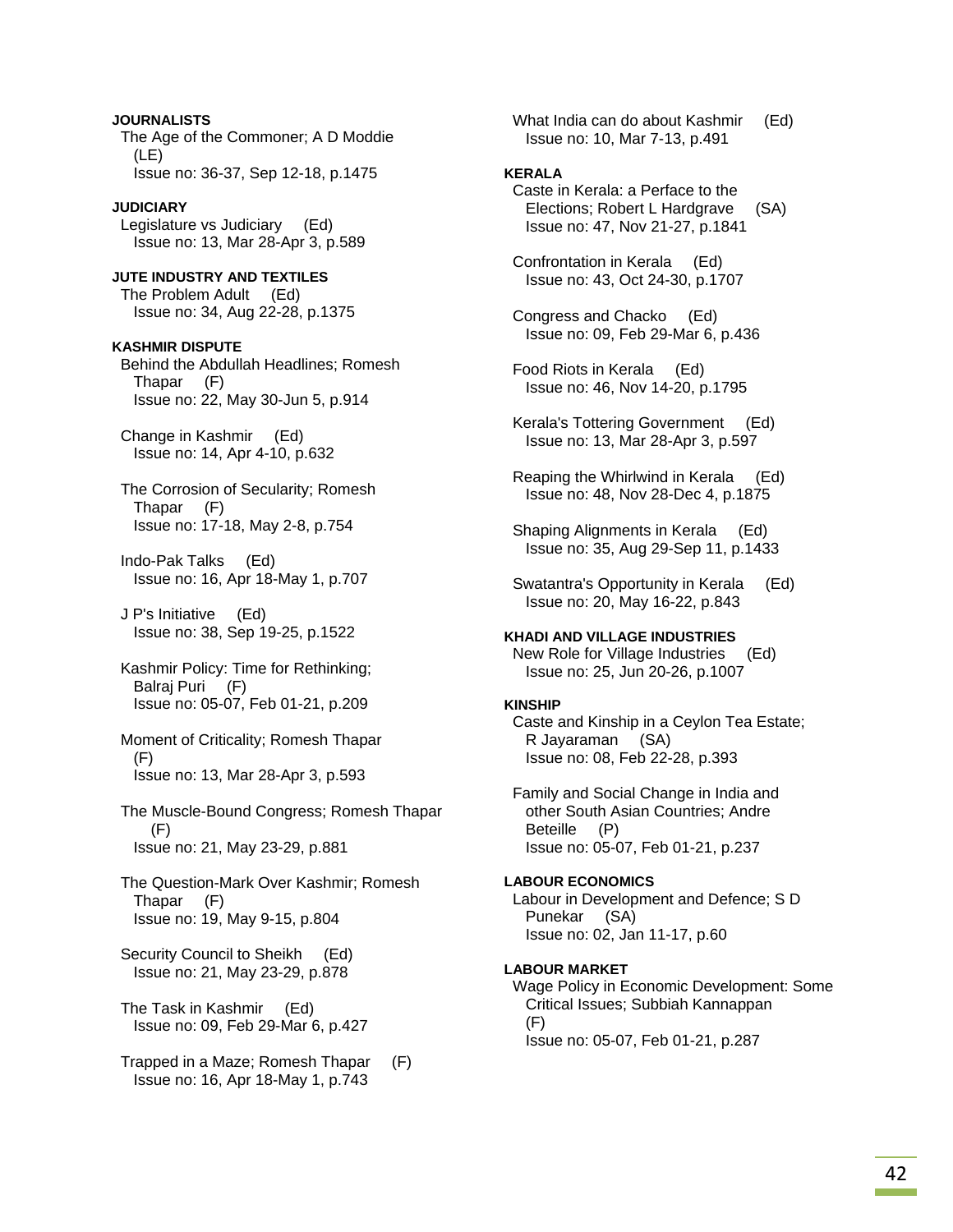### **LABOUR WELFARE**

 Labour in Development and Defence; S D Punekar (SA) Issue no: 02, Jan 11-17, p.60

### **LAND HOLDINGS AND OWNERSHIP**

 Land - at 1948 Prices! (Ed) Issue no: 41, Oct 10-16, p.1633

 Size of Holdings and Productivity; Ramgopal Agarwala (SA) Issue no: 15, Apr 11-17, p.695

 Size of Holdings and Productivity: a Reply; Amartya Kumar Sen (SA) Issue no: 17-18, May 2-8, p.777

### **LAND REFORM**

 Bad Laws, Ill Enforced (Ed) Issue no: 35, Aug 29-Sep 11, p.1428

 Contours of the Fourth Plan-II (SA) Issue no: 47, Nov 21-27, p.1855

 Implications of Bhubaneshwar (Ed) Issue no: 20, May 16-22, p.831

 Land Reform (Ed) Issue no: 35, Aug 29-Sep 11, p.1428

 Rural Change in Bengal; Victor D'Souza (BR) Issue no: 09, Feb 29-Mar 6, p.439

### **LAND TENURE**

 The Lessons (Ed) Issue no: 35, Aug 29-Sep 11, p.1428

### **LANGUAGE AND LITERATURE**

 More Darkness (BR) Issue no: 48, Nov 28-Dec 4, p.1881

### **LAOS**

 Abortive Coup in Laos (Ed) Issue no: 17-18, May 2-8, p.748

 Laos Flare-up (Ed) Issue no: 21, May 23-29, p.876

#### **LAW COMMISSION**

 India: How Secular?; Vijay Nambiar (BR) Issue no: 23, Jun 6-12, p.947

### **LIFE EXPECTANCY**

 Expectation of Life and Growth; J Krishnamurty (LE) Issue no: 21, May 23-29, p.880

 Expectation of Life as a Factor of Economic Growth: Further Comments; Animesh Chakraborty (SA) Issue no: 13, Mar 28-Apr 3, p.615

 Expectation of Life as a Factor of Economic Growth: Rejoinder; A K Dasgupta (SA) Issue no: 19, May 9-15, p.819

### **LIFE INSURANCE**

 Conservative Valuation (Ed) Issue no: 09, Feb 29-Mar 6, p.430

 LIC's Investment Policy (Ed) Issue no: 21, May 23-29, p.878

 LIC's Progress (Ed) Issue no: 49, Dec 5-11, p.1907

### **LITERACY**

 Social and Economic Factors in Literacy and Education in Rural India; P C Joshi and M R Rao (SA) Issue no: 01, Jan 04-10, p.21

#### **LIVESTOCK**

 Problem of Numbers in Cattle Development; V M Dandekar (F) Issue no: 05-07, Feb 01-21, p.351

#### **MACHINE TOOL INDUSTRY**

 HEC on the Mat (Ed) Issue no: 15, Apr 11-17, p.671

### **MACHINERY, ELECTRICAL**

 Unplanned Lags (Ed) Issue no: 15, Apr 11-17, p.672

#### **MADHYA PRADESH**

 Economy of a Tribal Village; G S Aurora (SA) Issue no: 39, Sep 26-Oct 2, p.1557

#### **MADRAS**

 Response of Acreage to Changes in Price: a Study in Madras State; P Kamala Devi (SA) Issue no: 38, Sep 19-25, p.1535

 Turmoil in Tamilnad (Ed) Issue no: 44, Oct 31-Nov 6, p.1743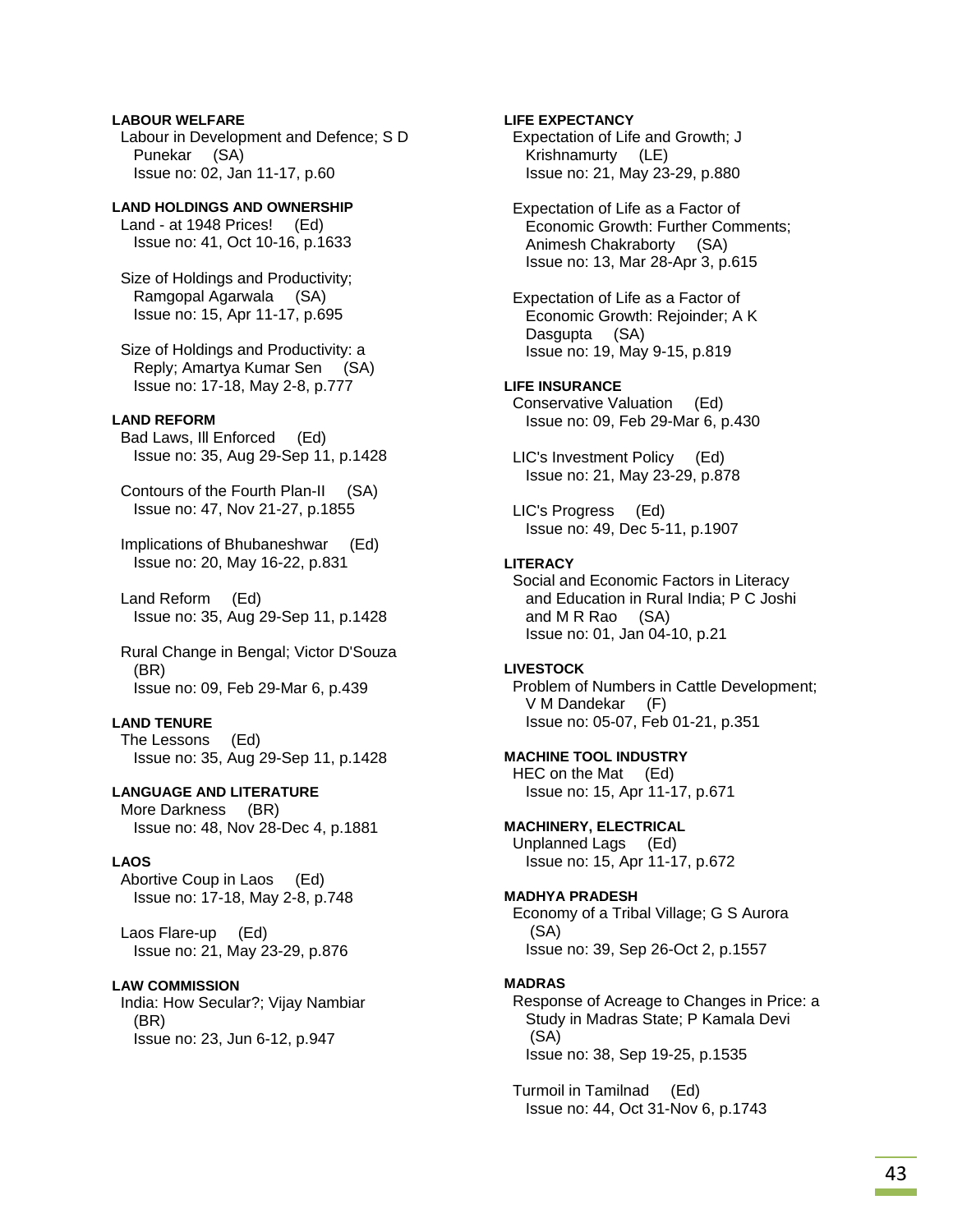### **MAHALANOBIS COMMITTEE**

 The Mahalanobis Committee Report or the Concentration of Economists' Power; Arthaganita Shiksharthi (F) Issue no: 29-31, Jul 18-Aug 7, p.1289

### **MAHARASHTRA**

 Linguistic Groups in Urban Areas; R Jayaraman (SA) Issue no: 43, Oct 24-30, p.1715

 Retreat from Prohibition (Ed) Issue no: 01, Jan 04-10, p.03

### **MALAYSIA**

 Confrontation (Ed) Issue no: 02, Jan 11-17, p.38

 Malaysia Again (Ed) Issue no: 11, Mar 14-20, p.500

 Maphilimbo (Ed) Issue no: 26, Jun 27-Jul 3, p.1043

 Tunku's Victory (Ed) Issue no: 19, May 9-15, p.797

### **MAN-MADE FIBRE INDUSTRY**

 Decline of an Incentive (Ed) Issue no: 41, Oct 10-16, p.1633

#### **MANAGING AGENCY SYSTEM**

 The Managing Agency System: a Case for its Abolition; R K Hazari (F) Issue no: 05-07, Feb 01-21, p.315

 The Managing Agency System: a Reply to R K Hazari; Sudhir Mulji (SA) Issue no: 12, Mar 21-27, p.569

 Managing Agents on the Way Out; R K Hazari (SA) Issue no: 44, Oct 31-Nov 6, p.1751

#### **MANUFACTURING INDUSTRY**

 Changes in the Size Structure of Industries: Analysis of Census of Manufacturers 1953-58; Raj Krishna (F) Issue no: 05-07, Feb 01-21, p.311

#### **MARKETS**

 Gloom Pervades Dalal Street (F) Issue no: 12, Mar 21-27, p.582

### **MARXISM**

 Nehru, the Congress, and Class Conflict; K N Raj (F) Issue no: 29-31, Jul 18-Aug 7, p.1231

 Prometheus Bound; Nigel Harris (BR) Issue no: 01, Jan 04-10, p.12

 Wright Mills and 'the Power Elite'; Edwin Harwood and Samir Dasgupta (SA) Issue no: 34, Aug 22-28, p.1391

#### **MIDDLE CLASS**

Men on Horseback; Nigel Harris (BR) Issue no: 21, May 23-29, p.887

The Middle Class in India; Karuna Chanana (BR) Issue no: 15, Apr 11-17, p.683

### **MIGRATION**

 Linguistic Groups in Urban Areas; R Jayaraman (SA) Issue no: 43, Oct 24-30, p.1715

 Migration and Metropolitan Living: a Study of Indian Cities; J C Sandesara (SA) Issue no: 19, May 9-15, p.807

 Small Towns: Facts and Problems; I P Desai (SA) Issue no: 16, Apr 18-May 1, p.725

### **MILITARY**

 Abortive Coup in Laos (Ed) Issue no: 17-18, May 2-8, p.748

 Anti-Nasser Nasserist (Ed) Issue no: 20, May 16-22, p.836

 Caste and the Indian Army; MSA Rao (SA) Issue no: 35, Aug 29-Sep 11, p.1439

 Crisis to Order (Ed) Issue no: 32-33, Aug 8-21, p.1325

 Defence Aid (Ed) Issue no: 39, Sep 26-Oct 2, p.1545

 Disquiet Over Defence; Romesh Thapar (F) Issue no: 12, Mar 21-27, p.541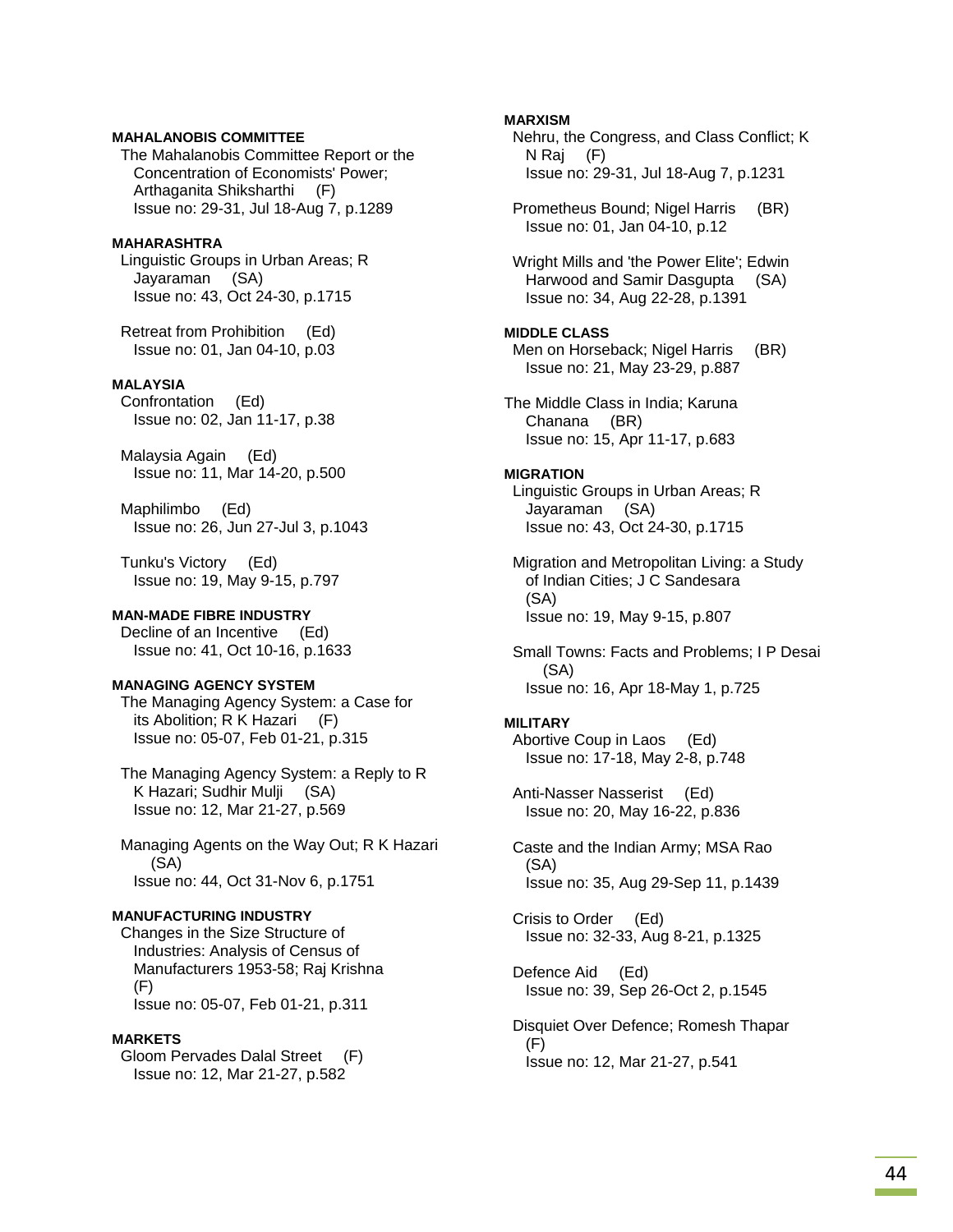### **MILITARY**

 Laos Flare-up (Ed) Issue no: 21, May 23-29, p.876 Men on Horseback; Nigel Harris (BR) Issue no: 21, May 23-29, p.887 Men on Horseback; Nigel Harris (BR) Issue no: 21, May 23-29, p.887 Men on Horseback; Nigel Harris (BR) Issue no: 21, May 23-29, p.887 Men on Horseback; Nigel Harris (BR) Issue no: 21, May 23-29, p.887 Middle Africa (Ed) Issue no: 09, Feb 29-Mar 6, p.432 New Confidence?; Romesh Thapar (F) Issue no: 20, May 16-22, p.839 No Initiatives on Vietnam (Ed) Issue no: 50, Dec 12-18, p.1945 Setback in Brazil (Ed) Issue no: 15, Apr 11-17, p.668 The Shastri Path; Romesh Thapar (F) Issue no: 39, Sep 26-Oct 2, p.1551 Unending Chaos (Ed) Issue no: 16, Apr 18-May 1, p.713 The Vietnam Swamp (Ed) Issue no: 10, Mar 7-13, p.460 **MILITARY AID**  Defence Aid from UK (Ed) Issue no: 48, Nov 28-Dec 4, p.1869 **MILITARY LAW**  Capitalist Oppositions? (Ed) Issue no: 03, Jan 18-24, p.77 **MILK CONSUMPTION**  Aarey and 'Outside' Milk (Ed) Issue no: 44, Oct 31-Nov 6, p.1737 **MINING AND MINERALS**  Manganese for Cash Only (Ed) Issue no: 26, Jun 27-Jul 3, p.1042 Depletion Allowance in Coal Industry; A B Ghosh (SA)

Issue no: 32-33, Aug 8-21, p.1345

 Guidelines for Future (Ed) Issue no: 47, Nov 21-27, p.1833 Kiriburu Ore Too Costly (Ed) Issue no: 47, Nov 21-27, p.1833 Mineral Investigation (Ed) Issue no: 41, Oct 10-16, p.1658 Policy for Coal (Ed) Issue no: 17-18, May 2-8, p.757 Small Collieries (Ed) Issue no: 32-33, Aug 8-21, p.1327 **MINISTERS**  After Nehru; Acharya J B Kripalani (F) Issue no: 29-31, Jul 18-Aug 7, p.1199 The Age of the Commoner; Balendranath Nandy (LE) Issue no: 35, Aug 29-Sep 11, p.1431 The Cenrists; Romesh Thapar (F) Issue no: 29-31, Jul 18-Aug 7, p.1183 Escape by Resignation; Narindar Singh (LE) Issue no: 25, Jun 20-26, p.1013 Growing Up with Shastri; Romesh Thapar (F) Issue no: 27, Jul 4-10, p.1081 Had we Listened Well; Kalyani Maitra (F) Issue no: 29-31, Jul 18-Aug 7, p.1171 Now that Nehru is no more (Ed) Issue no: 29-31, Jul 18-Aug 7, p.1173 Worthless Code (Ed) Issue no: 45, Nov 7-13, p.1764 **MINORITIES**  Betrayal (Ed) Issue no: 21, May 23-29, p.875 The Mind and Face of Secularism; S Natarajan (F) Issue no: 29-31, Jul 18-Aug 7, p.1253 Moment of Criticality; Romesh Thapar (F) Issue no: 13, Mar 28-Apr 3, p.593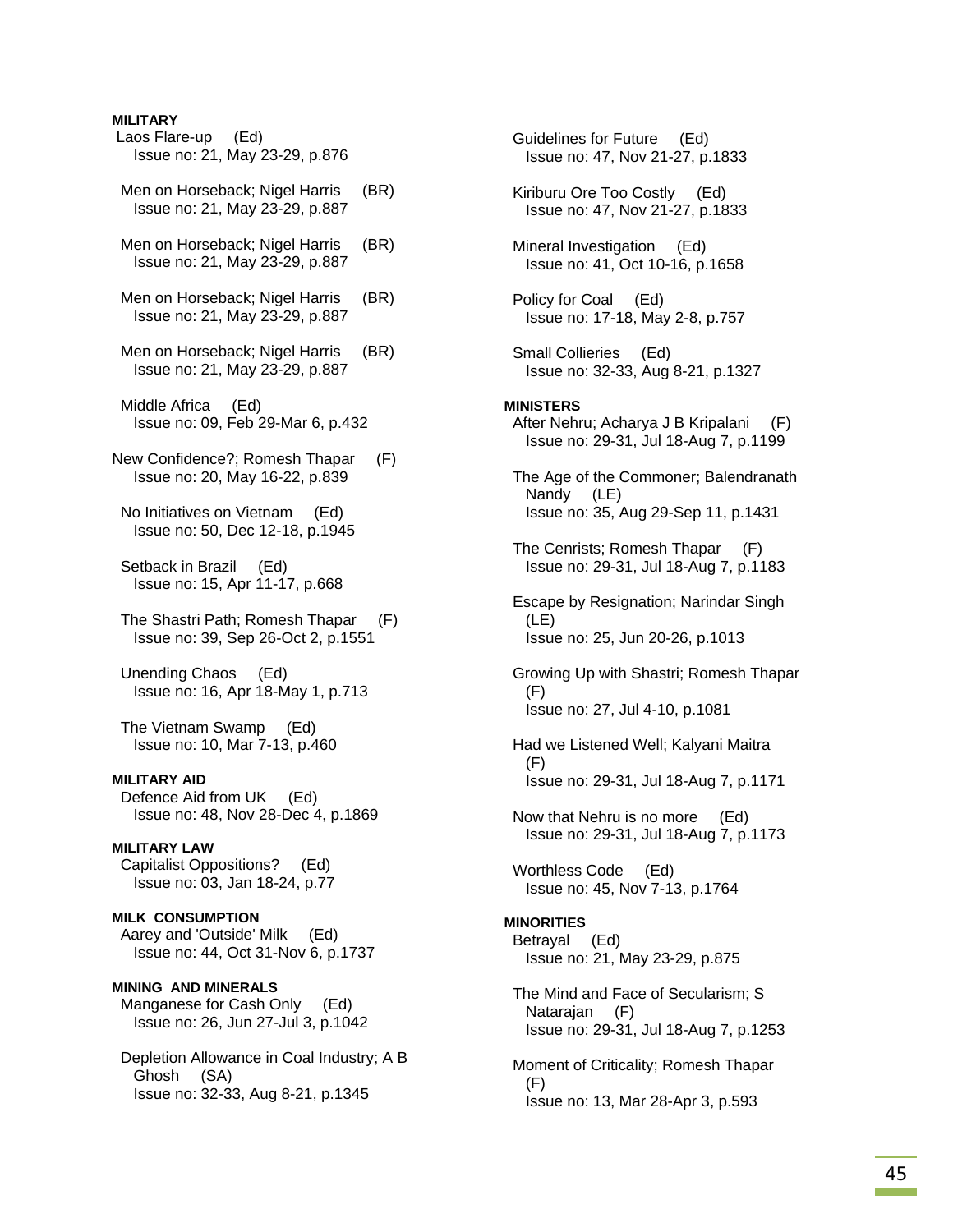**MINOROTIES**  East Pakistan Minorities (Ed) Issue no: 13, Mar 28-Apr 3, p.587 **MONETARY POLICY**  Credit Control: New Approach (Ed) Issue no: 40, Oct 3-9, p.1589 Credit Restraint Returns (Ed) Issue no: 11, Mar 14-20, p.499 Economic Conference; R K Hazira (SA) Issue no: 02, Jan 11-17, p.49 Higher Liquidity Ratios (Ed) Issue no: 38, Sep 19-25, p.1520 Menace of Prices (Ed) Issue no: 28, Jul 11-17, p.1115 Monetary Policy (SA) Issue no: 01, Jan 04-10, p.07 New Loans (Ed) Issue no: 28, Jul 11-17, p.1119 Search for Liquidity (Ed) Issue no: 36-37, Sep 12-18, p.1465 Staving Off Devaluation (Ed) Issue no: 48, Nov 28-Dec 4, p.1868 **MONEY MARKET**  Contrary Trends (F) Issue no: 05-07, Feb 01-21, p.365 Dalal Street at New Low (F) Issue no: 49, Dec 5-11, p.1934 Dalal Street Moves Ahead (F) Issue no: 27, Jul 4-10, p.1109 Dalal Street Retreats Further (F) Issue no: 39, Sep 26-Oct 2, p.1579 Dalal Street Slightly Steadier (F) Issue no: 48, Nov 28-Dec 4, p.1899 Despondent Dalal Street (F) Issue no: 50, Dec 12-18, p.1965 Digesting Gains (F) Issue no: 36-37, Sep 12-18, p.1510

Equities Continue to Sag (F) Issue no: 41, Oct 10-16, p.1661 Equities Record Further Gains (F) Issue no: 35, Aug 29-Sep 11, p.1457 Higher Liquidity Ratios (Ed) Issue no: 38, Sep 19-25, p.1520 Money Market (F) Issue no: 01, Jan 04-10, p.33 Money Market (F) Issue no: 02, Jan 11-17, p.69 Money Market (F) Issue no: 03, Jan 18-24, p.101 Money Market (F) Issue no: 04, Jan 25-31, p.149 Money Market (MMR) Issue no: 08, Feb 22-28, p.425 Money Market (MMR) Issue no: 10, Mar 7-13, p.495 Money Market (MMR) Issue no: 11, Mar 14-20, p.531 Money Market (F) Issue no: 13, Mar 28-Apr 3, p.624 Money Market (MMR) Issue no: 14, Apr 4-10, p.661 Money Market (MMR) Issue no: 15, Apr 11-17, p.702 Money Market (MMR) Issue no: 16, Apr 18-May 1, p.742 Money Market (MMR) Issue no: 19, May 9-15, p.827 Money Market (F) Issue no: 20, May 16-22, p.867 Money Market (MMR) Issue no: 34, Aug 22-28, p.1417 Money Market (F) Issue no: 51-52, Dec 19-25, p.2008 Reactionary Phase Ending (F) Issue no: 43, Oct 24-30, p.1725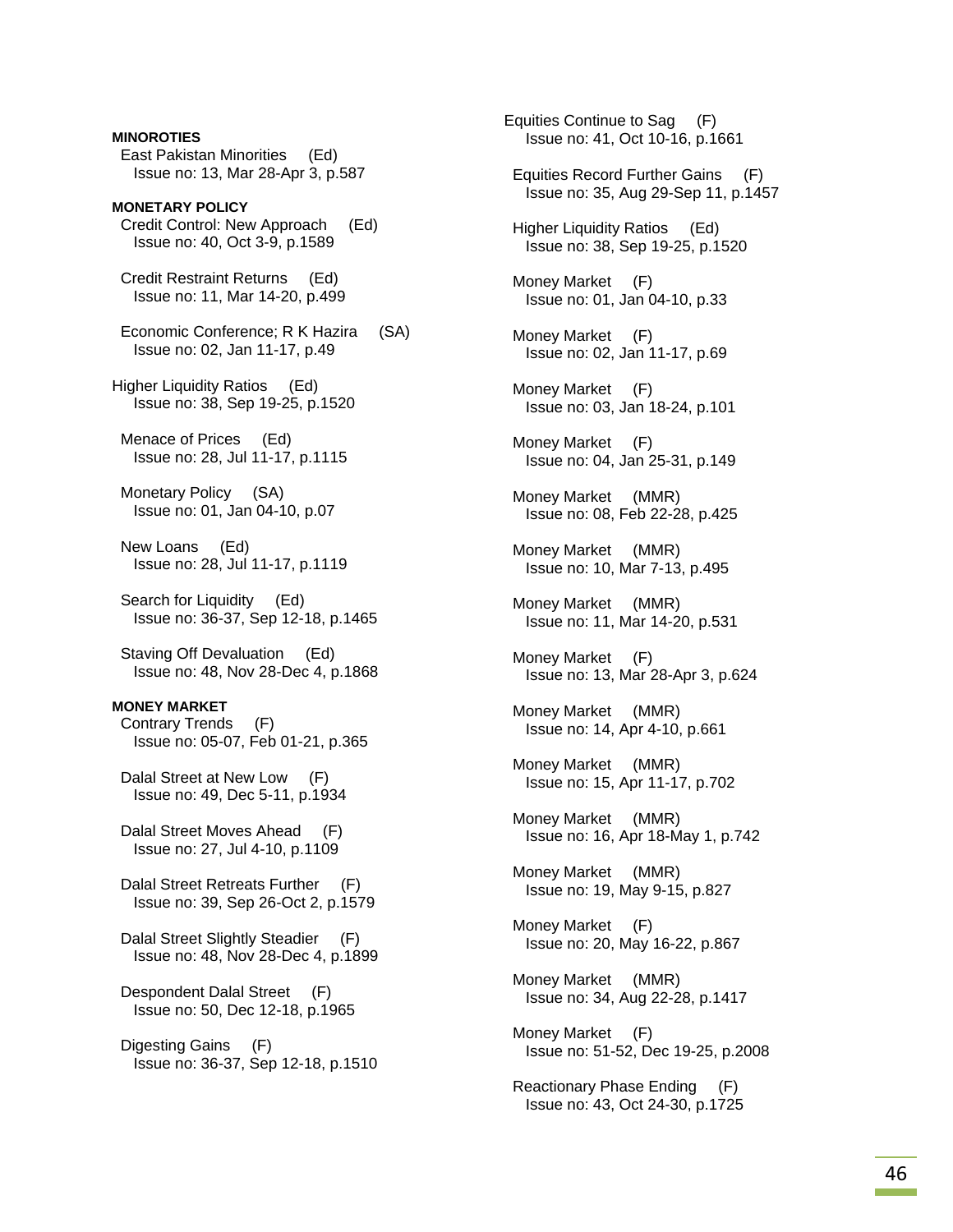### **MONEY MARKET**

Reactionary Phase Nearing End (F) Issue no: 40, Oct 3-9, p.1622

 Steadier but Indecisive (F) Issue no: 25, Jun 20-26, p.1032

 Wide Swings in Equities (F) Issue no: 44, Oct 31-Nov 6, p.1756

#### **MONEY SUPPLY**

 Credit Restraint Returns (Ed) Issue no: 11, Mar 14-20, p.499

The Economy in 1963-64 (SA) Issue no: 09, Feb 29-Mar 6, p.449

 Money Prices (Ed) Issue no: 34, Aug 22-28, p.1374

### **MONOPOLIES**

 Monopolies Commission (Ed) Issue no: 14, Apr 4-10, p.629

 The Monopolies Commission; R K Hazari (F) Issue no: 24, Jun 13-19, p.965

 Moonshine on Monopolies (SA) Issue no: 12, Mar 21-27, p.553

 Why a Monopoly Commission for India?; Joan Robinson (LE) Issue no: 29-31, Jul 18-Aug 7, p.1175

### **MRTP ACT**

 The Monopolies Commission; R K Hazari (F) Issue no: 24, Jun 13-19, p.965

#### **MUNICIPALITIES**

Metropolitan Finances; I S Gulati (BR) Issue no: 49, Dec 5-11, p.1916

### **MUSLIMS**

 Fire-Balls in the Air (Ed) Issue no: 04, Jan 25-31, p.111

 The Mind and Face of Secularism; S Natarajan (F) Issue no: 29-31, Jul 18-Aug 7, p.1253

 Mischief in Kashmir (Ed) Issue no: 01, Jan 04-10, p.06

Save Pakistan Minorities (Ed) Issue no: 12, Mar 21-27, p.535(a) **MUTUAL FUNDS**  Unit Trust; R S Bhatt (LE) Issue no: 24, Jun 13-19, p.971 Unit Trust (Ed) Issue no: 25, Jun 20-26, p.1005 **MYSORE**  Elections and 'Traditional Leadership' in a Mysore Village-II; C Parvathamma (SA) Issue no: 11, Mar 14-20, p.511 Elections and Traditional Leadership in a Mysore Village-I; C Parvathamma (SA) Issue no: 10, Mar 7-13, p.475 Public Service Commission in the Dock (Ed) Issue no: 40, Oct 3-9, p.1592 **NAGALAND**  Nagaland Peace Talks (Ed) Issue no: 47, Nov 21-27, p.1831 Patience in Kohima (Ed) Issue no: 49, Dec 5-11, p.1906 **NATIONAL INCOME**  Relative Rates of Growth: Agriculture and Industry; Ashok Rudra (Ed) Issue no: 45, Nov 7-13, p.1773 **NATIONALISM**  Lets we Forget; Ashok Rudra (LE) Issue no: 24, Jun 13-19, p.971 **NATIONALITY**  Favourite Sons (Ed) Issue no: 38, Sep 19-25, p.1519 **NATO**  Allies Differ on Trade with Cuba (Ed) Issue no: 20, May 16-22, p.841 Commonwheeling (Ed) Issue no: 27, Jul 4-10, p.1077 Cracking Alliance (Ed) Issue no: 47, Nov 21-27, p.1830

 Cyprus Stalemate (Ed) Issue no: 20, May 16-22, p.836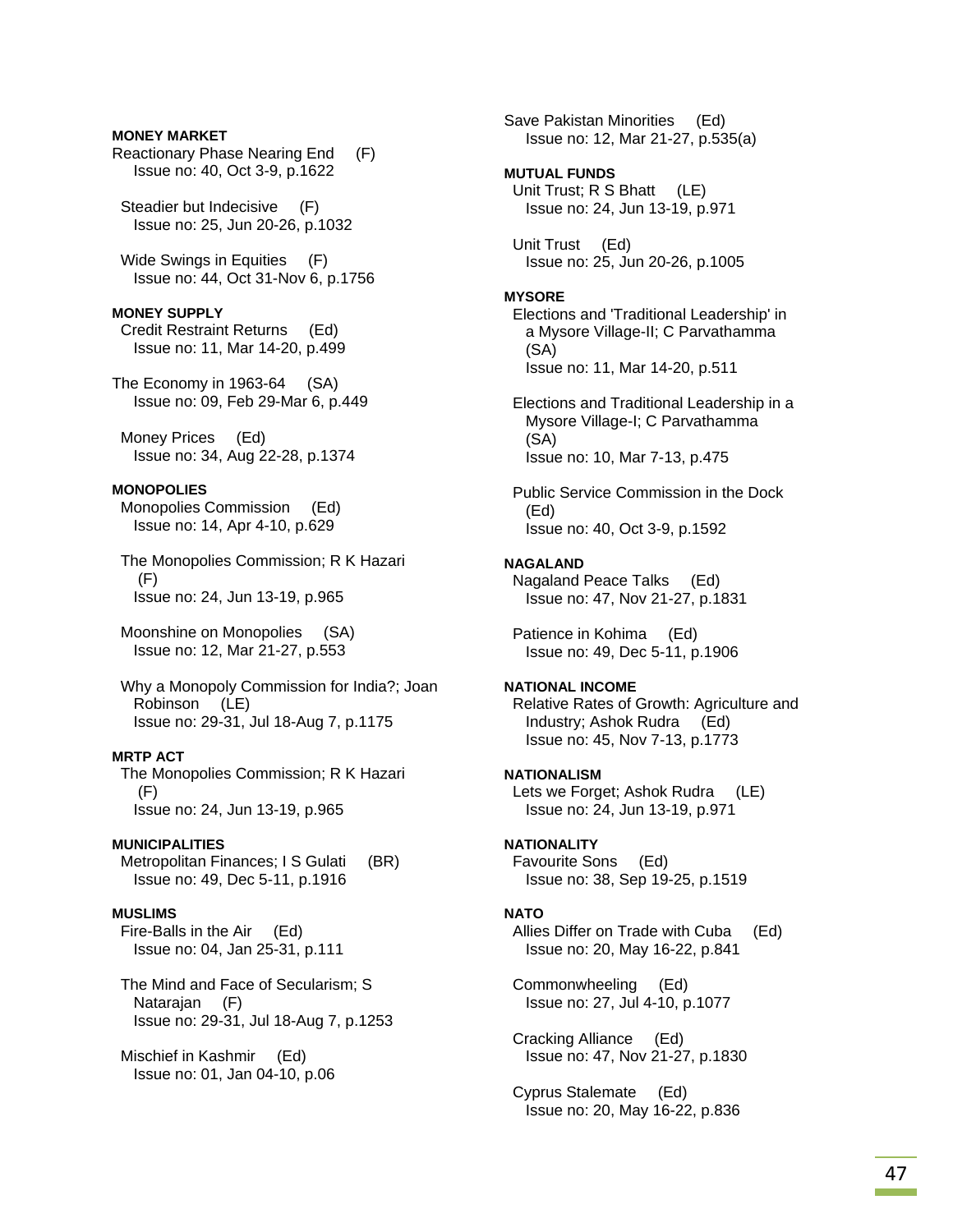### **NATO**

- A Fruitful Visit (Ed) Issue no: 50, Dec 12-18, p.1947
- Gunboat Diplomats (Ed) Issue no: 09, Feb 29-Mar 6, p.428
- Lilacs out of a Dead Land (Ed) Issue no: 29-31, Jul 18-Aug 7, p.1169

 The Nuclear Background; Romesh Thapar (F) Issue no: 50, Dec 12-18, p.1946

Other Weapons to Defend the œ (Ed) Issue no: 48, Nov 28-Dec 4, p.1873

#### **NATURAL GAS**

 Bombay Gas (Ed) Issue no: 35, Aug 29-Sep 11, p.1429

#### **NEHRU**

 After Nehru; Acharya J B Kripalani (F) Issue no: 29-31, Jul 18-Aug 7, p.1199

#### **NEPAL**

 Nepal's Foreign Trade; K Prasad (SA) Issue no: 44, Oct 31-Nov 6, p.1753

 Nepal's New Legal Code; Satish Kumar (SA) Issue no: 02, Jan 11-17, p.62

 Nepal's Three-Year Plan: a Mid-Term Review; Y P Pant (SA) Issue no: 24, Jun 13-19, p.991

### **NEWSPRINT**

 Reform Through Newsprint (Ed) Issue no: 48, Nov 28-Dec 4, p.1868

#### **NON-ALIGNMENT**

 Belgrade and Bandung (Ed) Issue no: 13, Mar 28-Apr 3, p.589

 The Bomb Debate and India's Foreign Policy; Robi Chakravorti (SA) Issue no: 48, Nov 28-Dec 4, p.1885

 Cairo Conference (Ed) Issue no: 40, Oct 3-9, p.1590

 New Postures; Romesh Thapar (F) Issue no: 02, Jan 11-17, p.43

**NON-BANKING FINANCIAL COMPANIES**  LIC's Investment Policy (Ed) Issue no: 21, May 23-29, p.878 **NUCLEAR ARMS**  Cracking Alliance (Ed) Issue no: 47, Nov 21-27, p.1830 In the Shadow of the Bomb; Romesh Thapar (F) Issue no: 44, Oct 31-Nov 6, p.1741 **NUCLEAR ENERGY**  China's Bomb and Disarmament (Ed) Issue no: 44, Oct 31-Nov 6, p.1736 Nuclear Cut-backs (Ed) Issue no: 17-18, May 2-8, p.751 Plutonium: Britain's Newest Export (Ed) Issue no: 46, Nov 14-20, p.1803 Pull of the Atom (Ed) Issue no: 36-37, Sep 12-18, p.1467 Tarapur Delayed (Ed) Issue no: 11, Mar 14-20, p.503 **NUCLEAR POLICY**  AICC and the Bomb (Ed) Issue no: 46, Nov 14-20, p.1793 The Bomb Debate and India's Foreign Policy; Robi Chakravorti (SA) Issue no: 48, Nov 28-Dec 4, p.1885 A Fruitful Visit (Ed) Issue no: 50, Dec 12-18, p.1947 Now, a Nuclear Umbrella? (Ed) Issue no: 50, Dec 12-18, p.1941

 The Nuclear Background; Romesh Thapar (F) Issue no: 50, Dec 12-18, p.1946

 Nuclear Cut-backs (Ed) Issue no: 17-18, May 2-8, p.751

- Pull of the Atom (Ed) Issue no: 36-37, Sep 12-18, p.1467
- The Task in Kashmir (Ed) Issue no: 09, Feb 29-Mar 6, p.427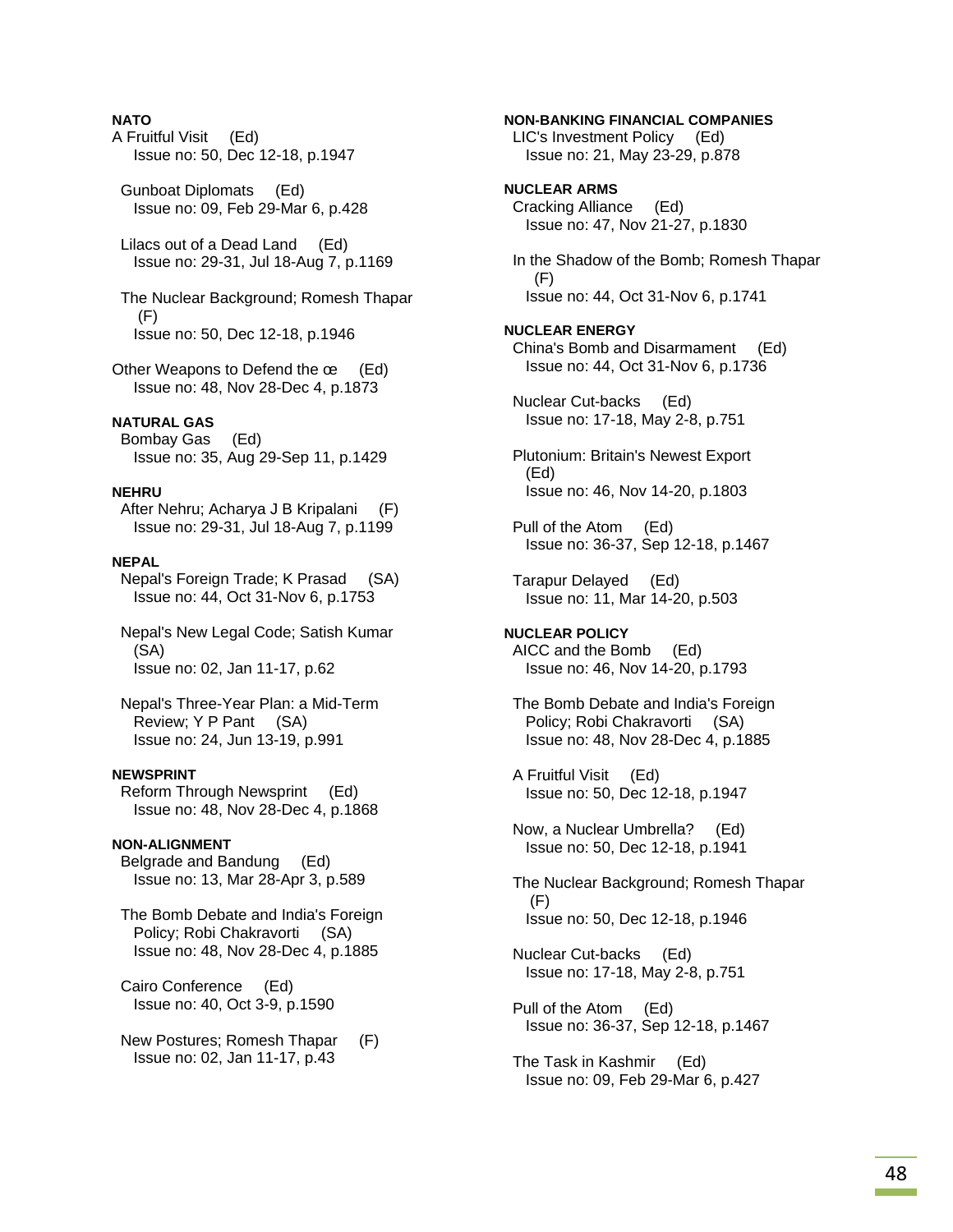### **NUCLEAR WEAPONS**

 AICC and the Bomb (Ed) Issue no: 46, Nov 14-20, p.1793

 India's Foreign Policy in a Changing World; Parimal Kumar Das (SA) Issue no: 45, Nov 7-13, p.1771

#### **OBITUARIES**

 Dr Verrier Elwin (O) Issue no: 10, Mar 7-13, p.466

#### **OIL**

 Boom in Petroleum Refining (Ed) Issue no: 28, Jul 11-17, p.1123

Leaks in the Barrel (Ed) Issue no: 20, May 16-22, p.834

 Petro-Chemicals: Another Report (Ed) Issue no: 26, Jun 27-Jul 3, p.1043

### **OIL COMPANIES**

 Boom in Petroleum Refining (Ed) Issue no: 28, Jul 11-17, p.1123

 How Not to Do it (Ed) Issue no: 34, Aug 22-28, p.1373

 Leaks in the Barrel (Ed) Issue no: 20, May 16-22, p.834

 Oil: Collaboration Offers (Ed) Issue no: 13, Mar 28-Apr 3, p.591

### **OLYMPIC GAMES**

 Japan's Status Symbol (Ed) Issue no: 20, May 16-22, p.842

 The Olympics (Ed) Issue no: 45, Nov 7-13, p.1769

### **ORISSA**

 Guidelines for Future (Ed) Issue no: 47, Nov 21-27, p.1833

 Kiriburu Ore Too Costly (Ed) Issue no: 47, Nov 21-27, p.1833

 Lawlessness in Orissa (Ed) Issue no: 47, Nov 21-27, p.1832

 Politics and Social Change in Orissa; Nirmal Kumar Bose (BR) Issue no: 10, Mar 7-13, p.470

#### **PAKISTAN**

 The Love-Hate Situation; Romesh Thapar (F) Issue no: 15, Apr 11-17, p.675

 Moment of Criticality; Romesh Thapar (F) Issue no: 13, Mar 28-Apr 3, p.593

 New Confidence?; Romesh Thapar (F) Issue no: 20, May 16-22, p.839

 Pakistan's Second Plan (Ed) Issue no: 25, Jun 20-26, p.1004

 Pakistan's Third Plan (Ed) Issue no: 46, Nov 14-20, p.1814

 A Window on Pakistan; Romesh Thapar (F) Issue no: 41, Oct 10-16, p.1635

#### **PANCHAYAT ELECTIONS**

 Elections and 'Traditional Leadership' in a Mysore Village-II; C Parvathamma (SA) Issue no: 11, Mar 14-20, p.511

 Elections and Traditional Leadership in a Mysore Village-I; C Parvathamma (SA) Issue no: 10, Mar 7-13, p.475

### **PANCHAYATS**

 Caste's Latest Image; Evelyn Wood (SA) Issue no: 23, Jun 6-12, p.951

 The Centre, States and Panchayats: the Planning Process; M Y Ghorpade (F) Issue no: 29-31, Jul 18-Aug 7, p.1285

 Panchayat Elections in Andhra; CVH (SA) Issue no: 24, Jun 13-19, p.979

 Panchayati Raj in Action: a Study of Rajasthan; P K Chaudhuri (F) Issue no: 05-07, Feb 01-21, p.211

 Panchayats and Interest Groups: Study of a Bengal Village; Ranjit Chudhuri (SA) Issue no: 38, Sep 19-25, p.1527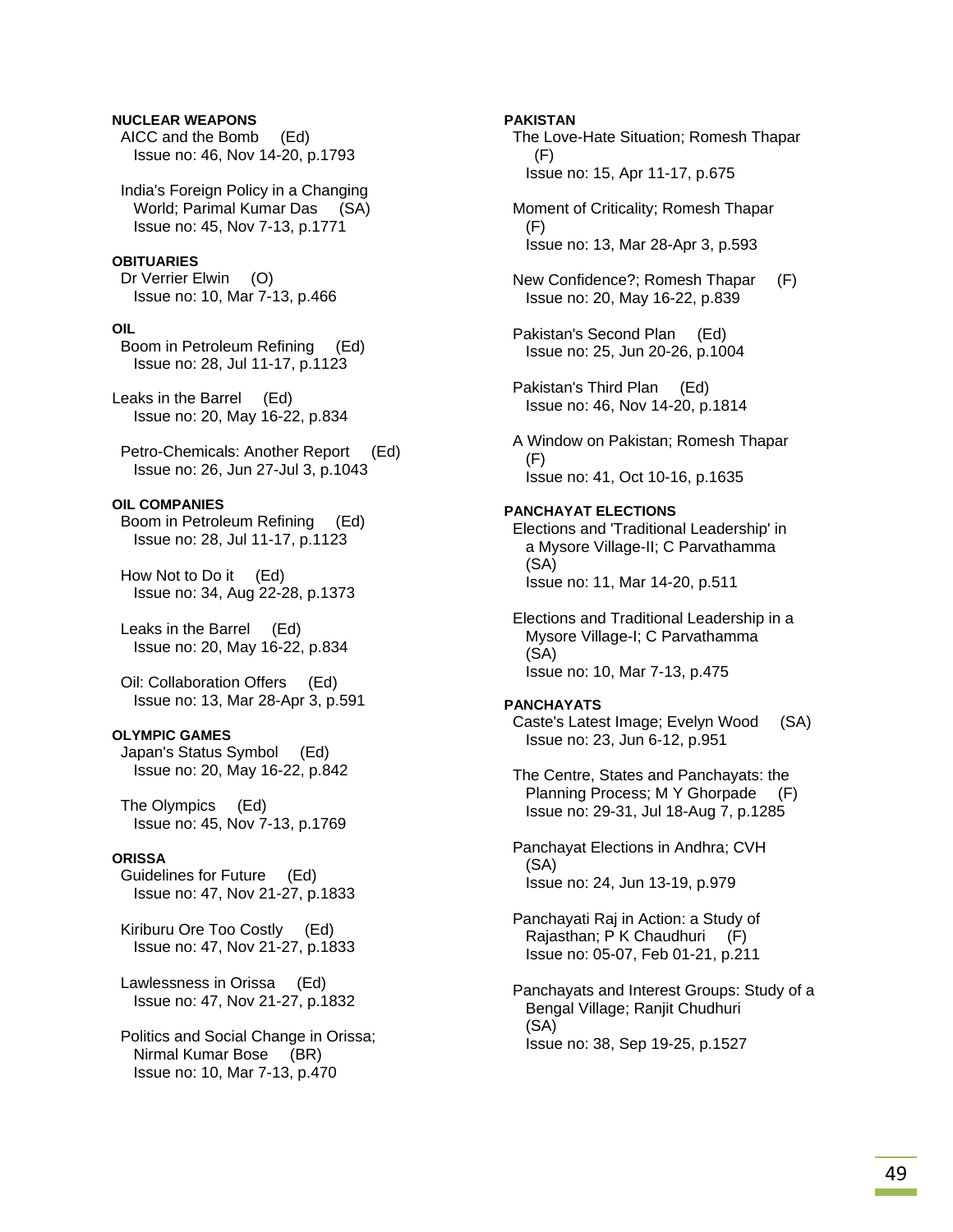### **PANCHAYATS**

- Pattern of Leadership in a West Bengal Village; Ranjit Chaudhuri (SA) Issue no: 14, Apr 4-10, p.641
- Rift in the Andhra Communist Party (md) Issue no: 16, Apr 18-May 1, p.717
- Tensions in Panchayati Raj: a Comment; Anil Bhatt (SA) Issue no: 32-33, Aug 8-21, p.1359
- Tensions in Panchayati Raj: Relations between Officials and Non-officials; T N Chaturvedi (SA) Issue no: 22, May 30-Jun 5, p.921
- Tensions in Panchayati Raj: Reply; T N Chaturvedi (SA) Issue no: 36-37, Sep 12-18, p.1499

 Toning up Panchayati Raj (Ed) Issue no: 04, Jan 25-31, p.145

 Village Traditions and Community Development; S L Doshi (SA) Issue no: 04, Jan 25-31, p.117

### **PAPER AND PULP INDUSTRY**

 Denationalisation and all that (Ed) Issue no: 04, Jan 25-31, p.143

### **PARLIAMENT**

 Lost by Default (Ed) Issue no: 38, Sep 19-25, p.1517

 Parliament's Privilege (Ed) Issue no: 41, Oct 10-16, p.1630

### **PATENTS**

 Compulsory Licensing (Ed) Issue no: 02, Jan 11-17, p.42

 Other Side of Collaboration (Ed) Issue no: 51-52, Dec 19-25, p.1979

#### **PATENTS LAWS**

 Compulsory Licensing (Ed) Issue no: 02, Jan 11-17, p.42

 Unused Patents (Ed) Issue no: 02, Jan 11-17, p.42

### **PEASANTS**

 Nehru and Socialism; B N Ganguli (F) Issue no: 29-31, Jul 18-Aug 7, p.1213

 Rural Change in Bengal; Victor D'Souza (BR) Issue no: 09, Feb 29-Mar 6, p.439

 Uncertainties and Adoption of New Practices in Agriculture; Harpal Singh (SA) Issue no: 22, May 30-Jun 5, p.925

#### **PER CAPITA INCOME**

- Expectation of Life as a Factor of Economic Growth; A K Dasgupta (F) Issue no: 05-07, Feb 01-21, p.257
- On our Economic Future; Surendra J Patel (F) Issue no: 29-31, Jul 18-Aug 7, p.1297

#### **PETROCHEMICAL INDUSTRY**

 Chemical Industry in the Fourth Plan; A Gupta (SA) Issue no: 21, May 23-29, p.895

 Organic Chemical Industry: the Case for its Speedy Development; Ajoy Gupta (F) Issue no: 05-07, Feb 01-21, p.357

 Petro-Chemicals: Another Report (Ed) Issue no: 26, Jun 27-Jul 3, p.1043

### **PHARMACEUTICALS**

 Other Side of Collaboration (Ed) Issue no: 51-52, Dec 19-25, p.1979

#### **PLANNING COMMISSION**

 The Absence of Political Commitments; Romesh Thapar (F) Issue no: 40, Oct 3-9, p.1595

 Contours of the Fourth Plan-1 (SA) Issue no: 46, Nov 14-20, p.1819

 The Crucial Decade, 1966-75 (P) Issue no: 29-31, Jul 18-Aug 7, p.1301

 Economists in Government (Ed) Issue no: 47, Nov 21-27, p.1837

 Evaluation and Planning (Ed) Issue no: 47, Nov 21-27, p.1831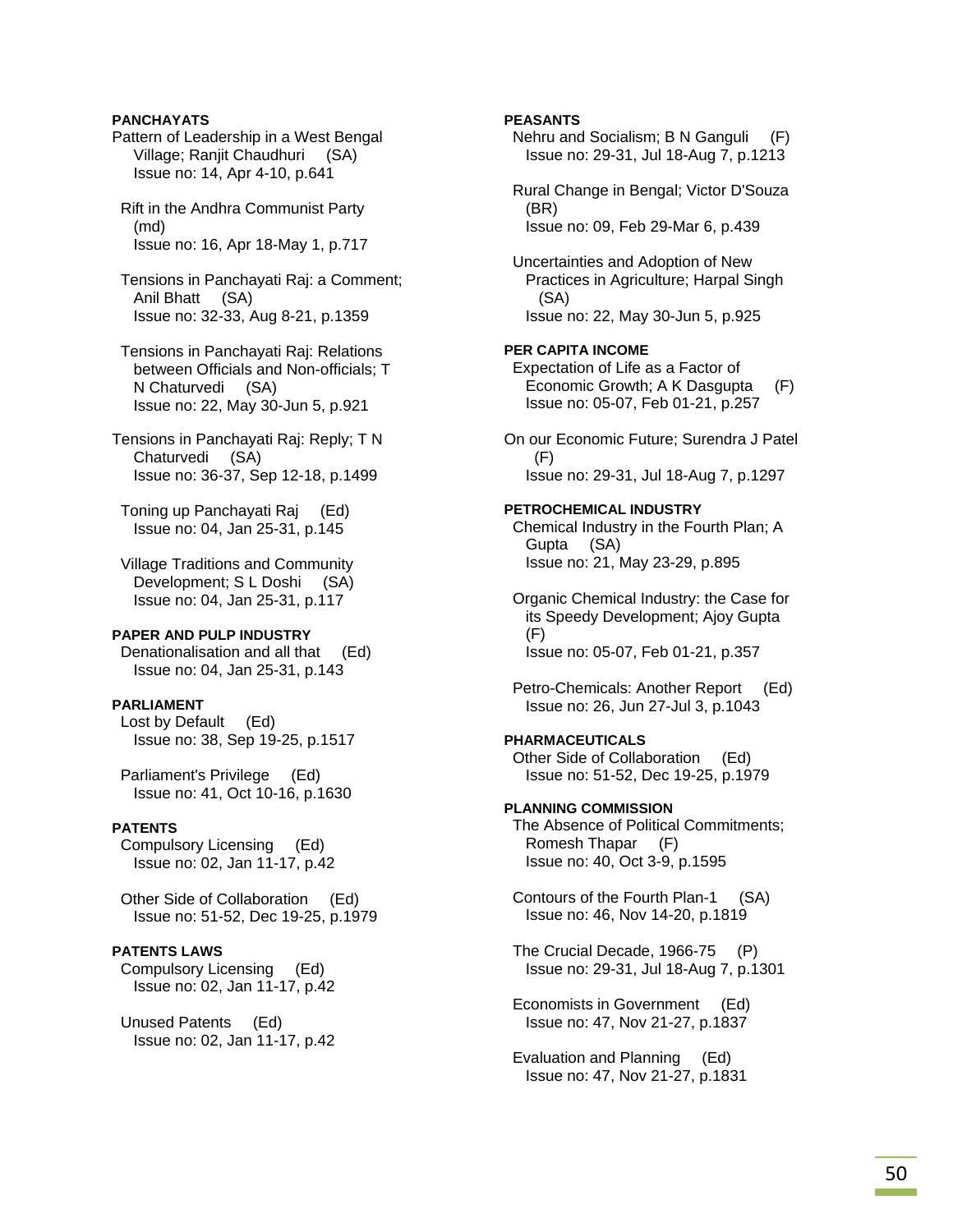### **PLANNING COMMISSION**

Failure of Leadership (Ed) Issue no: 41, Oct 10-16, p.1629

 Gaps in Strategy (Ed) Issue no: 05-07, Feb 01-21, p.155

 The Mahalanobis Report; R K Hazari (BR) Issue no: 21, May 23-29, p.884

 On Implementation (Ed) Issue no: 05-07, Feb 01-21, p.163

 Planning from Below: Why and How; H K Paranjape (SA) Issue no: 51-52, Dec 19-25, p.1993

Resources for the Fourth Plan (P) Issue no: 29-31, Jul 18-Aug 7, p.1309

 Third Plan: the Real Failure; Absit Omen (SA) Issue no: 08, Feb 22-28, p.407

### **PLANTATIONS**

 Caste and Kinship in a Ceylon Tea Estate; R Jayaraman (SA) Issue no: 08, Feb 22-28, p.393

 Finance for Tea Plantations (Ed) Issue no: 51-52, Dec 19-25, p.1976

#### **POLITICAL HISTORY**

 Politics and Social Change in Orissa; Nirmal Kumar Bose (BR) Issue no: 10, Mar 7-13, p.470

**POLITICAL IDEOLOGY**  Gandhi and Jawaharlal; Nirmal Kumar Bose (F) Issue no: 29-31, Jul 18-Aug 7, p.1189

 Nehru without Gandhi; Monoranjan Guha (F) Issue no: 29-31, Jul 18-Aug 7, p.1191

### **POLITICAL PARTIES**

 Australian Political Parties; Harold Crouch (BR) Issue no: 47, Nov 21-27, p.1839

 Comrades No More (Ed) Issue no: 14, Apr 4-10, p.627  The Drift and Its Character; Romesh Thapar (F) Issue no: 38, Sep 19-25, p.1523

 Guarding the Guards (Ed) Issue no: 15, Apr 11-17, p.667

 Leftists Divided (Ed) Issue no: 04, Jan 25-31, p.109

 Morarji in Madras (Ed) Issue no: 15, Apr 11-17, p.677

 On the Eve of the Budget; Romesh Thapar (F) Issue no: 08, Feb 22-28, p.381

Shaping Alignments in Kerala (Ed) Issue no: 35, Aug 29-Sep 11, p.1433

 Shastri and the Syndicate; Romesh Thapar (F) Issue no: 24, Jun 13-19, p.973

 Swatantra's Opportunity in Kerala (Ed) Issue no: 20, May 16-22, p.843

 Tamilnad Congress after Bhubaneswar (Ed) Issue no: 03, Jan 18-24, p.83

 Where the Tories Score (Ed) Issue no: 40, Oct 3-9, p.1594

### **POLITICAL PERSONALITIES**  Alarums-Communal and Political; Romesh Thapar (F) Issue no: 03, Jan 18-24, p.80

 Backsliding, so Soon?; Essenes (F) Issue no: 29-31, Jul 18-Aug 7, p.1250

 Behind the Consensus; Romesh Thapar (F) Issue no: 23, Jun 6-12, p.942

 The Cabinet (Ed) Issue no: 24, Jun 13-19, p.963

 Challenges Take Shape; Romesh Thapar (F) Issue no: 25, Jun 20-26, p.1011

 Denationalisation and all that (Ed) Issue no: 04, Jan 25-31, p.143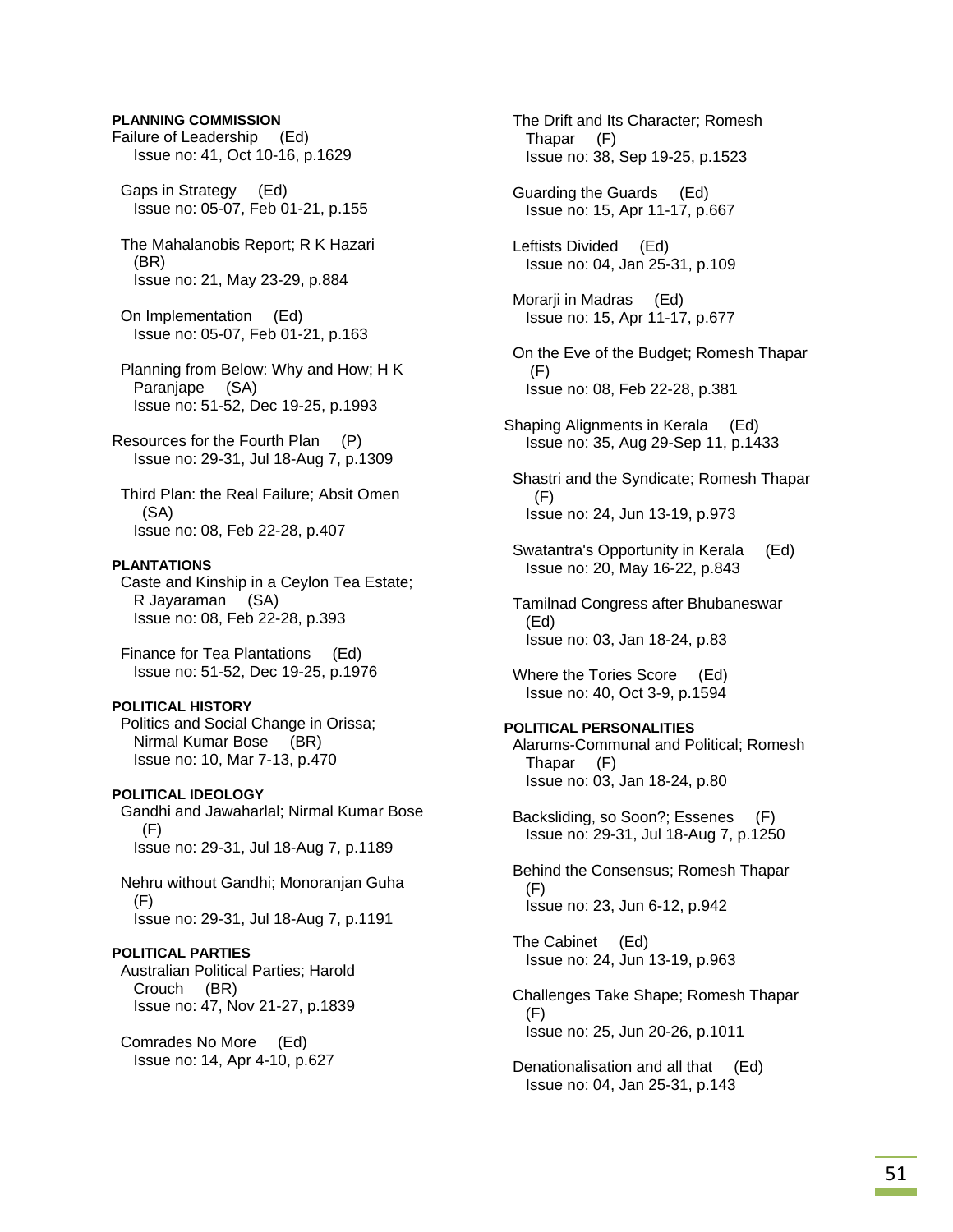**POLITICAL PERSONALITIES** Eliminating Bakshi (Ed) Issue no: 39, Sep 26-Oct 2, p.1547 Escape by Resignation; Narindar Singh (LE) Issue no: 25, Jun 20-26, p.1013 Gandhi and Jawaharlal; Nirmal Kumar Bose (F) Issue no: 29-31, Jul 18-Aug 7, p.1189 Growing Up with Shastri; Romesh Thapar (F) Issue no: 27, Jul 4-10, p.1081 Kairon Goes, but (Ed) Issue no: 26, Jun 27-Jul 3, p.1045 Nehru and After (Ed) Issue no: 23, Jun 6-12, p.945 Nehru without Gandhi; Monoranjan Guha  $(F)$  Issue no: 29-31, Jul 18-Aug 7, p.1191 Pandit Nehru; Balendranath Nandy (LE) Issue no: 25, Jun 20-26, p.1010 Pattern of Leadership in a West Bengal Village; Ranjit Chaudhuri (SA) Issue no: 14, Apr 4-10, p.641 Politics of the Transition; Romesh Thapar (F) Issue no: 28, Jul 11-17, p.1122 Shall We have Nehruism?; S K Nath (LE) Issue no: 40, Oct 3-9, p.1594 The Shastri Path; Romesh Thapar (F) Issue no: 39, Sep 26-Oct 2, p.1551 The Smell of Decay; Romesh Thapar (F) Issue no: 36-37, Sep 12-18, p.1473 The Succession and the South (Ed) Issue no: 25, Jun 20-26, p.1015 A Troubled Era Begins (Ed) Issue no: 22, May 30-Jun 5, p.911 Turmoil in Tamilnad (Ed) Issue no: 44, Oct 31-Nov 6, p.1743

 Twists and Turns; Romesh Thapar (F) Issue no: 26, Jun 27-Jul 3, p.1047 Where is the Leader?; Romesh Thapar (F) Issue no: 04, Jan 25-31, p.115 A Window on Pakistan; Romesh Thapar (F) Issue no: 41, Oct 10-16, p.1635 **POLITICAL SITUATION**  After Nehru; Acharya J B Kripalani (F) Issue no: 29-31, Jul 18-Aug 7, p.1199 Andhra's First No-Confidence Motion (Ed) Issue no: 50, Dec 12-18, p.1949 Behind the Consensus; Romesh Thapar (F) Issue no: 23, Jun 6-12, p.942 Challenges Take Shape; Romesh Thapar (F) Issue no: 25, Jun 20-26, p.1011 Confidence, and a Little Complacency (Ed) Issue no: 05-07, Feb 01-21, p.173 Dealing with Abdullah (Ed) Issue no: 17-18, May 2-8, p.747 Emergency in Ceylon (Ed) Issue no: 13, Mar 28-Apr 3, p.592 Kerala's Tottering Government (Ed) Issue no: 13, Mar 28-Apr 3, p.597 Life at the Hub; Romesh Thapar (F) Issue no: 09, Feb 29-Mar 6, p.434 Mob Violence and Mass Apathy: a Problem of Political Organisation; Sisir Gupta (F) Issue no: 05-07, Feb 01-21, p.207 That was the Year that was (Ed) Issue no: 05-07, Feb 01-21, p.191 Wright Mills and 'the Power Elite'; Edwin Harwood and Samir Dasgupta (SA) Issue no: 34, Aug 22-28, p.1391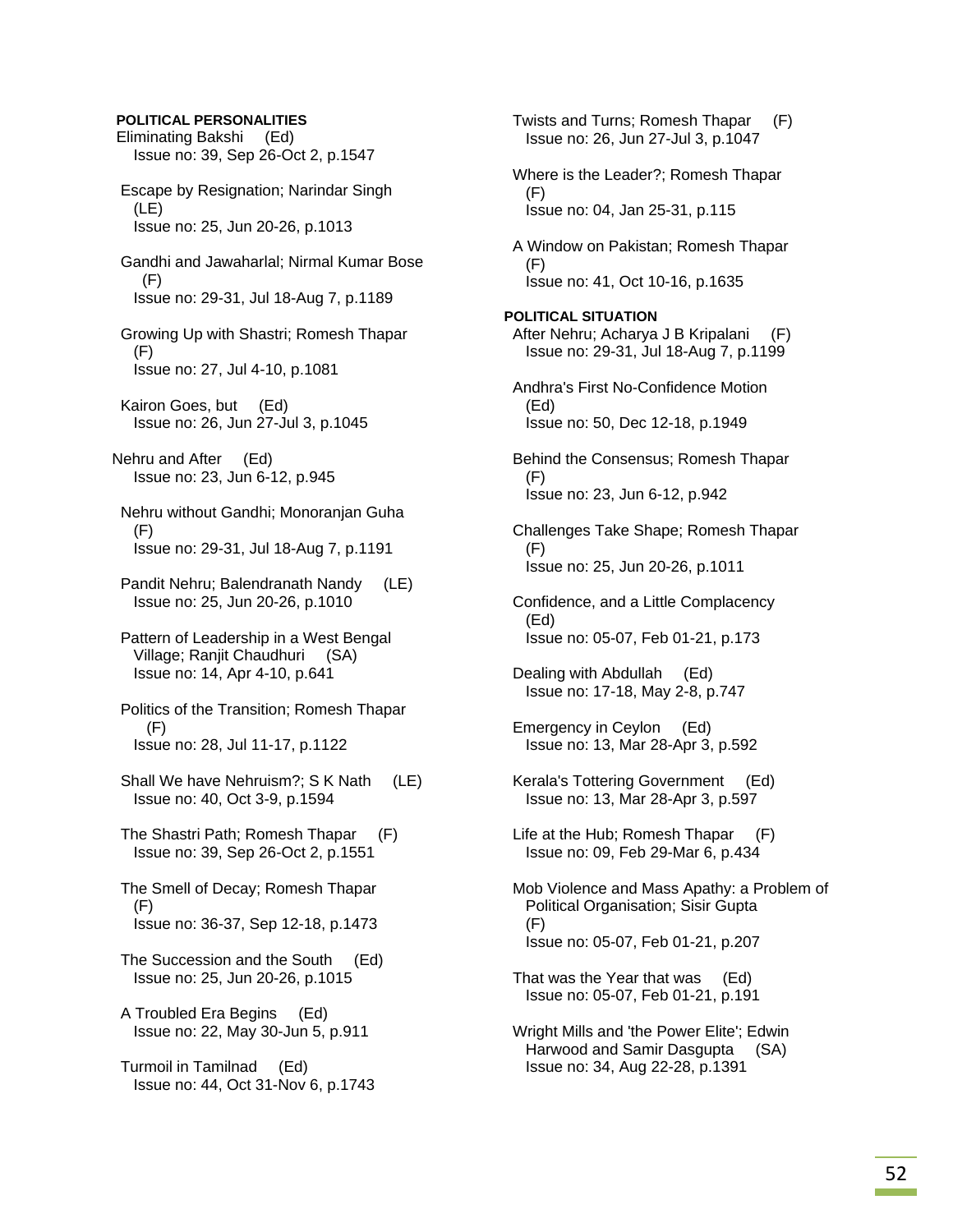### **POLITICAL SYSTEMS**

 Pressure Groups, Democracy and Development; Anand Chakravarti (BR) Issue no: 13, Mar 28-Apr 3, p.603

 Saving South Rhodesia (Ed) Issue no: 44, Oct 31-Nov 6, p.1734

### **POLITICAL VIOLENCE**

 Nagaland Peace Talks (Ed) Issue no: 47, Nov 21-27, p.1831

 Patience in Kohima (Ed) Issue no: 49, Dec 5-11, p.1906

### **POLITICS AND CASTE**

 Caste in Kerala: a Perface to the Elections; Robert L Hardgrave (SA) Issue no: 47, Nov 21-27, p.1841

# **POLITICS AND CASTE**

 Caste's Latest Image; Evelyn Wood (SA) Issue no: 23, Jun 6-12, p.951

 The Dravida Movement; R Jayaraman (BR) Issue no: 39, Sep 26-Oct 2, p.1555

 Elections and 'Traditional Leadership' in a Mysore Village-II; C Parvathamma (SA) Issue no: 11, Mar 14-20, p.511

#### **POLITICS AND EDUCATION**

 Politics and Education (Ed) Issue no: 04, Jan 25-31, p.107

#### **POLITICS AND RELIGION**

 Kairon and the Sikhs (Ed) Issue no: 24, Jun 13-19, p.975

 Monks' Return to Politics (Ed) Issue no: 50, Dec 12-18, p.1942

#### **POPULATION**

 Expectation of Life as a Factor of Economic Growth: Rejoinder; A K Dasgupta (SA) Issue no: 19, May 9-15, p.819

### **POPULATION POLICY**

 Population Assumptions and Policy; Pravin M Visaria (SA) Issue no: 32-33, Aug 8-21, p.1339

### **PORTS**

 Doubts about Haldia (Ed) Issue no: 09, Feb 29-Mar 6, p.430  World Bank and Haldia (Ed) Issue no: 20, May 16-22, p.834

#### **POVERTY**

 Accent on Employment (Ed) Issue no: 39, Sep 26-Oct 2, p.1549

 American Negro Poverty; Robert B Carson (Ed) Issue no: 49, Dec 5-11, p.1925

 Socialism: the Only Key (Ed) Issue no: 29-31, Jul 18-Aug 7, p.1198

### **POVERTY MEASUREMENT**  Kings and Cabbages (Ed) Issue no: 21, May 23-29, p.880

#### **POWER INDUSTRY**

 Higher Power Rates for Industry (Ed) Issue no: 02, Jan 11-17, p.45

 Tarapur Delayed (Ed) Issue no: 11, Mar 14-20, p.503

#### **POWER TARIFF**

 Higher Power Rates for Industry (Ed) Issue no: 02, Jan 11-17, p.45

### **PRESIDENTIAL ELECTIONS**

 America's Choice (Ed) Issue no: 45, Nov 7-13, p.1761

 Johnson's Opportunity (Ed) Issue no: 45, Nov 7-13, p.1766

 Messiah from Arizona (Ed) Issue no: 28, Jul 11-17, p.1116

 No Echoes (Ed) Issue no: 36-37, Sep 12-18, p.1466

#### **PRESIDENTS**

 That was the Year that was (Ed) Issue no: 05-07, Feb 01-21, p.191

#### **PRESS**

 Facing Reality; Yoginder K Alagh (LE) Issue no: 02, Jan 11-17, p.42

 The Press (Ed) Issue no: 32-33, Aug 8-21, p.1328

 The Press Council Bill: a Critique; N S Ranganatha Rao (SA) Issue no: 50, Dec 12-18, p.1955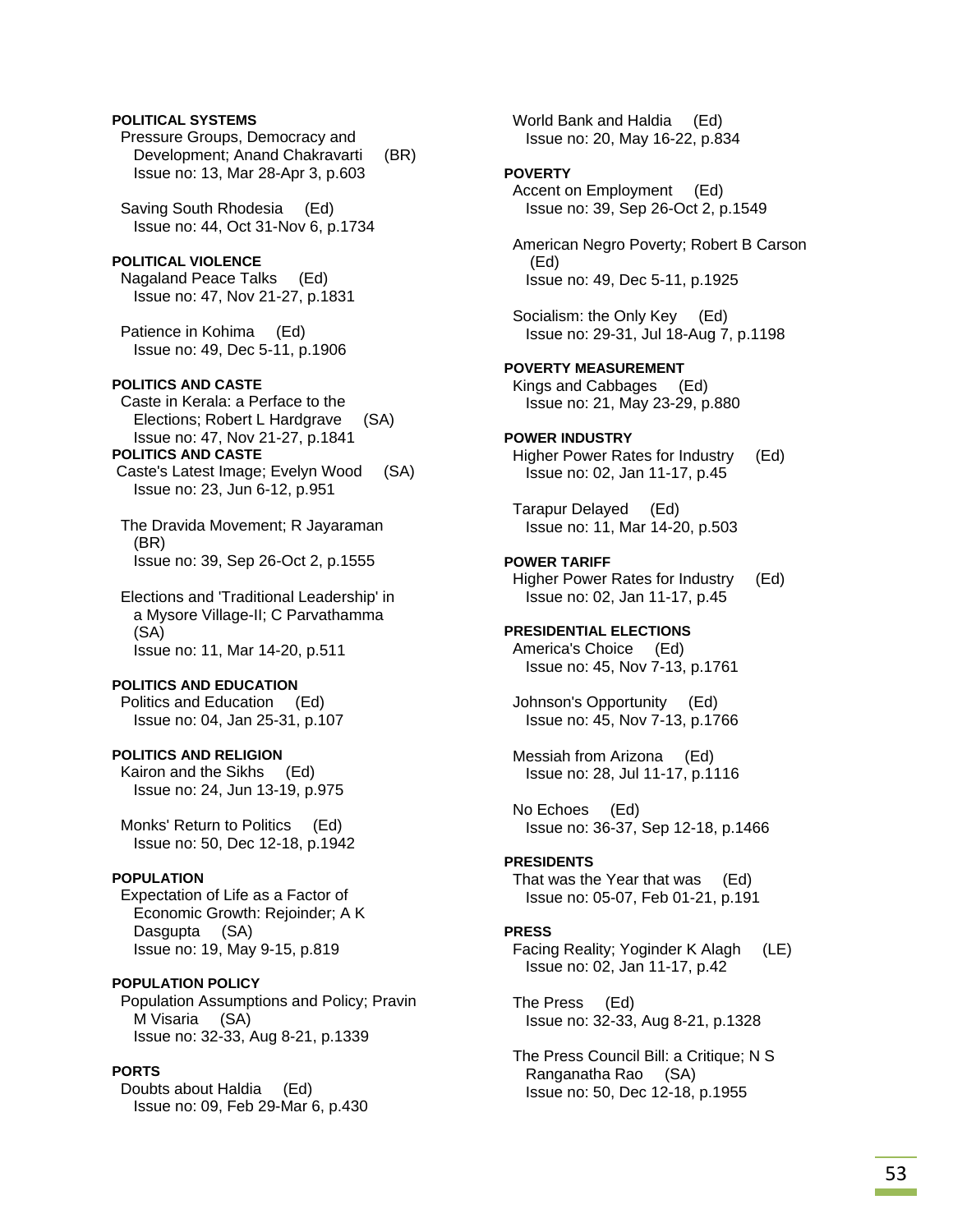### **PRESS**

Reform Through Newsprint (Ed) Issue no: 48, Nov 28-Dec 4, p.1868

#### **PRESS FREEDOM**

 The Press after Nehru; M Chalapathi Rau (F) Issue no: 29-31, Jul 18-Aug 7, p.1247

 A Road in Pickle (Ed) Issue no: 38, Sep 19-25, p.1518

#### **PRESSURE GROUPS**

 Pressure Groups and Democracy: Comments; Deepak Lal and Mohit Bhattacharya (LE) Issue no: 15, Apr 11-17, p.673

### **PRESSURE GROUPS**

Pressure Groups, Democracy and Development; Anand Chakravarti (BR) Issue no: 13, Mar 28-Apr 3, p.603

**PRICE CONTROL**  Cloth: Partial Control (Ed) Issue no: 28, Jul 11-17, p.1117

### **PRICES**

 Relative Rates of Growth: a Comment; A V Ramsunder (SA) Issue no: 51-52, Dec 19-25, p.2005

**PRIVATE SECTOR**  Private Sector in Industry (Ed) Issue no: 02, Jan 11-17, p.41

#### **PRODUCTION FUNCTIONS**

 A New Production Function; Pranab Kumar Bardhan (BR) Issue no: 08, Feb 22-28, p.391

### **PROHIBITION**

 Evil of Prohibition (Ed) Issue no: 19, May 9-15, p.795

 Retreat from Prohibition (Ed) Issue no: 01, Jan 04-10, p.03

### **PROPERTY RIGHTS**

 The Equalizing Effect of Estate Duty; Priyadarshini Pillai (SA) Issue no: 39, Sep 26-Oct 2, p.1569

### **PROPERTY TAX**

 Land Revenue in Andhra; C H Hanumantha Rao (LE) Issue no: 11, Mar 14-20, p.505

Satyagraha in Andhra (Ed) Issue no: 11, Mar 14-20, p.507

### **PUBLIC ADMINISTRATION**  Generalists vs Specialists in Indian Administration-I; Asoke Mohan Roy

 (SA) Issue no: 26, Jun 27-Jul 3, p.1059

 Generalists vs Specialists in Indian Administration-II; Asoke Mohan Roy (SA) Issue no: 27, Jul 4-10, p.1095

Generalists vs Specialists in Indian Administration: a Comment; Deepak Lal (SA) Issue no: 32-33, Aug 8-21, p.1355

 Nehru and the Administration (F) Issue no: 29-31, Jul 18-Aug 7, p.1243

## **PUBLIC DEBT, UNION**

 Public Loans (Ed) Issue no: 14, Apr 4-10, p.632

#### **PUBLIC EXPENDITURE**  Government Spending and Saving (Ed) Issue no: 13, Mar 28-Apr 3, p.590

**PUBLIC INVESTMENT**  Longer Plans? (Ed) Issue no: 43, Oct 24-30, p.1702

**PUBLIC PROVIDENT FUND**  Ownership of Public Debt (Ed) Issue no: 47, Nov 21-27, p.1837

#### **PUBLIC SAVINGS**  Government Spending and Saving (Ed)

Issue no: 13, Mar 28-Apr 3, p.590

# **PUBLIC SECTOR ENTERPRISES**

 Bokaro, Made in USSR (Ed) Issue no: 42, Oct 17-23, p.1674

 The Cabinet Approves (Ed) Issue no: 43, Oct 24-30, p.1698

 Consultancy in Public Sector (Ed) Issue no: 50, Dec 12-18, p.1943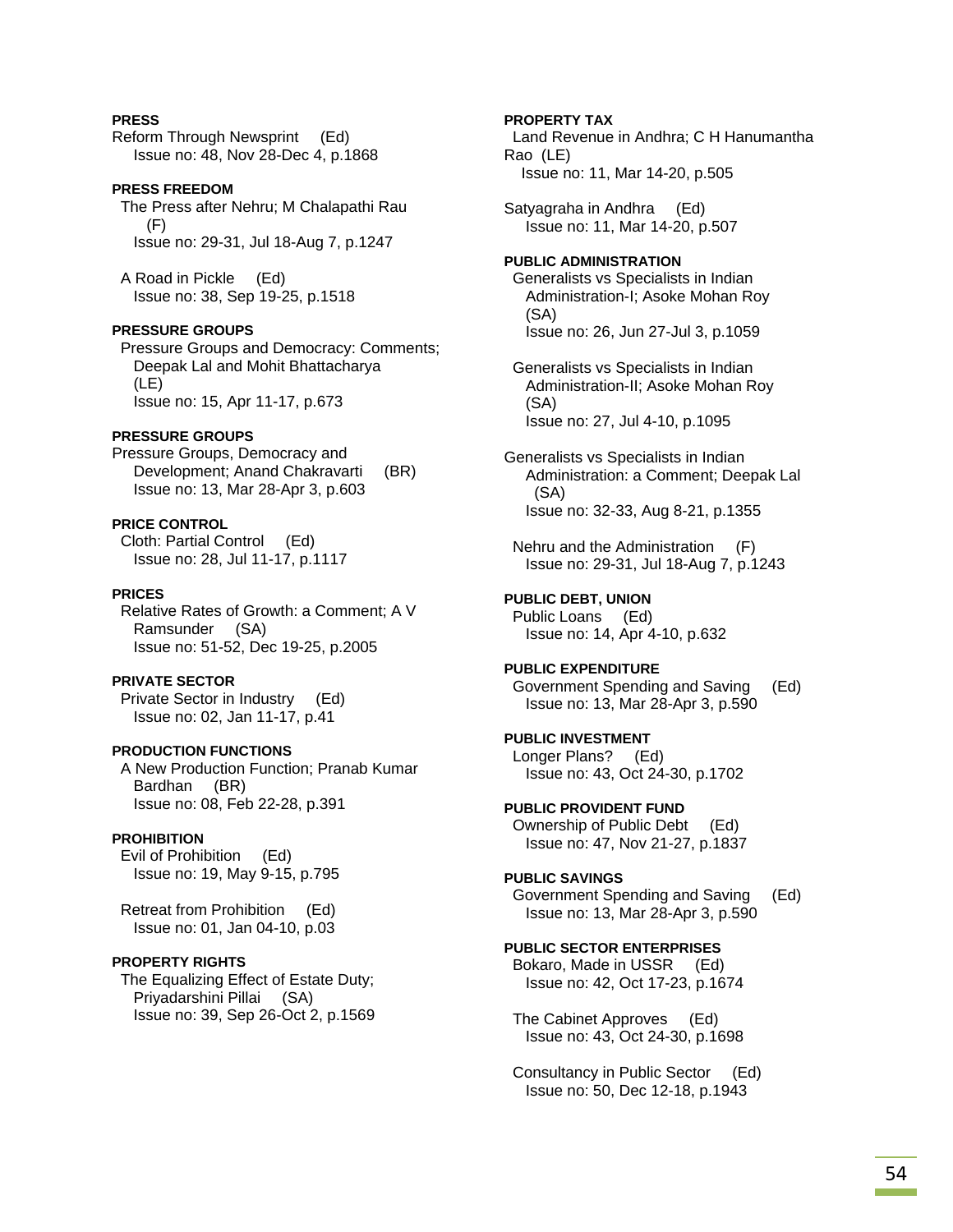#### **PUBLIC SECTOR ENTERPRISES**

- Contours of the Fourth Plan-1 (SA) Issue no: 46, Nov 14-20, p.1819
- Link Arrangements and Import Prices; K R Gupta (SA) Issue no: 38, Sep 19-25, p.1537
- Low-Profit-Making Still? (Ed) Issue no: 12, Mar 21-27, p.538
- The Mahalanobis Committee Report or the Concentration of Economists' Power; Arthaganita Shiksharthi (F) Issue no: 29-31, Jul 18-Aug 7, p.1289
- Paying for Expansion (Ed) Issue no: 12, Mar 21-27, p.539
- Personnel for Public Sector (Ed) Issue no: 16, Apr 18-May 1, p.711
- Philosophy Out of Fire (Ed) Issue no: 41, Oct 10-16, p.1632
- Public Sector Projects Difficulties of Efficient Execution; H K Paranjape (F) Issue no: 05-07, Feb 01-21, p.269
- STC in Unflattering Light (Ed) Issue no: 14, Apr 4-10, p.633
- STC's Oil Export Muddle (F) Issue no: 14, Apr 4-10, p.657
- Tell-tale Inventory (Ed) Issue no: 42, Oct 17-23, p.1671

#### **PUBLIC SECTOR UNDERTAKINGS**

 State Trading in Foodgrains and Socialism; Ahmad Raza and Abdul Majid Issue no: 15, Apr 11-17, p.691

#### **PUBLIC SERVANTS**

 Holy Days and Holidays (Ed) Issue no: 43, Oct 24-30, p.1701

 Substantive Forces in Indian Administration; C N Bhalerao (SA) Issue no: 42, Oct 17-23, p.1681

### **PUBLIC SERVICE COMMISSION**

 Public Service Commission in the Dock (Ed) Issue no: 40, Oct 3-9, p.1592

 Aid in Reverse (Ed) Issue no: 38, Sep 19-25, p.1521 **PUBLISHING INDUSTRY**  Publishing with a Purpose (Ed) Issue no: 20, May 16-22, p.837 **PUNJAB**  The Battle Unroyal; Narindar Singh (F) Issue no: 27, Jul 4-10, p.1083 Challenges Take Shape; Romesh Thapar (F) Issue no: 25, Jun 20-26, p.1011 Commissions of Inquiry: their Limitations; J B Monteiro (SA) Issue no: 28, Jul 11-17, p.1137 Escape by Resignation; Narindar Singh (LE) Issue no: 25, Jun 20-26, p.1013 Kairon Goes, but (Ed) Issue no: 26, Jun 27-Jul 3, p.1045 Punjab's Small Industries (Ed) Issue no: 25, Jun 20-26, p.1007 Punjab: Not the End (Ed) Issue no: 27, Jul 4-10, p.1078 To Battle Again; Narindar Singh (F) Issue no: 32-33, Aug 8-21, p.1331 Twists and Turns; Romesh Thapar (F) Issue no: 26, Jun 27-Jul 3, p.1047 Water-logging and Silting (Ed) Issue no: 39, Sep 26-Oct 2, p.1548 **RACIAL DISCRIMINATION**  The American Civil Rights Movement; Philip G Altbach (SA) Issue no: 03, Jan 18-24, p.85 Civil Rights: Next Move (Ed) Issue no: 49, Dec 5-11, p.1910 The Racial Politics of British Guiana (SA) Issue no: 27, Jul 4-10, p.1087

**PUBLIC-PRIVATE PARTNERSHIP**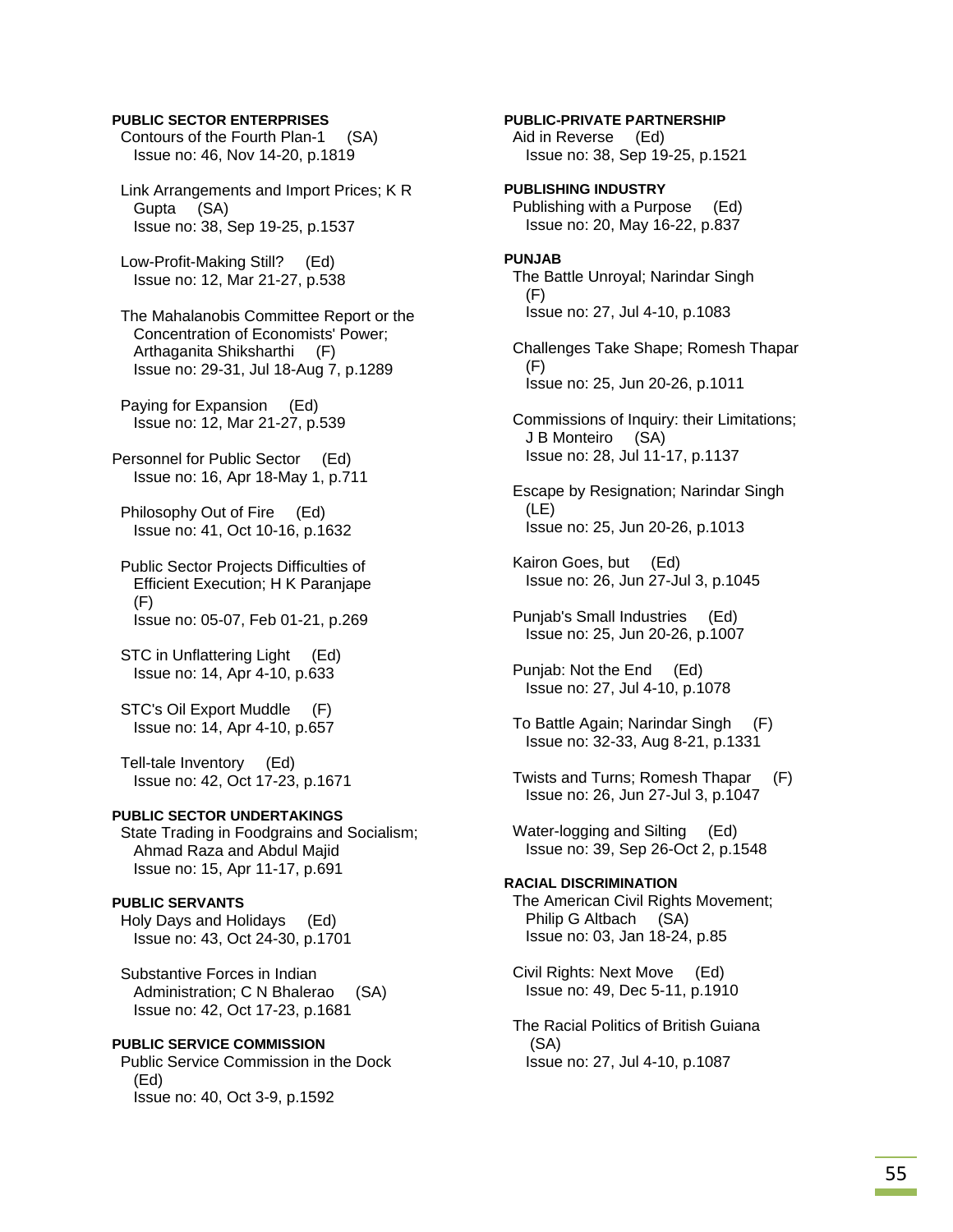### **RAILWAY BUDGET**  Railway Budget (Ed) Issue no: 08, Feb 22-28, p.375

#### **RAILWAYS**

 An Analysis of Railway Costs and Prices; J M Healey (SA) Issue no: 01, Jan 04-10, p.15

 The Economy in 1963-64 (SA) Issue no: 09, Feb 29-Mar 6, p.449

#### **RATIONING**

 Food Minister's Place (Ed) Issue no: 45, Nov 7-13, p.1763

 Food Riots in Kerala (Ed) Issue no: 46, Nov 14-20, p.1795

### **RAW MATERIALS**

 Raw Material Shortages (Ed) Issue no: 15, Apr 11-17, p.669

 Unplanned Lags (Ed) Issue no: 15, Apr 11-17, p.672

### **REAL ESTATE MARKET**

 Real Estate: the Magnet (Ed) Issue no: 22, May 30-Jun 5, p.910

#### **REFUGEES**

 Betrayal (Ed) Issue no: 21, May 23-29, p.875

### **RELIGION**

 Religion in India and Ceylon: Some New Formulations of Structure and Theme; David G Mandelbaum (P) Issue no: 05-07, Feb 01-21, p.219

## **RELIGIOUS CONFLICTS**

 Church Seeks the Answers (F) Issue no: 51-52, Dec 19-25, p.1985

#### **RESEARCH AND DEVELOPMENT**

 Not Research-Minded (Ed) Issue no: 43, Oct 24-30, p.1701

 Research Goes Abegging (Ed) Issue no: 43, Oct 24-30, p.1700

#### **RHODESIA**

 Saving South Rhodesia (Ed) Issue no: 44, Oct 31-Nov 6, p.1734

 South Rhodesia (Ed) Issue no: 19, May 9-15, p.800

### **RICE**

 Food Situation in the South (SA) Issue no: 12, Mar 21-27, p.543

**RIVER WATER DISPUTE**  Arab Summit (Ed) Issue no: 03, Jan 18-24, p.74

#### **ROMANIA**

 Accent on Nationalism (Ed) Issue no: 24, Jun 13-19, p.970

 Rumania and Comecon (Ed) Issue no: 24, Jun 13-19, p.969

#### **RUBBER AND RUBBER INDUSTRY**

 More Synthetic Rubber Wanted (Ed) Issue no: 42, Oct 17-23, p.1671

### **RURAL AREAS**

 Rural Debt and Investment (SA) Issue no: 04, Jan 25-31, p.133

### **RURAL DEVELOPMENT**

 Panchayati Raj in Action: a Study of Rajasthan; P K Chaudhuri (F) Issue no: 05-07, Feb 01-21, p.211

 Rural Works (Ed) Issue no: 17-18, May 2-8, p.752

 Tensions in Panchayati Raj: Relations between Officials and Non-officials; T N Chaturvedi (SA) Issue no: 22, May 30-Jun 5, p.921

#### **RURAL SOCIOLOGY**

 Consequences of Agricultural Changes For Values and Goals; A P Barnabas (SA) Issue no: 46, Nov 14-20, p.1807

#### **RURAL-URBAN MIGRATION**

 Migration and Metropolitan Living: a Study of Indian Cities; J C Sandesara (SA) Issue no: 19, May 9-15, p.807

### **SALES TAX**

 Relief for Exports (Ed) Issue no: 19, May 9-15, p.798

 Substitution of Excise Duty for Sales Tax: Its Impact on State Revenues; D R Singh (SA) Issue no: 28, Jul 11-17, p.1127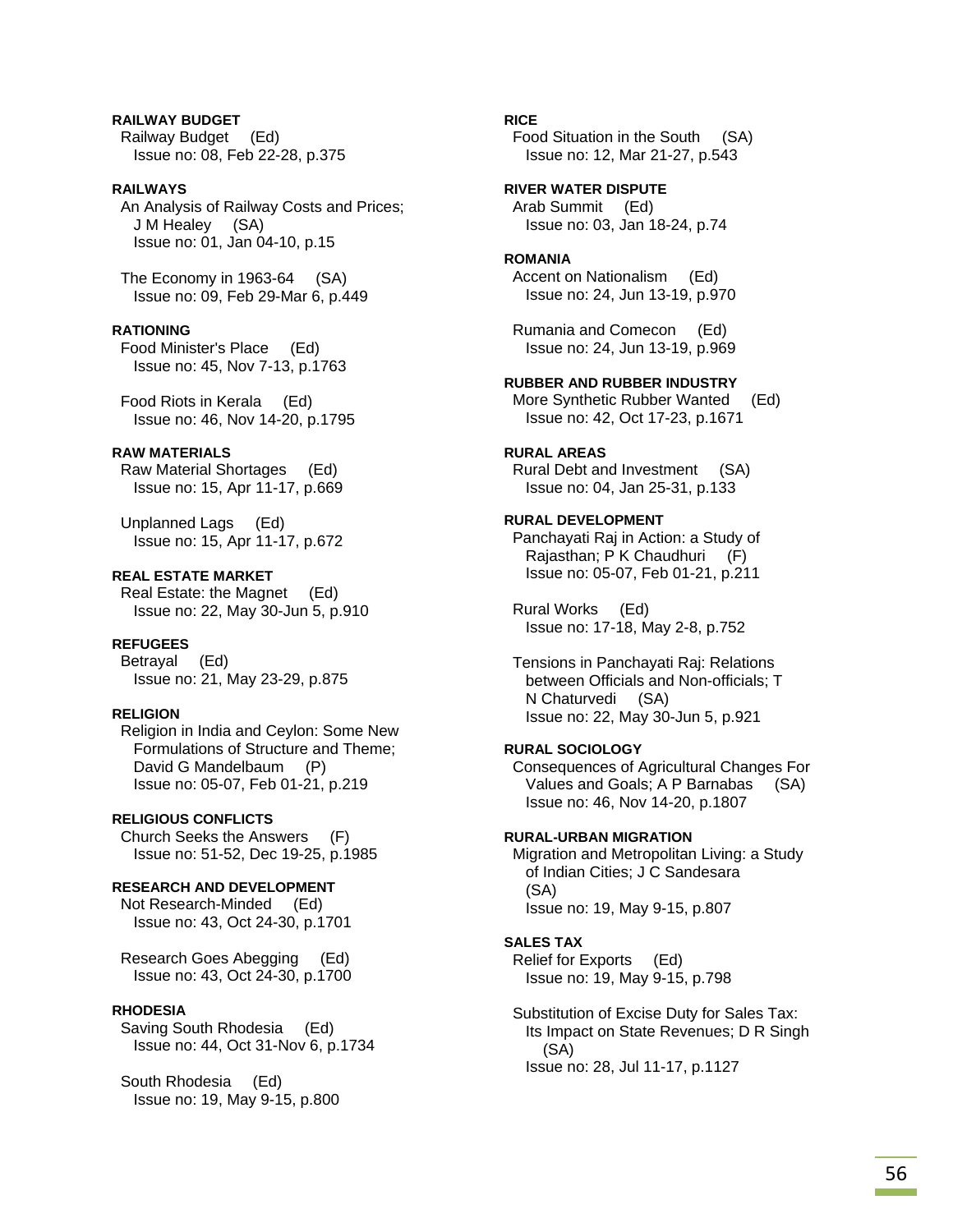### **SCAMS AND SCANDALS**

 Prosecution of Dalmia Jains (Ed) Issue no: 19, May 9-15, p.802

**SCIENTIFIC RESEARCH**  Not Research-Minded (Ed) Issue no: 43, Oct 24-30, p.1701

 Research Goes Abegging (Ed) Issue no: 43, Oct 24-30, p.1700

### **SCIENTISTS**

 J B S Haldane (Ed) Issue no: 51-52, Dec 19-25, p.1976

 Professor Satyen Bose: Science in Bengali (Ed) Issue no: 02, Jan 11-17, p.41

#### **SECULARISM**

 Church Seeks the Answers (F) Issue no: 51-52, Dec 19-25, p.1985

 India: How Secular?; Vijay Nambiar (BR) Issue no: 23, Jun 6-12, p.947

 The Mind and Face of Secularism; S Natarajan (F) Issue no: 29-31, Jul 18-Aug 7, p.1253

 Problems New and Old; Romesh Thapar (F) Issue no: 49, Dec 5-11, p.1911

### **SEX RATIO**

 Growth of Population in India: 1961-81: a Comment; M V Natekar and Pravin M Visaria (SA) Issue no: 40, Oct 3-9, p.1609

#### **SHIPPING INDUSTRY**

 Doubts about Haldia (Ed) Issue no: 09, Feb 29-Mar 6, p.430

 Explaining to EFTA; Sunita Banerjee (F) Issue no: 49, Dec 5-11, p.1914

 Russian Ships are Coming? (Ed) Issue no: 49, Dec 5-11, p.1910

 Shipping: the Gaps (Ed) Issue no: 16, Apr 18-May 1, p.709 **SIKHS** 

 Kairon and the Sikhs (Ed) Issue no: 24, Jun 13-19, p.975

#### **SLR**

 Big Banks Will Feel the Pinch (Ed) Issue no: 40, Oct 3-9, p.1592

**SMALL FARMERS**  Size of Holdings and Productivity; Ramgopal Agarwala (SA) Issue no: 15, Apr 11-17, p.695

 Size of Holdings and Productivity: Further Comment; Kalpana Bardhan (SA) Issue no: 34, Aug 22-28, p.1401

 Use of Labour on the Small Farm; Prafulla C Sarkar (SA) Issue no: 28, Jul 11-17, p.1149

 Use of Short-Term Co-operative Credit: Findings of a Field Study; S Vasudevan (SA) Issue no: 44, Oct 31-Nov 6, p.1749

#### **SMALL-SCALE INDUSTRIES**

 Entrepreneurship in Small Industry; M C Shetty (SA) Issue no: 22, May 30-Jun 5, p.917

 No Singers yet, Only Parts (Ed) Issue no: 03, Jan 18-24, p.79

 Priorities in Small Industries (Ed) Issue no: 32-33, Aug 8-21, p.1326

 Punjab's Small Industries (Ed) Issue no: 25, Jun 20-26, p.1007

### **SOCIAL CHANGE**

 Family and Social Change in India and other South Asian Countries; Andre Beteille (P) Issue no: 05-07, Feb 01-21, p.237

 Politics and Social Change in Orissa; Nirmal Kumar Bose (BR) Issue no: 10, Mar 7-13, p.470

 Rural Change in Bengal; Victor D'Souza (BR) Issue no: 09, Feb 29-Mar 6, p.439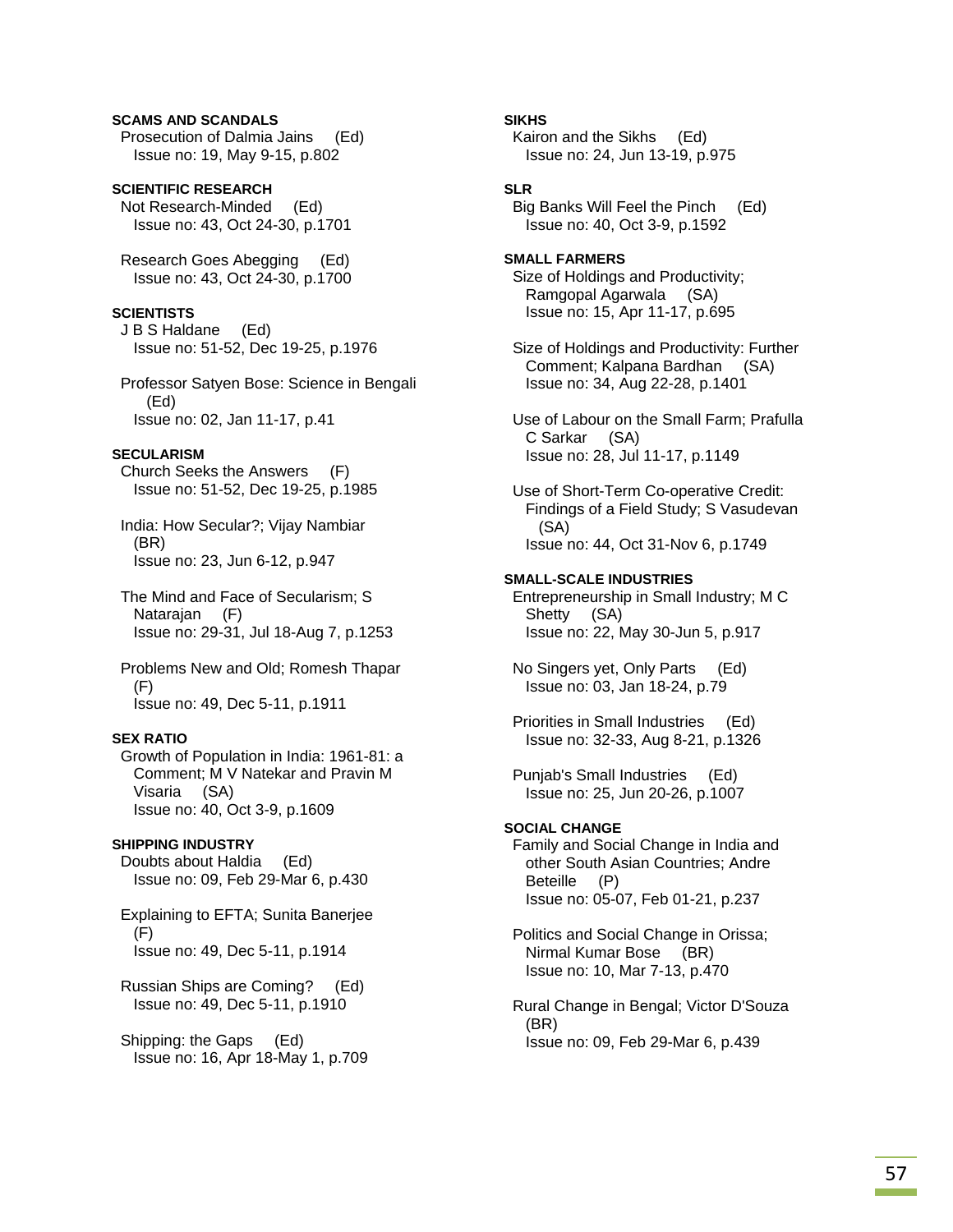#### **SOCIAL CONFLICTS**

- Men on Horseback; Nigel Harris (BR) Issue no: 21, May 23-29, p.887
- Men on Horseback; Nigel Harris (BR) Issue no: 21, May 23-29, p.887
- Men on Horseback; Nigel Harris (BR) Issue no: 21, May 23-29, p.887
- Men on Horseback; Nigel Harris (BR) Issue no: 21, May 23-29, p.887

### **SOCIAL HISTORY**

 More Darkness (BR) Issue no: 48, Nov 28-Dec 4, p.1881

#### **SOCIAL PROBLEMS**

 Industry, Development and the City; Sharda Kulkarni (BR) Issue no: 44, Oct 31-Nov 6, p.1745

### **SOCIAL SECURITY**

 The New Ministry of Social Security: Some Urgent Tasks; V Jagannadham (SA) Issue no: 25, Jun 20-26, p.1019

#### **SOCIAL WELFARE**

 The New Ministry of Social Security: Some Urgent Tasks; V Jagannadham (SA) Issue no: 25, Jun 20-26, p.1019

#### **SOCIALISM**

 Autogestion: Algeria's Socialist Experiment; James Becket (SA) Issue no: 20, May 16-22, p.845

 The Cabinet (Ed) Issue no: 24, Jun 13-19, p.963

 Comrades no More (LE) Issue no: 19, May 9-15, p.803

 The Dangers Ahead; Romesh Thapar (F) Issue no: 05-07, Feb 01-21, p.167

 Dead Centre (Ed) Issue no: 01, Jan 04-10, p.01

 Economic Ideology of Jawaharlal Nehru; M L Dantwala (F) Issue no: 29-31, Jul 18-Aug 7, p.1209

 The Government or our Government; Romesh Thapar (F) Issue no: 01, Jan 04-10, p.09

 Knowledge as Commodity; Ashok Rudra (SA) Issue no: 17-18, May 2-8, p.761

 Mob Violence and Mass Apathy: a Problem of Political Organisation; Sisir Gupta (F) Issue no: 05-07, Feb 01-21, p.207

- Nehru and Socialism; B N Ganguli (F) Issue no: 29-31, Jul 18-Aug 7, p.1213
- Nehru's Conception of Socialism; Savya Sachi (F) Issue no: 29-31, Jul 18-Aug 7, p.1227
- Nehruism and the Second Phase; D K Rangnekar (F) Issue no: 29-31, Jul 18-Aug 7, p.1235

 Planning and Demand Theory; A K Dasgupta (BR) Issue no: 36-37, Sep 12-18, p.1477

- Shall We have Nehruism?; S K Nath (LE) Issue no: 40, Oct 3-9, p.1594
- Socialism: the Only Key (Ed) Issue no: 29-31, Jul 18-Aug 7, p.1198
- The Socialist Legacy (F) Issue no: 29-31, Jul 18-Aug 7, p.1219
- We, the People of India; A M (F) Issue no: 29-31, Jul 18-Aug 7, p.1195

#### **SOCIALISTS**

 Nehru and After (Ed) Issue no: 23, Jun 6-12, p.945

#### **SOMALIA**

 Somalia's First Five Year Plan; Krishna Ahooja (SA) Issue no: 28, Jul 11-17, p.1125

**SOUTH AFRICA**  The Leper Nation (Ed) Issue no: 16, Apr 18-May 1, p.713

 Saving South Rhodesia (Ed) Issue no: 44, Oct 31-Nov 6, p.1734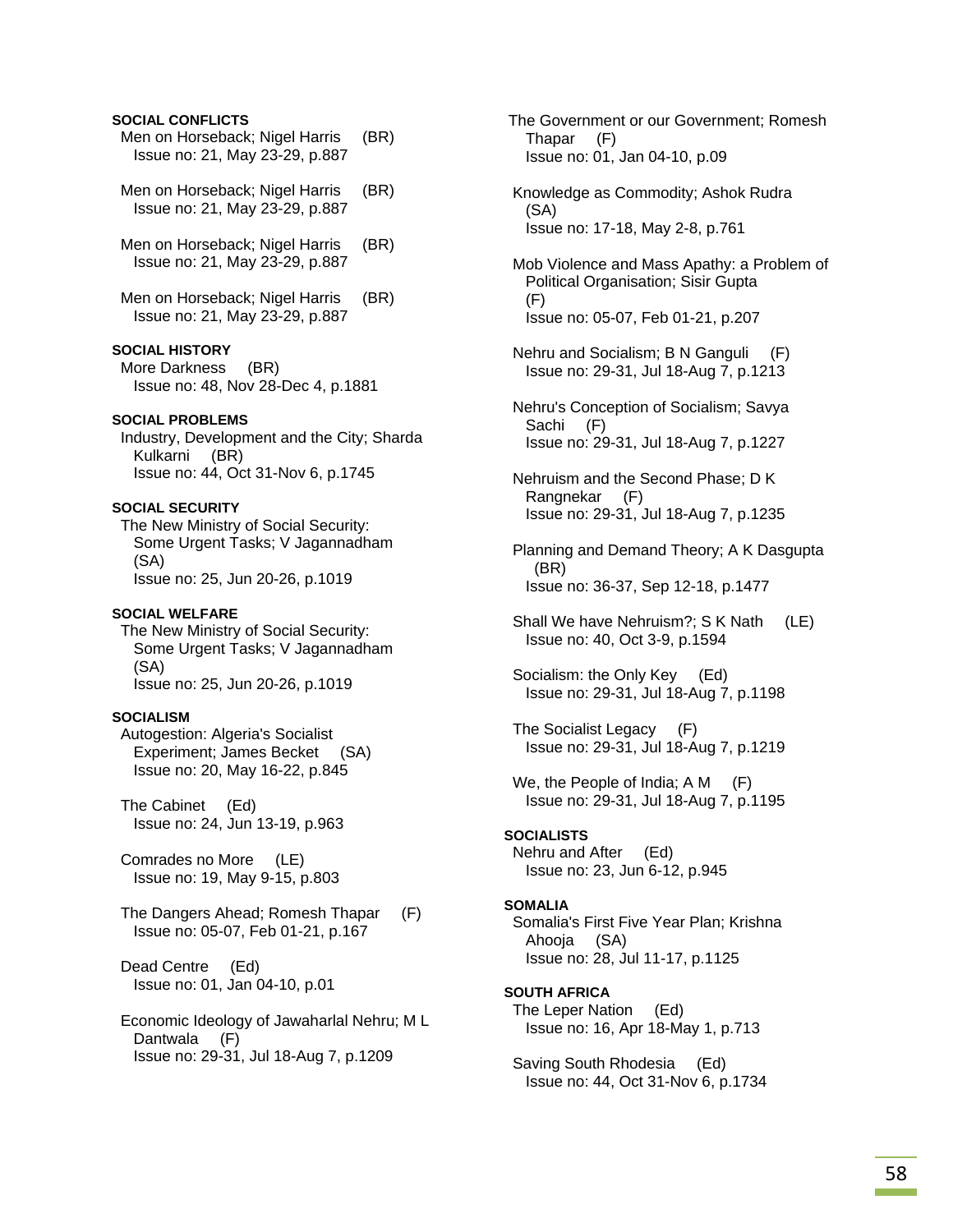**SOUTH AFRICA** South Rhodesia (Ed) Issue no: 19, May 9-15, p.800

**SOUTH-EAST ASIA**  Non-Cooperation for Progress; K Krishna Moorthy (P) Issue no: 05-07, Feb 01-21, p.205

### **SOVIET UNION**

 Communists after Khrushchev (Ed) Issue no: 46, Nov 14-20, p.1797

 East Wind (Ed) Issue no: 43, Oct 24-30, p.1697

 Prometheus Bound; Nigel Harris (BR) Issue no: 01, Jan 04-10, p.12

 Russia without Khrushchev; P Misra (SA) Issue no: 44, Oct 31-Nov 6, p.1747

### **SOVIET UNION-UNITED KINGDOM RELATIONS**

 Anglo-Soviet Trade (Ed) Issue no: 16, Apr 18-May 1, p.715

#### **STANDARD OF LIVING**

 Migration and Metropolitan Living: a Study of Indian Cities; J C Sandesara (SA) Issue no: 19, May 9-15, p.807

### **STATES REORGANIZATION**

 Dangerous Precedent (Ed) Issue no: 45, Nov 7-13, p.1765

### **STATESMEN**

 Gandhi and Jawaharlal; Nirmal Kumar Bose (F) Issue no: 29-31, Jul 18-Aug 7, p.1189

#### **STOCK AND SHARES**

 Plough-Back Device (Ed) Issue no: 12, Mar 21-27, p.536

### **STOCK EXCHANGE**

 Demands, No Suggestions (Ed) Issue no: 09, Feb 29-Mar 6, p.431

 Despondent Dalal Street (F) Issue no: 50, Dec 12-18, p.1965

#### **STOCK MARKET**

 All Eyes on Bhubaneswar (F) Issue no: 01, Jan 04-10, p.27

 Budget Fails to Cheer (F) Issue no: 10, Mar 7-13, p.492

- Confidence at Low Ebb (F) Issue no: 24, Jun 13-19, p.999
- Dalal Street at New Low (F) Issue no: 46, Nov 14-20, p.1824
- Dalal Street at New Low (F) Issue no: 49, Dec 5-11, p.1934
- Dalal Street Forges Ahead (F) Issue no: 34, Aug 22-28, p.1419
- Dalal Street Hits New High (F) Issue no: 09, Feb 29-Mar 6, p.455
- Dalal Street in Good Mood (F) Issue no: 26, Jun 27-Jul 3, p.1070
- Dalal Street Marking Time (F) Issue no: 11, Mar 14-20, p.528
- Dalal Street Marking Time (F) Issue no: 19, May 9-15, p.825
- Dalal Street Moves Ahead (F) Issue no: 27, Jul 4-10, p.1109
- Dalal Street Retreats Further (F) Issue no: 39, Sep 26-Oct 2, p.1579
- Dalal Street Slightly Steadier (F) Issue no: 48, Nov 28-Dec 4, p.1899
- Dalal Street Turns the Corner (F) Issue no: 29-31, Jul 18-Aug 7, p.1317

 Despondency Continues (F) Issue no: 21, May 23-29, p.897

 Digesting Gains (F) Issue no: 36-37, Sep 12-18, p.1510

 Encouraging Performance (F) Issue no: 28, Jul 11-17, p.1153

 Equities Continue to Decline (F) Issue no: 47, Nov 21-27, p.1860

 Equities Continue to Sag (F) Issue no: 41, Oct 10-16, p.1661

 Fall in Equities Overdone (F) Issue no: 13, Mar 28-Apr 3, p.620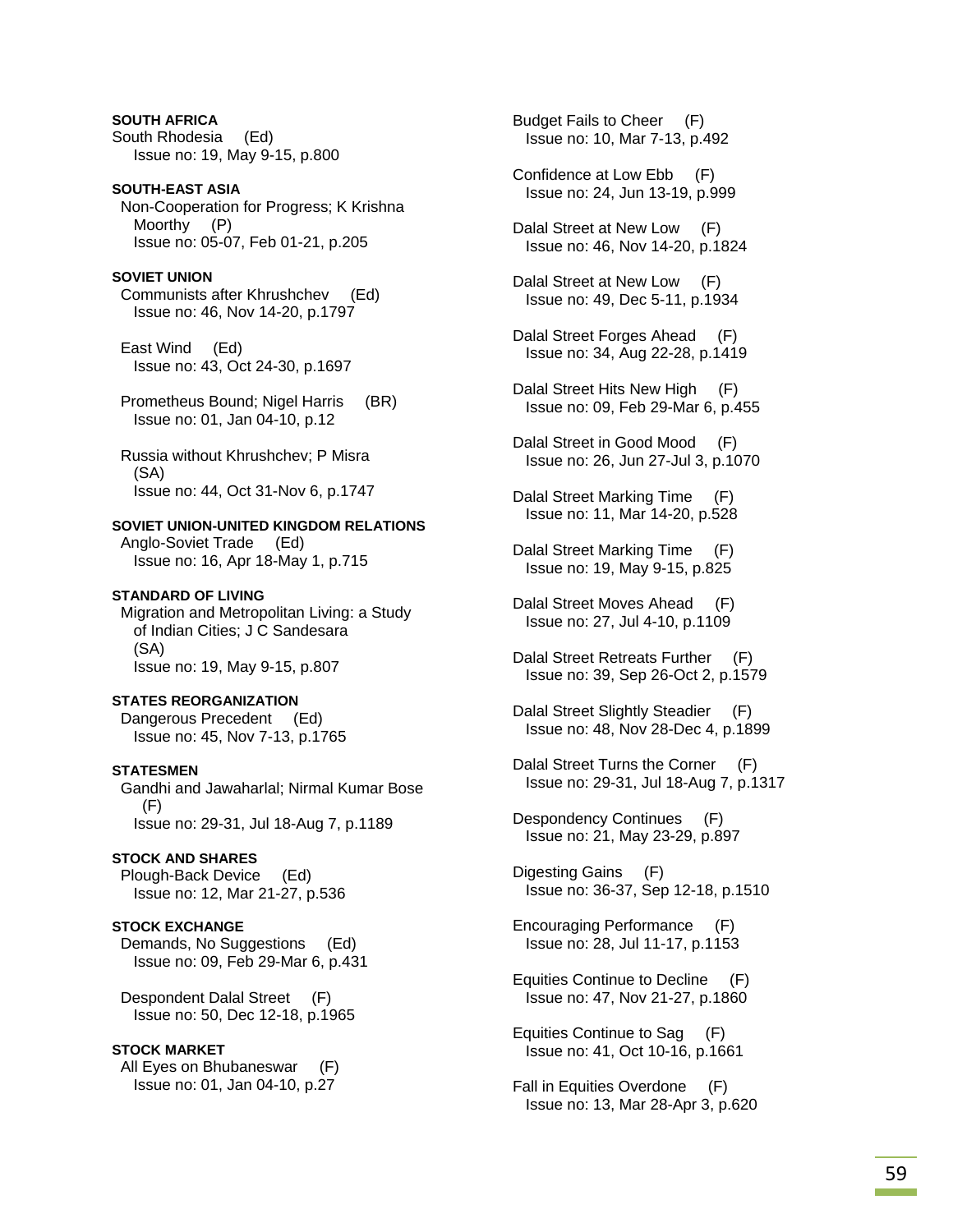# **STOCK MARKET** Hesitant and Subdued (F) Issue no: 03, Jan 18-24, p.97 Mood of Indecision Persists (F) Issue no: 20, May 16-22, p.865 Outlook for Equities; D P Sharma (F) Issue no: 05-07, Feb 01-21, p.361 Patchy Performance (F) Issue no: 02, Jan 11-17, p.64 Political Uncertainty Affects Sentiment (F) Issue no: 32-33, Aug 8-21, p.1369 Reactionary Phase Ending (F) Issue no: 43, Oct 24-30, p.1725 Reactionary Phase Nearing End (F) Issue no: 40, Oct 3-9, p.1622 Reactionary Trend Persists (F) Issue no: 38, Sep 19-25, p.1540 The Rot Continues (F) Issue no: 42, Oct 17-23, p.1691 Steadier but Indecisive (F) Issue no: 25, Jun 20-26, p.1032 The Tide Turns (F) Issue no: 17-18, May 2-8, p.792 The TTK Line; Romesh Thapar (F) Issue no: 10, Mar 7-13, p.467 Undecided but Steadier (F) Issue no: 08, Feb 22-28, p.421 Unrelieved Gloom (F) Issue no: 15, Apr 11-17, p.697 Unrelieved Gloom (F) Issue no: 22, May 30-Jun 5, p.931 Unsettled Mood (F) Issue no: 04, Jan 25-31, p.139 Unsettled Mood (F)

Issue no: 23, Jun 6-12, p.959

 Why are Shares Depressed? (Ed) Issue no: 22, May 30-Jun 5, p.910

Wide Swings in Equities (F) Issue no: 44, Oct 31-Nov 6, p.1756 **STOCKS AND SHARES**  Blank Transfers (Ed) Issue no: 39, Sep 26-Oct 2, p.1550 Unaccounted Money: the Aim (Ed) Issue no: 39, Sep 26-Oct 2, p.1551 **STRIKES AND LOCKOUTS**  Strikes in India: an Analysis; Pradeep Kumar (SA) Issue no: 40, Oct 3-9, p.1603 Strikes in India: An Analysis; Pradeep Kumar (SA) Issue no: 41, Oct 10-16, p.1653 **STUDENTS**  Lawlessness in Orissa (Ed) Issue no: 47, Nov 21-27, p.1832 **SUGAR INDUSTRY**  Barking Up the Wrong Tree (Ed) Issue no: 44, Oct 31-Nov 6, p.1737 Bitter Sugar (Ed) Issue no: 20, May 16-22, p.833 Sugar Again (Ed) Issue no: 22, May 30-Jun 5, p.912 **SYRIA**  Anti-Nasser Nasserist (Ed) Issue no: 20, May 16-22, p.836 **TAMIL NADU**  The Dravida Movement; R Jayaraman (BR) Issue no: 39, Sep 26-Oct 2, p.1555 Morarji in Madras (Ed) Issue no: 15, Apr 11-17, p.677 Tamilnad Congress after Bhubaneswar (Ed) Issue no: 03, Jan 18-24, p.83 **TAMILS**  Linguistic Groups in Urban Areas; R Jayaraman (SA) Issue no: 43, Oct 24-30, p.1715 **TARAPUR**  Tarapur Delayed (Ed) Issue no: 11, Mar 14-20, p.503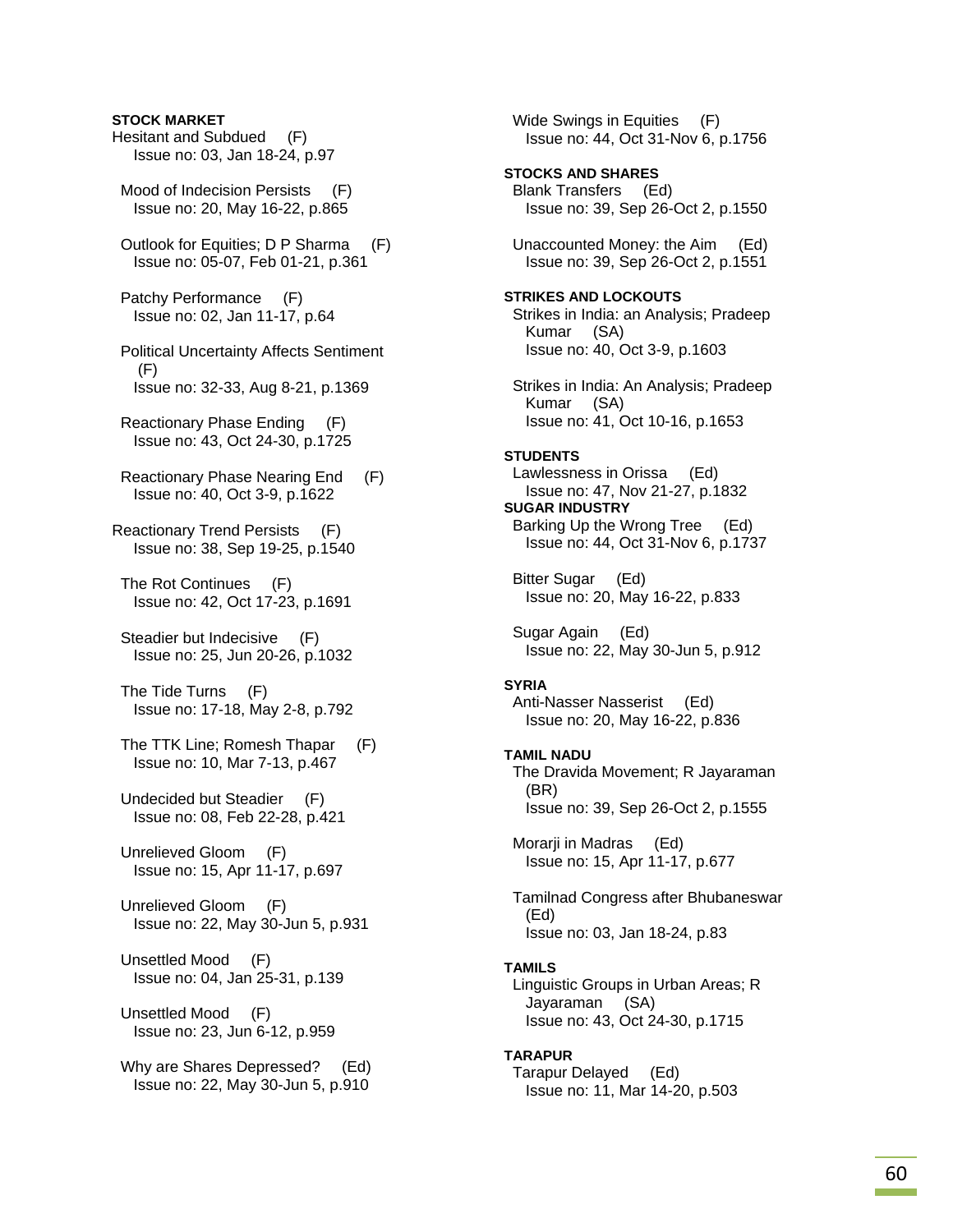**TARIFFS**  UK's Import Tariff (Ed) Issue no: 45, Nov 7-13, p.1764

**TAX PAYERS**  Income-Tax Appeals (Ed) Issue no: 14, Apr 4-10, p.633

**TAX POLICY**  Expenditure Tax (Ed) Issue no: 10, Mar 7-13, p.462

**TAX REVENUE**  Spotting Tax Dodgers (Ed) Issue no: 46, Nov 14-20, p.1794

#### **TAXATION**

 The Boring Budget (Ed) Issue no: 17-18, May 2-8, p.755

 Expenditure Tax (Ed) Issue no: 10, Mar 7-13, p.462

 Expensive Puff (Ed) Issue no: 41, Oct 10-16, p.1633

 Indian Corporate Taxation; Vinaykumar D Lall (BR) Issue no: 50, Dec 12-18, p.1951

 The Small Fry (Ed) Issue no: 47, Nov 21-27, p.1835

 Tax Treatment of Narrowly-Held Companies: a Note; Sudhir Mulji (SA) Issue no: 16, Apr 18-May 1, p.731

#### **TAXES**

 Higher Land Revenue in Andhra: Opposition Not Justified; C V H Rao (SA) Issue no: 08, Feb 22-28, p.417

**TEA INDUSTRY**  Finance for Tea Plantations (Ed) Issue no: 51-52, Dec 19-25, p.1976

#### **TEA INDUSTRY)INDIA-CEYLON ECONOMIC RELATIONS**

 Tea: Case for Agreement (Ed) Issue no: 46, Nov 14-20, p.1796

### **TEACHERS**

 Econometric Approach to Planning Education: a Criticism; K B Griffin and Carlos Hurtado (SA) Issue no: 46, Nov 14-20, p.1815

**TECHNICAL EDUCATION**  Investment in Man; H Acharya (LE) Issue no: 04, Jan 25-31, p.110 **TECHNOLOGY AND DEVELOPMENT**  Technology as India's Proselytizer; N R Sheth (BR) Issue no: 32-33, Aug 8-21, p.1335 **TEXTILE INDUSTRY**  Cloth Control (Ed) Issue no: 20, May 16-22, p.835 Cloth: Partial Control (Ed) Issue no: 28, Jul 11-17, p.1117 Policy for Export Promotion; Bernard Jean (F) Issue no: 05-07, Feb 01-21, p.279 Powerlooms in Perspective (Ed) Issue no: 39, Sep 26-Oct 2, p.1546 **TIBET**  India, China and Tibet (Ed) Issue no: 49, Dec 5-11, p.1907 **TOBACCO INDUSTRY**  Expensive Puff (Ed) Issue no: 41, Oct 10-16, p.1633 **TOURISM INDUSTRY**  Attracting Tourists (Ed) Issue no: 24, Jun 13-19, p.969 **TRADE AGREEMENTS**  Agreement in Brussels (Ed) Issue no: 51-52, Dec 19-25, p.1981 Regional Pattern of India's Trade and Payments; Sunanda Sen (SA) Issue no: 08, Feb 22-28, p.399 Trade Winds; Sunita Banerjee (F) Issue no: 48, Nov 28-Dec 4, p.1877

 UN Trade and Development Conference: an Assessment (SA) Issue no: 26, Jun 27-Jul 3, p.1067

### **TRADE DEFICIT**  Selling to China (Ed)

Issue no: 45, Nov 7-13, p.1767

### **TRADE FAIRS**

 Ikeda's Problems (Ed) Issue no: 15, Apr 11-17, p.679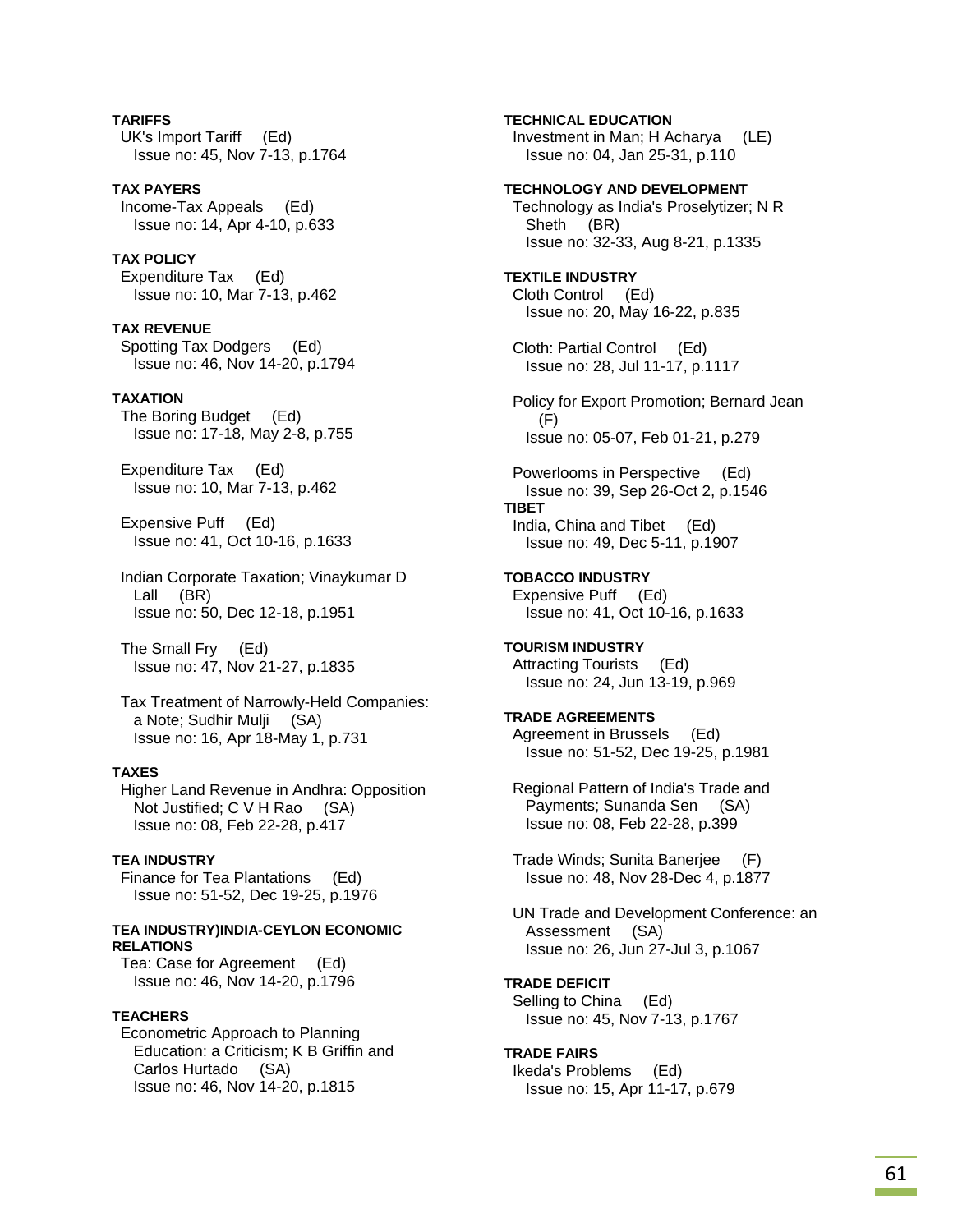### **TRADE LIBERALIZATION**  Trade and Industrialisation; Genaro C Da Costa (BR) Issue no: 14, Apr 4-10, p.639

### **TRADE POLICY**

 Anglo-Soviet Trade (Ed) Issue no: 16, Apr 18-May 1, p.715

 New Trade Policy for Development- II (SA) Issue no: 19, May 9-15, p.811

 New Trade Policy for Development-I (SA) Issue no: 17-18, May 2-8, p.769

 New Trade Policy for Development-III (SA) Issue no: 20, May 16-22, p.851

### **TRADE POLICY**

Trade and Development (Ed) Issue no: 12, Mar 21-27, p.535

 US Blocks Road in Geneva (Ed) Issue no: 24, Jun 13-19, p.967

### **TRADE UNIONS**

 Brief Candle (Ed) Issue no: 27, Jul 4-10, p.1078

 Holy Days and Holidays (Ed) Issue no: 43, Oct 24-30, p.1701

 Strikes in India: an Analysis; Pradeep Kumar (SA) Issue no: 40, Oct 3-9, p.1603

 Strikes in India: An Analysis; Pradeep Kumar (SA) Issue no: 41, Oct 10-16, p.1653

# **TRANSPORTATION**

 An Analysis of Railway Costs and Prices; J M Healey (SA) Issue no: 01, Jan 04-10, p.15

### **TRIBALS**

 Economy of a Tribal Village; G S Aurora (SA) Issue no: 39, Sep 26-Oct 2, p.1557

 Outs and Ins (Ed) Issue no: 26, Jun 27-Jul 3, p.1044

### **TRUCKS**

 Decontrol of Truck Prices (Ed) Issue no: 23, Jun 6-12, p.938

### **UNEMPLOYMENT**

 Accent on Employment (Ed) Issue no: 39, Sep 26-Oct 2, p.1549

 Socialism: the Only Key (Ed) Issue no: 29-31, Jul 18-Aug 7, p.1198

# **UNEMPLOYMENT ALLOWANCE**

 The New Ministry of Social Security: Some Urgent Tasks; V Jagannadham (SA) Issue no: 25, Jun 20-26, p.1019

**UNIRED STATES-PANAMA RELATIONS**  Alliance for Progress? (Ed) Issue no: 04, Jan 25-31, p.106

### **UNITED KINGDOM**

 The Boom that Boomeranged (Ed) Issue no: 10, Mar 7-13, p.468

 Change in Britain (Ed) Issue no: 43, Oct 24-30, p.1699

 Cracking Alliance (Ed) Issue no: 47, Nov 21-27, p.1830

 Crisis Overcome, but What Next? (Ed) Issue no: 49, Dec 5-11, p.1913

 Economic Crisis on Election Eve? (Ed) Issue no: 35, Aug 29-Sep 11, p.1435

 Economic Forecasts Differ (Ed) Issue no: 21, May 23-29, p.882

 Eyes on Europe (Ed) Issue no: 34, Aug 22-28, p.1377

 Half-Term Report from Neddy (Ed) Issue no: 14, Apr 4-10, p.637

 Homer or Humour? (Ed) Issue no: 23, Jun 6-12, p.939

 Labour in Power (Ed) Issue no: 43, Oct 24-30, p.1704

 Labour's Little Budget (Ed) Issue no: 46, Nov 14-20, p.1797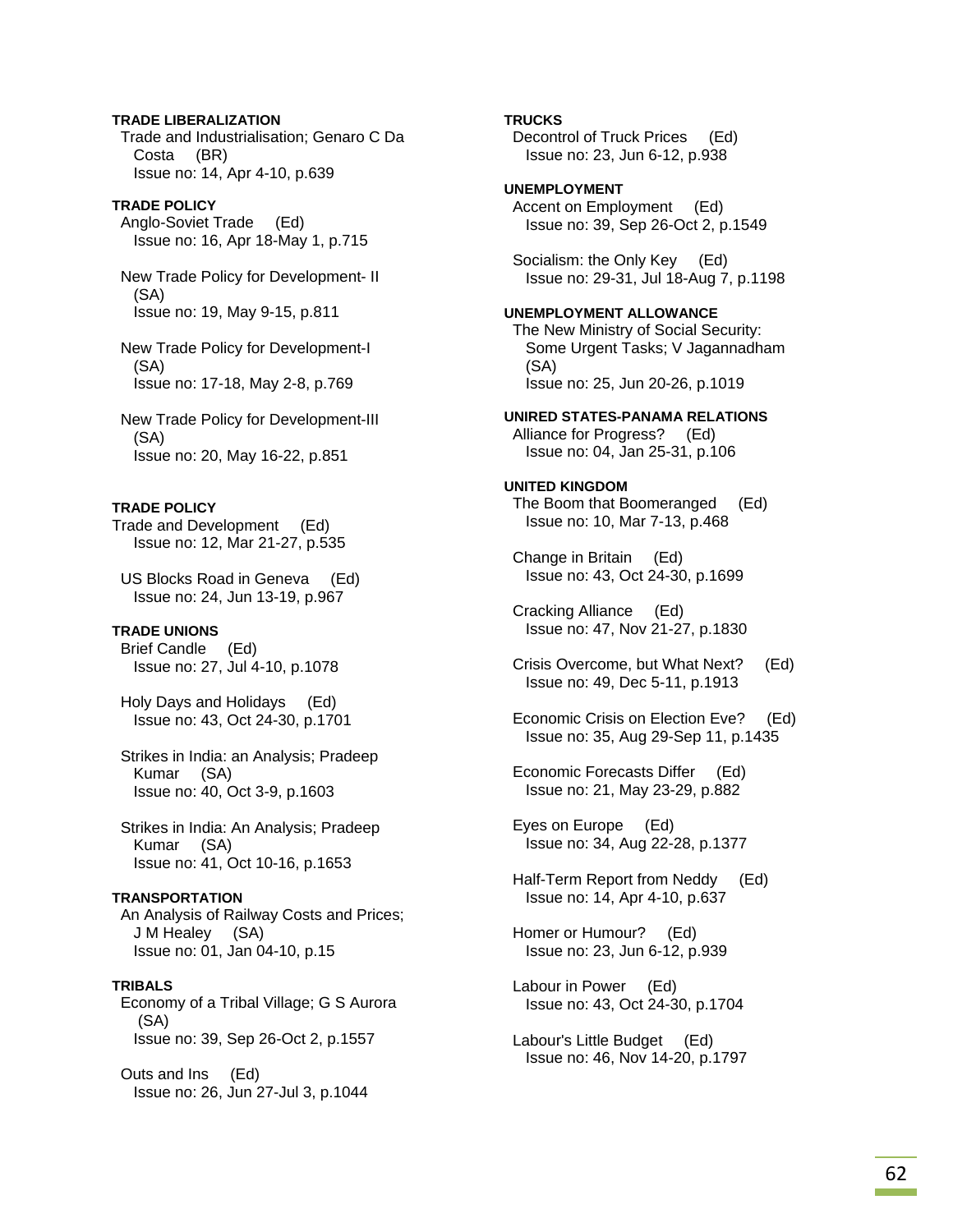### **UNITED KINGDOM**

 Ombudsman for Britain (Ed) Issue no: 43, Oct 24-30, p.1702

 Other Weapons to Defend the œ (Ed) Issue no: 48, Nov 28-Dec 4, p.1873

 Pre-Election Debate (Ed) Issue no: 05-07, Feb 01-21, p.181

 Selling to China (Ed) Issue no: 45, Nov 7-13, p.1767

 Ten Days from the Election (Ed) Issue no: 41, Oct 10-16, p.1637

 Toothless Planning (Ed) Issue no: 23, Jun 6-12, p.943

 U K's Investments Abroad (Ed) Issue no: 34, Aug 22-28, p.1377

 UK's Import Tariff (Ed) Issue no: 45, Nov 7-13, p.1764

 UK: Labour Slipping (Ed) Issue no: 40, Oct 3-9, p.1593

 Where the Tories Score (Ed) Issue no: 40, Oct 3-9, p.1594

### **UNITED STATES**

 America's Choice (Ed) Issue no: 45, Nov 7-13, p.1761

 The American Civil Rights Movement; Philip G Altbach (SA) Issue no: 03, Jan 18-24, p.85

 American Negro Poverty; Robert B Carson (Ed) Issue no: 49, Dec 5-11, p.1925

 Goldwater; Harold Crouch (LE) Issue no: 34, Aug 22-28, p.1381

 Johnson's Opportunity (Ed) Issue no: 45, Nov 7-13, p.1766

 Kings and Cabbages (Ed) Issue no: 21, May 23-29, p.880

 LBJ and Pentagon (Ed) Issue no: 09, Feb 29-Mar 6, p.433 Messiah from Arizona (Ed) Issue no: 28, Jul 11-17, p.1116 Mississippi: a Closed Society; Amrita Rangasami (SA) Issue no: 35, Aug 29-Sep 11, p.1437 No Echoes (Ed) Issue no: 36-37, Sep 12-18, p.1466 Paying for Peace-Keeping (Ed) Issue no: 49, Dec 5-11, p.1908 Tax Cut and all that (Ed) Issue no: 13, Mar 28-Apr 3, p.599 That was the Year that was (Ed) Issue no: 05-07, Feb 01-21, p.191 US Civil Rights (Ed) Issue no: 26, Jun 27-Jul 3, p.1040 **UNITED STATES-VIETNAM RELATIONS**  Crisis to Order (Ed) Issue no: 32-33, Aug 8-21, p.1325 US and Vietnam (Ed) Issue no: 45, Nov 7-13, p.1763 **UNIVERSITIES**  The Great Educationist (Ed) Issue no: 27, Jul 4-10, p.1075 University Standards (Ed) Issue no: 10, Mar 7-13, p.463 **URBAN DEVELOPMENT**  Consider Calcutta; Jyotirmoyee Sarma (BR) Issue no: 16, Apr 18-May 1, p.719 **URBAN POPULATION**  Small Towns: Facts and Problems; I P Desai (SA) Issue no: 16, Apr 18-May 1, p.725 **URBANIZATION**  Industry, Development and the City; Sharda Kulkarni (BR) Issue no: 44, Oct 31-Nov 6, p.1745 **UTTAR PRADESH**  Legislature vs Judiciary (Ed) Issue no: 13, Mar 28-Apr 3, p.589